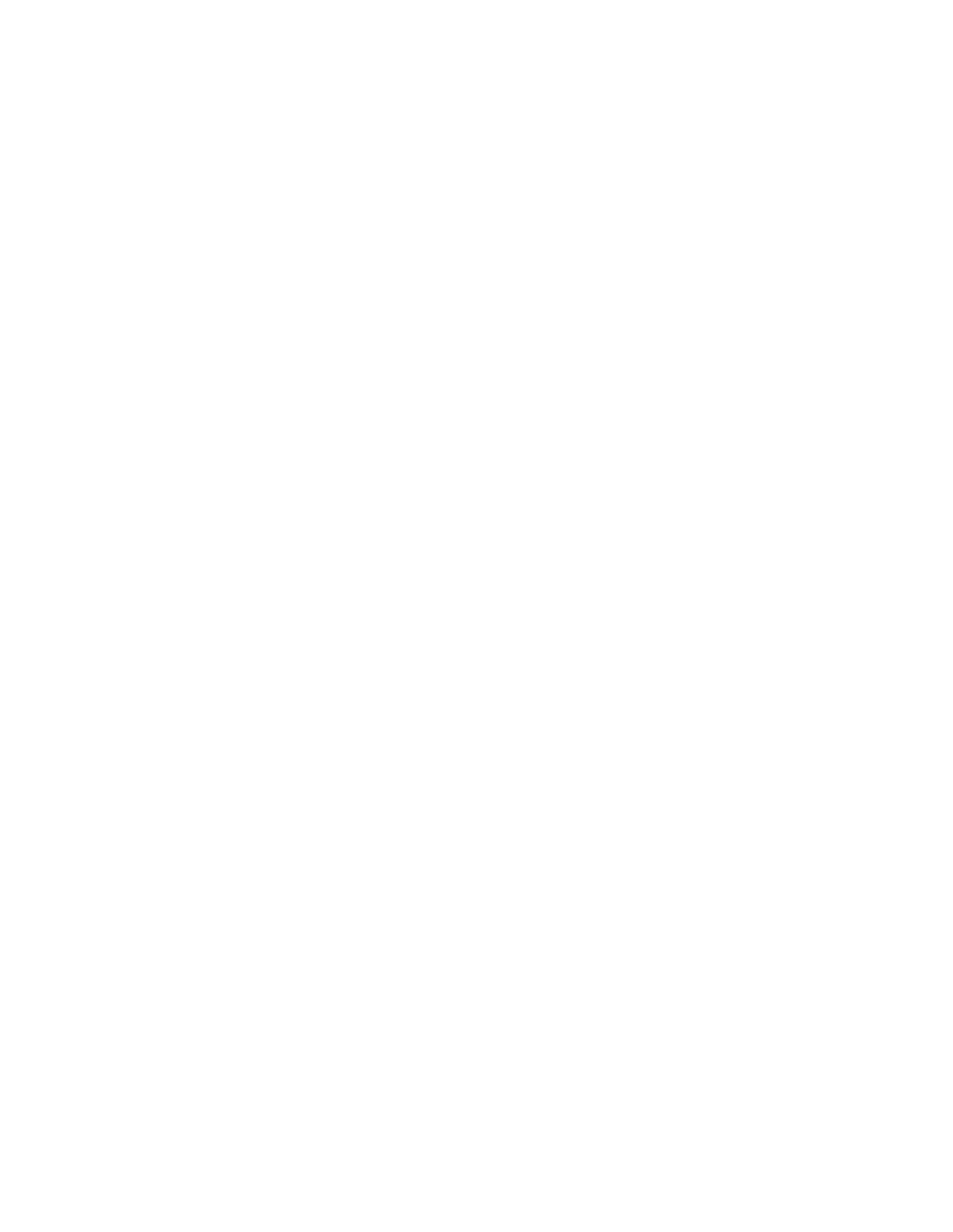## **Table of Contents**

| 1.0 |     |       |                                                                      |  |
|-----|-----|-------|----------------------------------------------------------------------|--|
|     | 1.1 |       |                                                                      |  |
|     | 1.2 |       | Overview of the Mendota Pool Bypass and Reach 2B Improvements 1-1    |  |
|     | 1.3 |       |                                                                      |  |
|     |     |       |                                                                      |  |
| 2.0 |     |       | <b>Analytical Tools and Approach for Alternatives Evaluation and</b> |  |
|     |     |       |                                                                      |  |
|     | 2.1 |       | Flow Conveyance, Hydrologic and Hydraulic Modeling and               |  |
|     |     | 2.1.1 |                                                                      |  |
|     |     | 2.1.2 |                                                                      |  |
|     |     | 2.1.3 |                                                                      |  |
|     |     | 2.1.4 |                                                                      |  |
|     |     | 2.1.5 |                                                                      |  |
|     | 2.2 |       |                                                                      |  |
|     |     | 2.2.1 |                                                                      |  |
|     |     | 2.2.2 |                                                                      |  |
|     |     | 2.2.3 |                                                                      |  |
|     |     | 2.2.4 |                                                                      |  |
|     |     | 2.2.5 |                                                                      |  |
|     | 2.3 |       |                                                                      |  |
|     |     | 2.3.1 |                                                                      |  |
|     |     | 2.3.2 |                                                                      |  |
|     |     | 2.3.3 |                                                                      |  |
|     |     | 2.3.4 |                                                                      |  |
|     |     | 2.3.5 |                                                                      |  |
|     | 2.4 |       |                                                                      |  |
|     |     | 2.4.1 |                                                                      |  |
|     |     | 2.4.2 |                                                                      |  |
|     |     | 2.4.3 |                                                                      |  |
|     |     | 2.4.4 |                                                                      |  |
|     |     | 2.4.5 |                                                                      |  |
|     | 2.5 |       |                                                                      |  |
|     |     | 2.5.1 |                                                                      |  |
|     |     | 2.5.2 |                                                                      |  |
|     |     | 2.5.3 |                                                                      |  |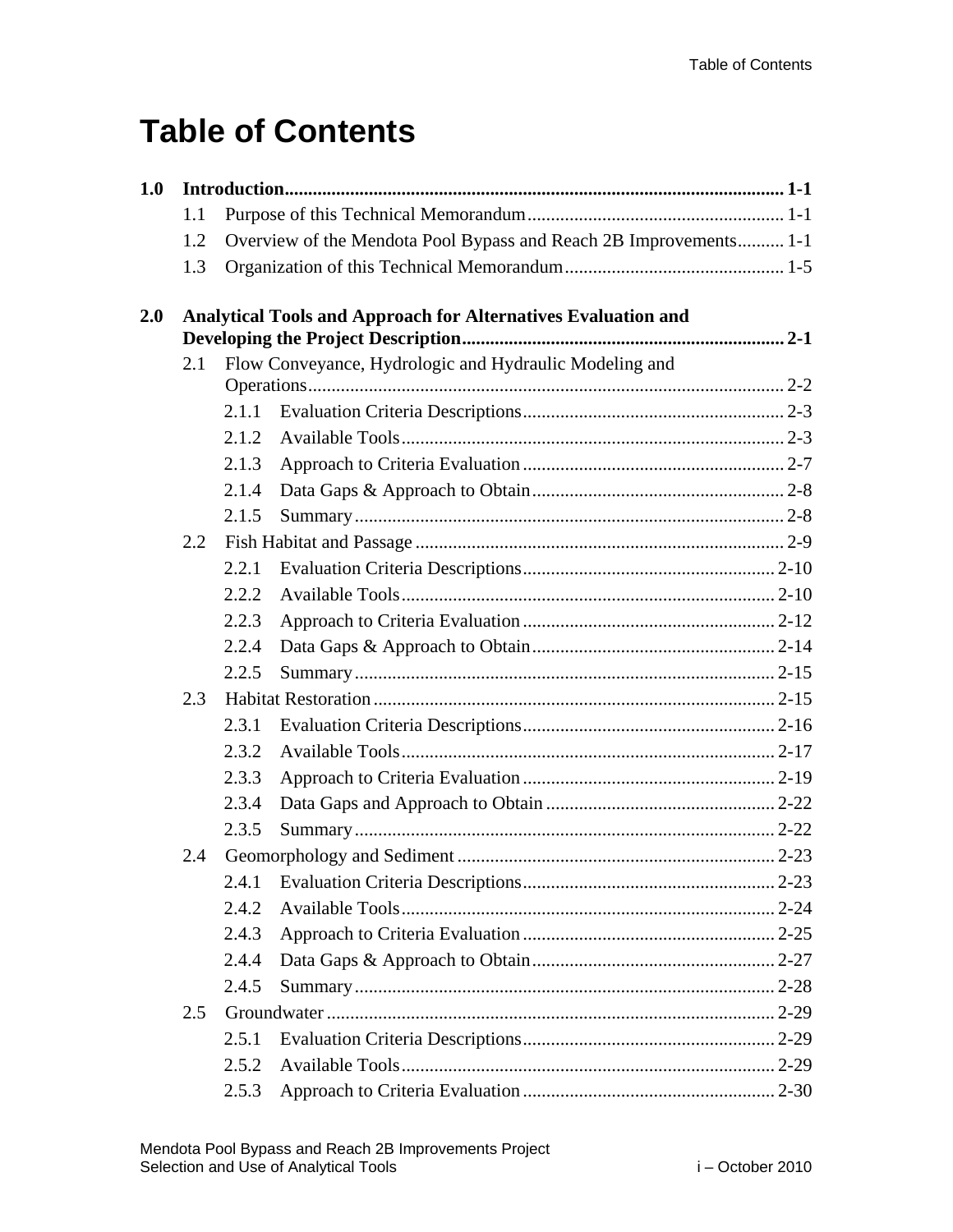|     |     | 2.5.4 |                                                           |  |
|-----|-----|-------|-----------------------------------------------------------|--|
|     |     | 2.5.5 |                                                           |  |
|     | 2.6 |       |                                                           |  |
|     |     | 2.6.1 |                                                           |  |
|     |     | 2.6.2 |                                                           |  |
|     |     | 2.6.3 |                                                           |  |
|     |     | 2.6.4 |                                                           |  |
|     |     | 2.6.5 |                                                           |  |
|     | 2.7 |       |                                                           |  |
|     |     | 2.7.1 |                                                           |  |
|     |     | 2.7.2 |                                                           |  |
|     |     | 2.7.3 |                                                           |  |
|     |     | 2.7.4 |                                                           |  |
|     |     | 2.7.5 |                                                           |  |
|     | 2.8 |       |                                                           |  |
|     |     | 2.8.1 |                                                           |  |
|     |     | 2.8.2 |                                                           |  |
|     |     | 2.8.3 |                                                           |  |
|     |     | 2.8.4 |                                                           |  |
|     |     | 2.8.5 |                                                           |  |
|     | 2.9 |       |                                                           |  |
|     |     | 2.9.1 |                                                           |  |
|     |     | 2.9.2 |                                                           |  |
|     |     | 2.9.3 |                                                           |  |
|     |     | 2.9.4 |                                                           |  |
|     |     | 2.9.5 |                                                           |  |
|     |     |       |                                                           |  |
|     |     |       |                                                           |  |
| 3.0 |     |       | Analytical Tools and Approach for NEPA/CEQA Assessment of |  |
|     |     |       |                                                           |  |
|     | 3.1 |       |                                                           |  |
|     |     | 3.1.1 |                                                           |  |
|     |     | 3.1.2 |                                                           |  |
|     |     | 3.1.3 |                                                           |  |
|     |     | 3.1.4 |                                                           |  |
|     | 3.2 |       |                                                           |  |
|     |     | 3.2.1 |                                                           |  |
|     |     | 3.2.2 |                                                           |  |
|     |     | 3.2.3 |                                                           |  |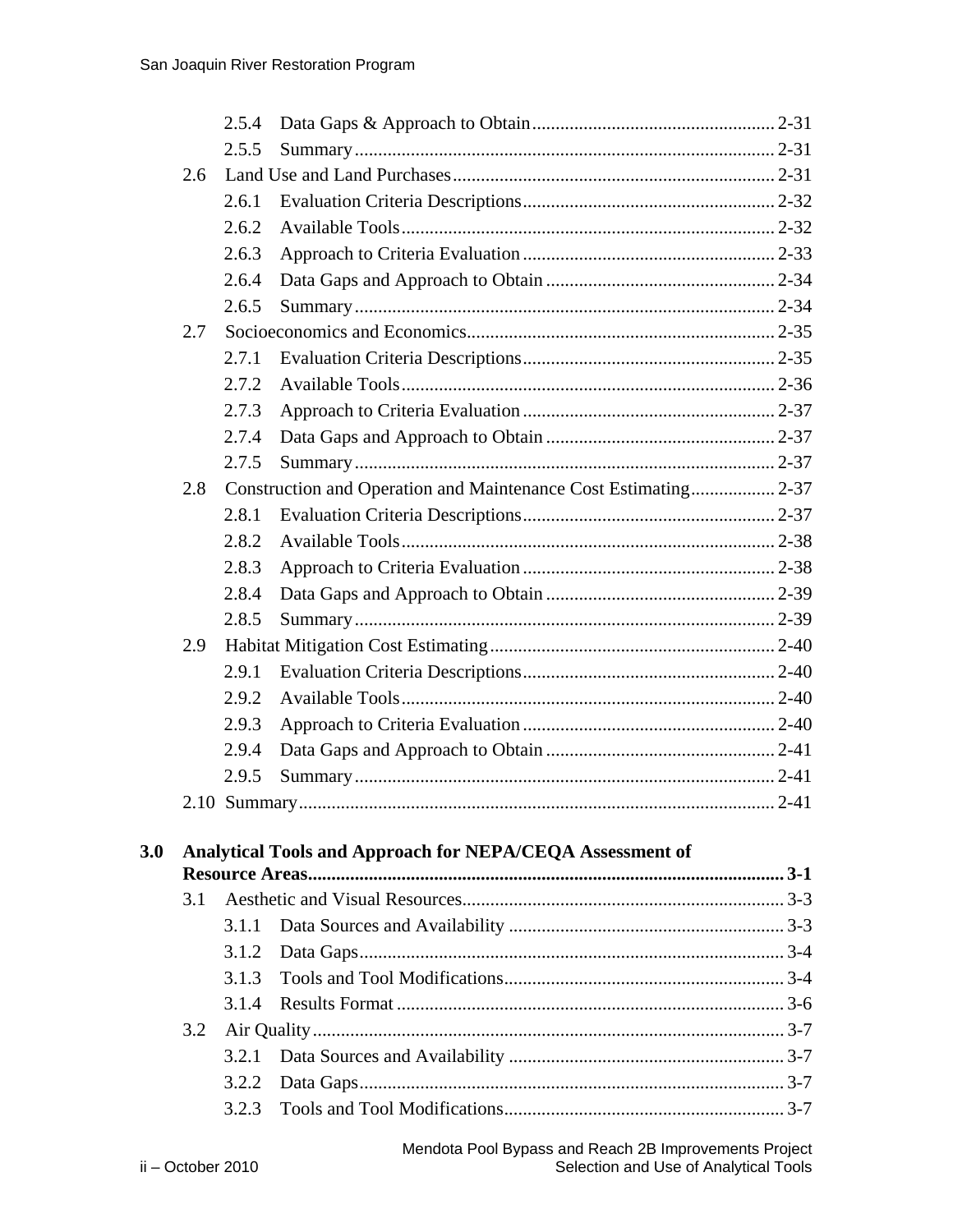|     | 3.2.4 |  |
|-----|-------|--|
| 3.3 |       |  |
|     | 3.3.1 |  |
|     | 3.3.2 |  |
|     | 3.3.3 |  |
|     | 3.3.4 |  |
| 3.4 |       |  |
|     | 3.4.1 |  |
|     | 3.4.2 |  |
|     | 3.4.3 |  |
|     | 3.4.4 |  |
| 3.5 |       |  |
|     | 3.5.1 |  |
|     | 3.5.2 |  |
|     | 3.5.3 |  |
|     | 3.5.4 |  |
| 3.6 |       |  |
|     | 3.6.1 |  |
|     | 3.6.2 |  |
|     | 3.6.3 |  |
|     | 3.6.4 |  |
| 3.7 |       |  |
|     | 3.7.1 |  |
|     | 3.7.2 |  |
|     | 3.7.3 |  |
|     | 3.7.4 |  |
| 3.8 |       |  |
|     | 3.8.1 |  |
|     | 3.8.2 |  |
|     | 3.8.3 |  |
|     | 3.8.4 |  |
| 3.9 |       |  |
|     | 3.9.1 |  |
|     | 3.9.2 |  |
|     | 3.9.3 |  |
|     | 3.9.4 |  |
|     |       |  |
|     |       |  |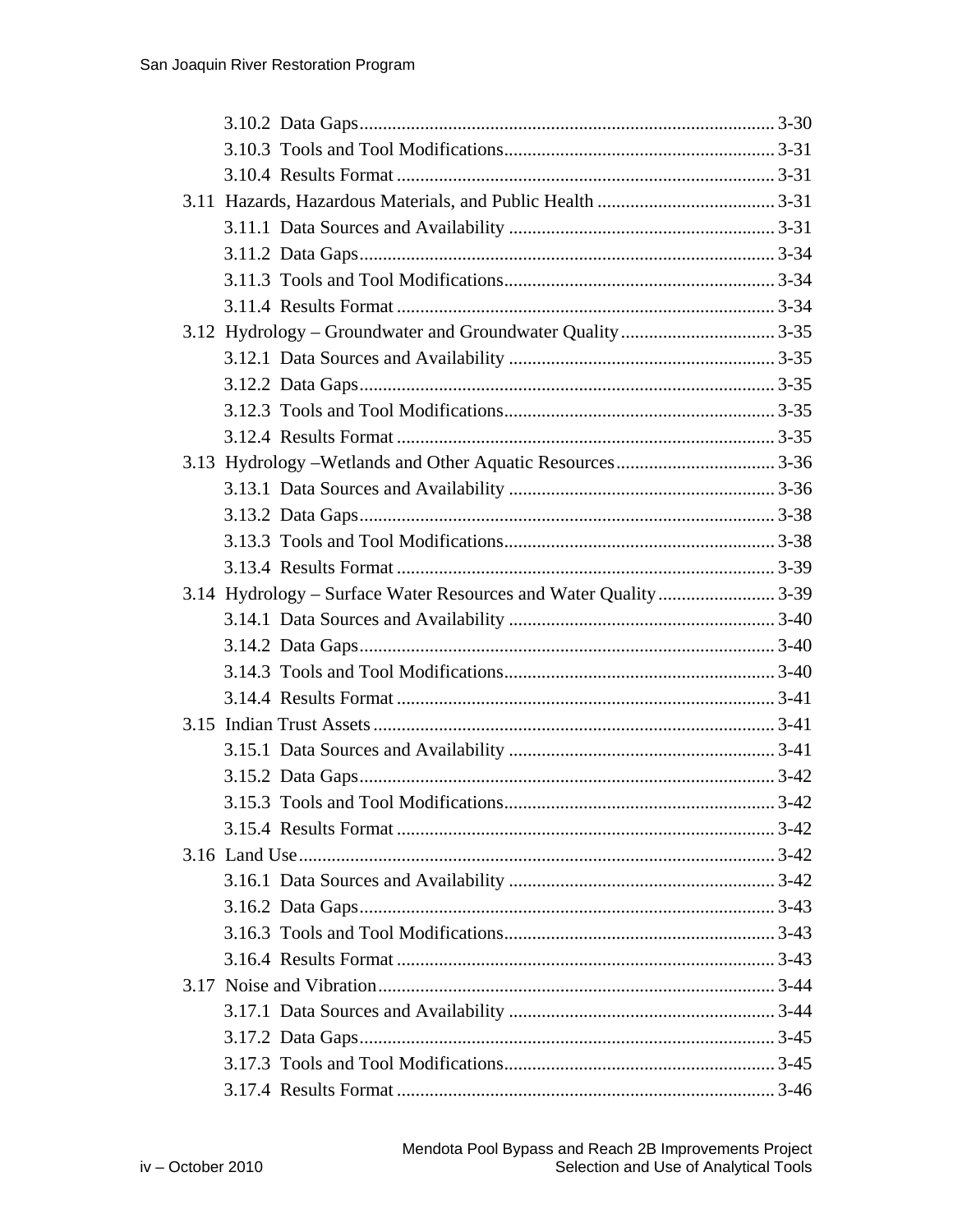| 5.0 |  |  |
|-----|--|--|
| 4.0 |  |  |
|     |  |  |
|     |  |  |
|     |  |  |
|     |  |  |
|     |  |  |
|     |  |  |
|     |  |  |
|     |  |  |
|     |  |  |
|     |  |  |
|     |  |  |
|     |  |  |
|     |  |  |
|     |  |  |
|     |  |  |
|     |  |  |
|     |  |  |
|     |  |  |
|     |  |  |
|     |  |  |
|     |  |  |
|     |  |  |
|     |  |  |
|     |  |  |
|     |  |  |
|     |  |  |
|     |  |  |
|     |  |  |
|     |  |  |
|     |  |  |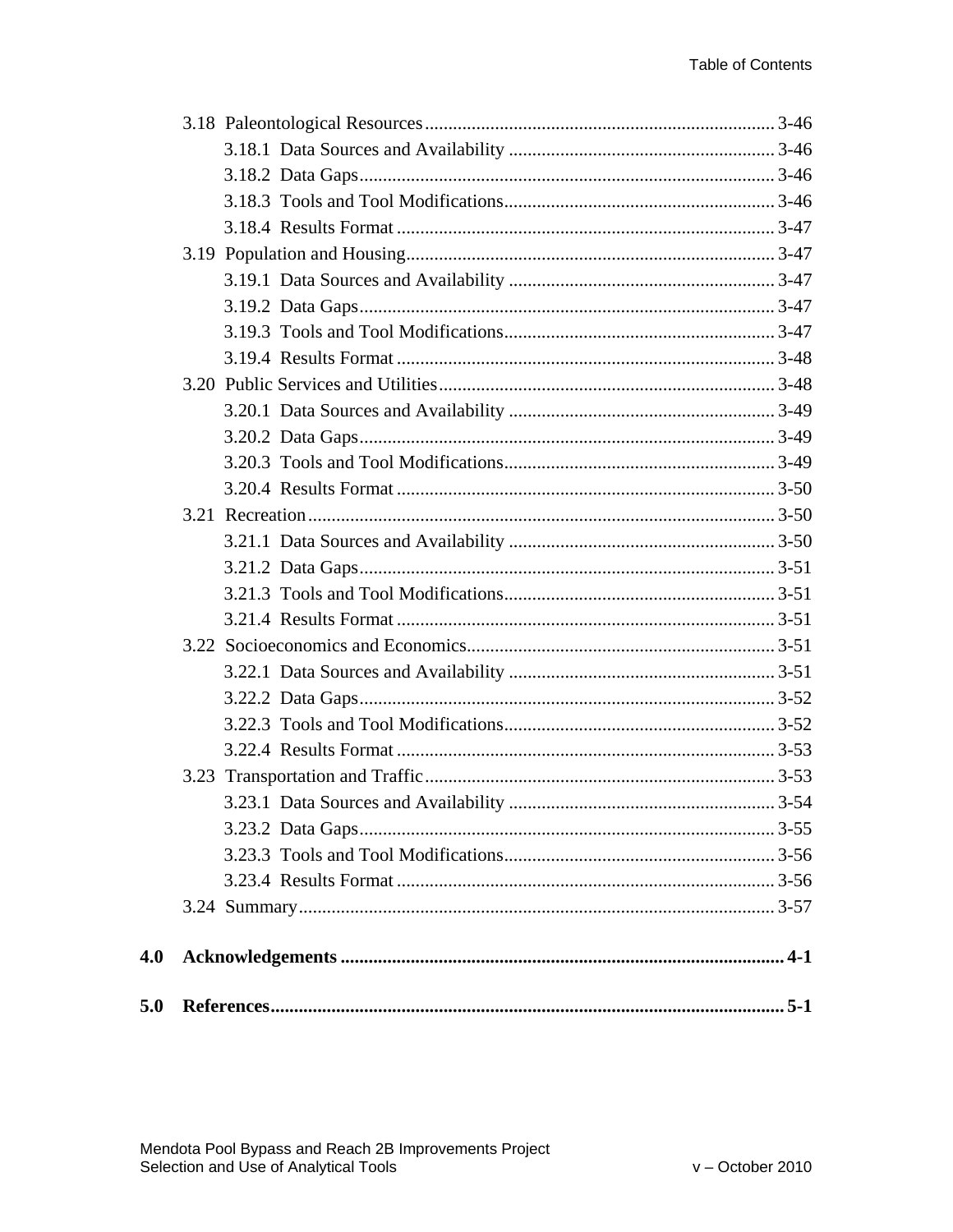#### **Tables**

| Table 2-1. Flow Conveyance Evaluation Criteria and Applicable Tools 2-3     |           |
|-----------------------------------------------------------------------------|-----------|
| Table 2-2. Flow Conveyance Evaluation Criteria, Tools, and Data             |           |
|                                                                             |           |
| Table 2-3. Fish Passage and Habitat Evaluation Criteria and Applicable      |           |
|                                                                             |           |
| Table 2-4. Fish Habitat and Passage Evaluation Criteria, Tools, and Data    |           |
|                                                                             |           |
| Table 2-5. Habitat Restoration and Impacts Evaluation Criteria and          |           |
| Table 2-6. Habitat Restoration Evaluation Criteria, Tools, and Data         |           |
|                                                                             |           |
| Table 2-7. Geomorphology Evaluation Criteria and Applicable Tools 2-23      |           |
| Table 2-8. Geomorphology Evaluation Criteria, Tools, and Data Summary  2-28 |           |
|                                                                             |           |
| Table 2-10. Groundwater Evaluation Criteria, Tools, and Data Summary  2-31  |           |
| Table 2-11. Land Use and Land Purchase Evaluation Criteria and              |           |
|                                                                             | $.2 - 32$ |
| Table 2-12. Land Use and Land Purchases Evaluation Criteria, Tools, and     |           |
|                                                                             |           |
| Table 2-13. Socioeconomics and Economics Evaluation Criteria and            |           |
| Table 2-14. Socioeconomics and Economics Evaluation Criteria, Tools,        |           |
|                                                                             |           |
| Table 2-15. Construction and Operation and Maintenance Cost Estimating      |           |
| Table 2-16. Construction and Operation and Maintenance Cost Estimating      |           |
| Table 2-17. Habitat Mitigation Cost Estimating Evaluation Criteria and      |           |
|                                                                             |           |
| Table 2-18. Habitat Mitigation Cost Estimating Evaluation Criteria, Tools,  |           |
| Table 2-19. Summary of Evaluation Criteria, Tools, and Data for the         |           |
|                                                                             |           |
|                                                                             |           |
| Table 3-2. Summary of Tools for the Environmental Assessment3-57            |           |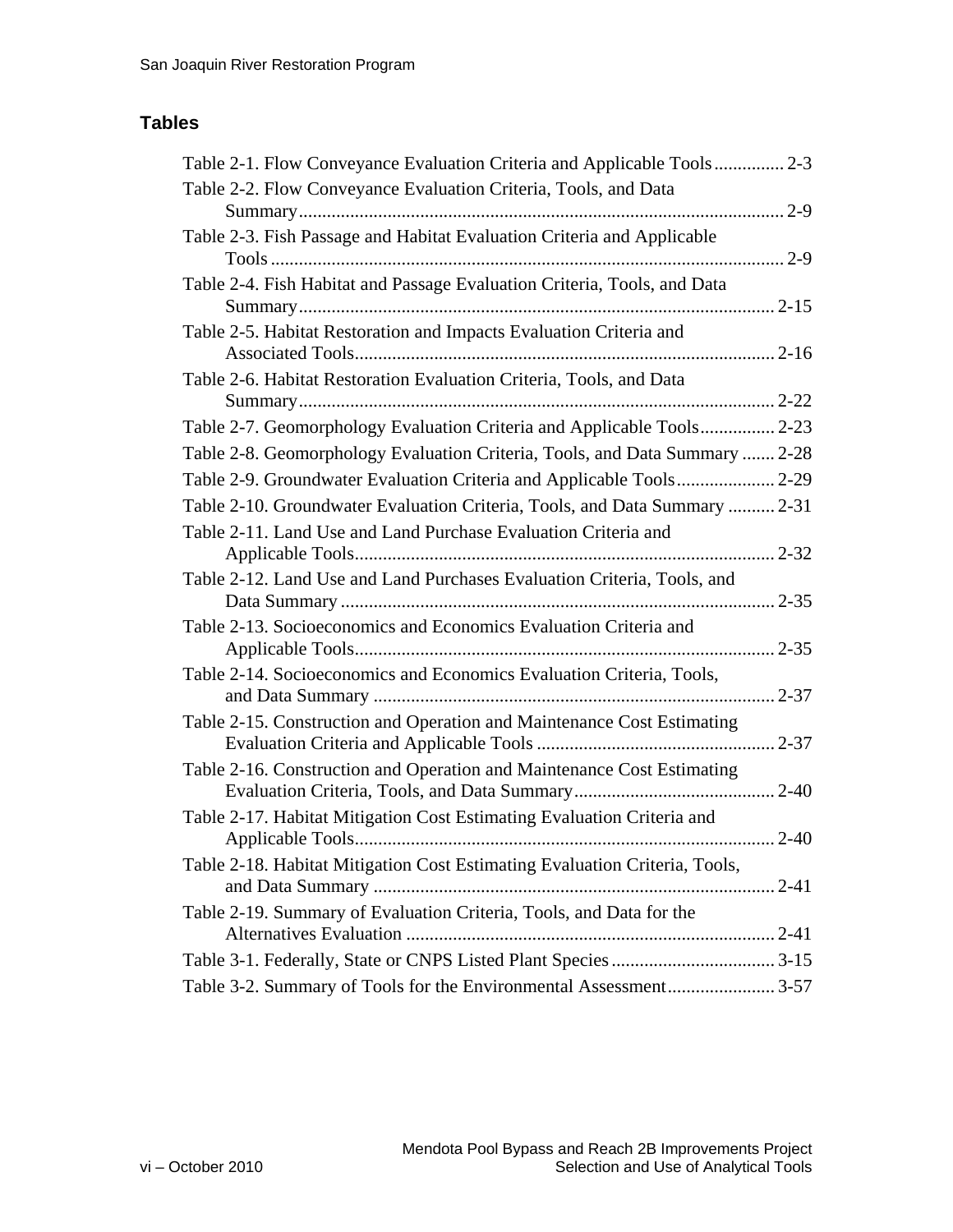### **Figures**

| Figure 1-1. Overview of the SJRRP Restoration Area and the Project       |  |
|--------------------------------------------------------------------------|--|
|                                                                          |  |
| Figure 1-2. Mendota Pool Bypass and Reach 2B Channel Improvements        |  |
| Figure 2-1. Initial Alternatives Evaluation and Analytical Tools Process |  |
|                                                                          |  |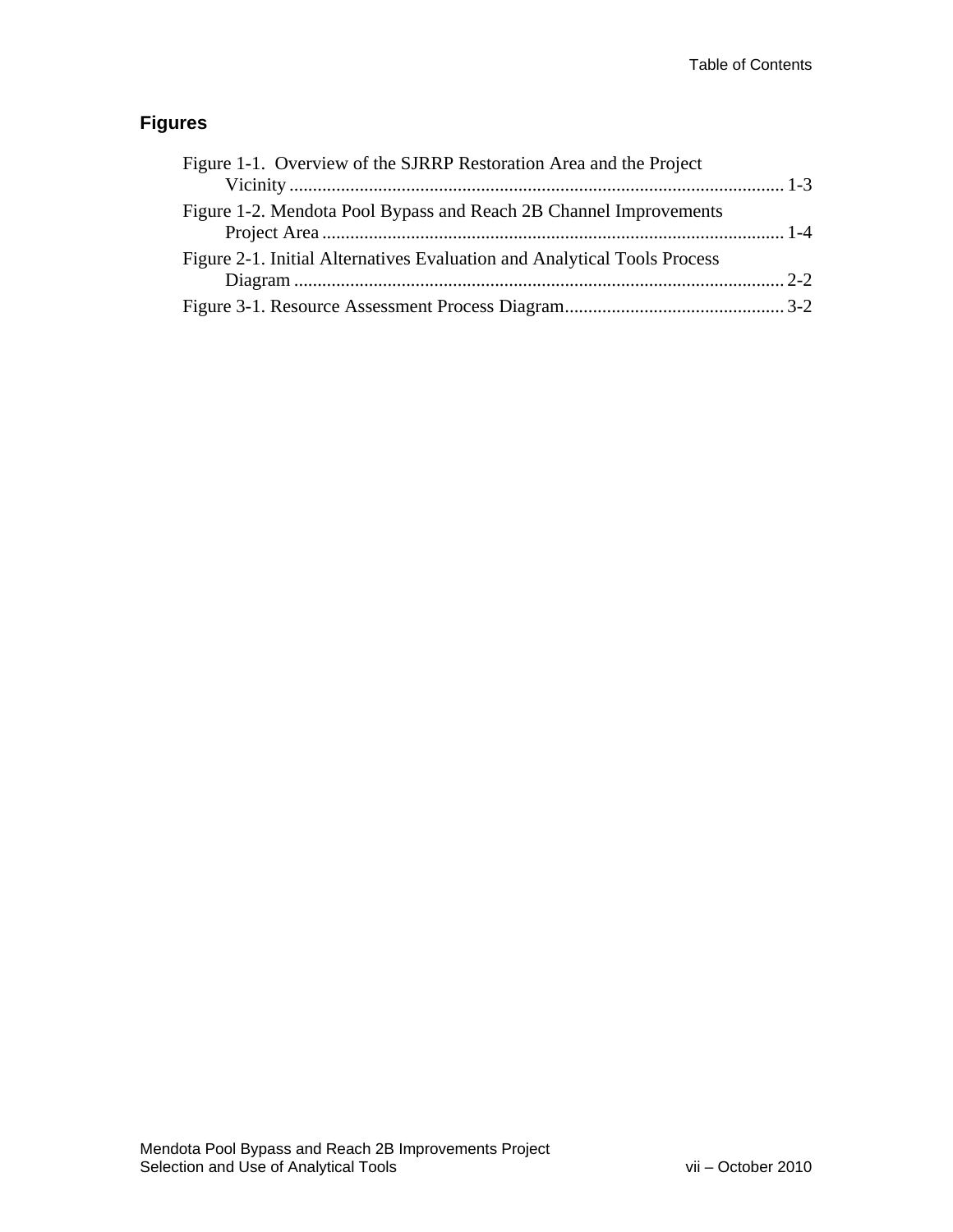## **List of Abbreviations and Acronyms**

| $\circ$ F        | degrees Fahrenheit                                        |
|------------------|-----------------------------------------------------------|
| <b>ADT</b>       | <b>Average Daily Traffic</b>                              |
| <b>APE</b>       | area of potential effects                                 |
| <b>ASFMRA</b>    | American Society of Farm Managers and Rural<br>Appraisers |
| <b>ASPIS</b>     | <b>Abandoned Site Program Information System</b>          |
| <b>AWP</b>       | DTSC's Annual Workplan                                    |
| <b>BLM</b>       | <b>U.S. Bureau of Land Management</b>                     |
| CAAQS            | California Ambient Air Quality Standards                  |
| <b>CalEPA</b>    | California Environmental Protection Agency                |
| CalSim           | DWR water resources simulation model                      |
| <b>CARB</b>      | California Air Resources Board                            |
| <b>CCAR</b>      | California Climate Action Registry                        |
| <b>CDF</b>       | California Department of Finance                          |
| <b>CEQ</b>       | <b>Council on Environmental Quality</b>                   |
| <b>CEQA</b>      | California Environmental Quality Act                      |
| <b>CESA</b>      | California Endangered Species Act                         |
| <b>CFR</b>       | Code of Federal Regulations                               |
| cfs              | cubic feet per second                                     |
| CH <sub>4</sub>  | methane                                                   |
| <b>CHP</b>       | California Highway Patrol                                 |
| <b>CIWMB</b>     | California Integrated Waste Management Board              |
| <b>CNDDB</b>     | California Natural Diversity Database                     |
| <b>CNPS</b>      | California Native Plant Society                           |
| CO <sub>2</sub>  | carbon dioxide                                            |
| CO <sub>2e</sub> | carbon dioxide equivalents                                |
| <b>CORRACTS</b>  | <b>Corrective Action Facilities</b>                       |
| <b>CRHR</b>      | California Register of Historical Resources               |
| <b>CVHM</b>      | Central Valley Hydrologic Model                           |
| <b>CVP</b>       | <b>Central Valley Project</b>                             |
| <b>DFG</b>       | California Department of Fish and Game                    |
| D <sub>O</sub>   | dissolved oxygen                                          |
| <b>DTSC</b>      | Department of Toxic Substances Control                    |
| <b>DWR</b>       | California Department of Water Resources                  |
| EC               | electrical conductivity                                   |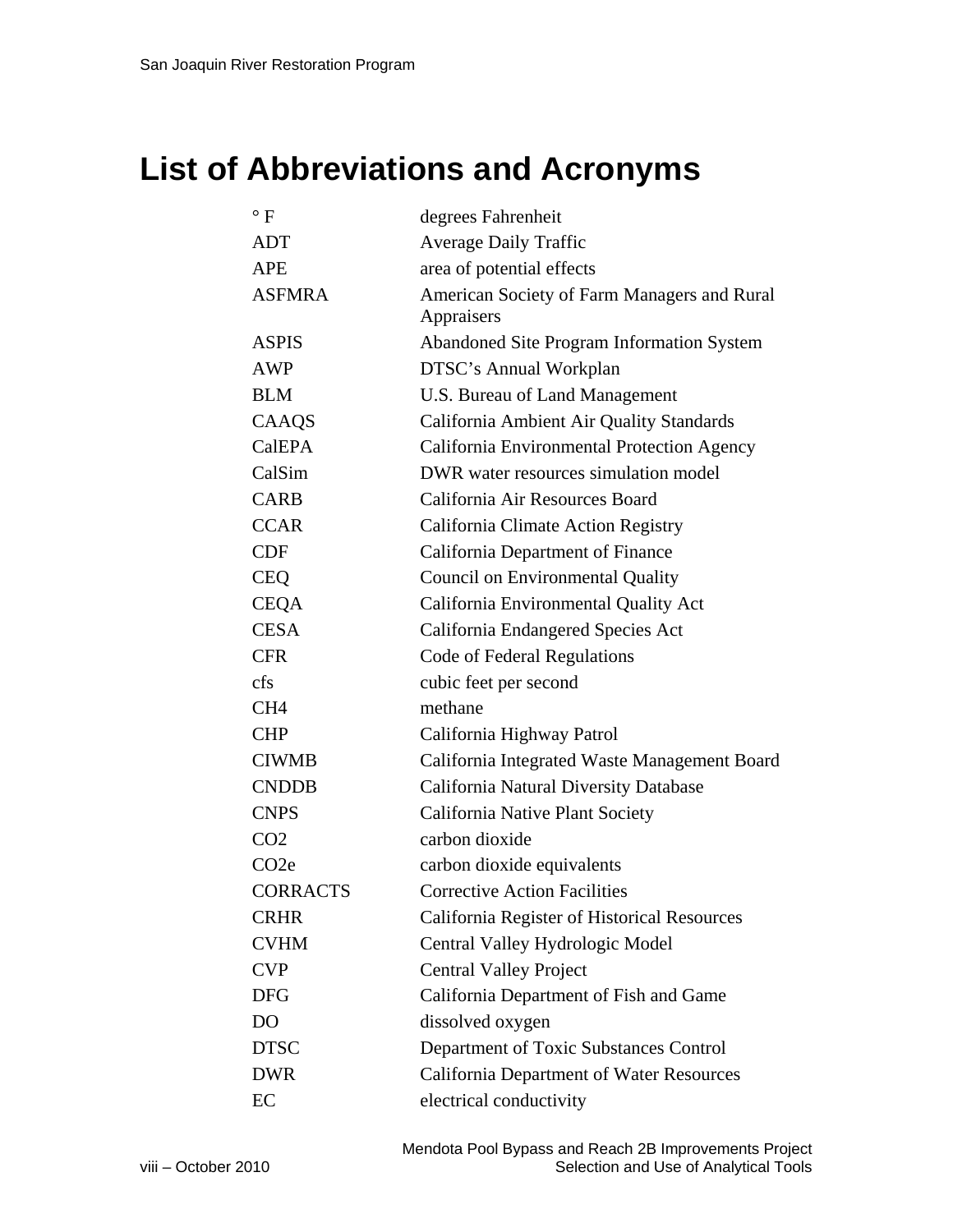| <b>EDT</b>     | <b>Ecosystem Diagnosis and Treatment</b>                             |
|----------------|----------------------------------------------------------------------|
| EIS/R          | Environmental Impact Statement/Environmental<br><b>Impact Report</b> |
| <b>ERNS</b>    | <b>Emergency Response Notification System</b>                        |
| <b>ESA</b>     | <b>Endangered Species Act</b>                                        |
| <b>ESRP</b>    | <b>Endangered Species Recovery Program</b>                           |
| <b>FAA</b>     | <b>Federal Aviation Administration</b>                               |
| FAF            | frequently activated floodplain                                      |
| <b>FGDC</b>    | Federal Geographic Data Committee                                    |
| <b>FHWA</b>    | Federal Highway Administration                                       |
| <b>FMWG</b>    | <b>SJRRP Fisheries Management Work Group</b>                         |
| fps            | feet per second                                                      |
| ft             | foot, feet                                                           |
| <b>GHG</b>     | greenhouse gas(es)                                                   |
| <b>GIS</b>     | Geographic Information System                                        |
| <b>HARP</b>    | Hot Spot Analysis Reporting Program                                  |
| <b>HAZNET</b>  | Hazardous Waste Information System                                   |
| <b>HEC-RAS</b> | Hydraulic Engineering Center – River Analysis<br>System              |
| HEC-5Q         | Hydraulic Engineering Center – Water Quality<br>Model                |
| <b>HFC</b>     | hydrofluorocarbons                                                   |
| <b>ISO</b>     | International Organization for Standardization                       |
| <b>ITA</b>     | <b>Indian Trust Asset</b>                                            |
| <b>LiDAR</b>   | Light Detection and Ranging remote sensing system                    |
| LOS            | level of service                                                     |
| <b>LUST</b>    | leaking underground storage tank                                     |
| <b>MEI</b>     | Mussetter Engineering, Inc.                                          |
| <b>MIG</b>     | Minnesota IMPLAN Group, Inc.                                         |
| n/a            | not applicable                                                       |
| N2O            | nitrous oxide                                                        |
| <b>NAAQS</b>   | National Ambient Air Quality Standards                               |
| <b>NEPA</b>    | National Environmental Policy Act                                    |
| <b>NMFS</b>    | <b>National Marine Fisheries Service</b>                             |
| <b>NOA</b>     | naturally occurring asbestos                                         |
| <b>NPDES</b>   | <b>National Pollutant Discharge Elimination System</b>               |
| <b>NPL</b>     | <b>National Priorities List</b>                                      |
| <b>NRDC</b>    | <b>Natural Resources Defense Council</b>                             |
| <b>NRHP</b>    | National Register of Historic Places                                 |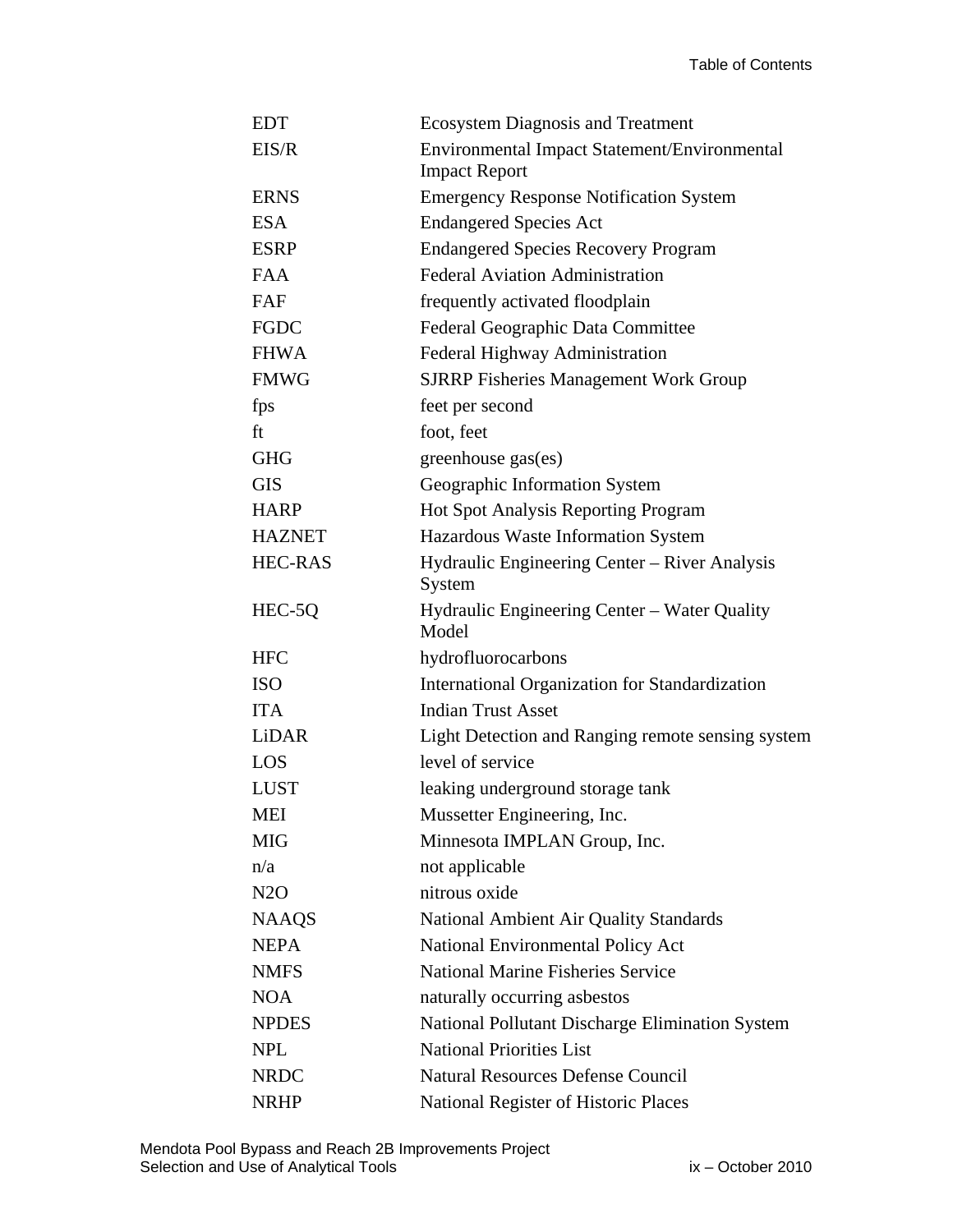| <b>NSA</b>              | Noise Sensitive Area                                                                     |
|-------------------------|------------------------------------------------------------------------------------------|
| <b>NWI</b>              | <b>National Wetlands Inventory</b>                                                       |
| <b>OEHHA</b>            | Office of Environmental Health Hazard Assessment                                         |
| <b>OHP</b>              | <b>Office for Historic Preservation</b>                                                  |
| <b>OHWM</b>             | ordinary high water marks                                                                |
| PEIS/R                  | Program Environmental Impact Statement/<br><b>Environmental Impact Report</b>            |
| <b>PFC</b>              | perfluorocarbons                                                                         |
| Pool                    | Mendota Pool                                                                             |
| <b>POTW</b>             | <b>Publicly Owned Treatment Works</b>                                                    |
| Project                 | Mendota Pool Bypass and Reach 2B Improvements<br>Project                                 |
| <b>RCRA</b>             | <b>Resource Conservation and Recovery Act</b>                                            |
| <b>RCRIS</b>            | <b>Resource Conservation and Recovery Act</b><br><b>Information System</b>               |
| Reclamation             | U.S. Department of the Interior, Bureau of<br>Reclamation                                |
| <b>Restoration Area</b> | the San Joaquin River Restoration Area from Friant<br>Dam to the Merced River confluence |
| <b>RWQCB</b>            | <b>Regional Water Quality Control Board</b>                                              |
| Settlement              | <b>Stipulation of Settlement</b>                                                         |
| SF6                     | sulfur hexafluoride                                                                      |
| <b>SJRRP</b>            | San Joaquin River Restoration Program                                                    |
| <b>SJVAPCD</b>          | San Joaquin Valley Air Pollution Control District                                        |
| <b>SLIC</b>             | Spills, Leaks, Investigations, and Cleanup                                               |
| sq. yd.                 | square $\text{yard}(s)$                                                                  |
| <b>SRAC</b>             | Sacramento River Advisory Council                                                        |
| SRH-1D                  | Sediment and River Hydraulics – One Dimension<br>Model                                   |
| SRH-1DV                 | Sediment and River Hydraulics – One Dimension<br>Model with Vegetation Component         |
| <b>SSJVIC</b>           | South San Joaquin Valley Information Center                                              |
| <b>SSPA</b>             | S. S. Papadopulos & Associates                                                           |
| <b>State</b>            | State of California                                                                      |
| <b>SVP</b>              | Society of Vertebrate Paleontology                                                       |
| <b>SWF/LF</b>           | Solid Waste Active and Inactive Landfills                                                |
| <b>SWIS</b>             | Solid Waste Information System                                                           |
| <b>SWP</b>              | <b>State Water Project</b>                                                               |
| <b>SWRCB</b>            | <b>State Water Resources Control Board</b>                                               |
| TM                      | <b>Technical Memorandum</b>                                                              |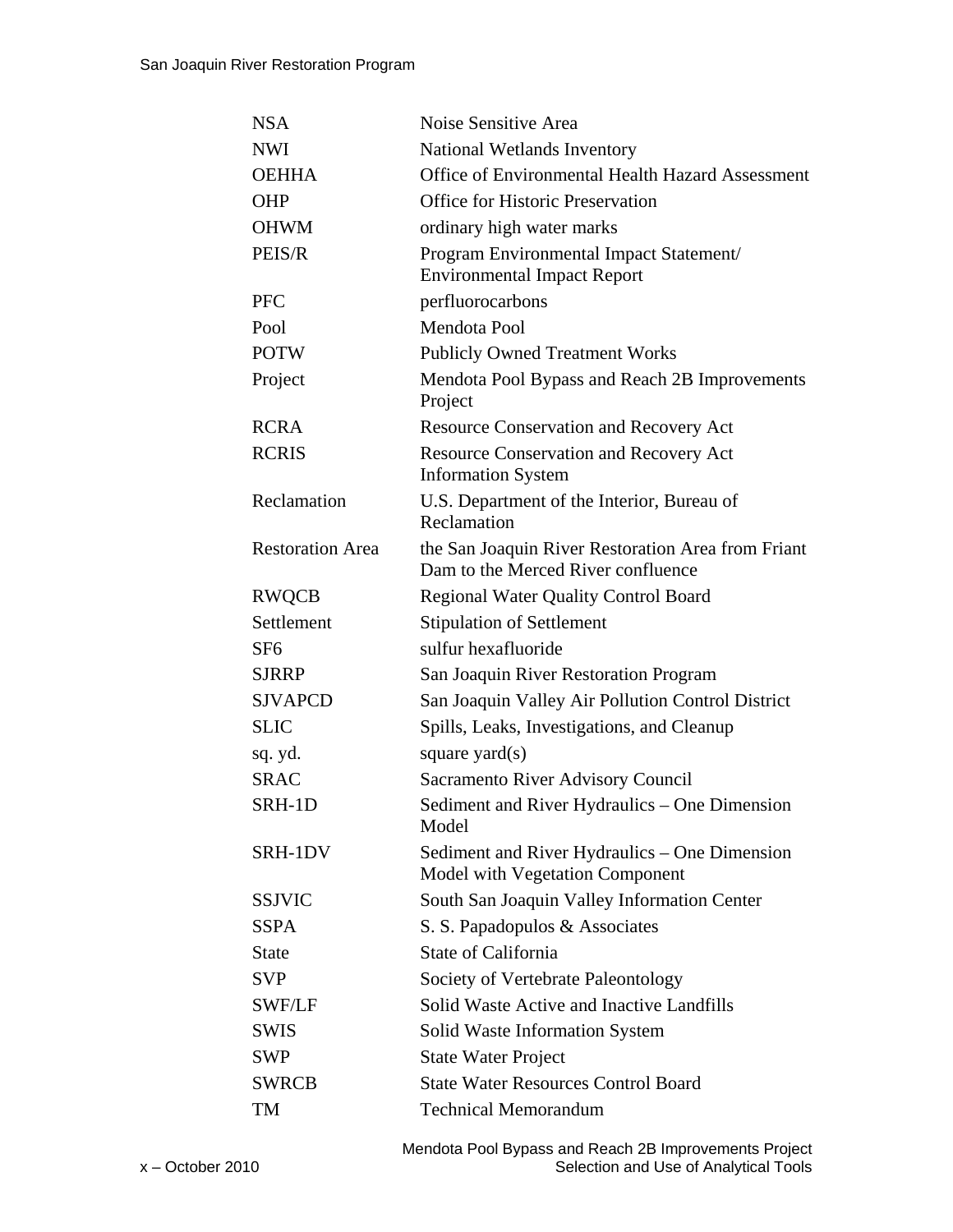| <b>TSD</b>   | Treatment, Storage, and Disposal Facilities               |
|--------------|-----------------------------------------------------------|
| <b>UCCE</b>  | University of California Cooperative Extension<br>Service |
| <b>UCMP</b>  | University of California Museum of Paleontology           |
| U.S.         | <b>United States</b>                                      |
| <b>USA</b>   | <b>Underground Service Alert</b>                          |
| <b>USACE</b> | U.S. Army Corps of Engineers                              |
| <b>USC</b>   | <b>United States Code</b>                                 |
| <b>USCDC</b> | U.S. Centers for Disease Control and Prevention           |
| <b>USEPA</b> | U.S. Environmental Protection Agency                      |
| <b>USFS</b>  | <b>U.S. Forest Service</b>                                |
| <b>USFWS</b> | U.S. Fish and Wildlife Service                            |
| <b>USGS</b>  | U.S. Geological Survey                                    |
| <b>UST</b>   | underground storage tank                                  |
| V/C          | volume-to-capacity ratio                                  |
| <b>VMC</b>   | <b>Visual Modification Class Approach</b>                 |
| <b>WNV</b>   | West Nile virus                                           |
| WQO          | water quality objective $(s)$                             |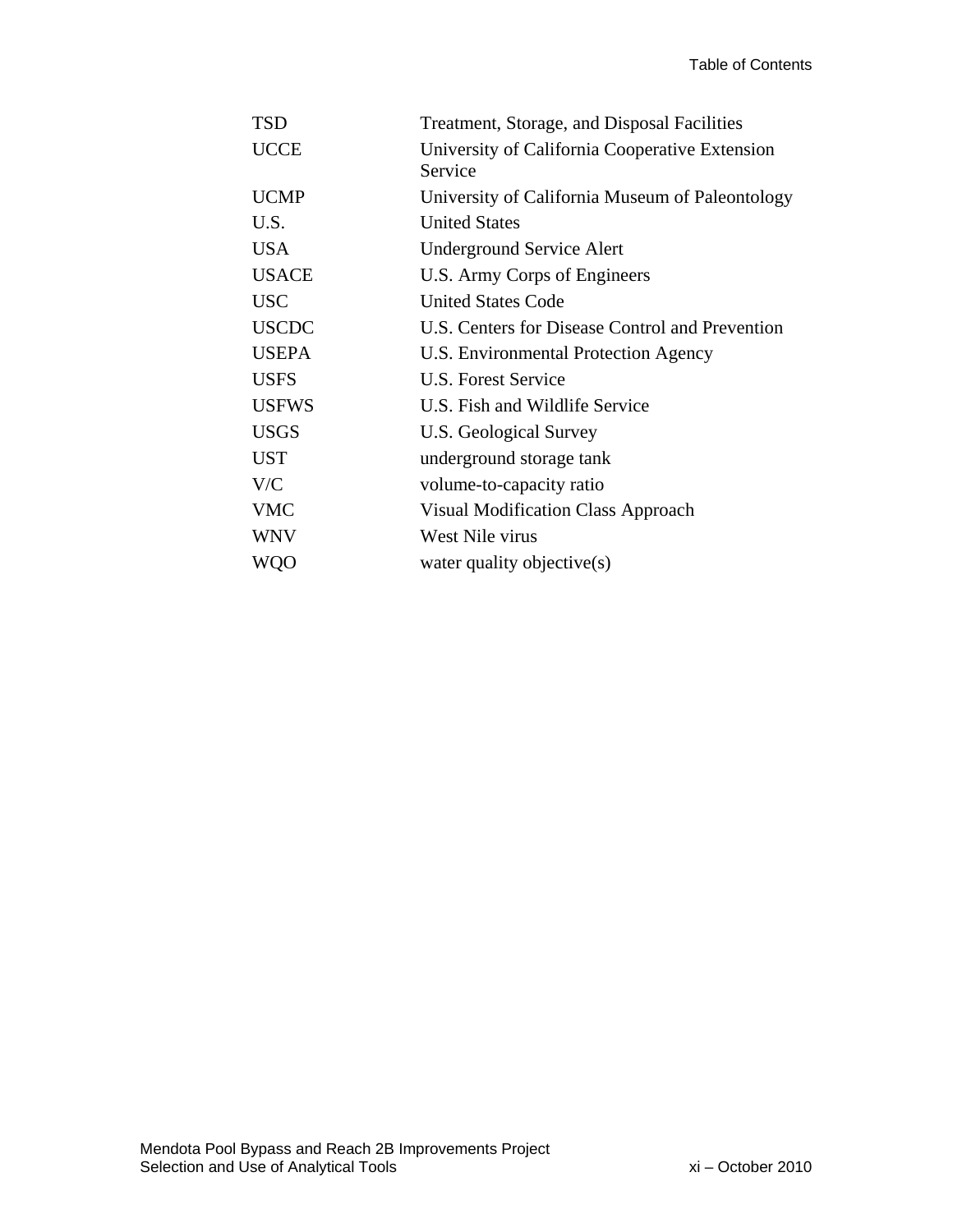## **Definitions**

The Project – The Project refers to the portion of Reach 2B that will convey Restoration Flows, the Mendota Pool Bypass, and all facilities related to implementation.

Reach 2B – Reach 2B refers either to the existing San Joaquin River between the Chowchilla Bifurcation Structure and the Mendota Dam or to the future portion of that reach which will contain Restoration Flows. Reach 2B does not include the Mendota Pool Bypass or other potential facilities.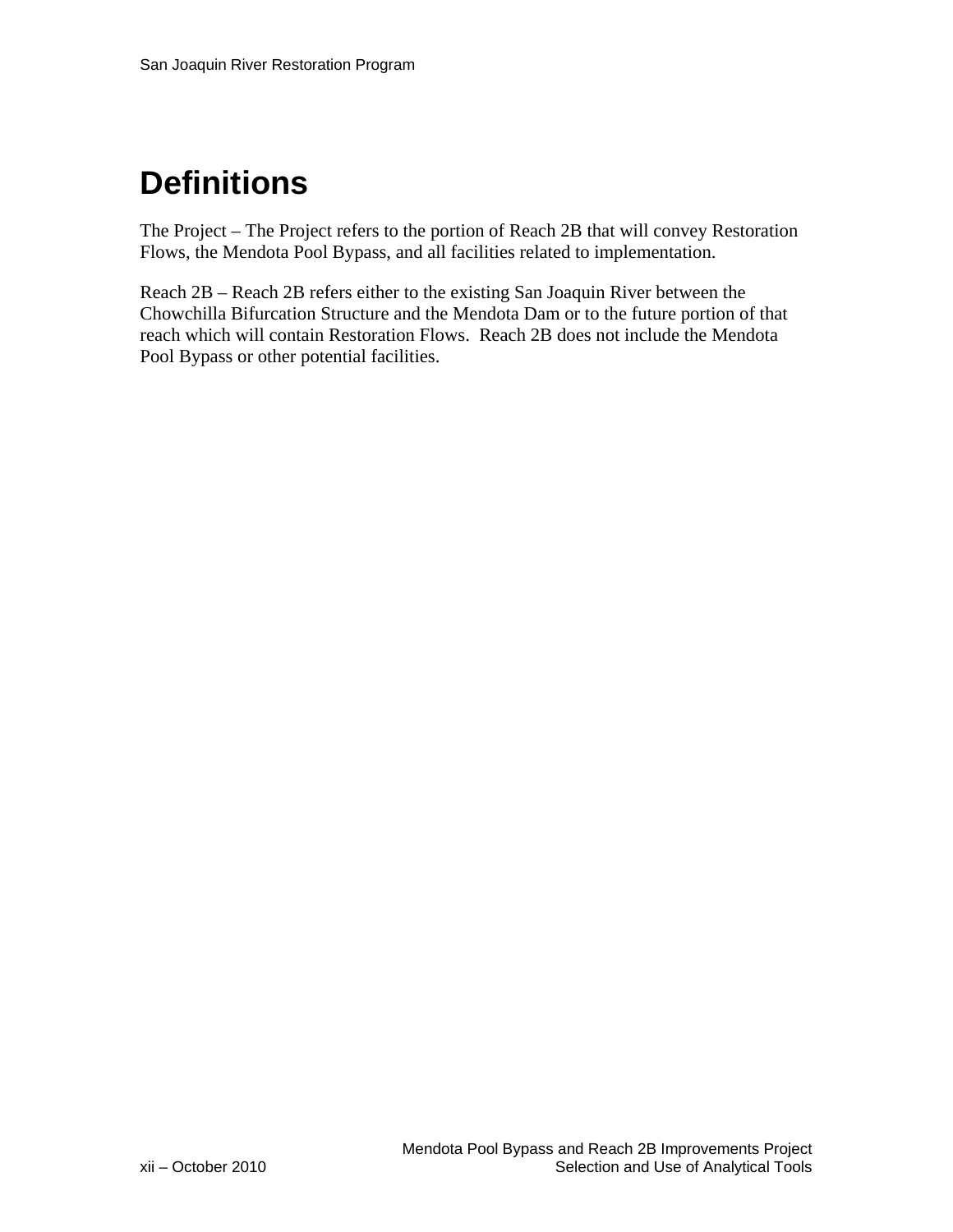*This Draft Technical Memorandum (TM) was prepared by the San Joaquin River Restoration Program (SJRRP) Team as a draft document in support of preparing an Environmental Impact Statement/Environmental Impact Report (EIS/R) for the Mendota Pool Bypass and Reach 2B Improvements Project (Project). The purpose for circulating this document at this time is to facilitate early coordination regarding initial approaches currently under consideration by the SJRRP Team with the Settling Parties, Third Parties, other stakeholders, and interested members of the public. Therefore, the content of this document may not necessarily be included in the Project EIS/R. While the SJRRP Team is not requesting formal comments on this document, all comments received will be considered in refining the concepts and approaches described herein to the extent possible.*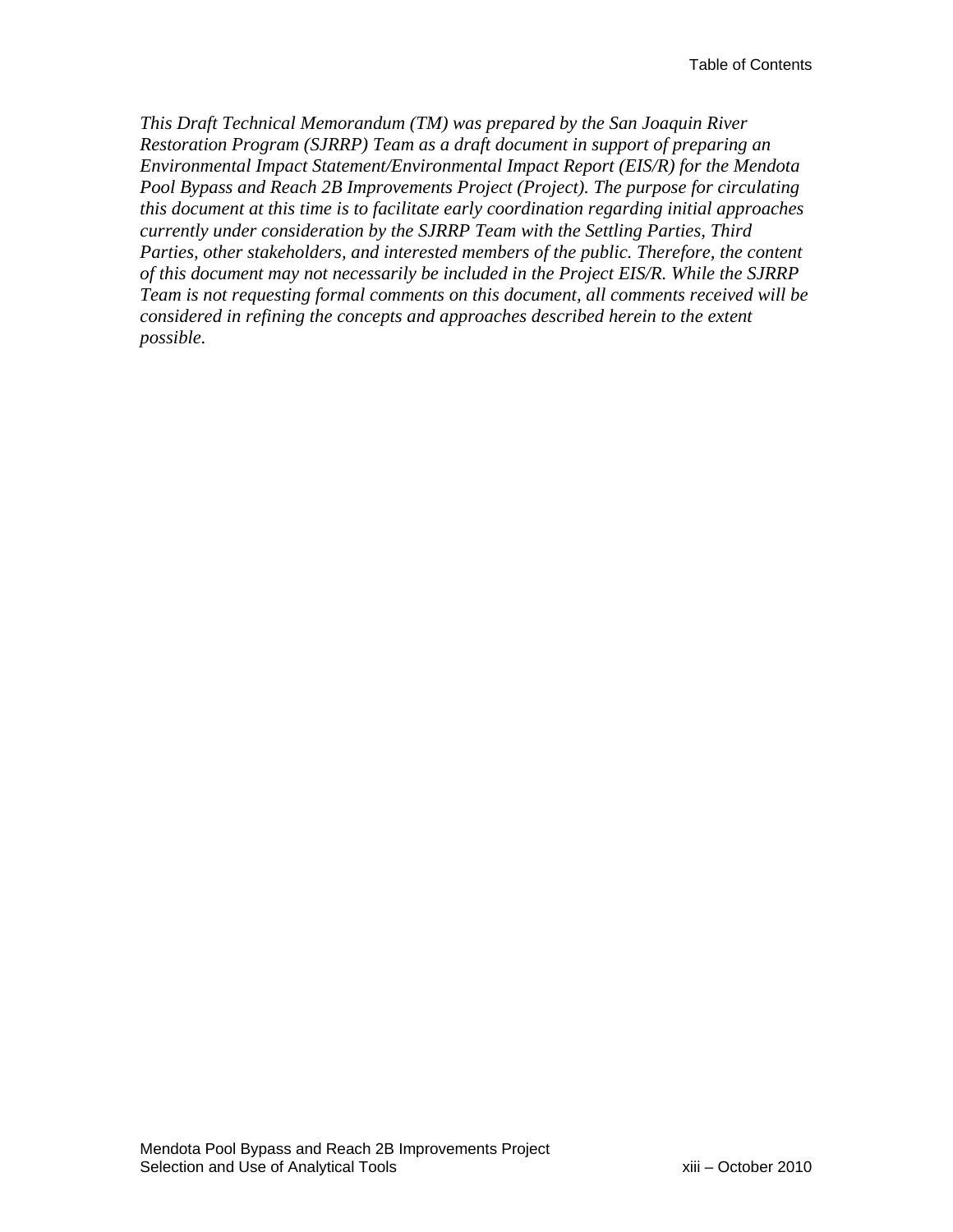*This page left blank intentionally.*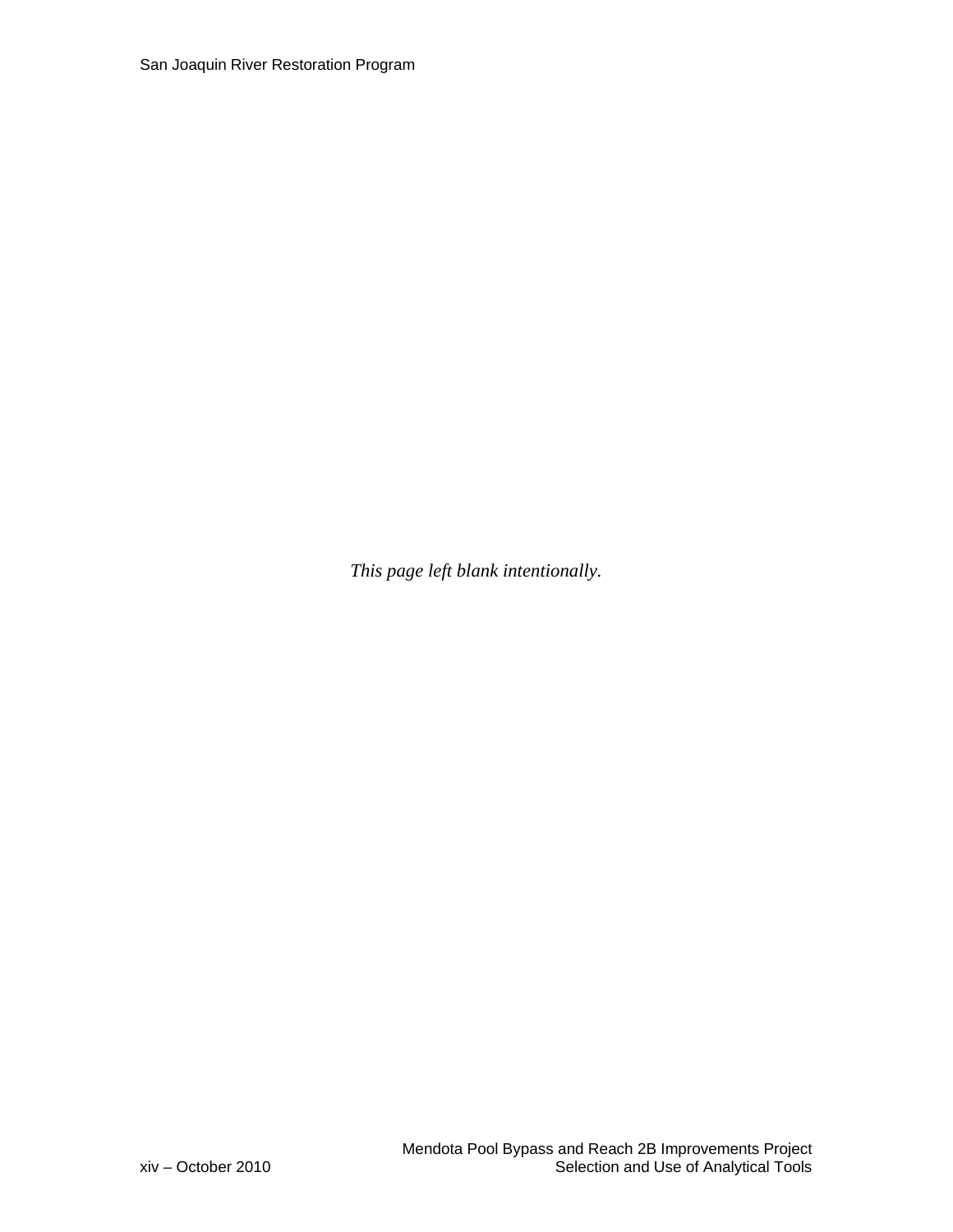## <span id="page-16-0"></span>**1.0 Introduction**

This Selection and Use of Analytical Tools Technical Memorandum (TM) documents the approach for analyzing the initial alternatives and assessing the resource areas for the Mendota Pool Bypass and Reach 2B Improvements Project (Project), a component of Phase 1 of the overall San Joaquin River Restoration Program (SJRRP). The SJRRP was established in late 2006 to implement the Stipulation of Settlement (Settlement) in *Natural Resources Defense Council (NRDC), et al. v. Kirk Rodgers, et al*.

The U.S. Department of the Interior, Bureau of Reclamation (Reclamation), as the Federal lead agency under the National Environmental Policy Act (NEPA), and the California Department of Water Resources (DWR), as the State of California (State) lead agency under the California Environmental Quality Act (CEQA), prepared this TM as an initial step in preparation of an Environmental Impact Statement/Environmental Impact Report (EIS/R) for the Project. Federal authorization for implementing the Settlement is provided in the San Joaquin River Restoration Settlement Act (Public Law 111-11).

### <span id="page-16-1"></span>**1.1 Purpose of this Technical Memorandum**

This TM is intended to:

- Document the approach and methods for analyzing the Project initial alternatives
- Document the approach and methods for assessing the environmental consequences to the various resource areas for selected alternatives
- Document data to be utilized, data gaps to be filled, timelines for filling data gaps, modifications to existing analytical tools, and results format for the analyses and assessments
- Obtain input and feedback from the Implementing Agencies, Technical Work Groups, landowners, and other stakeholders involved in the Project on the approach to analytical tools
- Establish a process for analyzing the alternatives as part of the NEPA and CEQA documentation for the Project

### <span id="page-16-2"></span>**1.2 Overview of the Mendota Pool Bypass and Reach 2B Improvements**

The Project includes the construction, operation, and maintenance of the Mendota Pool Bypass and improvements in the San Joaquin River channel in Reach 2B to convey at least 4,500 cubic feet per second (cfs). The Project area [\(Figure 1-1](#page-18-0) and [Figure 1-2\)](#page-19-0) extends from the Chowchilla Bypass Bifurcation Structure to approximately 1 mile below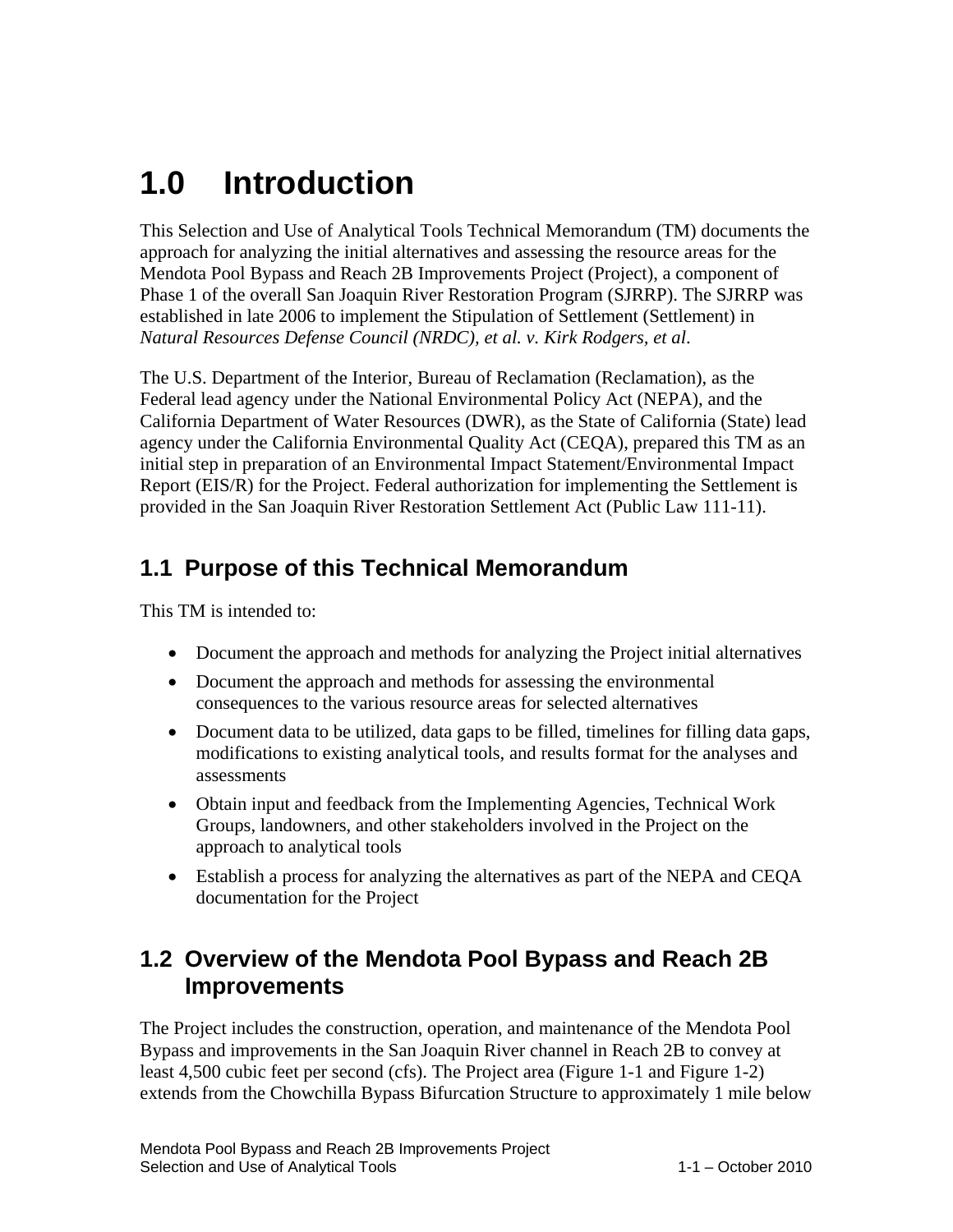the Mendota Dam. The extent of Project area boundaries will depend on the final alternatives considered. The Project area is in Fresno and Madera counties, near the town of Mendota.

Paragraph  $11(a)(1)$  of the Settlement stipulates the creation of a bypass channel around the Pool to ensure conveyance of at least 4,500 cfs from Reach 2B downstream to Reach 3. Paragraph 11(a)(2) of the Settlement stipulates modifications in channel capacity, incorporating new floodplain habitat and related riparian habitat, to ensure conveyance of at least 4,500 cfs between the Chowchilla Bypass Bifurcation Structure and the new Mendota Pool Bypass. Because the functions of these channels may be interrelated, the design, environmental compliance, and construction of the two are being addressed as one project. The Project shall be implemented consistent with the Settlement and the San Joaquin River Restoration Settlement Act (Public Law 111-11).

The Mendota Pool Bypass would include bypassing the Pool to convey at least 4,500 cfs from Reach 2B to Reach 3, and a method to direct upmigrating adult salmon into the bypass channel. This action would include the ability to divert 2,500 cfs to the Pool and may consist of a bifurcation structure in Reach 2B. The bifurcation structure would be designed to direct fish into the bypass channel and minimize or avoid fish entrainment to the Pool. The Project will help determine specific bypass alignments and facilities locations.

Improvements to Reach 2B would include modifications to the San Joaquin River channel from the Chowchilla Bypass Bifurcation Structure to the new Mendota Bypass Bifurcation Structure to provide a capacity of at least 4,500 cfs with integrated floodplain habitat. The options under consideration include potential levee set backs along Reach 2B to increase the channel floodplain capacity and provide for floodplain habitat. Floodplain habitat is included along the Reach 2B portion of the Project as required by the Settlement; floodplain habitat is being considered along the Mendota Pool Bypass channel because Central Valley floodplains have been shown to be of value to rearing juvenile salmon as they migrate downstream (Jeffres 2008, Grosholz 2006, Sommer 2001, and Sommer 2004).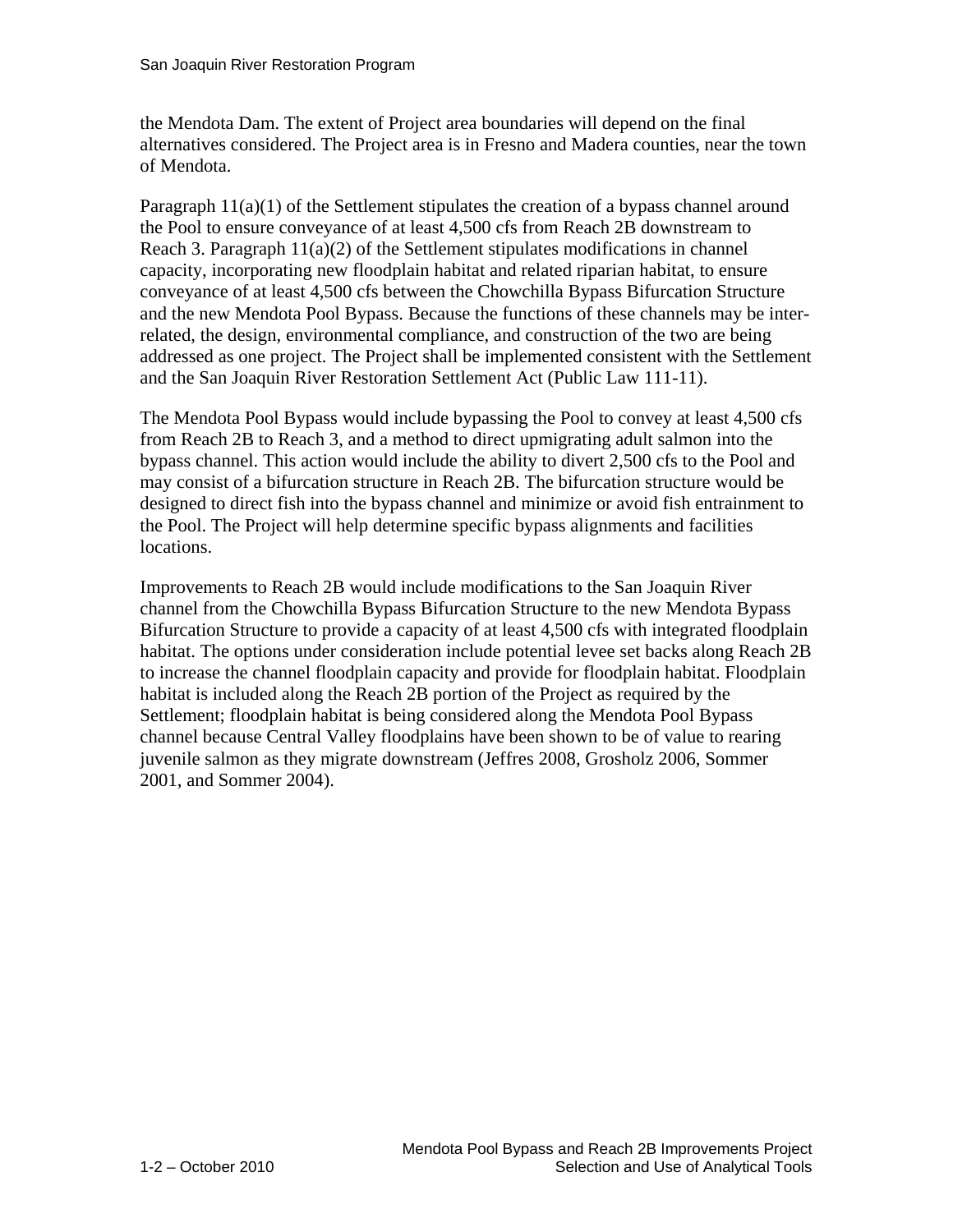

<span id="page-18-0"></span>**Figure 1-1. Overview of the SJRRP Restoration Area and the Project Vicinity** 

Mendota Pool Bypass and Reach 2B Improvements Project Selection and Use of Analytical Tools 1-3 – October 2010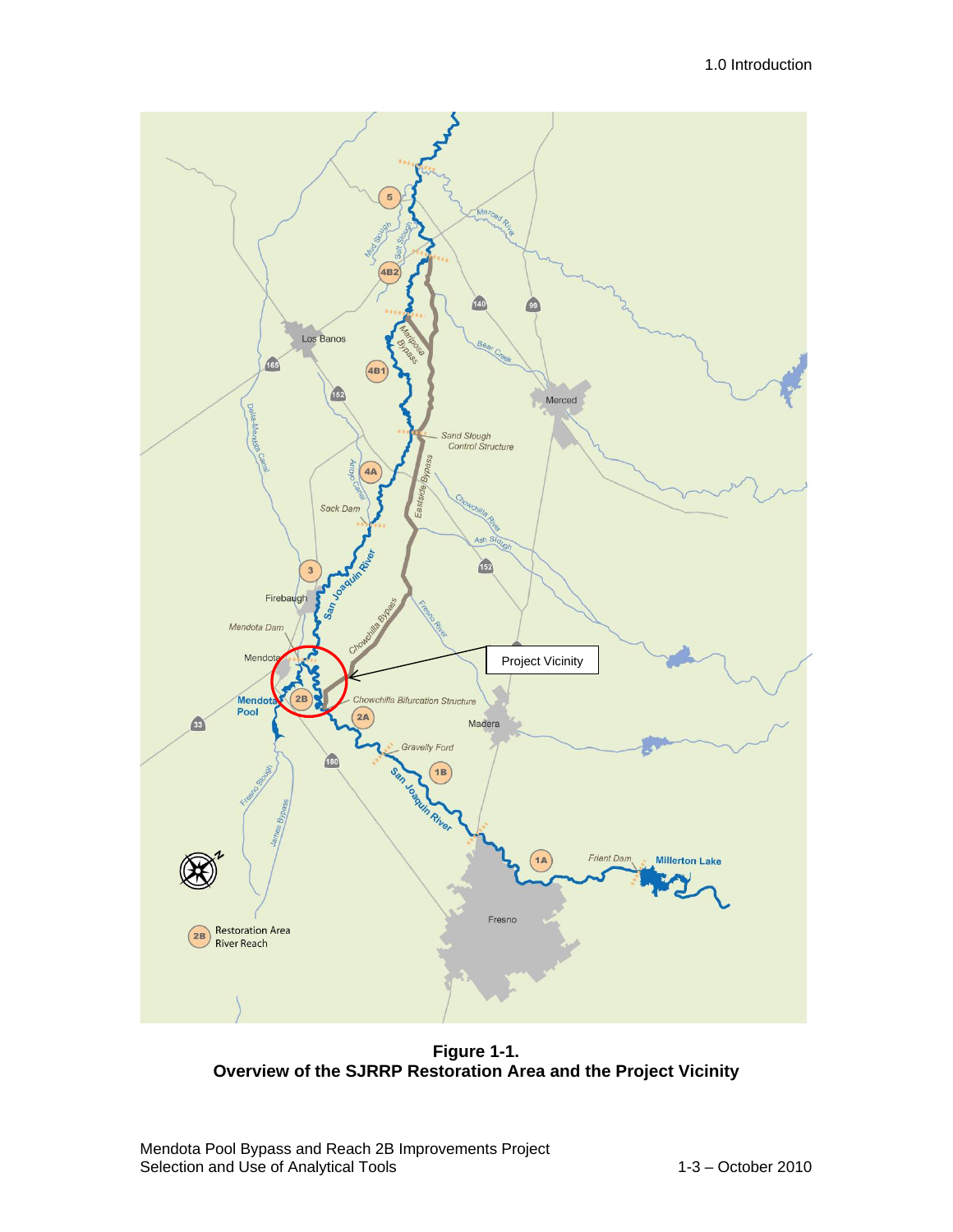

<span id="page-19-0"></span>**Figure 1-2. Mendota Pool Bypass and Reach 2B Channel Improvements Project Area**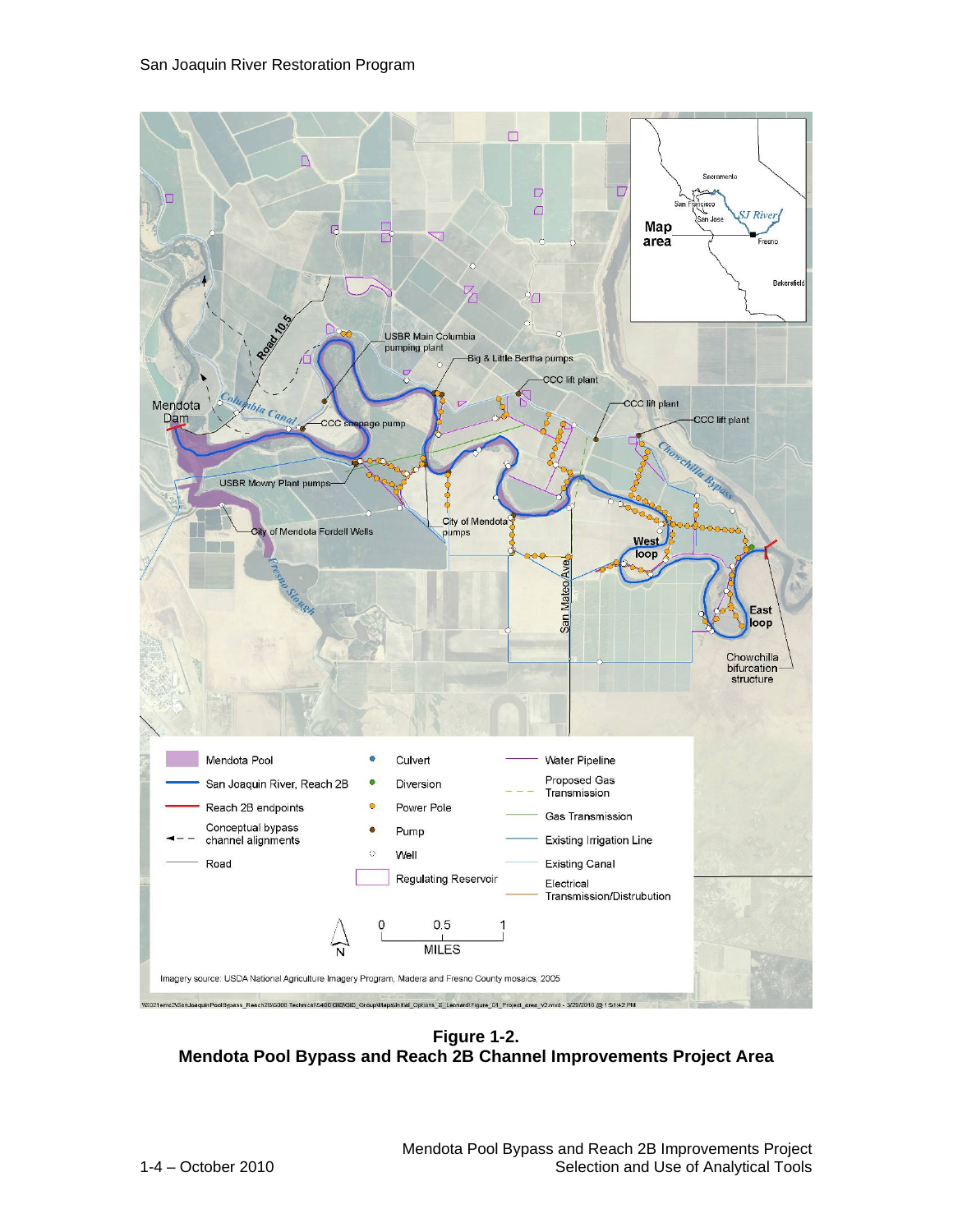### <span id="page-20-0"></span>**1.3 Organization of this Technical Memorandum**

The content and format of this TM are intended to dovetail with the future Project EIS/R, which will meet the requirements of NEPA, as set forth by the Council on Environmental Quality (CEQ) and Reclamation's NEPA policy and guidance, including the U.S Department of the Interior Implementation of NEPA and Final Rule, and CEQA and the State of California's CEQA Guidelines. The TM is organized as shown below.

**Section 1.0 Introduction** – summarizes Project background, scope of this TM, proposed analytical tools, and TM organization.

**Section [2.0 Analytical Tools and Approach for Alternatives Evaluation and](#page-22-0)  Developing the Project Description** – presents the approach and methods for evaluating the Project initial alternatives for critical resource areas.

**Section [3.0 Analytical Tools and Approach for NEPA/CEQA Assessment](#page-66-0) of [Resource Areas](#page-66-0)** – presents the approach and methods for assessing the environmental consequences to the resource areas.

**Section [4.0 Acknowledgements](#page-126-0)** – provides a list of those who contributed to the development of this document.

**Section [5.0 References](#page-128-0)** – provides a bibliography of sources cited throughout this TM.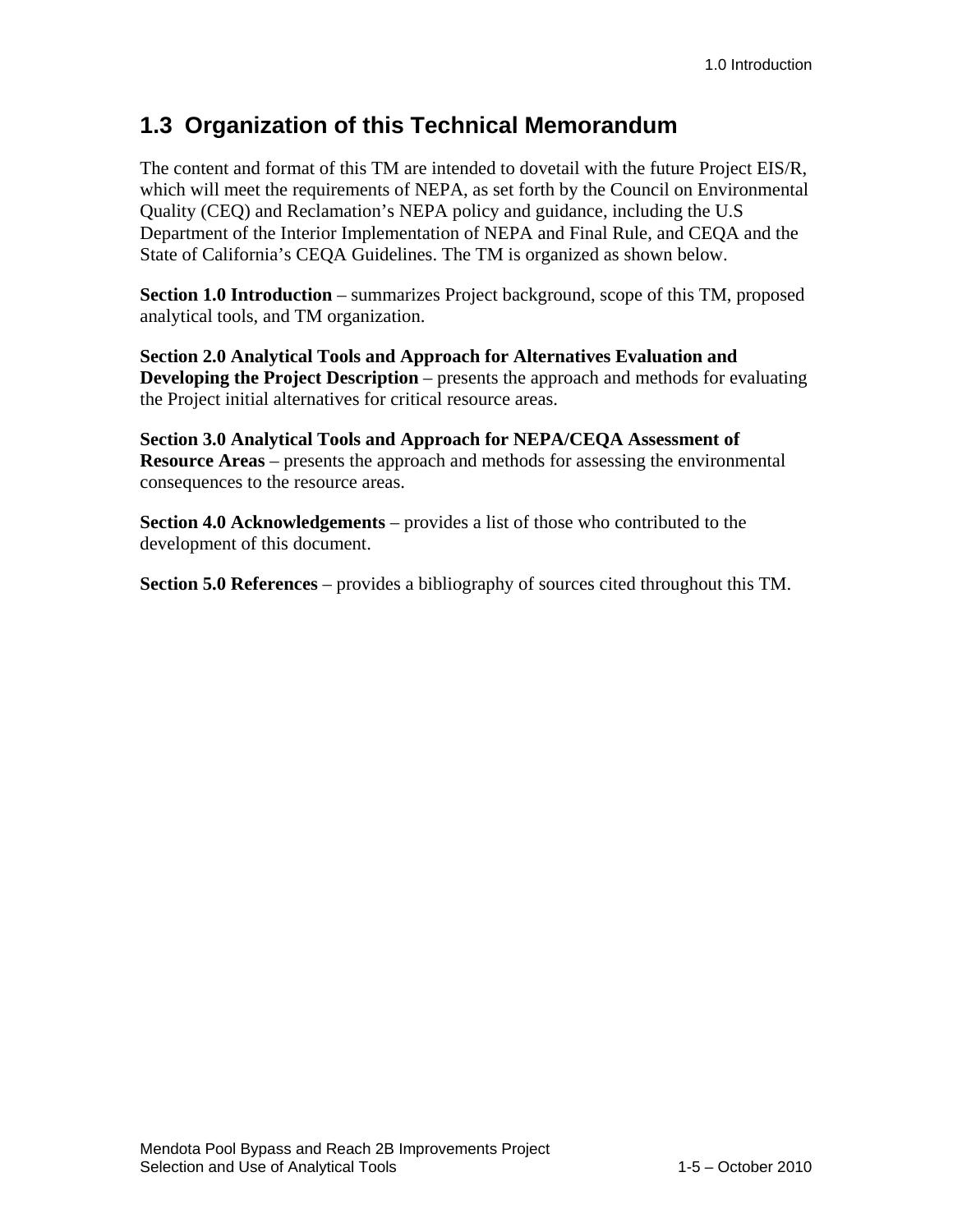*This page left blank intentionally.*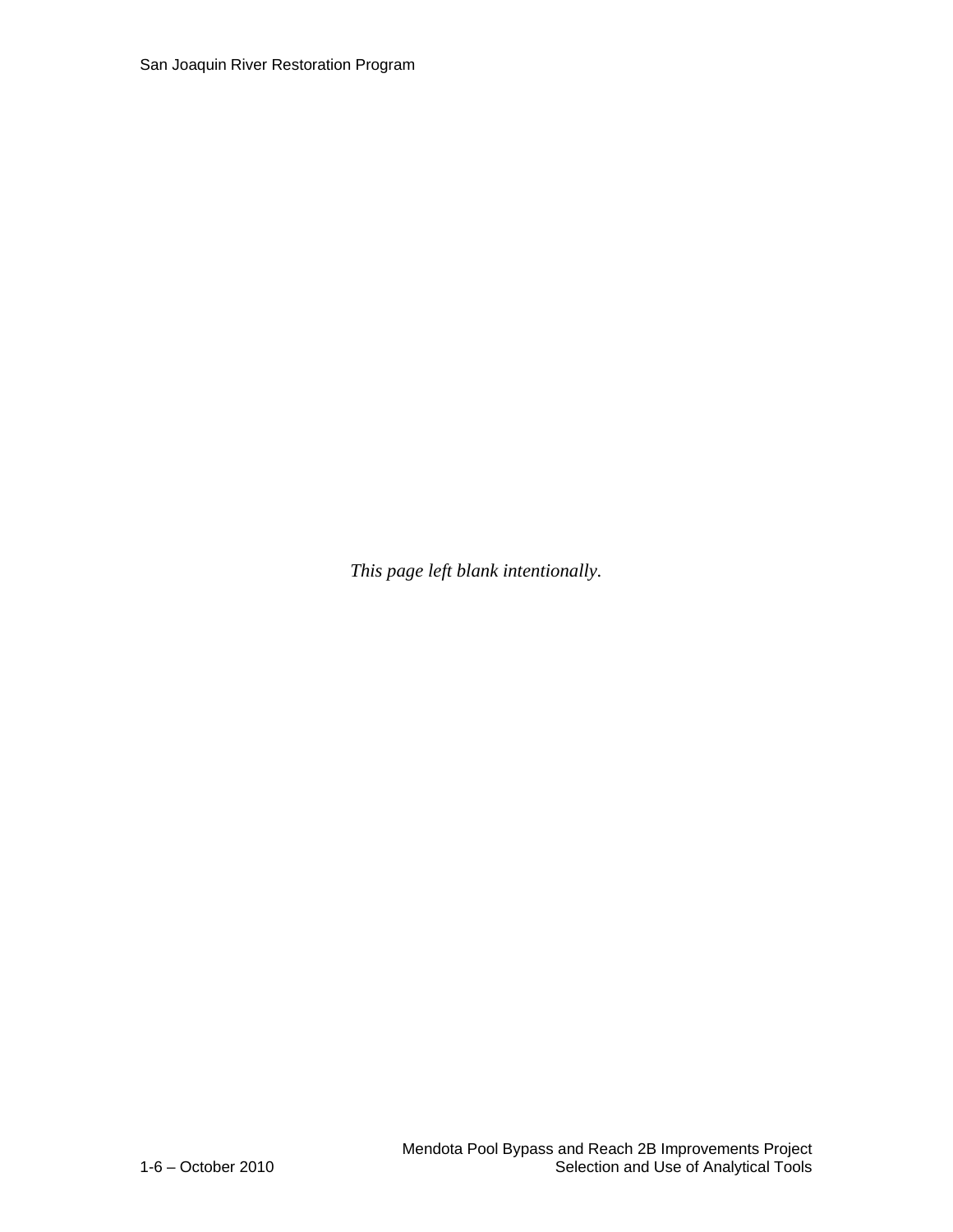## <span id="page-22-0"></span>**2.0 Analytical Tools and Approach for Alternatives Evaluation and Developing the Project Description**

This section describes the analytical tools and approach to formulate, develop, and analyze the performance of each initial alternative in preparation for writing the Project Description for the Project EIS/R. Initial alternatives will be evaluated using a multicriteria analysis matrix. Criteria to be used in the evaluation are aimed at determining whether an alternative meets the goals and objectives outlined in the *Mendota Pool Bypass and Reach 2B Improvement Project Initial Options Technical Memorandum* (Initial Options TM) (SJRRP 2010b).

The process diagram shown in [Figure 2-1](#page-23-1) describes how criteria and analytical tools described in Section [2.0](#page-22-0) are related back to the Settlement requirements. The Settlement Paragraphs  $11(a)(1)$  and  $11(a)(2)$  along with the Settlement Restoration and Water Management Goals were used to develop goals and objectives specific to the Project, then the initial Project options were selected and will be refined with an aim towards meeting the Settlement requirements and the Project goals and objectives. The Project goals and objectives and the initial options were documented in the Initial Options TM (SJRRP 2010b). The evaluation criteria outlined in this TM were selected as the means with which to evaluate whether the Project initial alternatives meet the Project goals and objectives, as well as to compare amongst initial alternatives. The analytical tools described in this TM were then selected as the tools to analyze the Project initial alternatives and develop the input for the evaluation criteria matrix. Following the initial alternatives evaluation, the Project Description will be developed for inclusion in the Project EIS/R.

The sections below identify and describe the:

- Evaluation criteria for the initial alternatives
- Available analytical tools
- Approach to quantifying the evaluation criteria
- Data gaps and methods for obtaining data

Evaluation criteria presented herein serve two purposes for the Project initial alternatives:

1. To provide an objective means for evaluating whether the initial alternatives meet the Project goals and objectives for flow conveyance, fish habitat and passage, habitat restoration, seepage, and geomorphology presented in the Initial Options TM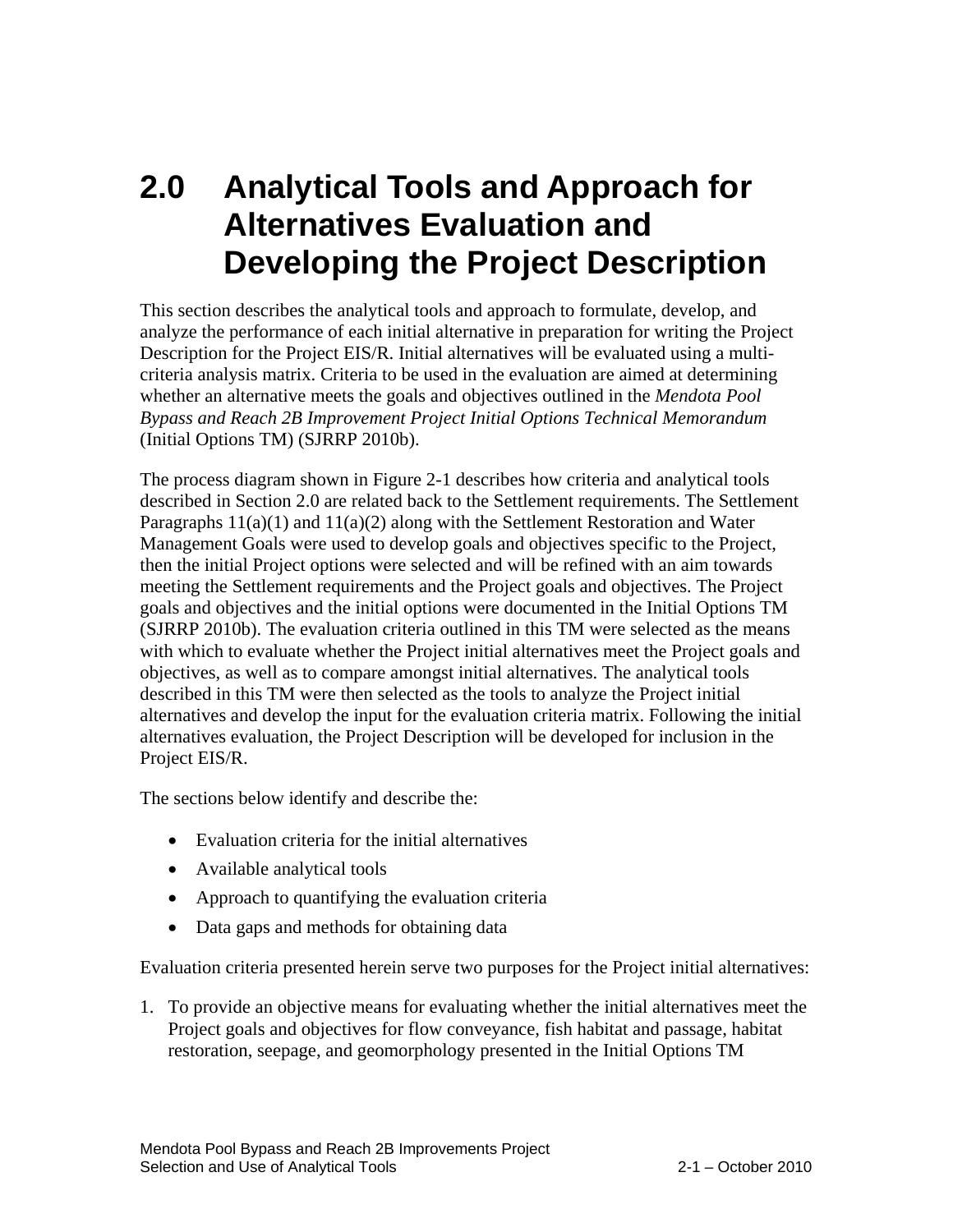2. To provide an objective means for comparing the impacts of the initial alternatives (e.g., costs, environmental impacts, etc.)

Both evaluations together will determine which initial alternatives will be incorporated into the Project description as final alternatives. Initial alternatives that do not, as determined by the evaluation, sufficiently meet the Project goals and objectives will be eliminated from the list of alternatives and will not be subject to future assessment in the Project EIS/R.



<span id="page-23-1"></span>**Figure 2-1. Initial Alternatives Evaluation and Analytical Tools Process Diagram** 

### <span id="page-23-0"></span>**2.1 Flow Conveyance, Hydrologic and Hydraulic Modeling and Operations**

Analysis of the Project initial alternatives to determine if the Project goals and objectives will be met requires support from an analysis of the hydrology and the hydraulics of the reach. Hydrology includes a description of the anticipated flows in the reach including the frequency and rate of flows. Hydraulics includes the calculation of water levels, velocities, widths, and other physical parameters associated with the flow (e.g., shear stress).

Future flows in the Project will result primarily from releases of Restoration Flows from Millerton Lake. Flow volumes, magnitudes, durations, and management are outlined in the Settlement and are operated based on considerations that are not necessarily part of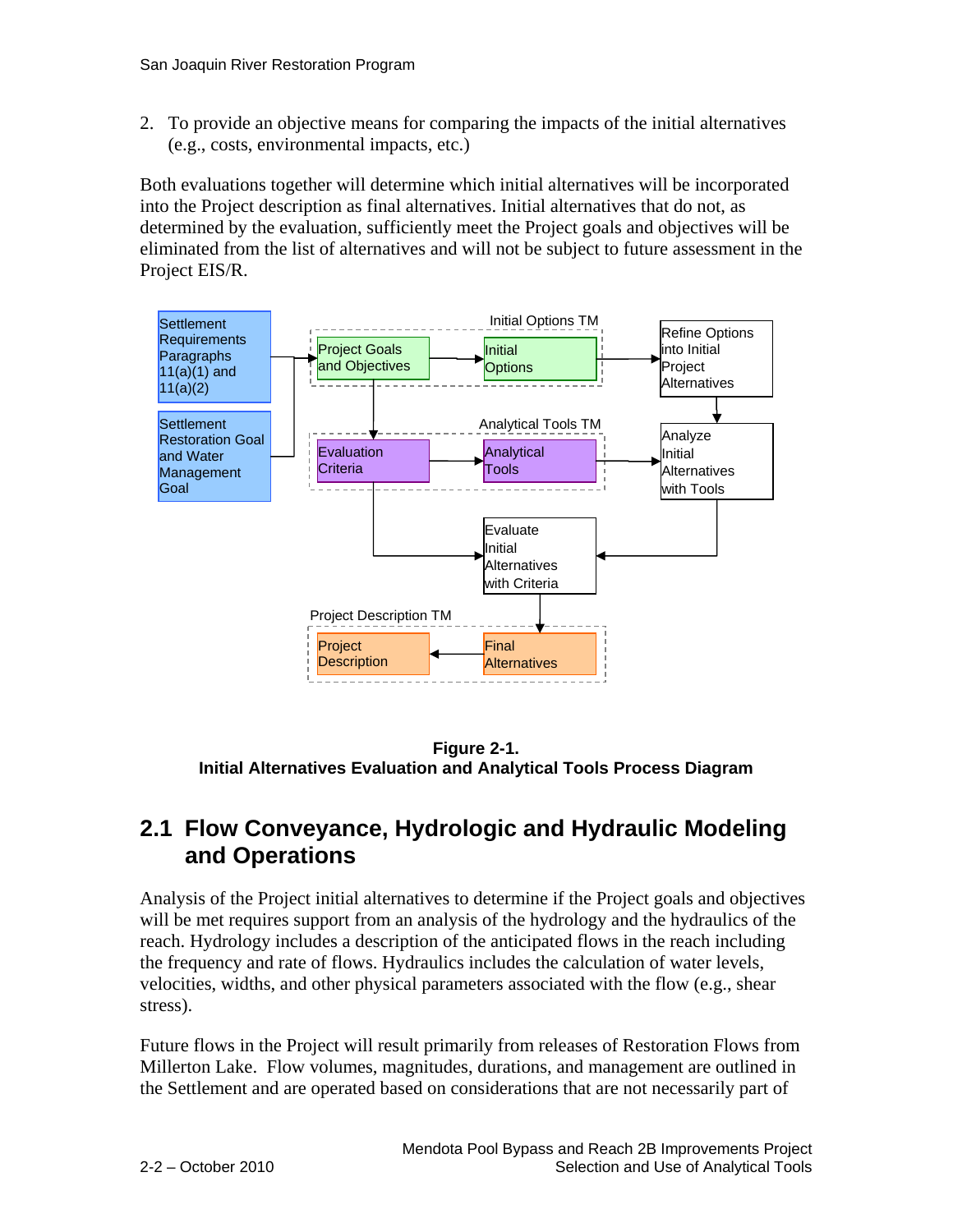the Project (e.g. flood management, irrigation, and the needs of other reaches of the river). Therefore, it is assumed that hydrology information such as daily flows, gage data, and the Exhibit B hydrographs (described below) will be utilized and that no hydrologic modeling will be conducted as part of the Project analysis. The flow data will be used to develop frequency curves such as a flow duration curve (i.e., percentage of time the flow exceeds a particular value) and a flood frequency curve (i.e., annual probability of exceeding a particular value).

The alternatives evaluation will compare the flow conveyance provided by the Project initial alternatives and evaluate the initial alternatives based on the criteria listed in [Table](#page-24-2)  [2-1.](#page-24-2) In addition, hydrologic and hydraulics tools will support alternatives evaluation for Habitat Restoration (see Section [2.3\)](#page-36-1), Fish Habitat and Passage (see Section [2.2\)](#page-30-0), and Geomorphology and Sediment (see Section [2.4\)](#page-44-0).

<span id="page-24-2"></span>**Table 2-1. Flow Conveyance Evaluation Criteria and Applicable Tools** 

| Criteria                                  | Tools   |
|-------------------------------------------|---------|
| Convey the range of flows up to 4,500 cfs | HEC-RAS |
| Convey the range of flows up to 7,000 cfs | HEC-RAS |

Hydraulic analysis will require modeling using an appropriate hydraulic model. The U.S. Army Corps of Engineers (USACE) Hydraulic Engineering Center – River Analysis System (HEC-RAS) model was selected for the modeling.

#### <span id="page-24-0"></span>**2.1.1 Evaluation Criteria Descriptions**

Proposed evaluation criteria associated with flow conveyance are as follows:

- 1. Convey the range of flows up to 4,500 cfs: This criterion evaluates whether the initial alternative meets the Settlement requirement to convey up to 4,500 cfs in Reach 2B and the proposed Mendota Pool Bypass.
- 2. Convey the range of flows up to 7,000 cfs: This criterion evaluates whether the initial alternative has the capacity to convey up to 7,000 cfs in Reach 2B for the purposes of accommodating 4,500 cfs in Restoration Flows coincident with 2,500 cfs in water deliveries to Mendota Pool.

#### **2.1.2 Available Tools**

<span id="page-24-1"></span>The following list of analytical tools includes tools developed to support the Program Environmental Impact Statement/Environmental Impact Report (PEIS/R), in addition to tools developed by DWR or Reclamation to support the Project engineering studies.

#### *Hydrology Information*

There are various hydrology datasets which describe past and potential future magnitude, duration, and timing of flow in the river. There are four primary datasets proposed for use in the Project, each with different applications: the Exhibit B hydrograph, variable schedule daily time series, disaggregated daily flows, and historical gage data.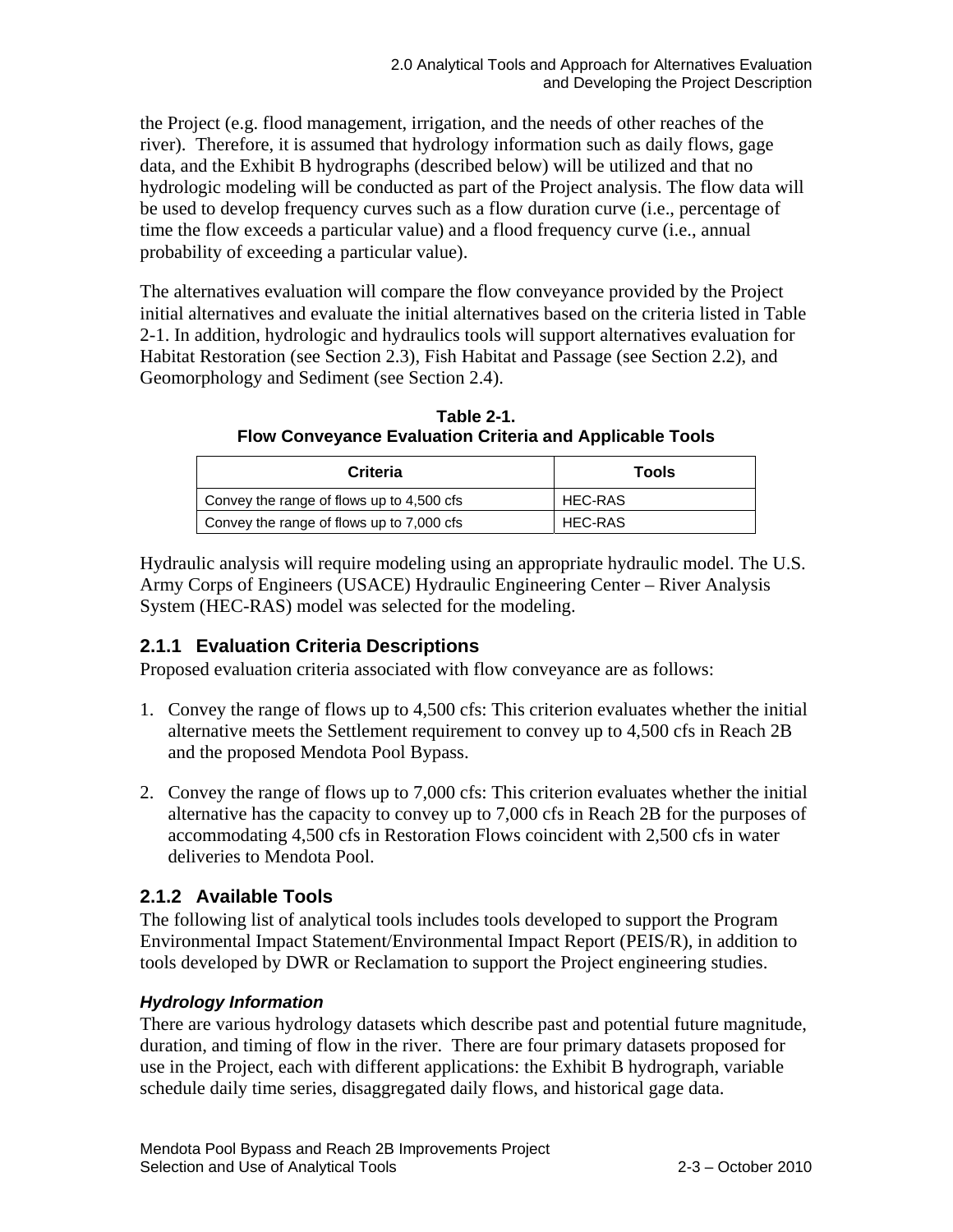#### **Exhibit B Hydrograph**

Exhibit B of the Settlement outlines proposed Restoration Flow release schedules and accounting for the various restoration water year types. Paragraph  $13(g)$  of the Settlement defines that the location immediately downstream of the Chowchilla Bifurcation Structure is designated as "Reach 3" on the Exhibit B hydrograph. Therefore, the values in Exhibit B's "Reach 3" column represent the flow anticipated to occur at the upstream end of the Project. However, it should be understood that the Restoration Flows will be managed as volumetric blocks of water, not as magnitudes of flow. The Restoration Administrator has the ability to modify the release magnitude for various reasons. The Exhibit B hydrograph flows are appropriate for describing the typical average flow in the Project area by water year type and time of year. The lowest flows in the Exhibit B hydrographs are also expected to approximately represent the minimum flow in the Project area. Therefore, these hydrographs will be used for determining the minimum flows within the Project.

#### **Variable Schedule Daily Time Series**

The scheduling of Restoration Flows will follow the recommendations developed by the Restoration Administrator in consultation with the Technical Advisory Committee as constrained by Exhibit B and other Settlement requirements. Evaluation of reach-specific alternatives requires assumptions on flow magnitude, frequency, and pattern. The same release volume allocation may result in different release flow patterns as a result of different objectives for the year, as well as flood control operations. Potential management objectives may include one or more of the following:

- Juvenile migration
- Floodplain rearing
- Geomorphic processes
- Temperature management

The following options were developed based on potential objectives and the need to evaluate performance criteria for site-specific alternatives:

- 1. Method 3.1 Gamma Default: flow releases based on Exhibit B blocks and distribution method gamma. This scenario represents a mid-range possibility for flow schedules. Maximum flows are limited to 3,855 cfs at Gravelly Ford. Riparian recruitment flows are released at a constant rate and not shaped.
- 2. Early Flexible Flows: releases would use as much water as possible as soon as possible. Flow blocks are shifted forward in time by 28 days and the last block of pulse flow volume in each year type would be releases to obtain 4,700 cfs at Gravelly Ford for as many days as possible. This scenario tests maximum temperature conditions as a result of returning to base flow conditions early in the year.
- 3. Late Flexible Flows: releases would be delayed for as long as possible resulting in a 4,700 cfs at Gravelly Ford sustained for as long as possible, but ending on May 28th. This schedule may not be consistent with the Settlement since the change in timing of individual flow blocks scheduled in the default for March 1st and March 16th exceeds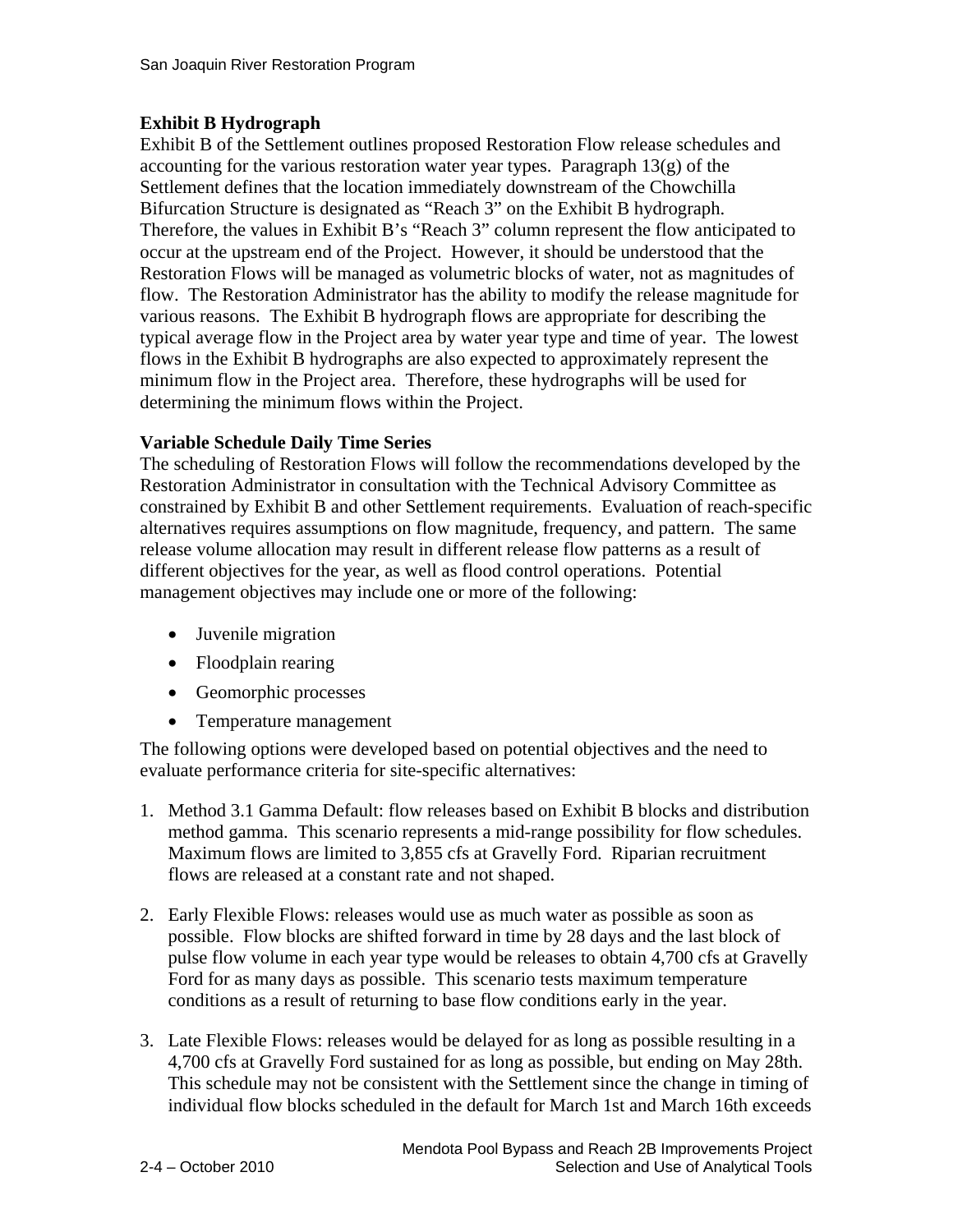28 days. The approximation was deemed adequate for analysis in order to facilitate computation. This release tests maximum geomorphic work and minimum potential temperatures.

- 4. Span 1 Month: releases would be evenly spread over 1 month of the flexible flow period beginning March 1st to test an upper bound on geomorphic work potentially more reasonable than the flexible flow scenarios but with higher releases than Method 3.1 Gamma.
- 5. Span 2 Months: releases would be spread over the flexible flow period for 2 months similar to Method 4 to test a lower bound on geomorphic work.
- 6. Span 3 Months: releases would be spread over the flexible flow period for 3 months. Similar to methods 4 and 5, but potentially inconsistent with the Settlement and identified by the TAC as too unrealistic for further consideration. This method is included for reference.

Option 6 was later disregarded as a potential schedule variation due to the concerns cited above. Each of the five methods was then utilized to develop a daily time series of Restoration Flows based on the water year type for each year from 1922 to 2008. A flow-duration curve was developed from the daily data, and an annual maximum series was also generated. The annual maximum series was used to develop flow-frequency (annual non-exceedance probability) curves.

The variable schedule daily time series data do not include historical flood flows; they only include the Restoration Flows based on the Exhibit B allocation volumes and historical water year types. These data will be used to understand the range of flows implemented by the SJRRP.

#### **Disaggregated Daily Flows**

Disaggregated daily flow values (23-year period of record) have been developed previously by Reclamation to support the Project engineering studies. An adequate evaluation of many of the resource areas require flow values at a finer time step than the monthly output provided by DWR's water resources simulation model, or CalSim. These include the Sediment and River Hydraulics – One Dimension Model with Vegetation Component (SRH-1DV) (see Section [2.3.2\)](#page-38-0) and the Hydraulic Engineering Center – Water Quality Model (HEC-5Q) (see Section [2.2.2\)](#page-31-1) models. To meet this need, monthly water output from CalSim were disaggregated into daily water values using a spreadsheet model (SJRRP 2010c). Daily flow values in cfs are presented in a spreadsheet format. Available data include:

- Daily flow values at the head of Reach 2B for the study period (1980-2003) based on daily flows disaggregated from the CalSim model monthly output (SJRRP 2010c) and flow loss assumptions for the San Joaquin River between Friant Dam and Chowchilla Bifurcation Structure
- Flow duration curves based on the daily flow values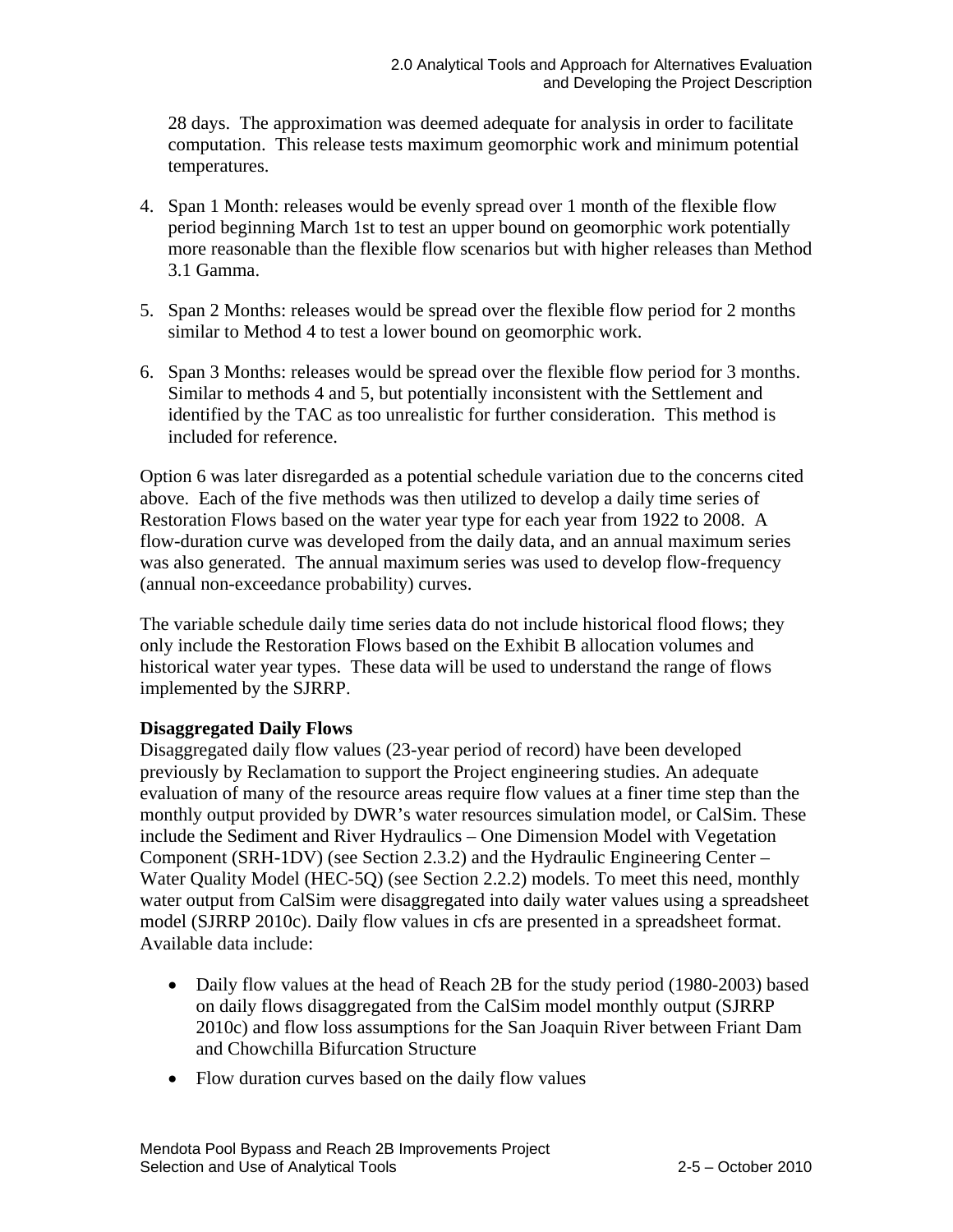These data will be used to understand the changes in flood management releases as part of the implementation of the SJRRP.

#### **Historical Gage Data**

Historical gage data from the San Joaquin Below Bifurcation (SJB) gage (1974-2009) and from San Luis Delta-Mendota Water Authority records (1995-2010) were utilized to understand the magnitude, duration, frequency, and timing of flood flows in Reach 2B and deliveries to Mendota Pool. These data provide a check on the simulations involved for the daily disaggregated flows above as well as insight into historical operations.

#### *HEC-RAS Model*

A HEC-RAS model for Reach 2B has been developed previously by DWR to support the Project engineering studies. A discussion of the HEC-RAS model for purposes of the fisheries analysis is provided in Section [2.2.2.](#page-31-1) The following discusses use of the HEC-RAS model for the hydraulics modeling.

The HEC-RAS model performs one-dimensional hydraulic analyses on networks of natural or constructed open channels. The software is capable of performing steady flow calculations, unsteady flow calculations, sediment transport and mobile bed computations, and water temperature modeling. The basic steady flow computational procedure involves solving the one-dimensional energy equation, including friction and contraction/expansion energy losses. The momentum equation is utilized for rapidly changing water surfaces. The model also accommodates channel obstructions, such as bridges, culverts, and weirs, and can assess changes due to channel modifications and levees. The unsteady flow component incorporates the UNET solver into HEC-RAS, which utilizes the continuity and momentum equations.

The existing Reach 2B HEC-RAS model is capable of meeting the Project alternatives evaluation needs and has already been applied for the SJRRP. Mussetter Engineering, Inc. (MEI) developed and validated steady and unsteady HEC-RAS hydraulic models of the San Joaquin River and Bypass System between Friant Dam and the mouth of the Merced River for the SJRRP (Mussetter 2008a and Mussetter 2008b). These models provide a means of evaluating one-dimensional hydraulic conditions along the San Joaquin River over the range of flows specified in the Settlement, as compiled in the hydrology information discussed above. The existing models are based primarily on 1998/1999 bathymetry and overbank topography, with limited amounts of newer topography/bathymetry in specific areas. DWR is in the process of updating the existing conditions model by incorporating the Light Detection and Ranging remote sensing system (LiDAR) data that were collected in early 2008 to ensure that the models are using the most up-to-date information. This update has been completed for Reach 2B.

To support development of the initial options, DWR used the existing hydraulic model to preliminarily estimate the size of the floodplain required to pass the design flood under several possible vegetation scenarios. Manning's n was the model parameter used to represent existing and proposed vegetation. The assumption used in DWR's analysis was that the average depth of flow on the floodplain at 4,000 cfs would be 18 inches. These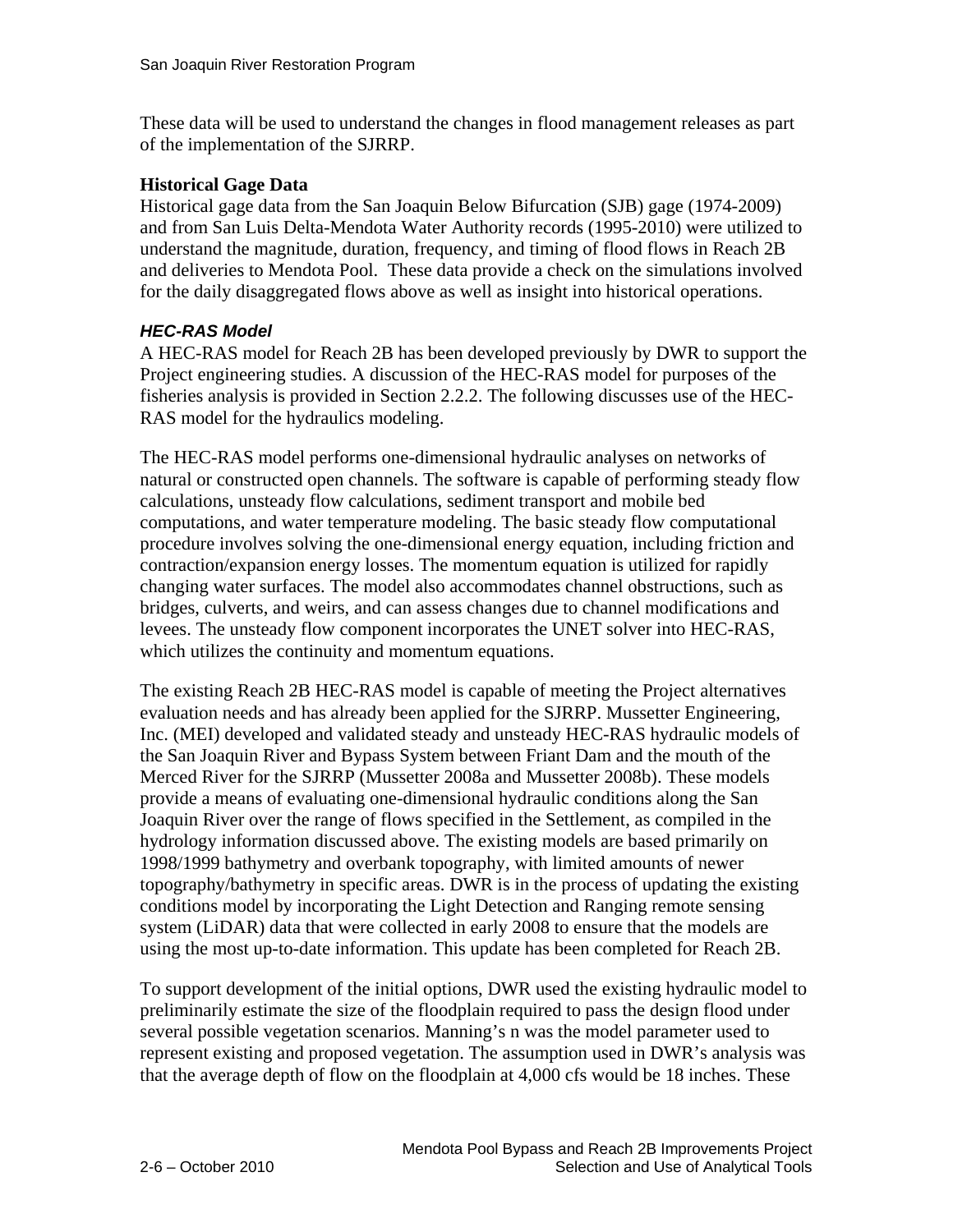results provided a range of possible floodplain widths for a range of vegetation types and coverages, which are summarized in the Initial Options TM (SJRRP 2010b).

Data required for the hydraulic analysis includes:

- Geometry data describing the channel and floodplain (topographic and bathymetric data)
- Vegetation cover (DWR 2002)
- Channel roughness
- Upstream and downstream boundary conditions
- Structure Geometry
- Mendota Pool operation rules and data
- Chowchilla Bypass operation rules and data
- Flood and water delivery operations rules and data

#### **2.1.3 Approach to Criteria Evaluation**

<span id="page-28-0"></span>The HEC-RAS model for Reach 2B will be reviewed and, if necessary, modified to better reflect potential future conditions (refined initial alternatives). This will be completed during the refinement of initial options into initial alternatives. Anticipated model modifications include the following:

- Revising channel and floodplain geometry with 2008/2009 LiDAR and bathymetry data, if necessary
- Incorporating refined vegetation (roughness) components for each alternative
- Incorporating refined floodplain and channel grading for each alternative
- Incorporating additional cross-sections at fish passage-limited locations, as necessary

It is expected that multiple iterations of the HEC-RAS model geometry will be required to refine the roughness and incorporate grading, as necessary, in order to formulate the initial alternatives. Once initial alternatives have been modeled, it is not anticipated that additional HEC-RAS model runs will be required to complete the evaluation of initial alternatives.

The HEC-RAS model provides as output water surface elevation, depth and velocity. Inundation maps by depth could be created with the output and a Geographic Information System (GIS) application or by utilizing HEC-GeoRAS, a georeferenced version of the software that works with GIS. These maps will provide a two-dimensional picture of the depth in the channel and on the floodplain for a given vegetation and flow condition. Maps for each initial alternative could be created, as necessary to support the evaluation.

A profile of the reach showing the water surface elevation from the Chowchilla Bifurcation Structure through the end of the reach, including the Mendota Pool Bypass, could be created, as necessary to support the evaluation.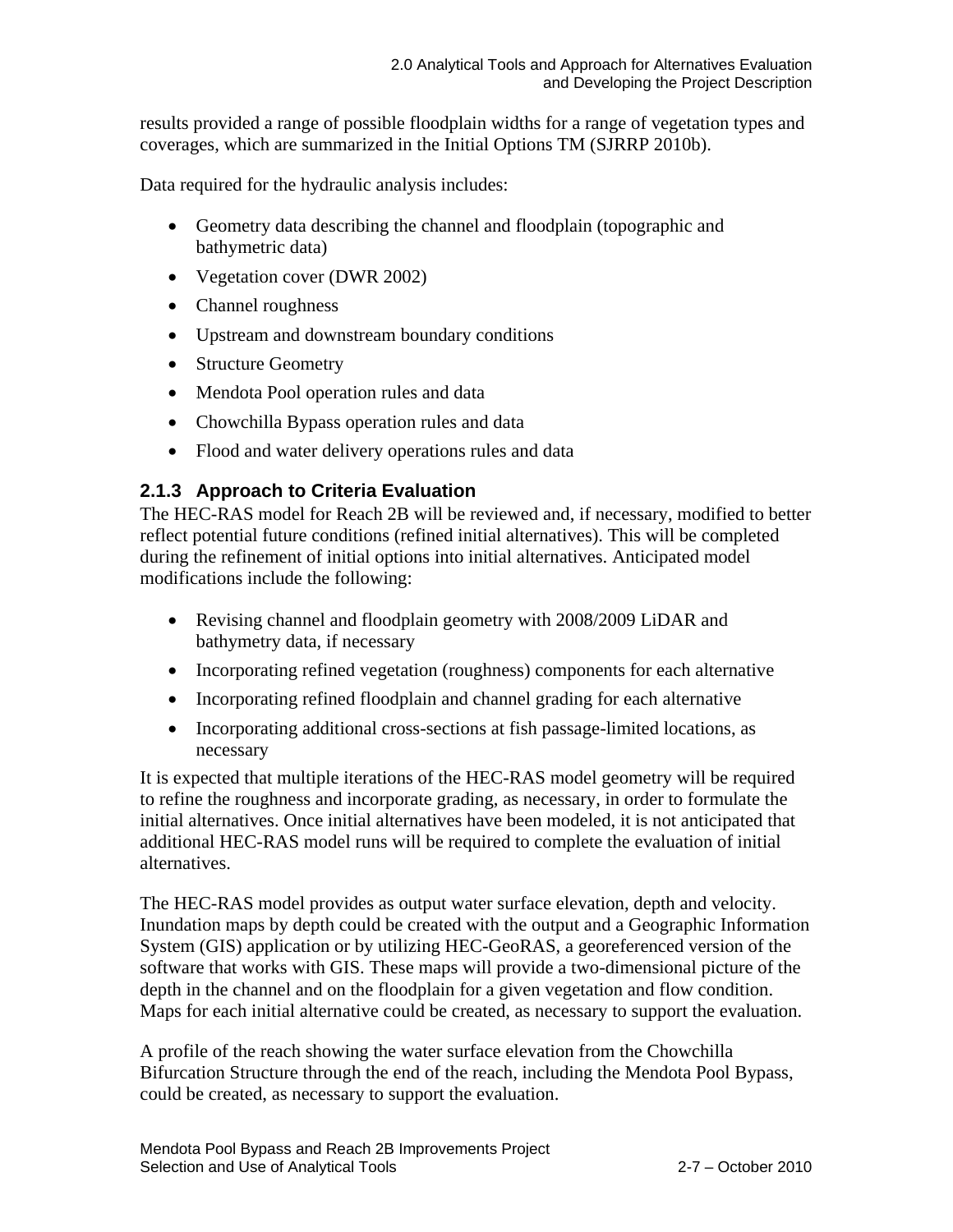Since the HEC-RAS model is one-dimensional, only average velocities can be obtained from the model results. Profiles of average velocities along the length of the main channel and the Mendota Pool Bypass in the channel and on the floodplain could be created, as necessary to support the evaluation.

The approach to quantify each specific flow conveyance criteria is summarized in the text below.

#### *Convey the Range of Flows up to 4,500 cfs*

The channel, floodplain, and structure alternatives will be modeled using the latest Reach 2B HEC-RAS model. Depending on the channel and floodplain roughness characteristics, floodplain width, and structure geometry associated with each initial alternative, levee heights sufficient to contain 4,500 cfs and appropriate freeboard will be estimated. All alternatives will convey up to 4,500 cfs. This criterion applies to both Reach 2B and the Mendota Pool Bypass.

#### *Convey the Range of Flows up to 7,000 cfs*

The channel, floodplain, and structure alternatives will be modeled in the HEC-RAS model. Based on the levee alignments developed for the alternatives conveying 4,500 cfs, levee heights will be increased until there is sufficient capacity to contain 7,000 cfs with the appropriate freeboard. This criterion applies only to Reach 2B.

#### **2.1.4 Data Gaps & Approach to Obtain**

<span id="page-29-0"></span>For the HEC-RAS model, the primary data gaps are associated with the process for refining initial options into initial alternatives. The following is a summary of data gaps associated with this process:

1. Since the Project is primarily driven by fisheries and habitat goals, data on associated ideal or recommended floodplain characteristics and acreages are required. This data is being developed based on input on the initial options and through coordination with DWR, Reclamation, FMWG, and Consultant Team technical staff. Data includes desired vegetation type and coverage and desired water depth or range of depths (see discussion in Section [2.2.1\)](#page-31-0). The criteria on water depths presumably would apply to certain flow rates, for example the average flow, 2-year or 5-year event.

#### **2.1.5 Summary**

<span id="page-29-1"></span>[Table 2-2](#page-30-1) summarizes the proposed evaluation criteria and associated approach to analytical tools required to assess project initial alternatives with regard to flow conveyance.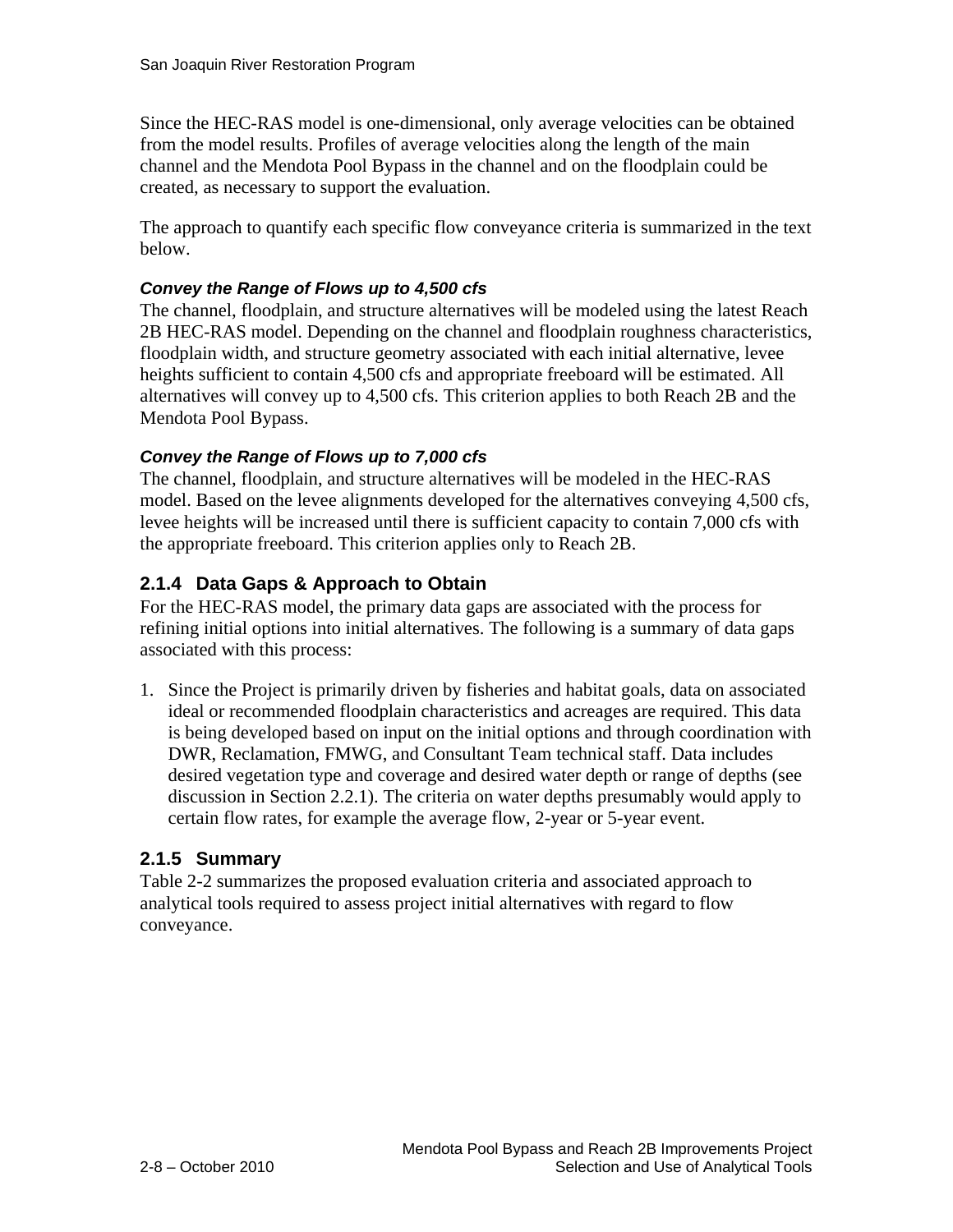| Criteria                                     | <b>Metric</b> | <b>Tools</b>   | <b>Required Data</b>                                                                   | Data Gaps                                                      |
|----------------------------------------------|---------------|----------------|----------------------------------------------------------------------------------------|----------------------------------------------------------------|
| Convey the range of<br>flows up to 4,500 cfs | cfs conveyed  | <b>HEC-RAS</b> | Updated flow loss<br>curves (as necessary),<br>target habitat acreages<br>and features | Flow depth and<br>vegetation criteria<br>for fisheries habitat |
| Convey the range of<br>flows up to 7,000 cfs | cfs conveyed  | <b>HEC-RAS</b> | Not applicable (n/a)                                                                   | none                                                           |

<span id="page-30-1"></span>**Table 2-2. Flow Conveyance Evaluation Criteria, Tools, and Data Summary** 

### <span id="page-30-0"></span>**2.2 Fish Habitat and Passage**

Prior to the start of Interim Flows, the Reach 2B channel has been dry upstream of San Mateo Avenue and backwatered by Mendota Dam downstream of San Mateo Avenue. For proposed initial alternatives, fish passage conditions and floodplain rearing habitat conditions will be evaluated with regard to life history stages and strategies of spring-run and fall-run Chinook salmon, Central Valley steelhead, and native fishes that may also use habitat in Reach 2B. No spawning habitat exists in Reach 2B for salmonids.

The analytical approach for fish passage within the Project evaluates the initial alternatives based on passage conditions at artificial in-channel structures such as the Mendota Pool Bypass drop structures, the San Mateo Avenue Road crossing, and the Chowchilla and Mendota Pool bifurcation structures. The approach to evaluating fish habitat involves assessing potential quantity and character of seasonal salmonid rearing habitat provided by the different floodplain alternatives.

The approach addresses migration (fish passage) and habitat use (seasonal rearing habitat for salmonids and rearing for other native species) goals of the Project (SJRRP 2010b) by evaluating and quantifying or qualifying environmental factors, so relative comparisons of potential migration and rearing success can be made for different initial alternatives.

The alternatives evaluation will compare the fish passage and habitat conditions that would result from implementation of the Project initial alternatives and evaluate the initial alternatives based on the evaluation criteria listed in [Table 2-3](#page-30-2) and described in the following sections.

| <b>Criteria</b>                                 | Tools                            |  |
|-------------------------------------------------|----------------------------------|--|
| Floodplain inundation depth, velocity, and area | HEC-RAS, hydrology information   |  |
| Floodplain habitat based on floodplain features | SRH-1DV, geomorphic techniques   |  |
| Passage conditions at structures                | HEC-RAS, passage design criteria |  |
| Water temperature during migration              | HEC-5Q                           |  |

<span id="page-30-2"></span>**Table 2-3. Fish Passage and Habitat Evaluation Criteria and Applicable Tools**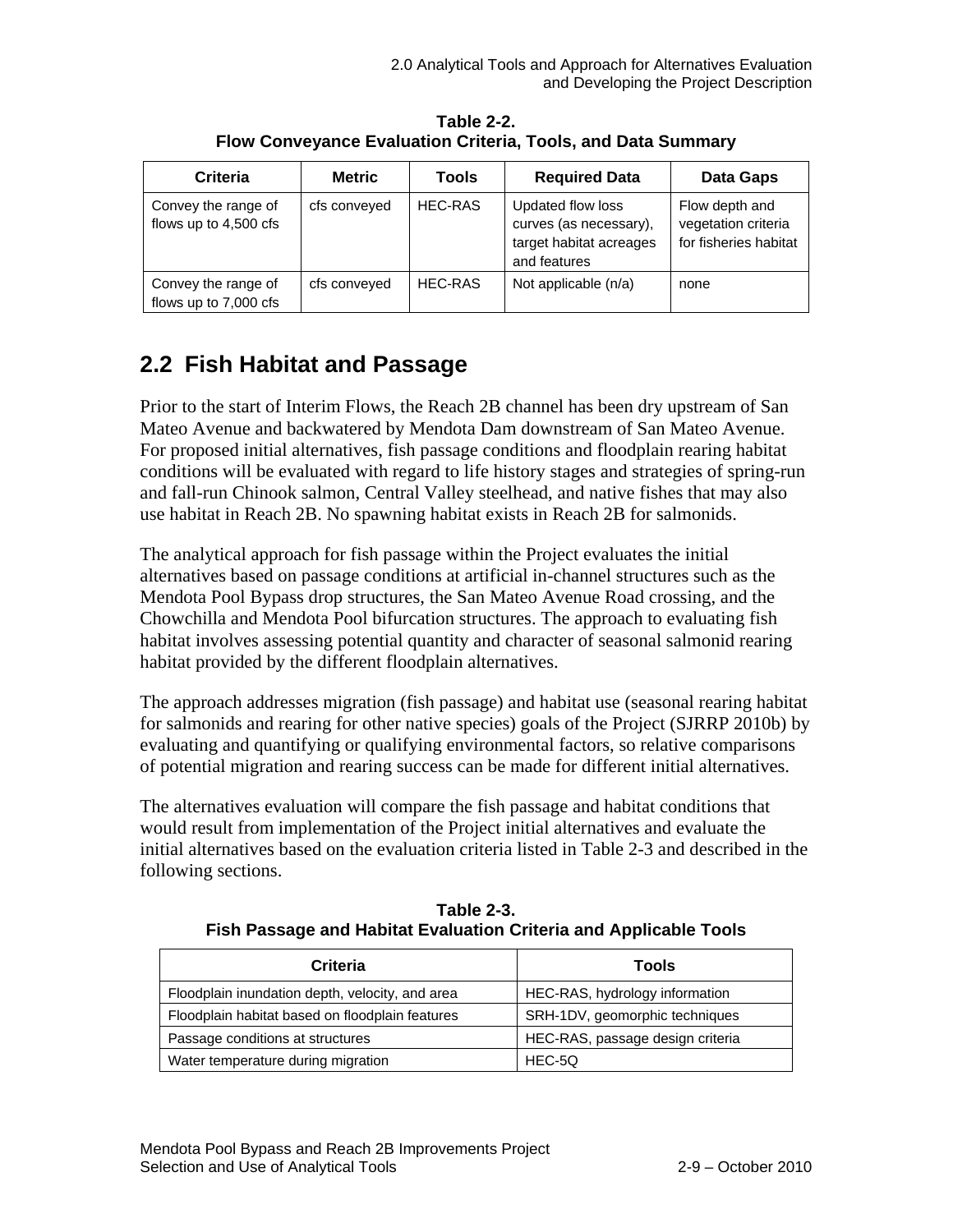#### <span id="page-31-0"></span>**2.2.1 Evaluation Criteria Descriptions**

Proposed evaluation criteria associated with fish passage and habitat are as follows:

- 1. Floodplain inundation depth, velocity, and area: Floodplain depth of flow and floodplain velocity will be integrated to define functional habitat within the inundated area based on recommended design objectives pertaining to floodplain rearing habitat.
	- Floodplain depth and velocity: Depth of flow and velocities on the floodplain are important factors keyed to fish use. The amount, in acres, of inundated floodplain for given depth ranges with velocities greater than 0 feet per second (fps) will be calculated for the initial alternatives. The amount of floodplain can be used to estimate how many juvenile salmonids could be supported at combinations of various flows, setbacks or floodplain reconfigurations based on the number and life history stage of salmonids supported per unit area (fish densities) for comparable floodplains.
	- Floodplain connectivity: The quantity of floodplain associated with a given channel length is a method of assessing connectivity of the channel to floodplain rearing habitat.
- 2. Floodplain habitat based on floodplain features: The functional floodplain habitat available to fish including seasonal ponds, secondary channels, and vegetation types.
- 3. Passage conditions at structures: Proposed design for all structures will meet minimum fish passage requirements for salmonids. Structures could be evaluated at selected restoration index flows for their ability to meet jump, velocity, depth, and entrance and exit requirements for both salmonids and other native fishes. Additionally, each initial alternative will be evaluated for the total number of artificial structures fish would need to pass.
- 4. Water temperature during migration: The number of days each month during the migration period that water temperature criteria are met by each initial alternative.

#### **2.2.2 Available Tools**

<span id="page-31-1"></span>The following list of analytical tools includes tools developed to support the PEIS/R, in addition to tools developed by DWR or Reclamation to support the Project engineering studies.

#### *HEC-RAS Model and Hydrology Information*

A discussion of the existing HEC-RAS model and hydrology information for hydraulics modeling purposes is provided in Section [2.1.2.](#page-24-1) Hydraulic performance of the proposed channel and floodplain will drive the ability of the proposed initial alternatives to meet the project objectives related to fish passage and habitat. Output from the hydraulic modeling, coupled with statistical information pertaining to the variable schedule daily time series, will be utilized as input data for the approach to quantify the majority of fisheries related evaluation criteria.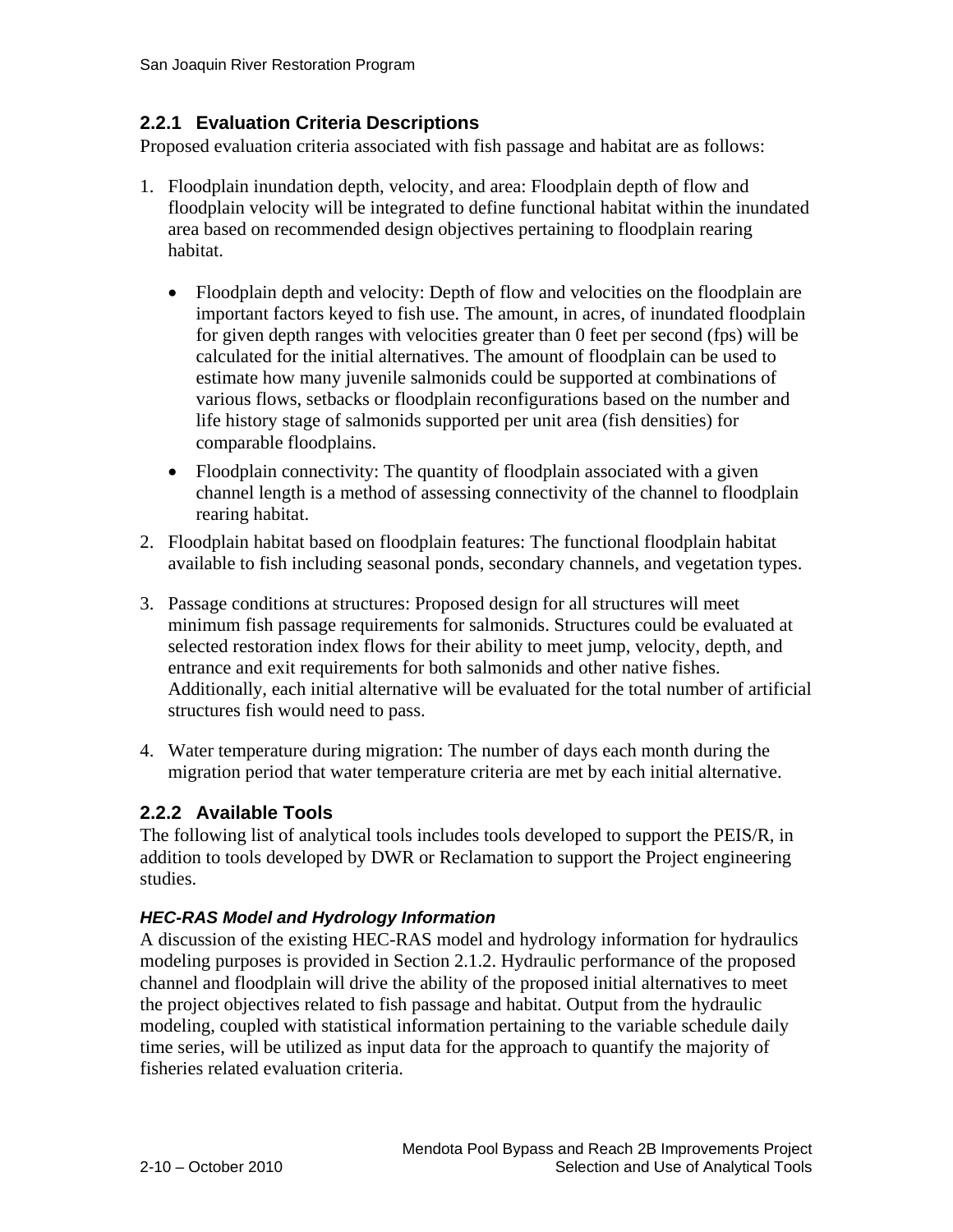#### *SRH-1DV*

A discussion of the existing Sediment and River Hydraulics – One Dimension Model with Vegetation Component (SRH-1DV) model is provided in Section [2.3.2.](#page-38-0)

#### *EDT Model*

The FMWG is currently developing the EDT (Ecosystem Diagnosis and Treatment) model tool. The model is initially being developed specifically for spring-run Chinook salmon in the San Joaquin River and has four major components: spatial structure, stream reach data, species habitat rules, and fish population life history. The stream reaches are the basic spatial structure for the model and constitute the maximum resolution of the picture developed by the model. Stream reach data requires information that is reachspecific for environmental conditions between Friant Dam and the Merced River confluence. The species habitat rule would be based on a library of species-habitat relationships yet to be developed for the San Joaquin River. The fish population life history links the reaches and life stages to complete the model.

The EDT model requires a significant amount of data for successful development. The kind of habitat found in the San Joaquin River (sand bed river traversing a wide exposed valley floor) is extremely different from typical salmonid habitat upon which most of the literature is based, and it compounds the challenge of supplying the input data requirements. Hence, it may be difficult, or at least take some time, to develop an EDT model applicable to the San Joaquin River. At the present time, the EDT model is not expected to be ready to assist in evaluating the initial alternatives, but it may be useful in evaluating the effects of the Project during the development of the Project EIS/R.

#### *HEC-5Q Model*

Two temperature models have been developed in support of the SJRRP. CE-QUAL-W2 was used to model the temperatures in Millerton Lake, and USACE's HEC-5Q was used to model the temperature in the San Joaquin River.

The HEC-5Q model, Simulation of Flood Control and Conservation Systems (including Water Quality Analysis), was developed by USACE to utilize decision criteria based on flood control, hydropower, instream flow, and water quality requirements to decide how to regulate a network of reservoirs.

The model performs two separate functions. The first, based on the HEC-5 model embedded in the HEC-5Q modeling platform, routes water through the San Joaquin River and bypass system from Millerton Lake to the confluence with the Merced River. This portion of the model handles the physical diversion of water between the Chowchilla, Eastside, and Mariposa bypasses and the San Joaquin River, local accretions and depletions along the channels, and hydrologic routing of water to develop daily flows throughout the system. The second function uses flows and historical meteorology to simulate temperatures.

Input data to the HEC-5Q model include temperature and flow rate of inflows into the reach, in addition to meteorology data on a sub-daily time scale (e.g., hourly).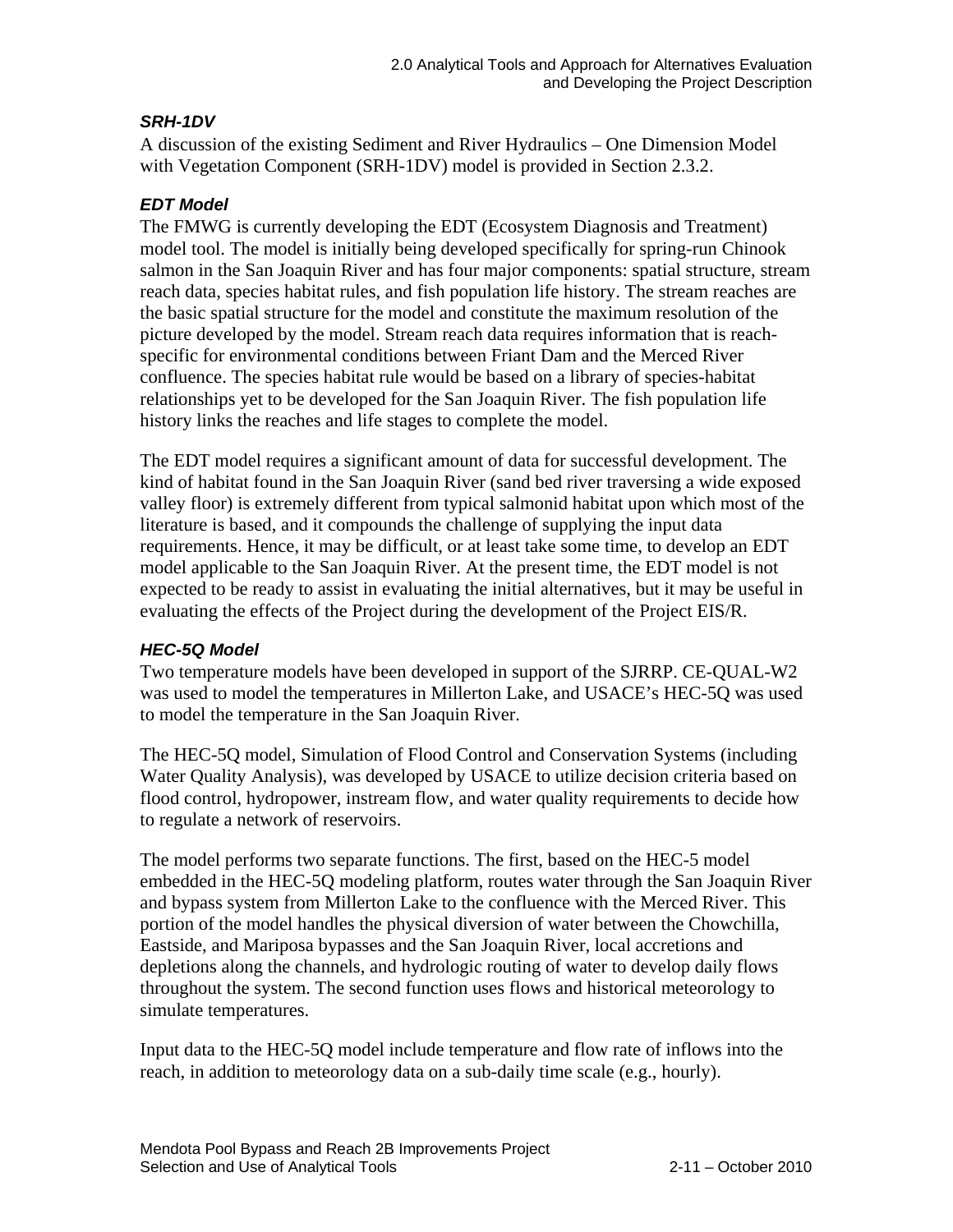#### **2.2.3 Approach to Criteria Evaluation**

<span id="page-33-0"></span>Existing analytical tools or other appropriate methods will be utilized to evaluate initial alternatives by determining applicable parameters associated with initial alternatives, potentially comparing those parameters to recommended thresholds (as applicable), and eventually comparing results between initial alternatives (Project Description TM).

Recent research projects have developed useful measures of floodplain suitability that can be used in some cases to develop design criteria or criteria thresholds. These design criteria or thresholds will be used to evaluate channel passage conditions, passage conditions at existing structures or structures to be constructed or modified, and the inchannel and floodplain habitat suitability in Reach 2B. Depth of flow and velocity are important factors to evaluate for migrating adult spring- and fall-run Chinook salmon (and Central Valley steelhead). Channel habitat conditions (including the amount of bordering riparian habitat) are important for rearing juveniles during life history stages as they are supported by the Project. Inundation duration and flow depth for the different initial alternatives will be used to characterize floodplain habitat for juvenile rearing. The following studies and documents were identified as sources of applicable fish passage and habitat information and data:

- Determining stream flows for fish life (Thompson 1972)
- Habitat Requirements of Salmonids in Streams. In Influences of Forest and Rangeland Management on Salmonid Fishes and Their Habitats (Bjornn 1991)
- Fisheries Handbook of Engineering Requirements and Biological Criteria (Bell 1990)
- Quantifying Activated Floodplains on a Lowland Regulated River: Its Application to Floodplain Restoration in the Sacramento Valley (Williams 2009)
- Priming the productivity pump: flood pulse driven trends in suspended algal biomass distribution across a restored floodplain (Ahern 2006)
- Ephemeral Floodplain Habitats Provide Best Growth Conditions for Juvenile Chinook Salmon in a California River (Jeffres 2008)
- The Influence of Flood Cycle and Fish Predation on Invertebrate Production on a Restored California Floodplain (Grosholz 2006)
- *Anadromous Salmonid Passage Facility Design* (NMFS 2008)

The approach to quantify specific fisheries evaluation criteria is summarized in the text below.

#### *Floodplain inundation depth, velocity, and area*

The HEC-RAS modeling output will be used to evaluate the flood-up and high water levels and relate these to depth and velocity conditions on the floodplain during the time periods they would be useful to juvenile salmonids. These tools can be used to compare the amount of functional floodplain habitat for differing Restoration Flows.

Recommended design criteria for depth of flow and velocity will be developed for spring and fall-run Chinook salmon and steelhead and for juvenile out-migration based on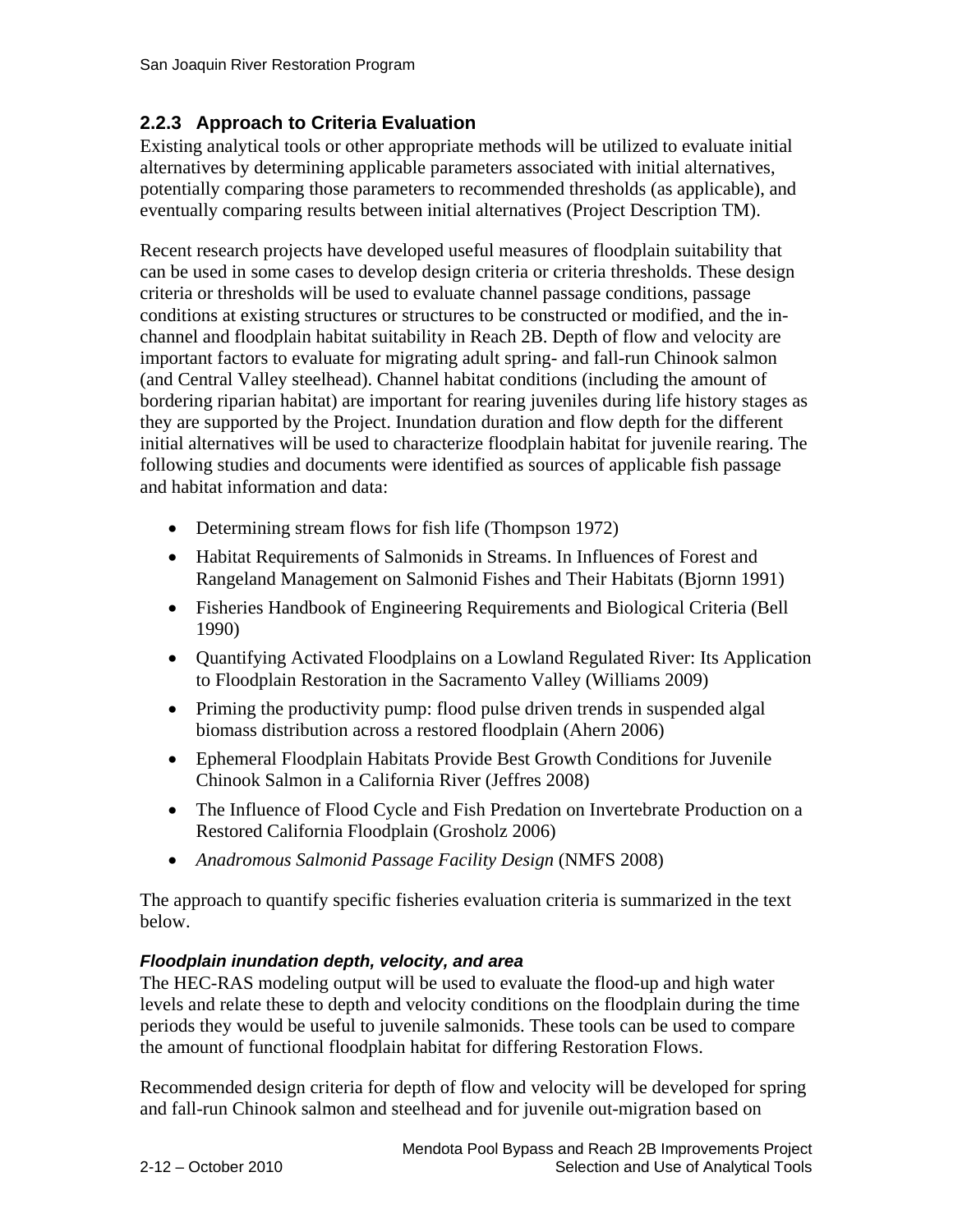published references such as Thompson 1972, Bjornn 1991, and Bell 1990. Velocities in the natural channel are not anticipated to present upstream migration problems through the low gradient Reach 2B channel.

#### *Floodplain habitat based on floodplain features*

Floodplain surfaces are variable features which change during large events resulting in swales, ponds, secondary channels, scour holes and sand splays. These features may exist on some of the floodplain areas presently available in the Project, but most would evolve over time under the Restoration Flows.

On the floodplain, primary and secondary rearing can be important to salmon rearing in the San Joaquin River. Primary rearing supports direct use of the channel or floodplains by juvenile salmonids while secondary rearing provides food resources for juvenile salmonids in the adjacent and downstream channel segments. One factor that is difficult to predict will be the change from existing to future expected geomorphic conditions for the floodplain and the active channel. This difficultly is due to Reach 2B having been either mostly dry or permanently inundated for approximately 50 years.

A qualitative approach will be used to enumerate the different types of features presently occurring or anticipated on available floodplains. The area of each feature type would be summed using the LiDAR maps or other aerial maps. The type of vegetation on the floodplain will also affect habitat value for rearing salmonids. The amount of each predicted vegetation type on the floodplain would be used to evaluate habitat conditions for rearing salmonids using the SRH-1DV model.

Floodplain habitat benefits are linked to floodplain complexity, inundation timing, depth of inundation, velocity, duration of the flood, as well as periods between inundations. The definition of frequently activated floodplain (FAF) is the river stage that occurs in two out of three years for at least seven days in the mid-March to mid-May period and activated floodplains are those lands inundated at that stage (Williams 2009). Some relevant conclusions for the San Joaquin River about the activated floodplain area based on four representative reaches along the lower Sacramento River and the Yolo Bypass include: the area of active functional floodplain is likely to be less than commonly assumed based on extent of riparian vegetation, and levee setbacks may not increase the extent of this type of ecologically-productive floodplain without either hydrologic or topographic changes (Williams 2009).

#### *Passage conditions at structures*

Structures could be evaluated based on their ability to meet velocity and depth requirements and approach and exit conditions associated with selected restoration index flows during the salmonid migration. This could be completed through independent hydraulic calculations at structure locations, or through processing of HEC-RAS modeling output.

Assuming that all flow depth and velocity criteria are met in the design phase of the structures, the total number of structures associated with each initial alternative a fish would need to pass would be used as an evaluation tool.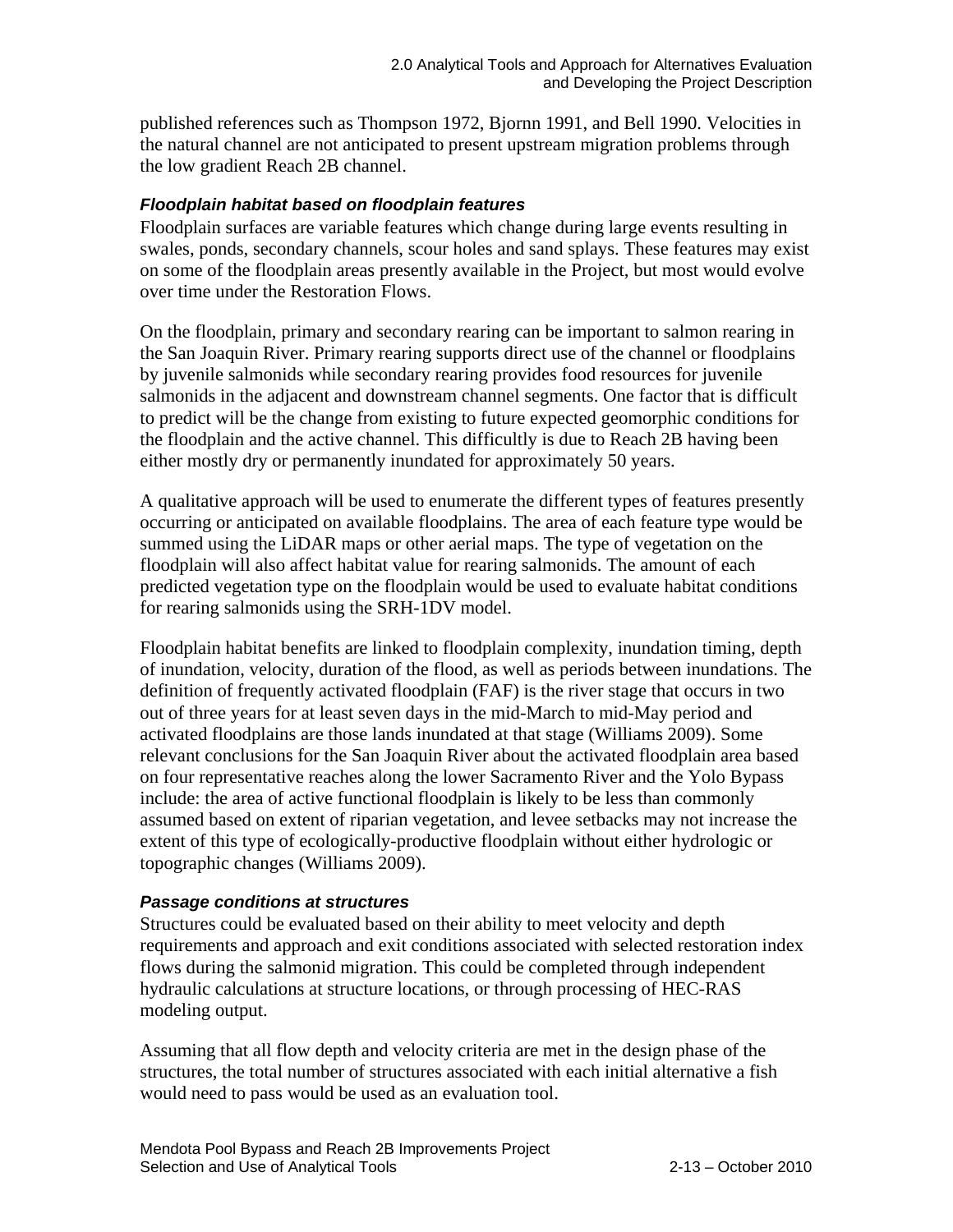#### *Water temperature during migration*

The water temperature in the Project will be highly dependent upon the temperature of water delivered from Reach 2A, which in turn is dependent primarily upon regional and local climatic conditions and on operations at Millerton Lake with respect to release timing and magnitude. The temperature in the San Joaquin River will progress towards equilibrium temperature as the San Joaquin River flows downstream. Equilibrium temperature is the temperature at which the net heat flux across the water surface is zero (i.e., the water is losing heat at the same rate it is gaining it). Once the river reaches equilibrium temperature, there is little that can be done as part of the Project to control the San Joaquin River temperature. Prior to reaching equilibrium, the primary factor that can be affected by the Project is the amount of shading provided along the San Joaquin River. While the release magnitude and durations of flows significantly affect water temperature, factors including flood management, irrigation, and the needs of other reaches of the river are considerations that this Project does not have direct control over.

Temperature could limit passage through Reach 2B for upstream-migrating adults in the fall and could affect the duration of the downstream-migrating juveniles from mid to late spring. The HEC-5Q model will be used to predict the temperature in the Project and evaluate the relative effects on San Joaquin River temperature resulting from the initial alternatives. The inputs to the HEC-5Q model will need to be modified to incorporate the different levels and types of riparian vegetation and floodplain configurations proposed in the initial alternatives.

Results from the HEC-5Q model will be utilized to generate a graph of temperature at the bottom and upstream ends of the reach versus time to determine the effect of each initial alternative on temperature.

#### **2.2.4 Data Gaps & Approach to Obtain**

<span id="page-35-0"></span>The following is a summary of data gaps associated with the various tools proposed for criteria evaluation:

- 1. Minimum and optimal quantities of floodplain rearing habitat features should be finalized prior to refinement of initial options into initial alternatives. This will be done through coordination between DWR, Reclamation, the FMWG, and the Consultant Team.
- 2. Inflows and water temperatures at the head of Reach 2B could be updated, as necessary, for the HEC-5Q scenarios that will be analyzed in the Project evaluation. The HEC-5Q results for different Millerton release schedules and design options in Reaches 1 and 2A data should provide this input.
- 3. For the EDT to be meaningful in an evaluation of Project initial alternatives, it would need to predict the number of fish delivered from upstream reaches. At this time, the development of the EDT has not progressed sufficiently to provide this information for The Project. Therefore, the evaluation of the initial alternatives will proceed on the basis of the physical habitat that can be evaluated or quantified. Since no salmon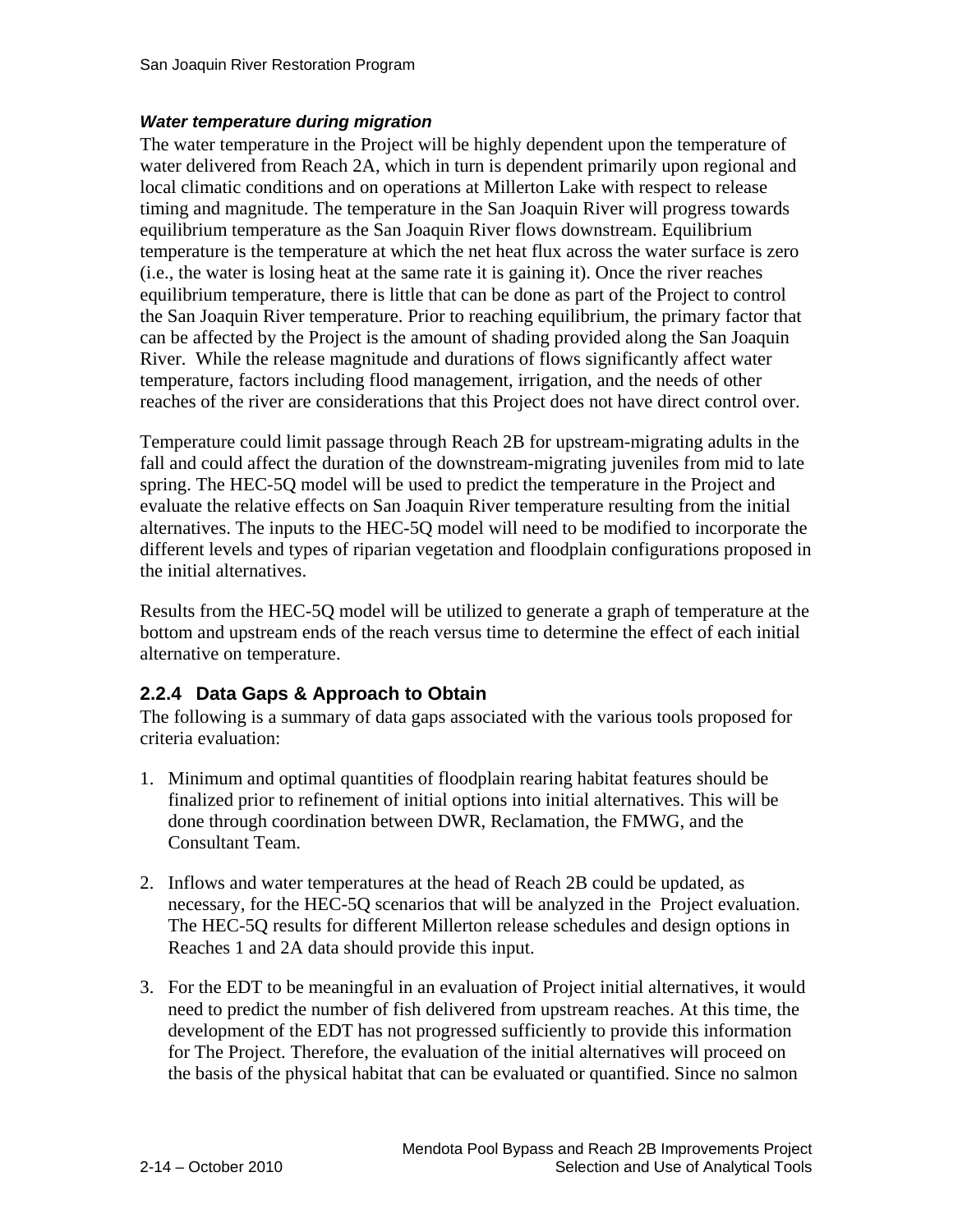or steelhead are presently in Reach 2B, a salmon population model for the San Joaquin River could be useful, if feasible within the project schedule constraints.

## **2.2.5 Summary**

[Table 2-4](#page-36-0) summarizes the proposed evaluation criteria and associated approach to analytical tools required to assess project initial alternatives with regard to fish passage and habitat.

| <b>Criteria</b>       | <b>Metric</b>         | <b>Tools</b>   | <b>Required Data</b>   | Data Gaps   |
|-----------------------|-----------------------|----------------|------------------------|-------------|
| Floodplain inundation | Floodplain acreage    | HEC-RAS,       | Modeling results for   | none        |
| depth, velocity, and  | by depth range        | hydrology      | flow magnitudes of     |             |
| area                  |                       | information    | interest               |             |
|                       | Floodplain acreage    | HEC-RAS,       | Modeling results for   | none        |
|                       | by velocity           | hydrology      | flow magnitudes of     |             |
|                       |                       | information    | interest               |             |
|                       | Floodplain            | HEC-RAS,       | Modeling results at    | none        |
|                       | connectivity          | hydrology      | representative cross-  |             |
|                       |                       | information    | sections for flow      |             |
|                       |                       |                | magnitudes of interest |             |
| Floodplain habitat    | Acreage of different  | SRH-1DV,       | Acreage of secondary   | Unknown     |
| based on floodplain   | vegetation            | geomorphic     | channels, ponds,       | features on |
| features              | communities and       | principles     | swales, sand splays    | future      |
|                       | geomorphic features   |                |                        | floodplains |
| Passage conditions at | Jump height, velocity | HEC-RAS,       | Modeling results for   | Design for  |
| structures            | and depth of flow,    | passage design | proposed structures    | some        |
|                       | number of artificial  | criteria       | and structures         | structures  |
|                       | structures in         |                | selected for inclusion |             |
|                       | migratory path        |                | in alternatives        |             |
| Water temperature     | Days meeting criteria | HEC-5Q         | Starting water         | none        |
| during migration      | during migration      |                | temperature from       |             |
|                       | periods               |                | Reach 2A, climatic     |             |
|                       |                       |                | data, shaded area      |             |

<span id="page-36-0"></span>**Table 2-4. Fish Habitat and Passage Evaluation Criteria, Tools, and Data Summary** 

## **2.3 Habitat Restoration**

The Project initial alternatives will include the preservation, enhancement, and creation of riparian, wetland, and upland habitats in some areas and, potentially, the removal of similar habitats in other areas. The initial alternatives evaluation will compare how the initial alternatives will affect the floodplain habitats and wetlands, waters, and other jurisdictional habitats.

This section focuses on the analytical tools and approach that will be used to quantify, qualify, and compare the habitat changes in order to evaluate the initial alternatives. The initial alternatives will be compared based on the evaluation criteria listed in [Table 2-5](#page-37-0)  and described in the following sections.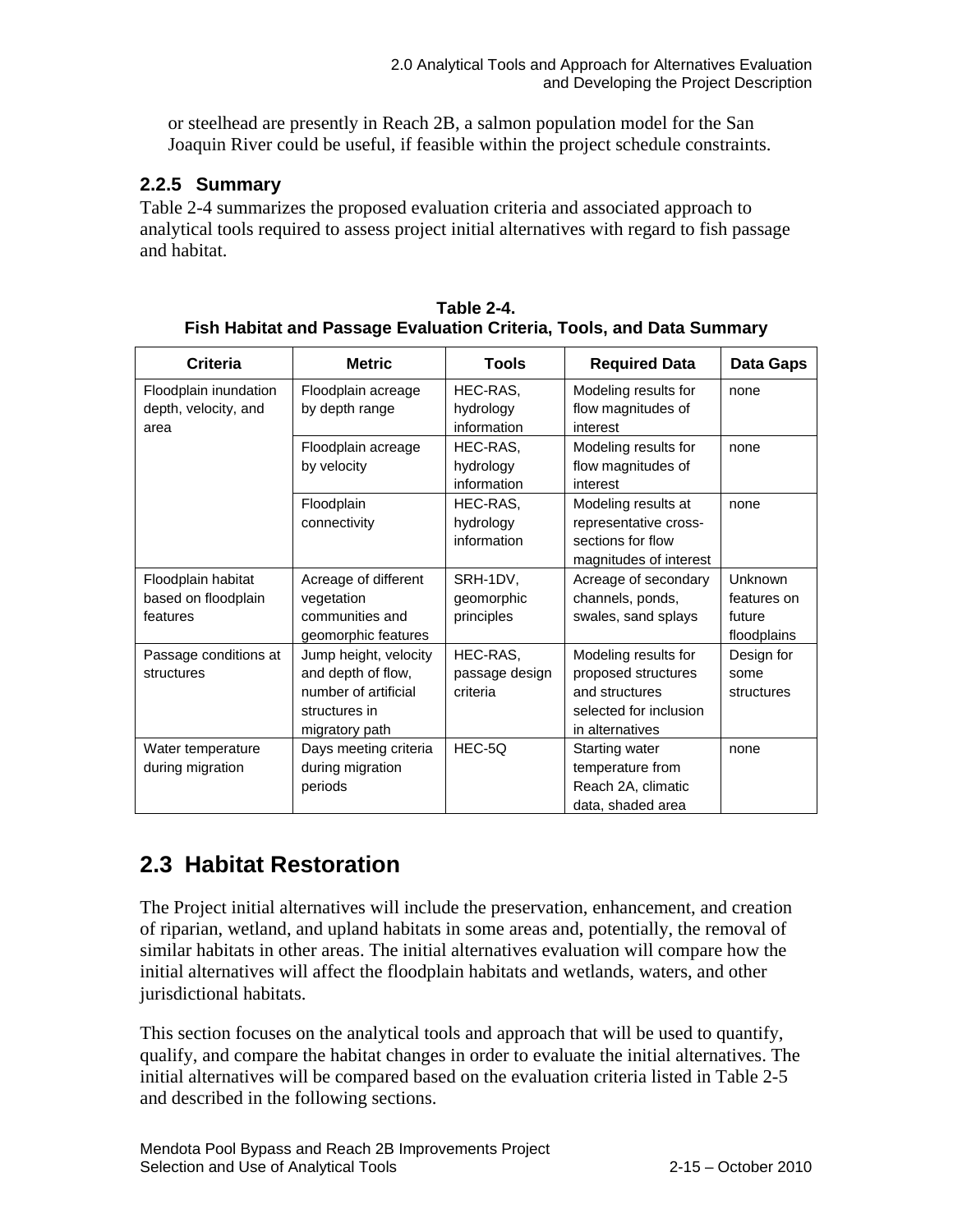| Criteria                                      | Tools                             |
|-----------------------------------------------|-----------------------------------|
| Total vegetation cover by vegetation alliance | SRH-1DV                           |
| Shaded riverine aquatic habitat area          | SRH-1DV                           |
| Floodplain vegetation species diversity       | SRH-1DV                           |
| Invasive species establishment potential      | SRH-1DV                           |
| Wetlands and other waters of the U.S area     | SRH-1DV, wetland delineation      |
| Listed plant species extent                   | SRH-1DV, listed plant surveys     |
| Listed wildlife species extent                | SRH-1DV, wildlife habitat surveys |

<span id="page-37-0"></span>**Table 2-5. Habitat Restoration and Impacts Evaluation Criteria and Associated Tools** 

## **2.3.1 Evaluation Criteria Descriptions**

Proposed evaluation criteria associated with habitat restoration are as follows:

- 1. Total vegetation cover by vegetation alliance: This criterion represents the projected vegetation cover acreage within the floodplain corridor by plant community. The floodplain corridor will be the area associated with each of the initial alternatives confined by the levees.
- 2. Total shaded riverine aquatic habitat area: Projected extent of vegetation overhanging the riverine water surface associated with the initial alternatives will be estimated and expressed in square yards (sq. yd.).
- 3. Floodplain vegetation species diversity: The diversity of the floodplain vegetation is critical for a sustainable and healthy riparian corridor. The stability of an ecosystem and its resistance to exotic species invasions increases substantially with the number of native species that are present in such an ecosystem. The number of species projected to be surviving in the various habitats within the confines of the levees will be estimated.
- 4. Invasive species establishment potential: Invasive species introduction and establishment can have a significant harmful impact on establishment and success of native species, and associated habitat. Initial alternatives will be evaluated on their ability to limit the extent of invasive species by estimating the acreage of potential invasive species habitat, including non-native, invasive fishes.
- 5. Wetlands and other waters of the United States area: Based on the project wetland delineation, the acreage of potential changes to wetlands and other non-wetland waters of the United States, including enhancement, preservation, restoration, and removal, will be evaluated.
- 6. Listed plant species extent: Based on the listed plants survey results, the acreage of potential changes to existing listed plant species within the Project area will be estimated. The future extent (after a 5-year monitoring and maintenance period) of plant species re-introduced as part of the Project will also be evaluated.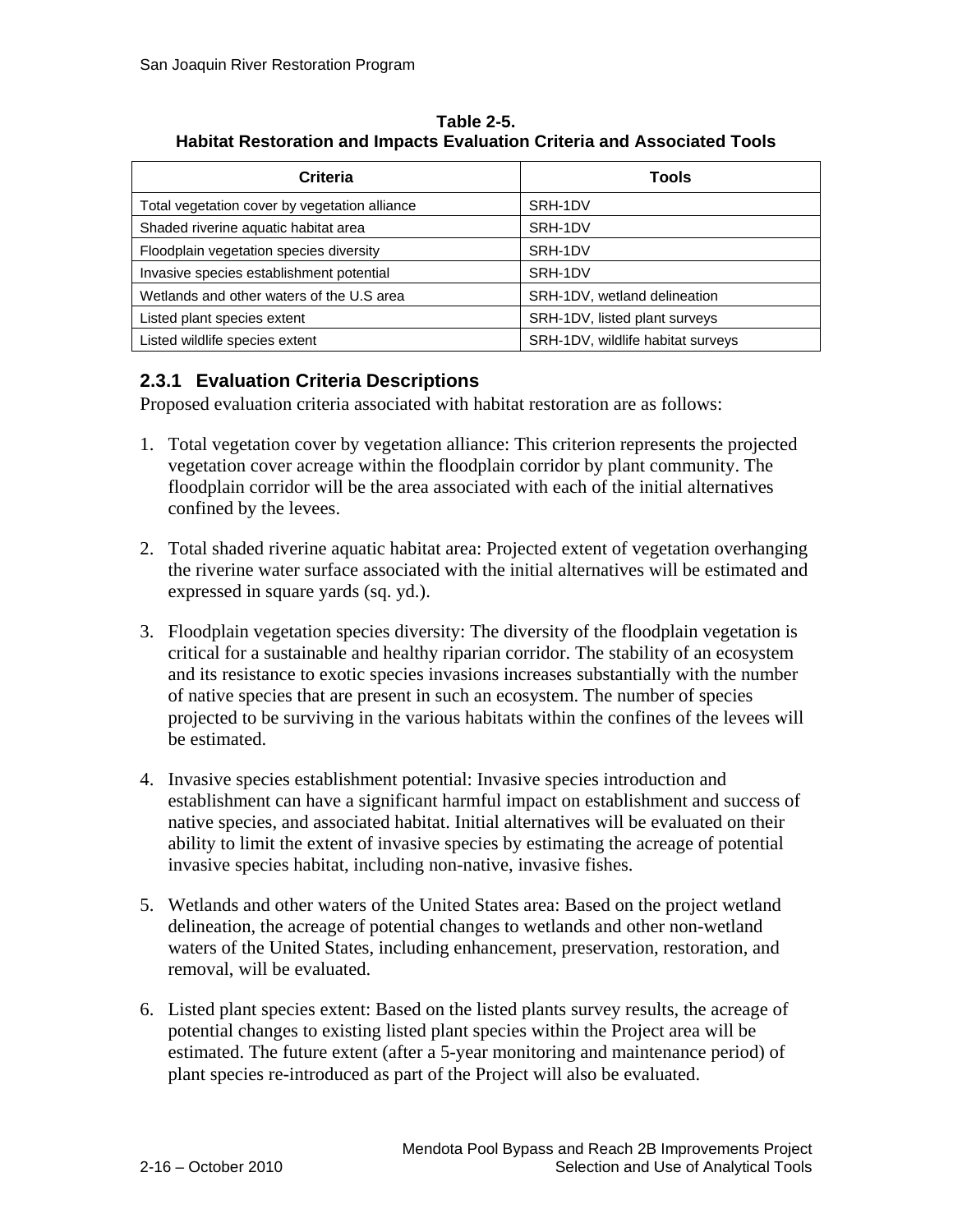7. Listed wildlife species extent: Based on the listed wildlife survey results, the acreage of potential changes to existing listed species habitat within the Project area will be estimated. The future extent (after an approximate 5-year monitoring and maintenance period) of habitat created as part of the Project will also be evaluated.

## **2.3.2 Available Tools**

<span id="page-38-0"></span>The following list of analytical tools includes tools developed to support the PEIS/R, in addition to tools developed by DWR or Reclamation to support the Project engineering studies.

#### *Vegetation Mapping*

Vegetation mapping completed for the San Joaquin River in 2002 includes wetland and riparian vegetation and is considered sufficient for identifying acreages of these vegetation types in The Project. The following additional data sources were identified as applicable to riparian vegetation:

- DWR Riparian Vegetation of the San Joaquin River (DWR 2002)
- San Joaquin River Restoration Study Background Report, Chapter 8: Vegetation (McBain and Trush 2002)
- *San Joaquin River Restoration Study Background Report*, Chapter 9: Special Status Plants and Wildlife (McBain and Trush 2002)
- Historical Riparian Habitat Conditions of the San Joaquin River Friant Dam to Merced River (Jones & Stokes 1998b)
- Restoration Objectives for the San Joaquin River (Stillwater 2003)
- DWR Water Data Library for high-watertable occurrences within 2 miles of the Project area (DWR 2010)
- Reach 2B Preliminary Monitoring Well Data Maps (SJRRP 2010d)
- Hydrologic and geomorphic changes to the San Joaquin River between Friant Dam and Gravelly Ford, and implications for restoration of Chinook salmon (*Oncorhynchus tshawytscha*) (Cain 1997) and Analysis of Physical Processes and Riparian Habitat Potential of the San Joaquin River: Friant Dam to the Merced River, California (Jones and Stokes 1998a) for summaries of physical processes and historical and existing morphology of the San Joaquin River.
- 1937/1938 aerial photographs obtained from Exchange Contractors and Bureau of Reclamation extend from Ledger Island (river mile (RM) 263) downstream to Sack Dam (RM 182) (Pre-1937 aerials do not exist.)
- 1998 aerial photographs obtained from Bureau of Reclamation extend from Friant Dam (RM 267.5) to the Merced River confluence (RM 118)
- 1998/1999 topographic data, 2-foot contour interval, DTM format, NAVD29 (Ayres 1998, 1999) (Does not cover land area outside the San Joaquin River levees.)
- 2008 LiDAR, 1-foot contours combined with 2008-2009 bathymetry (under development)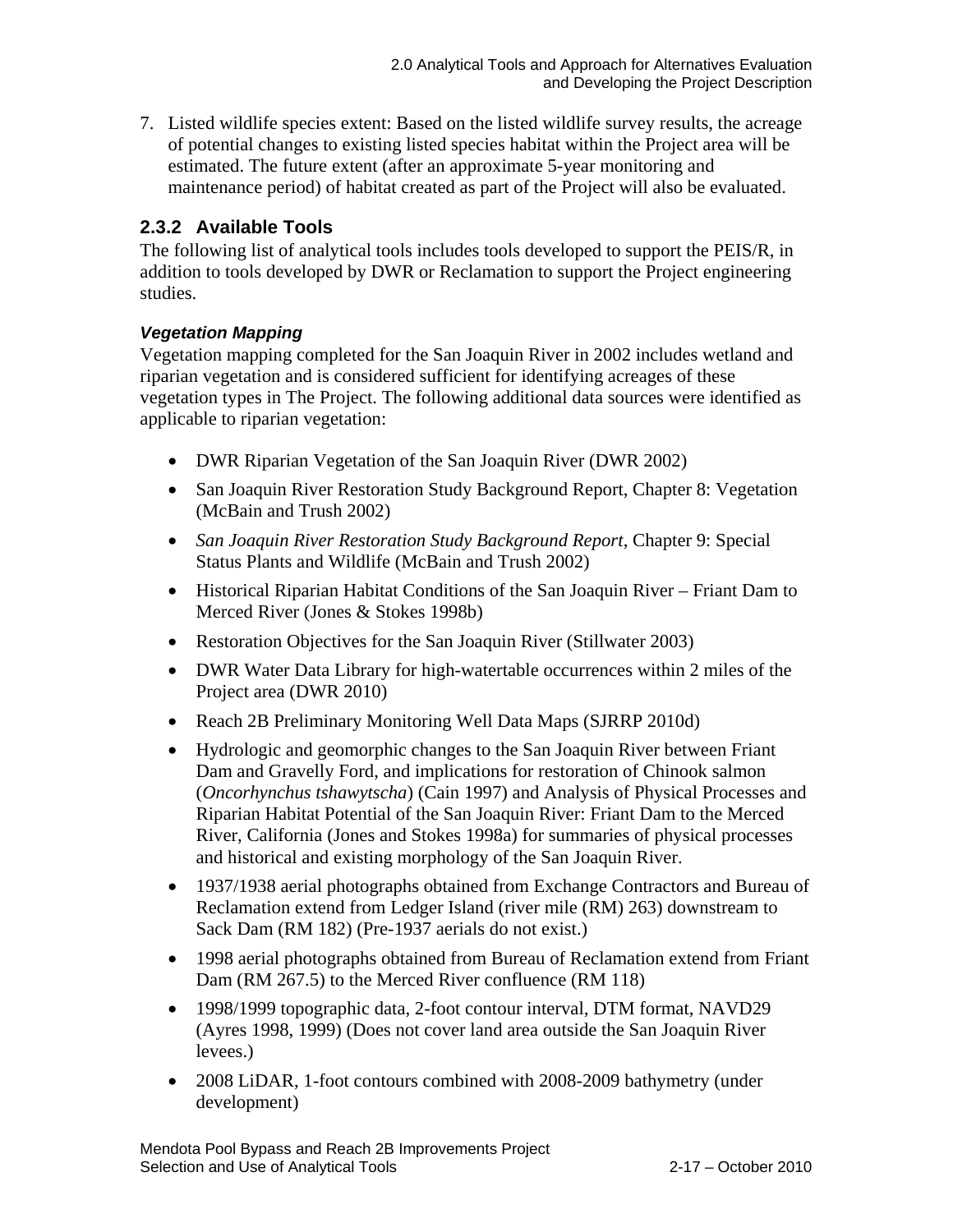- Operations rules and data for Mendota Pool and Chowchilla Bifurcation for flood and water delivery operations
- Design flow rates, flow duration curves, vegetation type and density, and other results from the hydraulic models and previous studies

#### *Wildlife Habitat Mapping*

The following data sources will be utilized and supplemented with field-gathered data to prepare wildlife habitat mapping in the Project area:

- California Natural Diversity Database (CNDDB) (CDFG 2009a): All records from the Mendota Dam USGS 7.5-minute quadrangle in this database, maintained by CDFG, and all records from the surrounding eight quadrangles (Jamesan, Tranquility, Coit Ranch, Firebaugh, Poso Farm, Firebaugh NE, Bonita Ranch, and Gravelly Ford) were reviewed. All species with records from these quadrangles and meeting the status criteria for inclusion (described below) are addressed in this TM.
- USFWS Sacramento Species List (USFWS 2009a): All species on this list generated at the Sacramento USFWS website for the Mendota Dam quadrangle are addressed in this TM.
- Audubon Society Important Bird Area species list for the Mendota Wildlife Area (Audubon Society 2009): All species reportedly observed at the Mendota Wildlife Area and meeting status criteria for inclusion are addressed in this TM.
- *San Joaquin River Restoration Study Background Report* (McBain and Trush 2002)
- California Interagency Wildlife Task Group, California Wildlife Habitat Relationships species accounts (CDFG 2005)
- Endangered Species Recovery Program species profiles (ESRP 2006)

#### *SRH-1DV Model*

An SRH-1DV model for the Project has been developed previously by Reclamation to support the Project engineering studies. The Sedimentation and River Hydraulics Group developed SRH-1DV by adding vegetation components to the core sediment transport model SRH-1D to describe vegetation establishment, growth, competition, and mortality in the river floodplain. The SRH-1DV is a one-dimensional flow, sediment transport, and vegetation growth model that can be used to assess river response, including changes to vegetation, resulting from management actions. The core of the SRH-1DV model is the one-dimensional sediment transport model, SRH-1D, written by Reclamation's Sedimentation and River Hydraulics Group. Inputs to the sediment transport model include flow hydrographs, lateral flows and seepage losses, bed material grain sizes, flow and sediment boundary conditions, and hydraulic and sediment transport parameters. The data needs for these inputs can be derived from other models and analytical tools expected to be described in the PEIS/R and also in this TM such as the SRH-1D (sediment transport), SRH-2D (hydraulics), and CalSim (water operations) models. The SRH-1DV model links physical and ecological processes to management actions, to predict vegetation response to changes in flow management and the subsequent impacts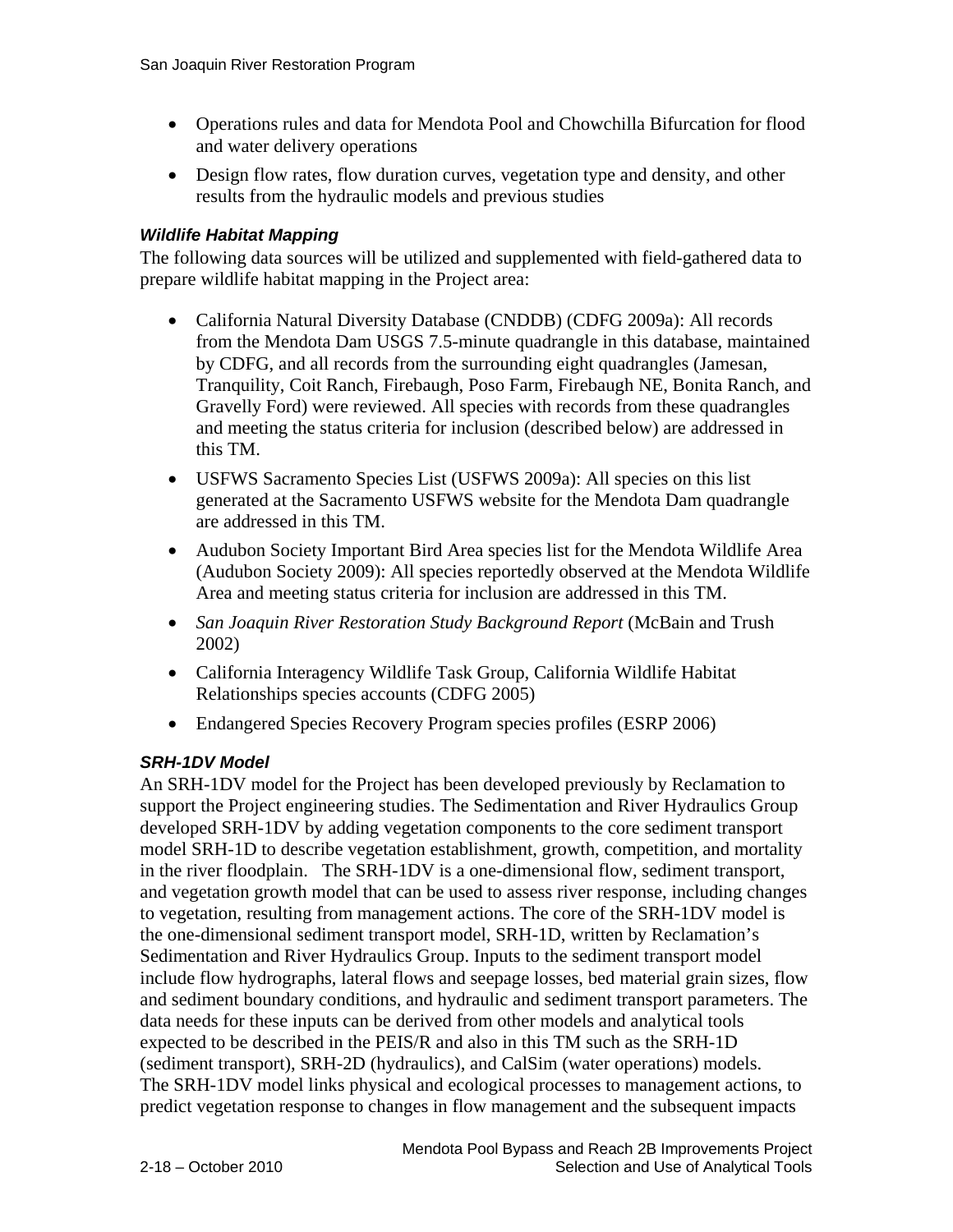on hydraulic capacity, regeneration of the native cottonwood/willow population, and spread of invasive species. In addition to flow and sediment transportation computations the SRH-1DV model tracks: vegetation age, root growth, stem growth, canopy growth, growth seasons, germination periods, seed viability, distance to groundwater, capillary fringe, and mortality due to scour, desiccation, inundation, competition, shading, and senescence.

Additional details about the application of the SRH-1DV vegetation model and details of the simulation results are expected to be included in the PEIS/R.

SRH-1D model results will be presented in GIS map format accompanied by summary tables that will enumerate the pertinent vegetation characteristics for each proposed initial alternative. By estimating the riparian vegetation extent, changes and other parameters for each initial alternative, this format will meet the Project's analytical needs.

## **2.3.3 Approach to Criteria Evaluation**

The SRH-1DV model has been identified as a tool to evaluate vegetation changes resulting from the project alternatives. The model will aid in understanding baseline conditions and in examining system-wide affects of mechanical and hydrologic changes associated with the Project initial alternatives.

SRH-1DV model is capable of meeting the Project alternatives evaluation needs and has already been modified and applied for the SJRRP. Further modification will be required during the concept refinement process to update the model to reflect refined initial alternatives, and associated hydraulic characteristics. In addition, the parameterization of the model will need to be reviewed and, if necessary, modified to accurately reflect species tolerances and competition rules by:

- Adding large-scale vegetation density capabilities
- Linking vegetation growth or removal to channel resistance (hydraulic capacity)
- Adding a function relating Fremont cottonwood and Goodding's black willow seed release to temperature
- Incorporating a function that accounts for potential seed dispersal from upriver reaches

Ongoing vegetation studies being prepared for the PEIS/R focus on a comparison of alternatives and do not address the ideal recruitment flow levels. The future baseline CalSim flows were used for the vegetation analysis modeling, but flows have the potential to differ in the future. Flow inputs need to be reviewed and, if necessary, modified to better reflect potential future conditions. See Section [2.1.2](#page-24-0) for more information.

#### *Total vegetation cover by vegetation alliance*

The Project will affect the extent of the floodplain vegetation communities by increasing plant productivity for some species, while decreasing it for others. The impact analysis for the plant communities in the floodplain will center on the potential effects of project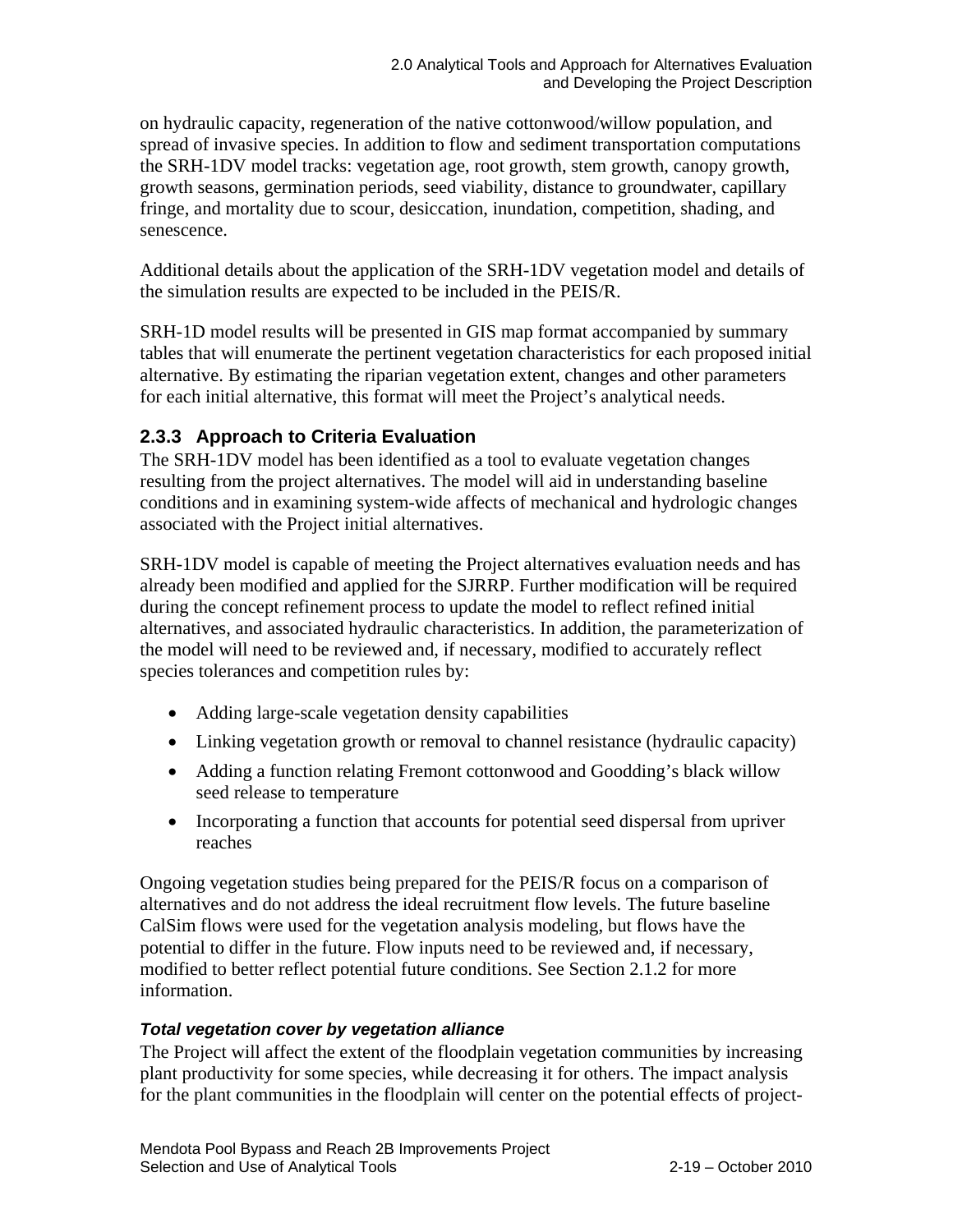related construction activities and the future hydrologic regime, which will alter and affect vegetation alliances along the channel.

To assess these changes, the SRH-1DV model will be the primary analytical tool, and the Reach 2B daily flows and HEC-RAS model output will provide the necessary information on flow duration and flood frequency. The SRH-1DV model will be used to predict changes in vegetation extent and percent cover. The baseline extent of the vegetation alliances within the current proposed Project area will be determined during the botanical surveys that will be conducted in the spring of 2010 and 2011.

#### *Shaded riverine aquatic habitat area*

Insects and plant material such as woody debris that fall from riparian plants into the river enhance the aquatic food webs. Many aquatic invertebrates develop inside fallen logs, and these insects are eventually eaten by fish. Trees and shrubs growing along river banks create shaded areas of rivers that help keep water temperatures lower during the summer, which is important for fish. Additionally, the roots, branches and other submerged plant material provide protection for young fish, as well as nutrients and an additional source of invertebrates. When trees, shrubs, grasses, and herbaceous plants are adjacent to the river channel, they create shaded riverine aquatic habitat. The vegetation creates a microclimate of cooler water temperatures where many fish will congregate to feed and seek cover. Shaded riverine aquatic habitats are important for one or more life stages of most fishes that inhabit the San Joaquin Valley rivers. The loss of shaded riverine aquatic habitat has directly contributed to declines in populations of associated native fishes and reduced an important source of nutrients and allochthonous material in streams and rivers. (Stillwater 2003).

SRH-1DV and qualitative methods will be used to predict the species and aerial extent of overhanging vegetation. The prevailing species of overhanging vegetation will influence the amount and type of invertebrate and allochthonous fall.

#### *Floodplain vegetation species diversity*

Qualitative and quantitative methods will be used to predict native plant species diversity within the floodplain area of each of the initial alternatives. Species diversity is defined as the number of different species in a particular area (i.e., species richness) weighted by some measure of abundance such as relative abundance, number of individuals or biomass. Another measure of species diversity can be the species evenness, which is the relative abundance with which each species is represented in an area. An ecosystem where all the species are represented by the same number of individuals has high species evenness. An ecosystem where some species are represented by many individuals, and other species are represented by very few individuals has low species evenness. This is a condition that is often seen in disturbed ecosystems, where uncommon species become even less common, and common species become even more common as a result of the disturbance. There may even be an increase in the number of species in some disturbed ecosystems but, this may occur with a concurrent reduction in the abundance of individuals or local extinction of the rarer species.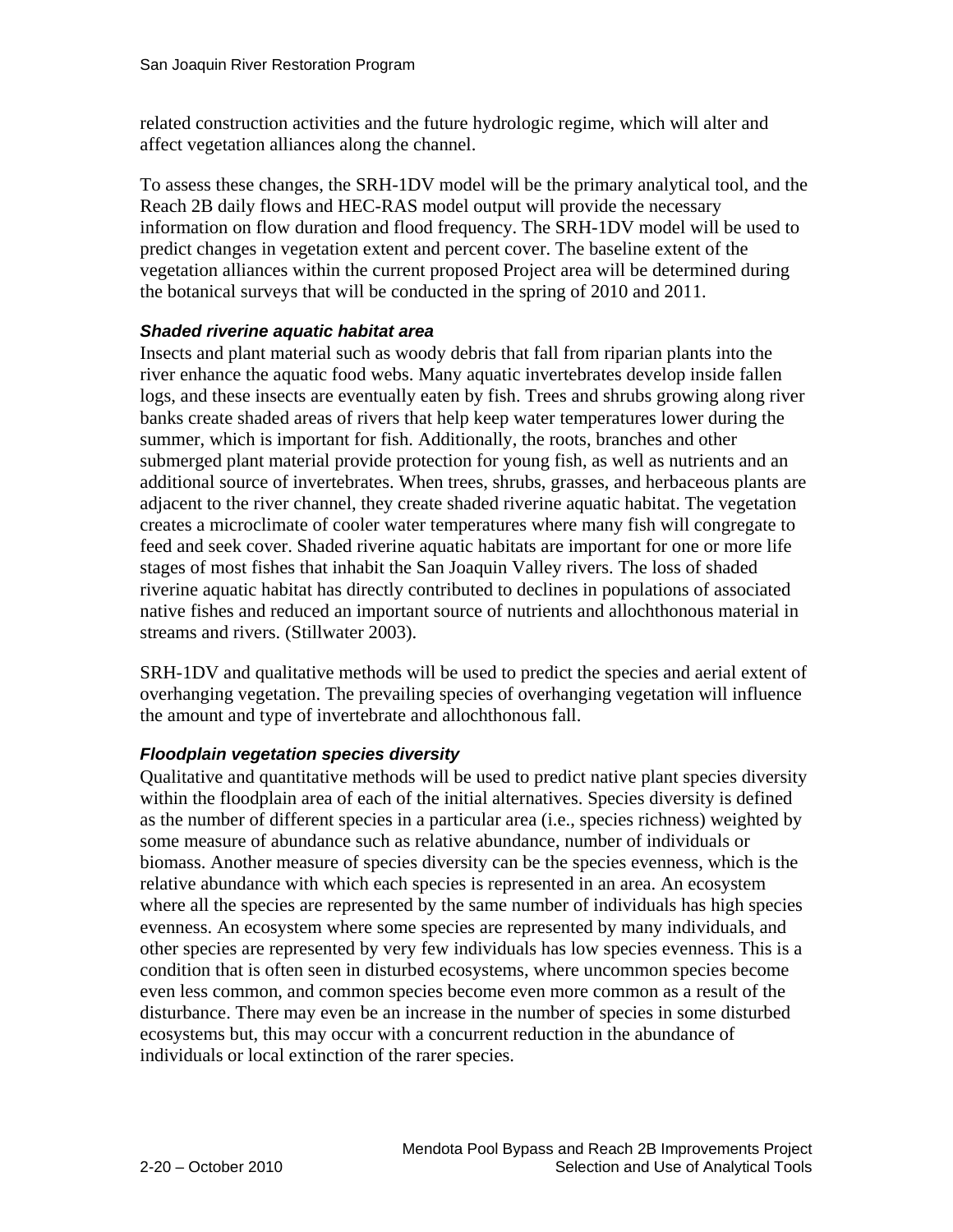The species diversity will be measured by the number of native plant species currently present multiplied by the abundance factor for each species. The abundance factor of one through three will be determined during the plant surveys based on whether each species is abundant (3), occasionally common (2), or uncommon (1). The initial alternatives potential for species abundance will be based on assumptions of which species would be planted, the SRH-1DV vegetation model results, and the current abundance of these species as observed in the field.

#### *Invasive species establishment potential*

A preliminary simulation of the SRH-1DV model was capable of predicting plant productivity and mortality for native and invasive species for the entire Project area. The model was spatially applied to the Project area in two large sections that covered the Reach 2B river channel and the bypass. The model may not be useful in evaluating changes in areas that are outside the zone of inundation under the initial alternatives but that may be affected by the project through construction activities. The most common exotic invasive plant species occurring in the Project area will be identified during the 2010 and 2011 botanical surveys. The preferred habitat type and cultural requirements (e.g. sun, water, and soil) will be identified for each non-native plant that is rated as highly invasive by the California Invasive Plant Council and that is observed in the Project area. Based on the results of the vegetation model, the acreage of invasive exotic species habitat potentially created by each initial alternative will be estimated.

#### *Wetlands and other waters of the United States area*

Wetland delineations will be used to determine the current extent of wetlands and waters of the U.S. (including State jurisdictional features such as isolated wetlands) within the Project area and the effect of each initial alternative on these federally protected features within the Project area. Data mapping and vegetation monitoring conducted between 2000 and 2002 by Stillwater Sciences and Jones & Stokes will be also helpful in developing conservative estimates of the effect on wetlands. The SRH-1DV model will be used to determine the potential future extent of wetland and non-wetland waters of the United States.

#### *Listed plant species extent*

Listed plants and their geographical extent in the Project area will be determined during the botanical surveys. Based on this field information and the results of the SRH-1DV model, the effects of each initial alternative on the extent of each listed species will be evaluated. The SRH-1DV model will also help identify potential areas where listed plants could be re-introduced.

#### *Listed wildlife species extent*

Listed (threatened and endangered) wildlife and the geographical extent of their habitat in the Project area will be determined during the wildlife surveys. Based on this field information and the results of the SRH-1DV model, the effects of each initial alternative on the extent of each listed species will be evaluated. The SRH-1DV model will also help identify potential areas where the habitats associated with listed wildlife could be created or expanded.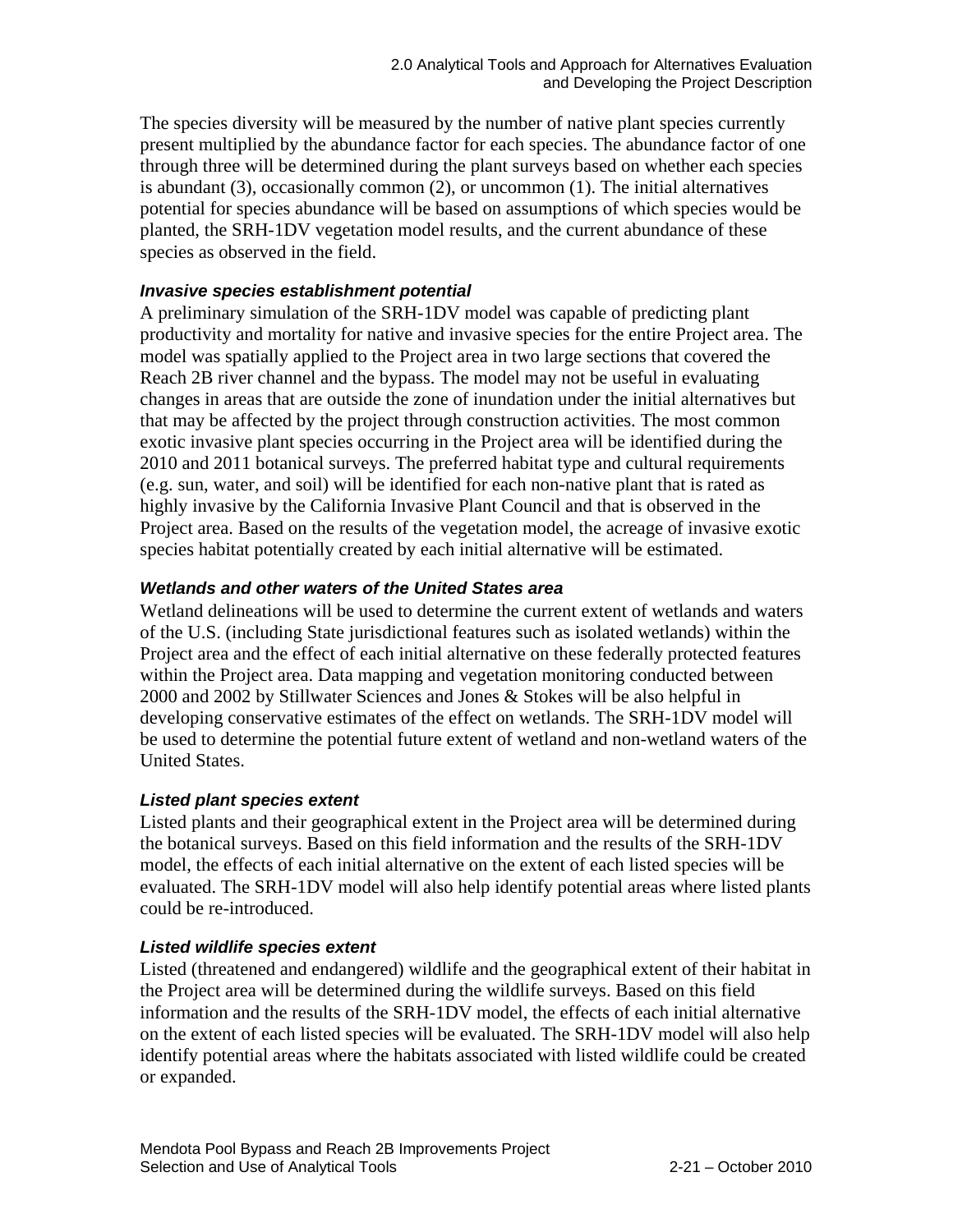## **2.3.4 Data Gaps and Approach to Obtain**

The above resources provide good basis for the modeling and evaluation of the riparian vegetation under current conditions as well as for the proposed initial alternatives. However, mapping similar to the 2002 wetland and riparian mapping will need to be conducted for the Mendota Pool Bypass options, especially in areas of existing native vegetation and where the bypass will be reconnecting to the existing San Joaquin River channel, since these areas, which are outside of the current San Joaquin River corridor, were not surveyed previously. Additional refinement of the vegetation type data will be provided during plant and vegetation community surveys in the spring/summer 2010 and spring 2011, including:

- Wetlands and riparian vegetation should be evaluated in more detail. Approximate acreages of different wetland and riparian vegetation types should be identified and delineated on a map to assess potential impacts in the Project area. Previous mapping studies need to be extended to cover the Mendota Pool Bypass initial alternatives.
- To evaluate the effects of the project on other sensitive habitats, including vernal pools, and to obtain necessary permits, additional jurisdictional waters determinations and wetland delineation surveys may be required.
- Updated aerial photographs will be helpful in estimating acreages for all habitat types. The SJRRP is collecting five sets of aerial imagery over the spring and summer of 2010. This data may not be available prior to the alternatives evaluation, but should be available during the preparation of the EIS/R

## **2.3.5 Summary**

[Table 2-6](#page-43-0) summarizes the proposed evaluation criteria and associated approach to analytical tools required to assess project initial alternatives with regard to habitat restoration.

| Criteria                                            | <b>Metric</b>                  | <b>Tools</b>                  | <b>Required Data</b>                                                             | <b>Data Gaps</b>                                             |
|-----------------------------------------------------|--------------------------------|-------------------------------|----------------------------------------------------------------------------------|--------------------------------------------------------------|
| Total vegetation<br>cover by vegetation<br>alliance | Area<br>(acre)                 | SRH-1DV,<br>botanical surveys | Field update of past<br>data, model results by<br>plant community                | Current conditions,<br>modeling by plant<br>communities      |
| Shaded riverine<br>aquatic habitat area             | Area<br>(sq. yd.)              | SRH-1DV, GIS<br>measurements  | Measurements of<br>current shaded<br>habitat, model<br>quantities and<br>species | GIS calculations based<br>on aerial photos, model<br>results |
| Floodplain vegetation<br>species diversity          | <b>Number</b><br>οf<br>species | SRH-1DV,<br>botanical surveys | Plant surveys, model<br>results                                                  | Plant surveys, modeling<br>by plant communities              |
| Invasive species<br>establishment<br>potential      | Area<br>(sq. yd.)              | SRH-1DV,<br>botanical surveys | Invasive plant survey,<br>model results                                          | Plant surveys, modeling<br>by plant communities              |

<span id="page-43-0"></span>**Table 2-6. Habitat Restoration Evaluation Criteria, Tools, and Data Summary**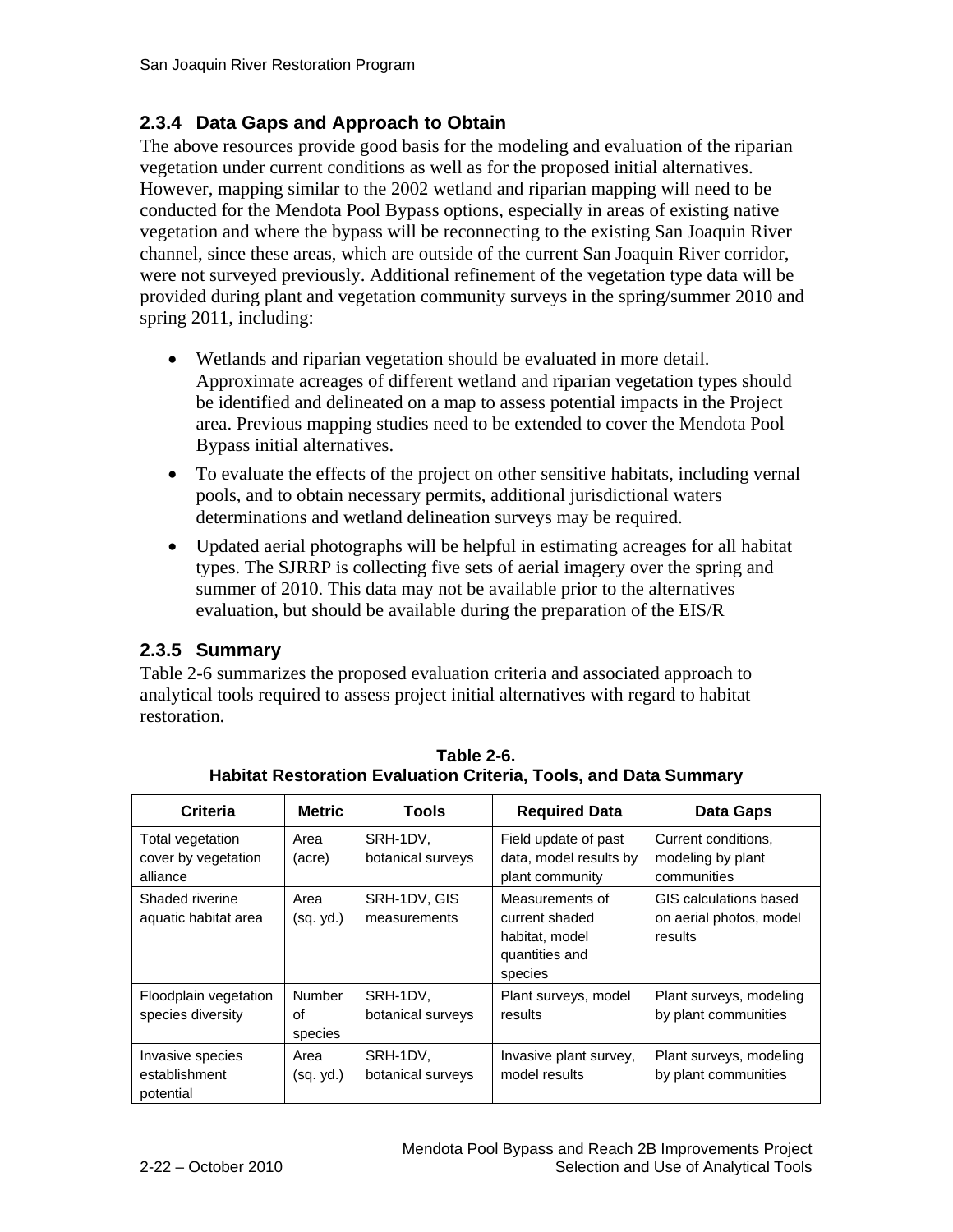| Wetlands and other<br>waters of the U.S.<br>area | Area<br>(sq. yd.) | SRH-1DV, wetland<br>delineation, HEC-<br><b>RAS</b> | Wetland delineation,<br>model results | Refined /expanded<br>jurisdictional delineation,<br><b>HEC-RAS</b> surface water<br>elevation results |
|--------------------------------------------------|-------------------|-----------------------------------------------------|---------------------------------------|-------------------------------------------------------------------------------------------------------|
| Listed plant species<br>extent                   | Area<br>(sq. yd.) | SRH-1DV,<br>botanical surveys                       | Plant surveys, model<br>results       | Plant surveys, modeling<br>by plant communities.                                                      |
| Special status wildlife<br>species extent        | Area<br>(sq. yd.) | SRH-1DV, wildlife<br>habitat surveys                | Wildlife surveys,<br>model results    | Wildlife surveys,<br>modeling by plant<br>communities                                                 |

## **2.4 Geomorphology and Sediment**

This section focuses on the hydro-geomorphic assessment required to quantify the relative ability of initial alternatives to establish geomorphic conditions suitable for salmon migration and rearing in The Project and to evaluate the channel's response to changes in floodplain capacity.

The proposed methodology was developed to predict future channel configuration of each initial alternative's active channel and compare it to the natural potential or state of dynamic equilibrium given the range of flows and sediment supply (Doyle 2007, Soar 2001, and Shields 2003). The predicted configuration provides a basis to evaluate potential changes in the San Joaquin River in response to Restoration Flows. Each initial alternative will be evaluated for its ability to allow or constrain the expected future channel configuration. The predicted configuration will be treated as an average condition within a range of variance. To address uncertainty, this approach combines geomorphic tools with an analytical assessment using the hydraulic and sediment transport models.

The evaluation of initial alternatives will compare the geomorphic conditions that would result from implementation of the Project initial alternatives and evaluate the initial alternatives based on the criteria listed in [Table 2-7.](#page-44-0)

| Criteria                                                                    | <b>Tools</b>                                                                |
|-----------------------------------------------------------------------------|-----------------------------------------------------------------------------|
| Channel vertical stability                                                  | Spreadsheet-based sediment continuity<br>calculations, SRH-1D               |
| Potential to accommodate lateral migration                                  | Bank energy index and shear stress<br>calculations, levee set back distance |
| Potential to reach a stable channel configuration in<br>dynamic equilibrium | Stable channel design methods (SAMwin<br>and HEC-RAS v4.1), SRH-1DV         |

<span id="page-44-0"></span>**Table 2-7. Geomorphology Evaluation Criteria and Applicable Tools** 

## **2.4.1 Evaluation Criteria Descriptions**

Proposed evaluation criteria associated with geomorphology and sediment are as follows: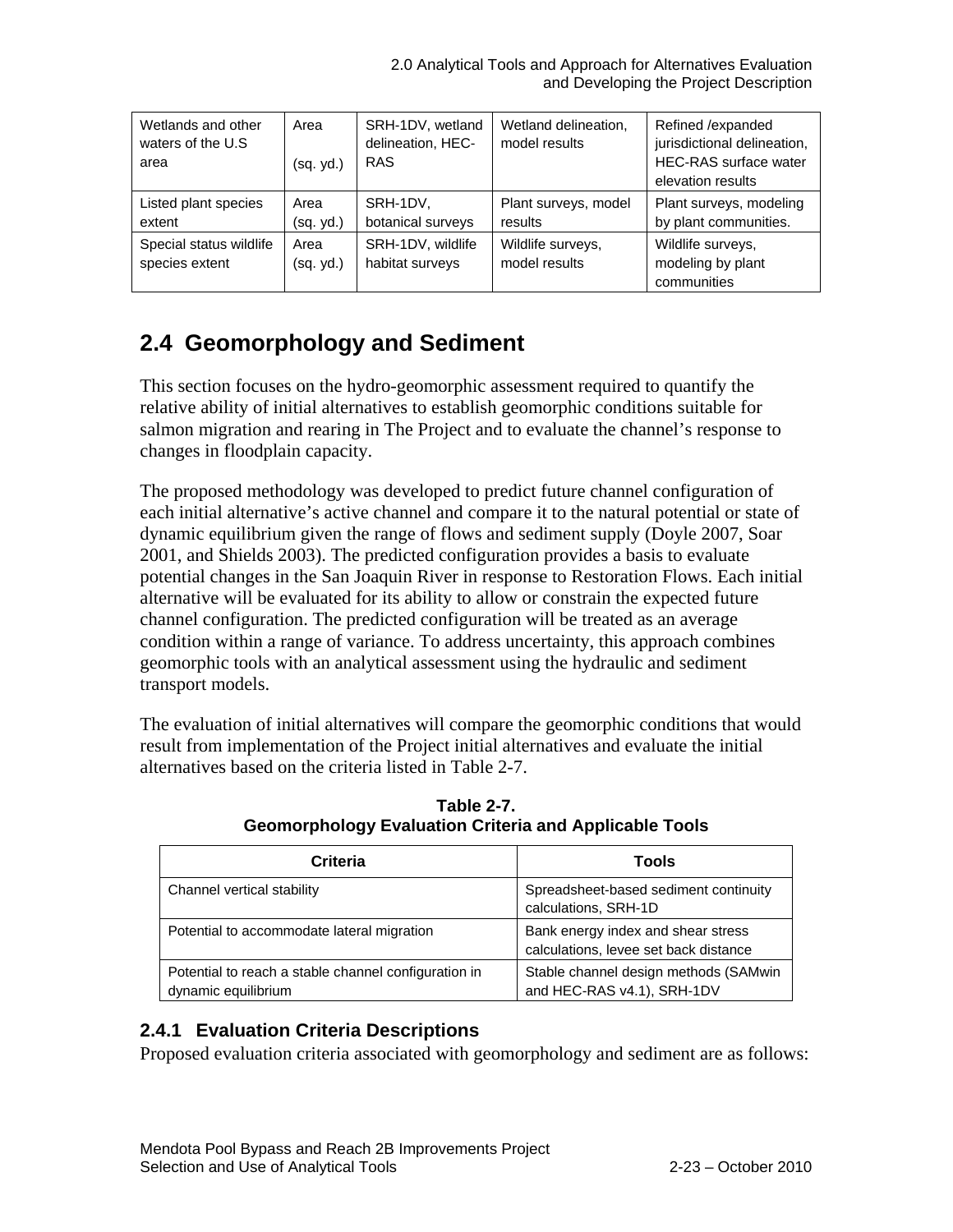- 1. Channel vertical stability: The estimated channel degradation or aggradation in response to Restoration Flows and sediment loads.
- 2. Potential to accommodate lateral migration: The estimated lateral migration in response to Restoration Flows, and the relative constraints on the lateral location of the San Joaquin River caused by levees, road crossings, and other structures.
- 3. Potential to reach a future stable channel configuration in dynamic equilibrium: A long-term estimate of the current channel's evolutionary trajectory and whether the channel will maintain its cross-section, meander pattern, and slope over time.

#### **2.4.2 Available Tools**

The following list of analytical tools includes tools developed to support the PEIS/R and tools developed by DWR or Reclamation to support the Project engineering studies.

#### *HEC-RAS Model and Hydrology Information*

A discussion of the HEC-RAS model and hydrology information for hydraulics modeling purposes is provided in Section [2.1.2.](#page-24-0) Hydrology will be represented by the flow duration curve and individually selected flow rates, for habitat (migration), effective discharge and design flows. Hydraulic performance of the proposed channel and floodplain configurations will drive the ability of the proposed initial alternatives to meet the project objectives related to geomorphology. Output from the hydraulic modeling, coupled with statistical information pertaining to the variable schedule daily time series will be used as input data for the approach to address evaluation criteria.

#### *SRH-1D Model*

A SRH-1D model for The Project has been developed previously by Reclamation to support The Project engineering studies. The SRH-1D is a one-dimensional flow and sediment transport model developed to simulate flows in rivers and channels with or without movable boundaries. The SRH-1D was written by Reclamation's Sedimentation and River Hydraulics Group. Output from the sediment transport modeling, as well as existing reports, will be used as input data for the approach to address evaluation criteria.

Additional details about the application of the SRH-1D model and details of the simulation results are expected to be included in the PEIS/R.

#### *SRH-1DV Model*

A discussion of the SRH-1DV model for habitat restoration purposes is provided in Section [2.3.2.](#page-38-0) Estimates of the future type and extent of vegetation will have an effect on geomorphic processes in the channel and on the floodplains. Output from the SRH-1DV model will be used as input for the approach to address evaluation criteria.

#### *Stable Channel Design Method (SAMwin and HEC-RAS v4.1)*

The methods developed for the SAMwin Hydraulic Design Package for Channels by the USACE Waterways Experiment Station have been incorporated into HEC-RAS v4.1 (USACE 2010). Three approaches are available for stable channel design: Copeland, regime, and tractive force methods. The Copeland method is an analytical approach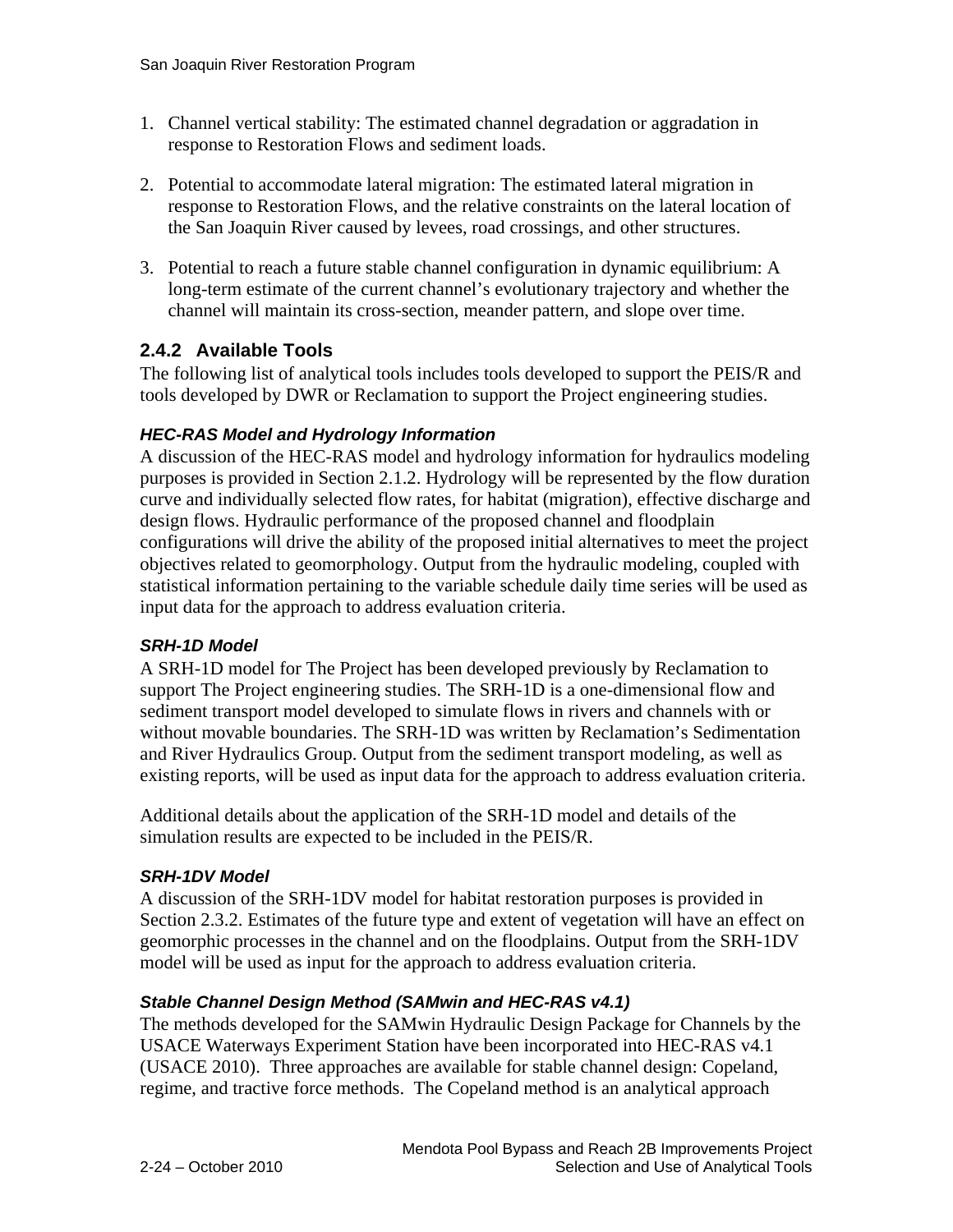based on empirical equations that use sediment discharge and flow depth to solve for stable channel slope, width, and depth. Stability is assumed when sediment inflow equals sediment outflow. The regime method is based on empirical equations derived from sand bed trapezoidal canals. Stability is assumed when there is no net annual scour or deposition. The tractive force method is an analytical approach using critical shear stress. Stability is assumed when there is no appreciable bed load movement.

## **2.4.3 Approach to Criteria Evaluation**

Existing tools and other methods described above will be utilized to evaluate initial alternatives by determining applicable parameters, comparing those parameters to geomorphically based configuration, and eventually comparing results between initial alternatives (Project Description TM).

Geomorphic and sediment analyses will incorporate data from other tools including the hydrology and hydraulics data discussed in Section [2.1.](#page-23-0) The following additional data sources were identified as applicable to the geomorphology analyses:

- Hydrologic and geomorphic changes to the San Joaquin River between Friant Dam and Gravelly Ford, and implications for restoration of Chinook salmon (Oncorhynchus tshawytscha) (Cain 1997) and Analysis of Physical Processes and Riparian Habitat Potential of the San Joaquin River: Friant Dam to the Merced River, California (Jones and Stokes 1998a) for summaries of physical processes and historical and existing morphology of the river.
- 1937/1938 aerial photographs obtained from Exchange Contractors and Reclamation extend from Ledger Island (RM 263) downstream to Sack Dam (RM 182) (Pre-1937 aerials do not exist.)
- 1998 aerial photographs obtained from Reclamation extend from Friant Dam (RM) 267.5) to the Merced River confluence (RM 118)
- Interim Flows monitoring and gage data (SJRRP 2010d)

The following additional data sources were identified as applicable to the sediment transport analyses:

- Bed material size and gradation, Mussetter (Mussetter 2000a and Mussetter 2000b) sediment bulk samples
- Moveable boundary limits
- Bank height and material characteristics (soil type and cohesiveness)
- Upstream and downstream sediment supply boundary conditions

The approach to quantify each proposed geomorphology evaluation criteria is summarized below.

#### *Vertical channel stability*

Vertical stability will be assessed through the use of a spreadsheet-based sediment continuity analysis of the sediment transport balance. First, bed material transport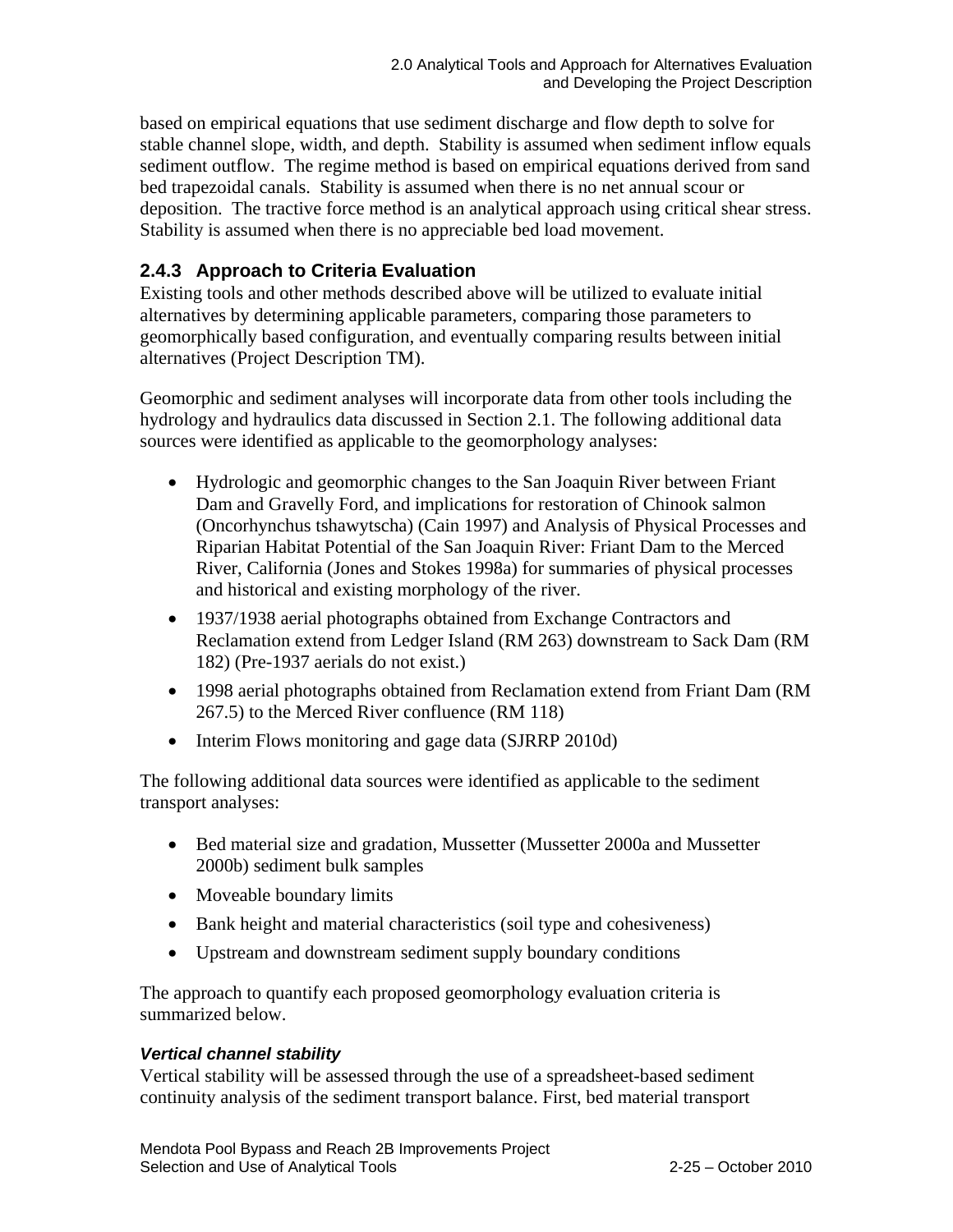capacity rating curves (i.e., relationships between bed-material transport capacity and discharge) will be developed using the Engelund and Hansen equation (Engelund 1972) for each several subreaches within the Project area based on average hydraulic conditions for each discharge from the rigid-boundary, SRH-1D model results, and representative bed-material size-gradations. Then, the bed-material sediment supply to the Project reach is estimated based on the transport capacity of the supply reach and/or hydraulic and sediment characteristics of the bifurcation structure at the head of the reach. Finally, the transport capacity of each subreach is compared to the upstream supply.

#### *Potential to accommodate lateral migration*

Lateral migration that could lead to erosion of levees, adjacent agricultural or other resources is of concern in Reach 2B. Meander migration potential and lateral channel stability will be evaluated to understand the relative potential of the initial project alternatives to accommodate lateral migration. These analyses require integration of a range of different qualitative and quantitative techniques. Lateral stability can be strongly affected by the sediment balance in the reach because aggradation can lead to braiding and channel widening, and degradation can lead to over-steepened, unstable banks. However, it is important to understand that lateral migration is a normal process in alluvial streams, even when they are in approximate equilibrium from a sediment balance perspective.

An initial assessment involves understanding bank migration in an historical perspective. The banklines from the 1938 and 2004 photographs will be analyzed and any significant planform changes will be documented. This may provide insight into channel migration trends which may continue under the Restoration Flows. Next, the relative effect of the various initial project alternatives on proposed levees will be evaluated using the calculated bank energy index (Mussetter 1995) in conjunction with information about the bank materials (as available) and other site characteristics.

The potential to accommodate lateral migration will be assessed based on the proximity of the existing bankline to the levees for the initial alternative levee configurations, assessment of lateral erosion potential based on the existing bank soils and vegetation , and the relative change in erosive energy (as quantified by the bank energy index) under each alterative compared to baseline conditions. The potential change in character of the bank vegetation under the project alternatives will also be considered in this assessment. The length of bank requiring mitigation to protect it against potential increases in erosion will be estimated and compared amongst the alternatives. The potential for the river to create a meander cutoff will be also be investigated; particularly in the upstream portion of Reach 2B where there are two large recumbent meander loops in which the minimum distance between the banklines on the insides of the bends is only about of two channel widths.

#### *Potential to reach a stable channel configuration in dynamic equilibrium*

The potential to reach a stable channel configuration in dynamic equilibrium will be based on the results of the effective discharge calculations, vertical channel stability analysis, and the lateral migration analysis. Stable channel design functions in SAMwin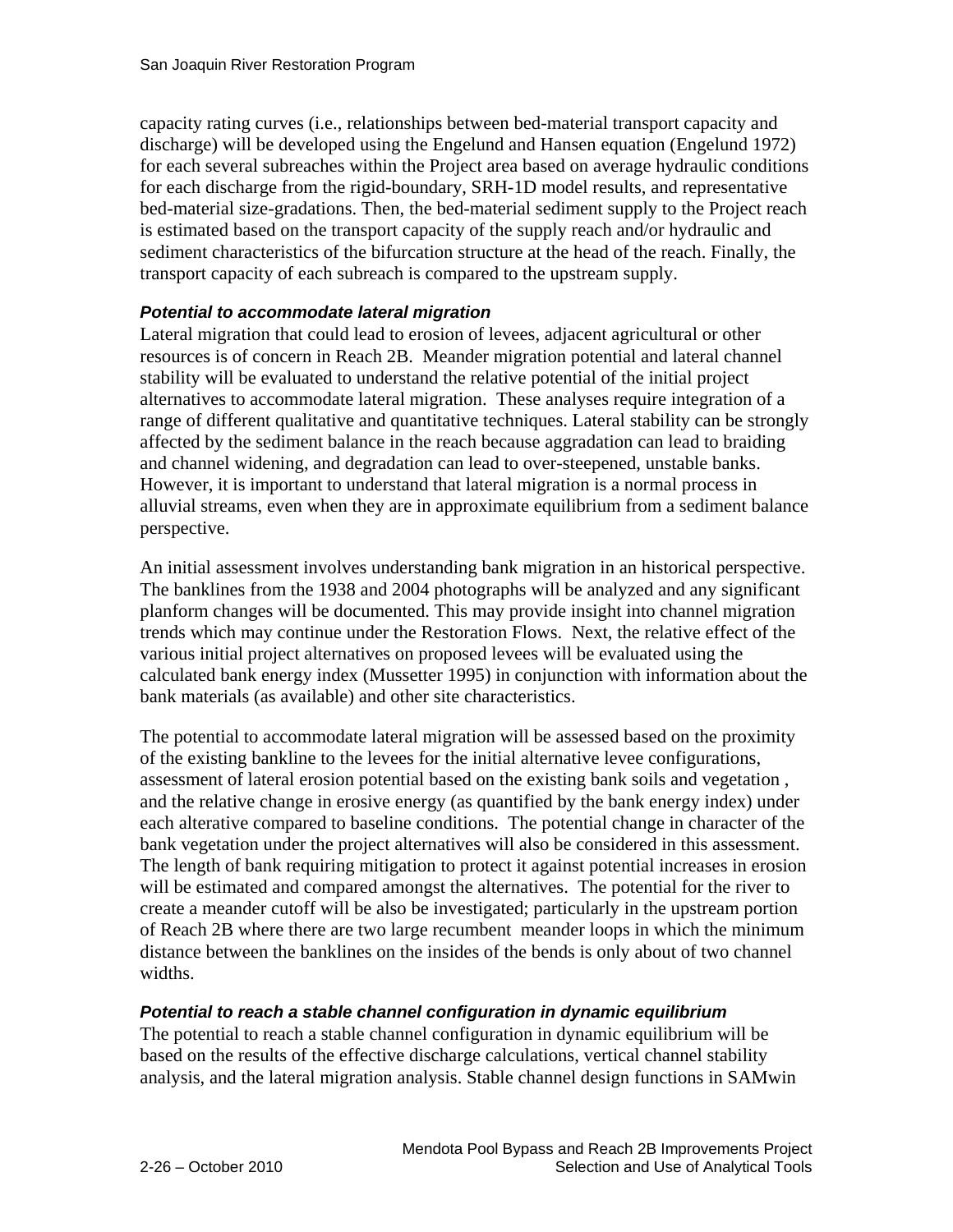and HEC-RAS v4.1 will be utilized to calculate approximate channel dimension and slope.

The effective discharge will be estimated using either the existing conditions bed material transport capacity rating curves, or rating curves developed from the modeled hydraulic conditions for proposed channel conditions, as appropriate, based on the procedures recommended by Biedenharn (2000). As a general rule, the cross sections will adjust so that the bankfull capacity is consistent with the effective discharge.

The results of the flow analysis, hydraulic and sediment transport models will be used to evaluate long-term channel stability. The potential for channel changes (degradation and aggradation) as estimated for the vertical channel stability analysis as well as the potential for meander migration and lateral bank erosion as estimated for the lateral migration analysis will be incorporated.

The resulting slope, width, and depth from this process must be used with caution, however. There is significant uncertainty in these calculations and the channel should not be expected to attain these dimensions without exception. These calculations are most informative if done in a comparative sense. For example, the stable channel design approach could be used to compute the response of the channel to an increase in discharge or a decrease in sediment load. The effect of vegetation on the stable channel can be significant and this effect will be considered in this analysis using the output from the SRH-1DV model.

The difference between the predicted geomorphically stable channel configuration and the current configuration will be used to predict potential changes to the current channel once it is subjected to the Restoration Flows. The proposed initial alternative levee configurations will be overlaid as constraints, and each initial alternative will be evaluated based on whether it facilitates or constrains the expected future stable channel configuration, including planform, bed forms and fish passage.

## **2.4.4 Data Gaps & Approach to Obtain**

This following list describes the hydro-geomorphology data gaps and recommends certain data be collected to support ongoing modeling and concept refinement, and subsequently inform the alternatives evaluation:

- 1. The current channel's response to the Interim Flows may provide significant information regarding the future active channel dimensions, including width, depth, and bar/floodplain surface elevations. Investigations of the active channel formed by the Interim Flows should be completed during the summer of 2010.
- 2. Field measurement of the amount of sediment stored in and being transported from portions of the San Joaquin River upstream of the Project could be conducted to build on the sediment transport studies completed by Reclamation to this point. The longterm supplies and incoming sediment load are important boundary conditions for the analytical assessment. These data may determine if the long-term sediment supply to the Project will be adequate to replace the material transported out of the reach. DWR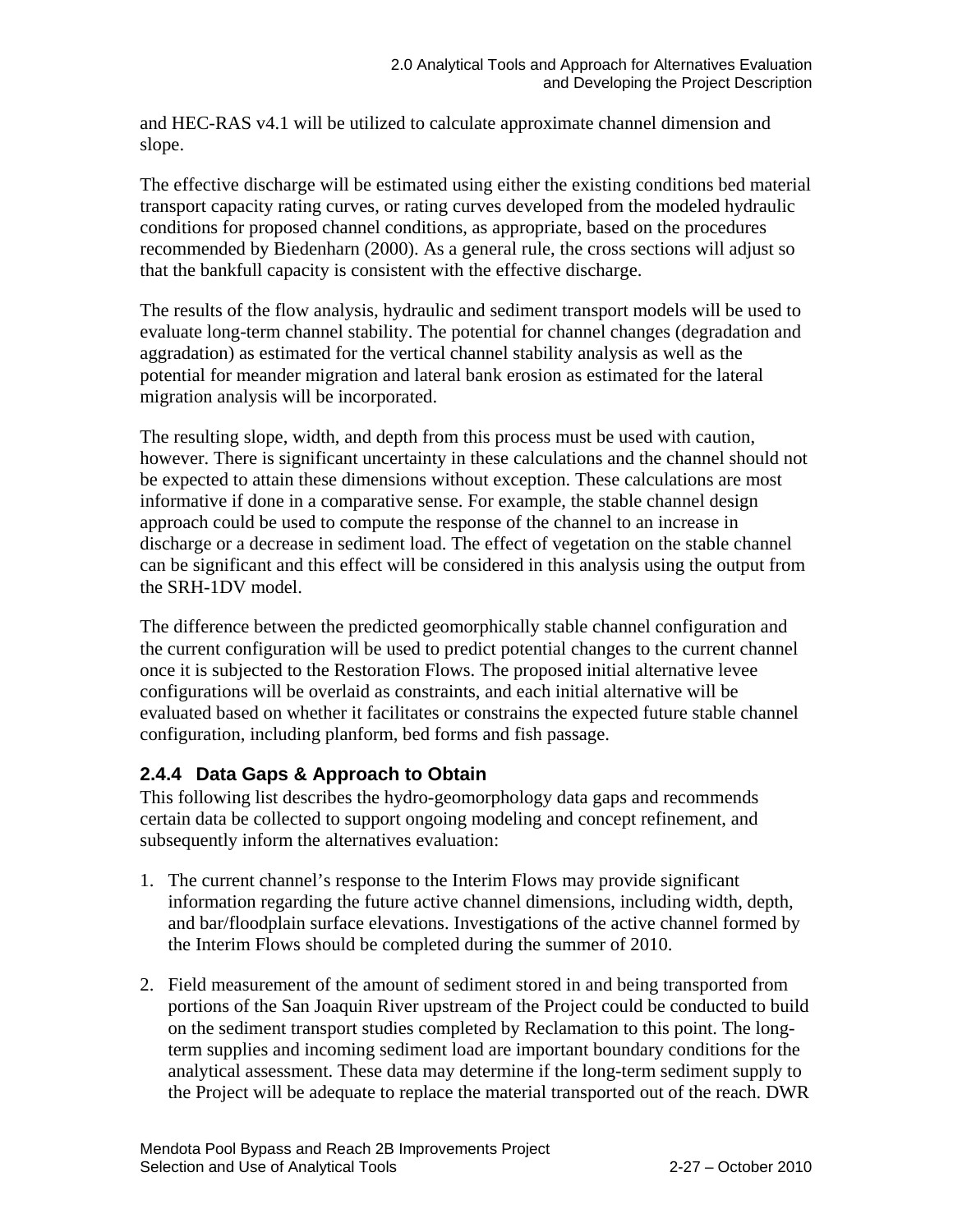is currently preparing a sand source assessment for areas upstream of the Project, USGS conducted some suspended sediment sampling during the 2010 Interim Flows (SJRRP 2010e), and some measurements of bedload transport in Reach 2A have been conducted (DeFlitch 2010).

## **2.4.5 Summary**

[Table 2-8](#page-49-0) summarizes the proposed evaluation criteria and associated approach to analytical tools required to assess project initial alternatives with regard to geomorphology and sediment.

| <b>Criteria</b>                                                                | <b>Metric</b>                                            | Tools                                                                             | <b>Required Data</b>                                                                                                     | <b>Data Gaps</b> |
|--------------------------------------------------------------------------------|----------------------------------------------------------|-----------------------------------------------------------------------------------|--------------------------------------------------------------------------------------------------------------------------|------------------|
| Vertical channel stability                                                     | Feet of<br>degradation<br>or<br>aggradation              | Spreadsheet-<br>based sediment<br>continuity<br>calculations, SRH-<br>1D          | Sediment rating curve,<br>SRH-1D results, sediment<br>size gradation                                                     | None             |
| Potential to accommodate<br>lateral migration                                  | Length of<br>bank<br>requiring<br>erosion<br>protection. | Bank energy index<br>and shear stress<br>calculations, levee<br>set back distance | Levee locations and<br>structure types, bank<br>stability index results, bank<br>materials and future bank<br>vegetation | None             |
| Potential to reach a stable<br>channel configuration in<br>dynamic equilibrium | Percent<br>change in<br>channel<br>width and<br>slope.   | Stable channel<br>design methods<br>(SAMwin and<br>HEC-RAS v4.1),<br>SRH-1DV      | Effective discharge,<br>vertical channel stability<br>results, lateral migration<br>results                              | None             |

<span id="page-49-0"></span>**Table 2-8. Geomorphology Evaluation Criteria, Tools, and Data Summary**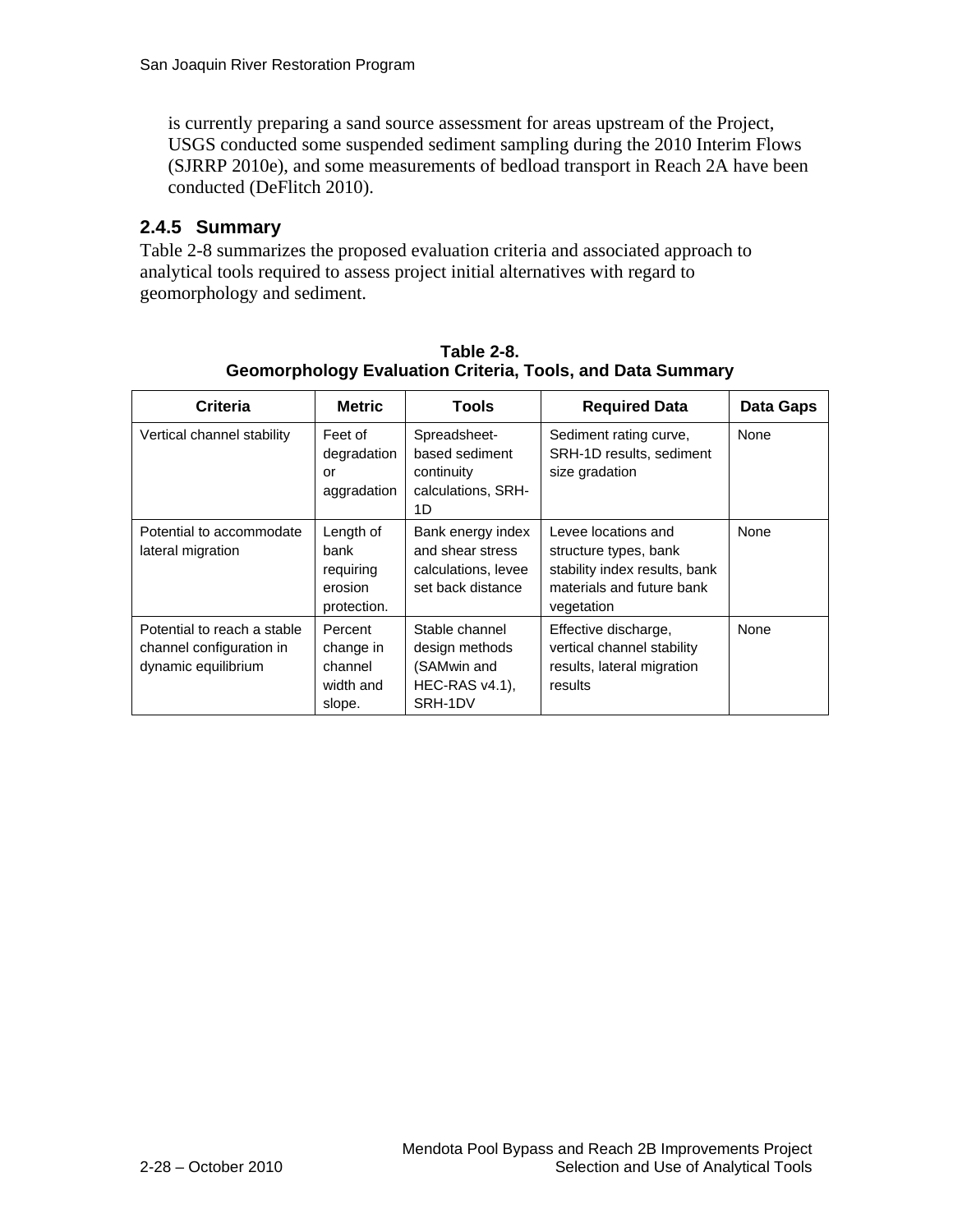## **2.5 Groundwater**

The alternatives evaluation will compare the anticipated changes in depth to groundwater that would result from implementation of the Project initial alternatives and evaluate the initial alternatives based on the criteria listed in [Table 2-9.](#page-50-0)

| <b>Criteria</b>                    | Tools                       |
|------------------------------------|-----------------------------|
| Acres of land in which groundwater | Existing USGS CVHM model    |
| levels rise above monitoring       | and cross-sectional seepage |
| threshold                          | modeling (Surfact or SVFlux |
|                                    | 2D.                         |

<span id="page-50-0"></span>**Table 2-9. Groundwater Evaluation Criteria and Applicable Tools** 

## **2.5.1 Evaluation Criteria Descriptions**

Proposed evaluation criteria associated with groundwater are as follows:

1. Acres of land in which groundwater levels rise above monitoring threshold: The acreage of land outside the proposed levee alignments that is anticipated to have shallow groundwater elevations above the monitoring threshold and is thus subject to mitigation measures to prevent waterlogging.

## **2.5.2 Available Tools**

The following list of analytical tools includes existing tools, tools developed to support the PEIS/R, and tools developed by DWR, Reclamation, or the Reach 2B consultant team to support The Project engineering studies.

## *CVHM*

The U.S. Geological Survey's (USGS) Central Valley Hydrologic Model (CVHM) is a valley –wide numerical groundwater flow model (USGS 2009). The current CVHM is a transient three-dimensional, finite-difference model developed using the MODFLOW-2000 software that incorporates the Farm Process to simulate irrigated agriculture. The spatial discretization is a uniform 1x1 mile grid oriented parallel to the valley axis (34 degrees west of north). The CVHM is composed of 10 layers that generally thicken with depth, and the top layer (layer 1) is 50 feet thick. The temporal discretization is 12 monthly stress periods for each annual hydrologic cycle (to adequately simulate the growing season), with a further subdivision of each stress period into two time steps for water levels and flow calculations.

The existing one-mile resolution of the CVHM model is not refined enough to evaluate the initial alternatives without modification, and the necessary modifications to the CVHM are not expected to be completed in time for the alternatives evaluation. Therefore, a transitional tool (cross-sectional seepage modeling) will be used to augment the existing CVHM output for the initial alternatives evaluation. The USGS will be updating the existing CVHM to include the results of the HEC-RAS model for The Project in late summer 2010. After the HEC-RAS update to the CVHM the USGS will then refine the CVHM with finer grid spacing (CVHM-SJR) and layer detail for the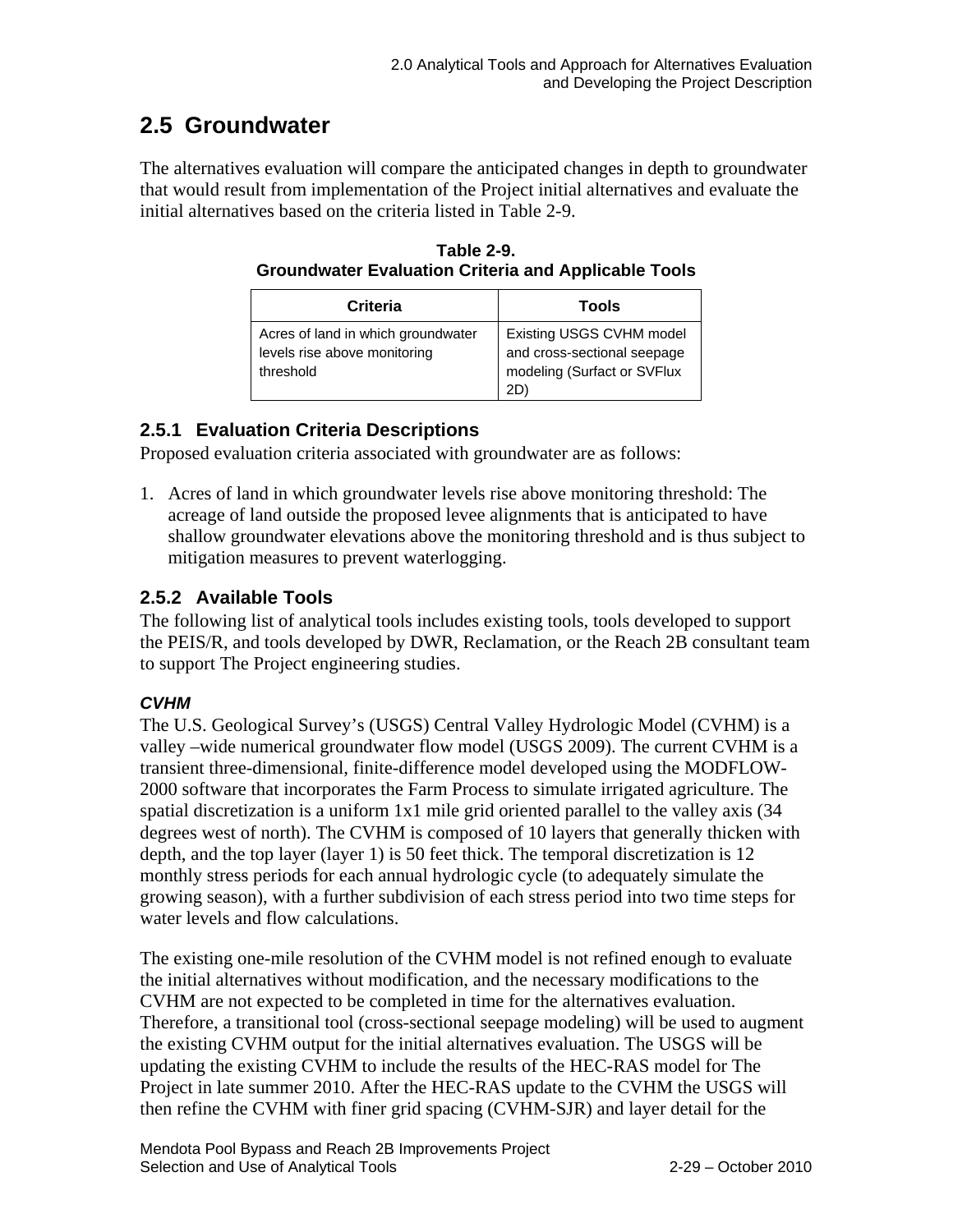purposes of the SJRRP. It is anticipated that the CVHM-SJR and associated results will be available for the Project EIS/R assessment of the alternatives impacts and mitigation measures (see Section [3.12\)](#page-100-0),

#### *Cross-Sectional Seepage Modeling*

A series of simplified, numerical seepage models of saturated and unsaturated flow will be generated at various distances along the Project area using a cross-sectional version of Surfact or SVFlux 2D. These models will use output from the HEC-RAS model (discussed below) and will be used to estimate the magnitude and lateral extent of groundwater rise adjacent to the river. This modeling analysis will also incorporate available LIDAR and other land surface elevation data and the results will be integrated with the output of the current CVHM simulation for comparison with the groundwater evaluation criteria. A GIS will be used with the output from the cross-sectional modeling to estimate the area of potential impact for each alternative, by delineating the distances from the levee at the various cross sections that indicate a potential for a water level rise above the local threshold,

#### *HEC-RAS Model*

A discussion of the existing HEC-RAS model and hydrology information for hydraulics modeling purposes is provided in Section [2.1.2.](#page-24-0) Water surface profiles for the proposed channel and floodplain will have an affect on seepage and groundwater elevations. Output from the hydraulic modeling will be used as input data for the CVHM groundwater flow model and the cross-sectional seepage modeling to quantify evaluation criteria.

## **2.5.3 Approach to Criteria Evaluation**

Existing tools will be utilized to evaluate initial alternatives by determining applicable parameters associated with initial alternatives, comparing those parameters to groundwater seepage thresholds, and eventually comparing results between initial alternatives (Project Description TM).

The following data sources were identified as particularly relevant to groundwater in the Project area, and were reviewed before and/or referenced during its preparation:

- DWR Water Data Library for high-watertable occurrences within 2 miles of the Project area (DWR 2010)
- *San Joaquin River Restoration Study Background Report*, Chapter 4: Shallow Groundwater Hydrology (McBain and Trush 2002)
- Draft Groundwater Analytical Tools Selection Recommendation Process Technical Memorandum (SJRRP 2008b)
- Draft Groundwater Existing Conditions Technical Memorandum (SJRRP 2008c)
- Draft Methods for Determining Bank Seepage Technical Memorandum (SJRRP) 2008d)
- Draft Seepage Management Plan (SJRRP 2009)
- SJRRP Reach 2B Preliminary Monitoring Well Data Maps (SJRRP 2010d)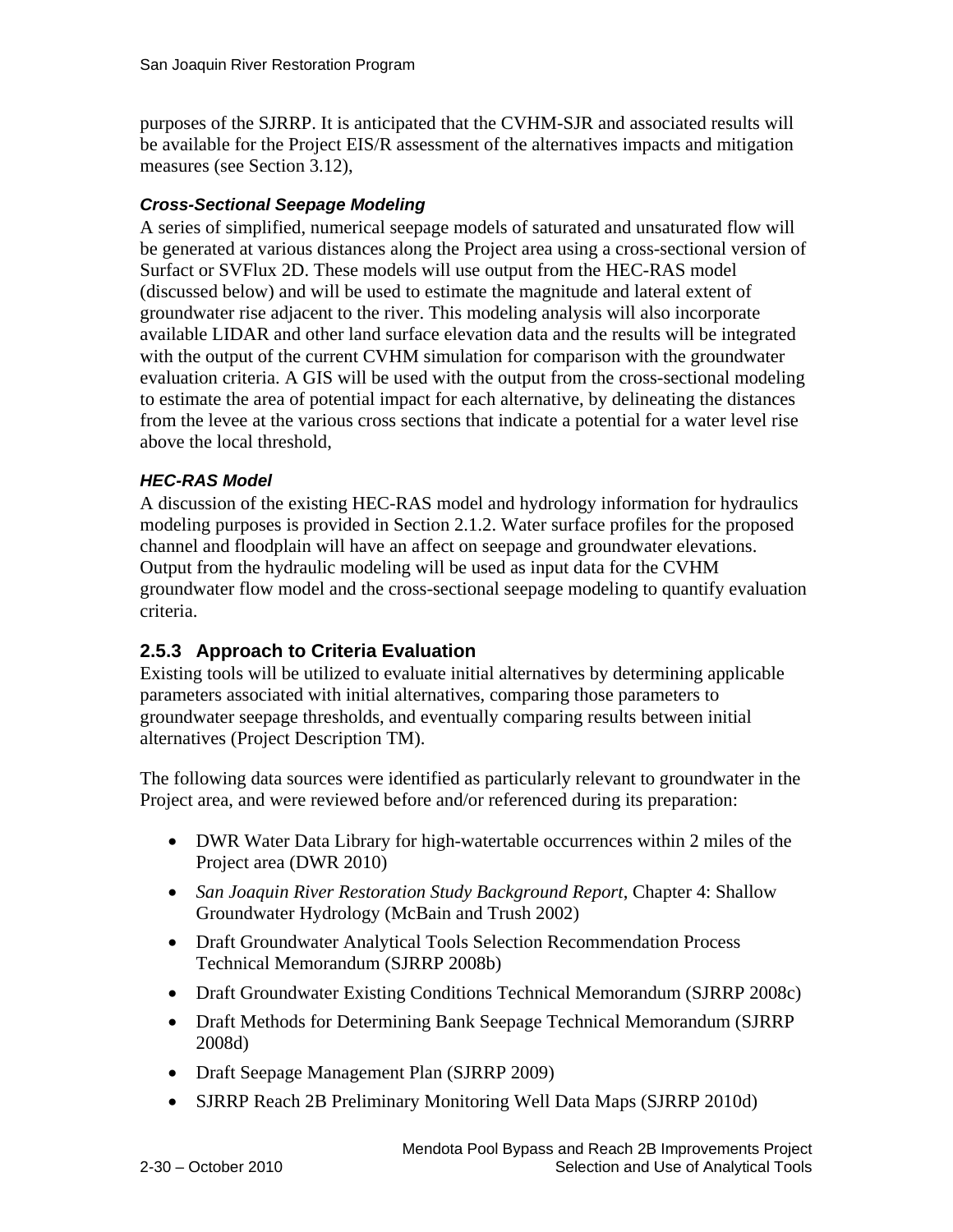- Groundwater Availability of the Central Valley Aquifer, California (USGS 2009)
- *California's Groundwater*, Bulletin 118, Update 2003 (DWR 2003)
- Groundwater Model of the San Joaquin River Riparian Zone, Friant Dam to the Merced River (S. S. Papadopulos & Associates (SSPA) 2000)

The approach to quantify the proposed groundwater evaluation criteria is summarized below.

#### *Acres of land in which groundwater levels rise above monitoring threshold*

Cross-sectional seepage modeling will be used to estimate the potential for water levels to exceed the monitoring threshold at distances within one mile of the river. Output from the cross-sectional seepage modeling will be exported to GIS and used to delineate the approximate areas where monitoring thresholds are exceeded.

Evaluation results will be presented as necessary in GIS map format that shows depth to water and highlights areas that have the potential to have shallow groundwater rise above the monitoring threshold (currently anticipated to be approximately six to eight feet below ground surface). Acreages of shallow groundwater will also be tabulated. The results format will meet the Project's analytical needs by allowing the number of acres that may be impacted by waterlogging to be compared for each initial alternative. The results of the alternatives evaluation will provide a relative comparison between alternatives; they are not intended for comparison to baseline conditions. Assessment of environmental effects will address comparisons to baseline conditions (see Section [3.12\)](#page-100-0).

## **2.5.4 Data Gaps & Approach to Obtain**

There are no data gaps that need to be filled for the alternatives evaluation. HEC-RAS results from the refinement of initial options to initial alternatives will feed into the groundwater evaluation as mentioned above.

## **2.5.5 Summary**

[Table 2-10](#page-52-0) summarizes the proposed evaluation criteria and associated approach to analytical tools required to assess project initial alternatives with regard to groundwater.

| <b>Criteria</b>                                                                 | <b>Metric</b> | Tools                                                          | <b>Required Data</b>                                 | Data Gaps |
|---------------------------------------------------------------------------------|---------------|----------------------------------------------------------------|------------------------------------------------------|-----------|
| Acres of land in which<br>groundwater levels rise<br>above monitoring threshold | Acres         | Existing CVHM<br>model and<br>cross-sectional<br>seepage model | CVHM output, HEC-<br>RAS output, LIDAR<br>topography | None      |

<span id="page-52-0"></span>**Table 2-10. Groundwater Evaluation Criteria, Tools, and Data Summary** 

## **2.6 Land Use and Land Purchases**

This section describes the analysis of land use and land purchases in analyzing initial alternatives for the Project. The land affected by the initial alternatives is in Fresno and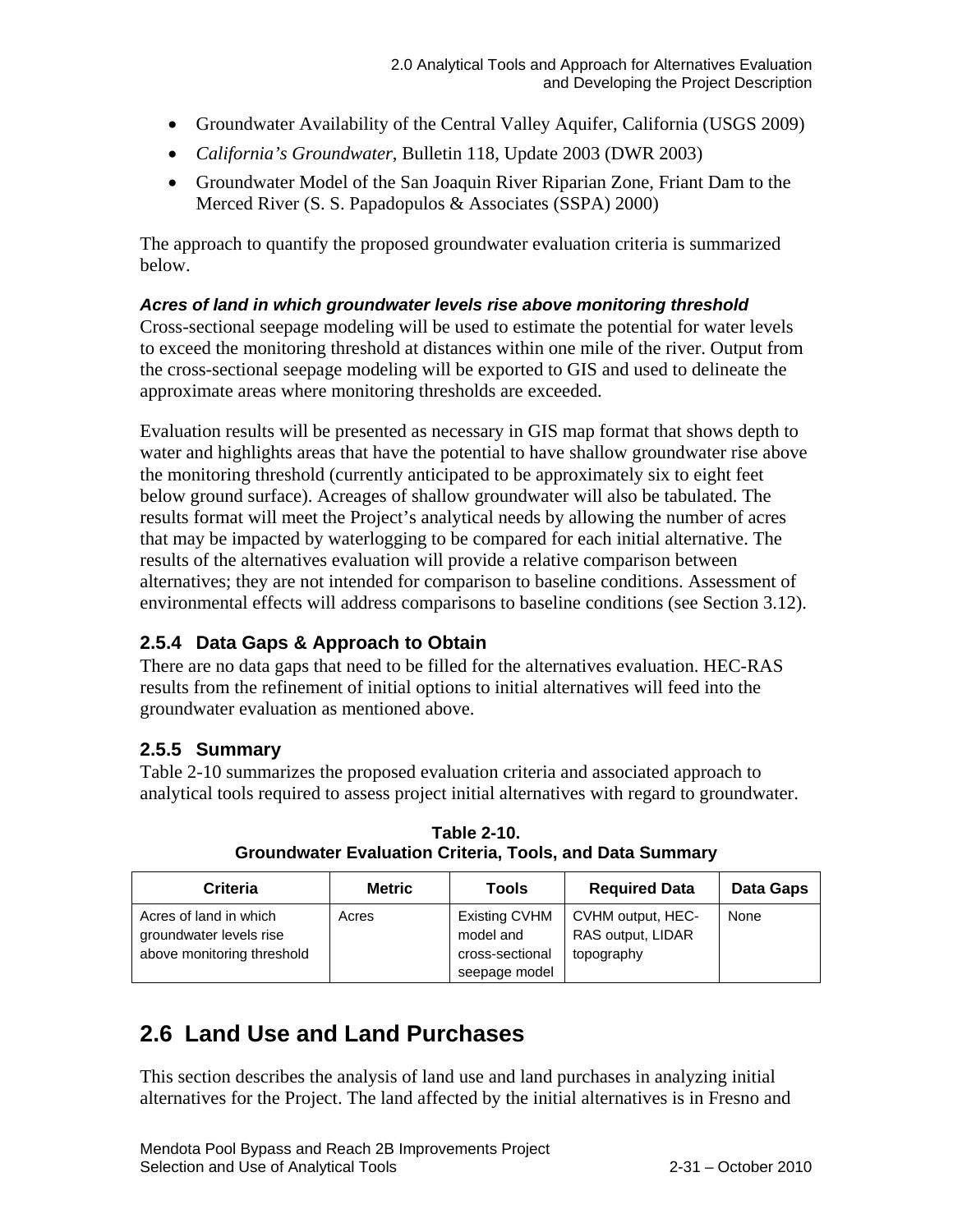Madera Counties. There are no incorporated cities within the Project. Several existing levees protect agricultural land uses, which include annual crops, vineyards, and orchards (SJRRP 2010c). Nearly all land in the Project is privately owned with some small areas owned by governmental agencies, and the primary nonagricultural land use in the Reach is open space (SJRRP 2010c).

Land use impacts and land purchased will be considered as part of the alternatives evaluation. The key variables directly and indirectly related to land use include value of crop production and value of land that will be purchased under the various initial alternatives. The value of lost crop production and the prices of purchased land will have socioeconomic impacts throughout the area.

The alternatives evaluation will compare the land purchase costs that would result from implementation of the Project initial alternatives and evaluate the initial alternatives based on the criteria listed in [Table 2-11.](#page-53-0)

<span id="page-53-0"></span>

| <b>Criteria</b> | Tools                                                                                    |
|-----------------|------------------------------------------------------------------------------------------|
| Land costs      | Available secondary<br>information on agricultural land<br>values in the area            |
| Crop acreage    | Data directly from landowners,<br>water district managers, or<br>secondary data from DWR |

**Table 2-11. Land Use and Land Purchase Evaluation Criteria and Applicable Tools** 

## **2.6.1 Evaluation Criteria Descriptions**

Proposed evaluation criteria associated with land use and purchase are as follows:

- 1. Land costs: The estimated cost of land expected to be purchased for the Project based on land value, crop value, and crop yield.
- 2. Crop acreage: The number of acres of land which will be permanently removed from production and which are currently cultivated in specific annual or permanent crops.

## **2.6.2 Available Tools**

It was determined that no existing land use or land purchase analytical tools developed in support of the PEIS/R were appropriate for use to assess benefits and impacts associated with the initial alternatives.

Typical input data needed to address land use in the context of alternatives evaluation include:

• Existing land uses: Publicly-available information from the water agencies; data collected from landowners; California DWR Land Use Survey program (DWR 2000 and DWR 2001); California Department of Conservation Farmland Mapping and Monitoring Program (California Department of Conservation 2008)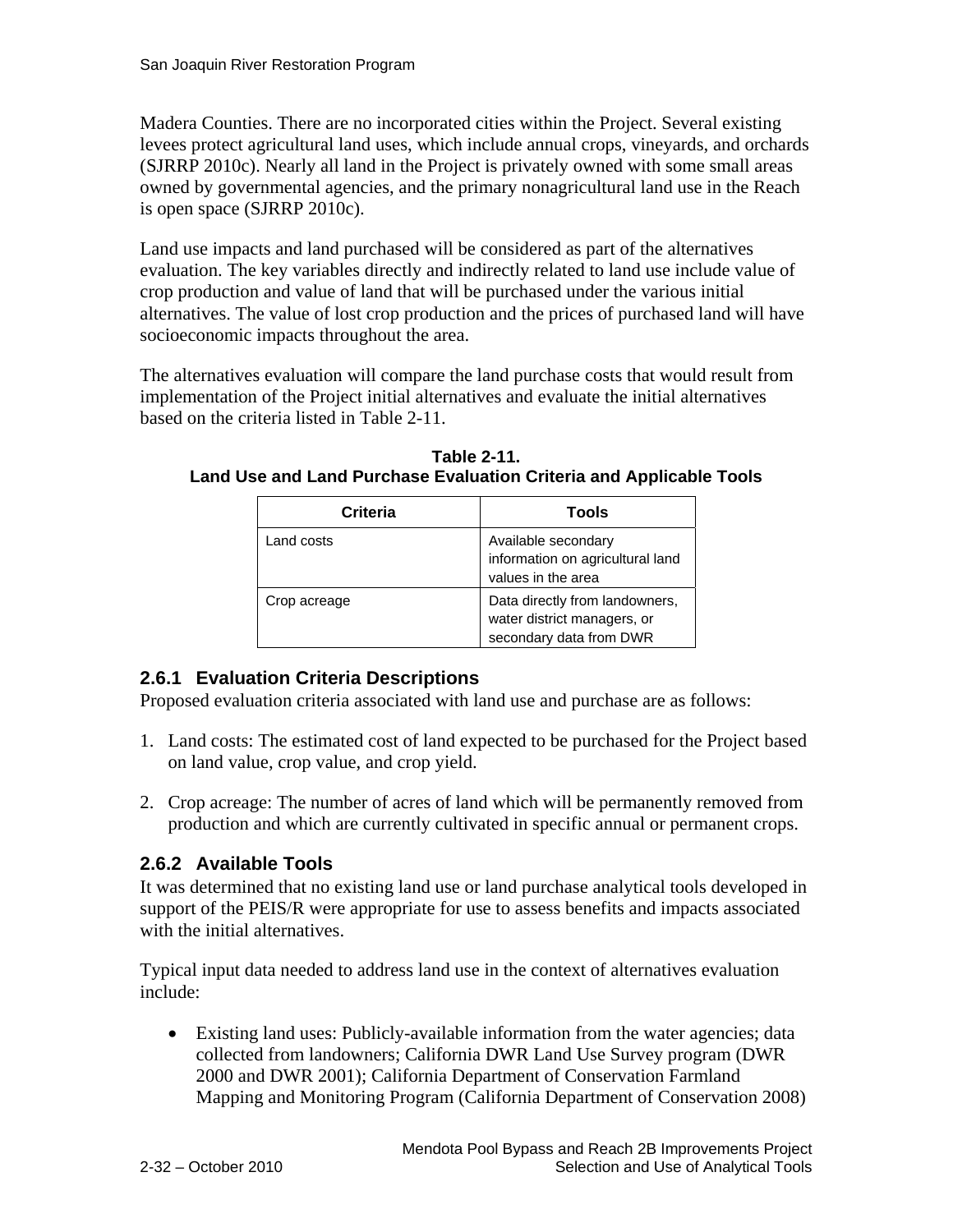- Planned future land uses: Madera County General Plan, last completed in 1995 (Madera County Planning Department 1995); Fresno County General Plan, last completed in 2000 (Fresno County Department of Public Works and Planning 2000)
- Land value information for broad areas: Annual publications of the American Society of Farm Managers and Rural Appraisers (ASFMRA 2009). In the Project area, the relevant categories include almonds, pistachios, tree fruit, citrus, cropland, and grapes in areas using well water, Reclamation water, and San Joaquin River Exchange Contractors Water Authority water. In each case, land values are expressed in ranges.
- Crop value data: Annual reports of the Fresno County Agricultural Commissioner (Fresno County Agricultural Commissioner 2010) and Madera County Department of Agriculture (Madera County Department of Agriculture 2010). The data include, by crop, acreage, yield, total production, value per unit of production, and total value of production.
- Data on the production practices on specific crops: UCCE (UCCE 2010). UCCE publishes production enterprise budgets for many different annual and permanent crops grown in the San Joaquin Valley and other regions of California. The budgets provide detailed information on the labor as well as purchased inputs such as seed, fertilizer, and chemicals required to produce each crop. The data can be utilized to assess the direct economic impacts of removing from production land on which various crops are grown. The UCCE production enterprise budgets include representative costs for land on which various crops are grown, but those budgets are for broad areas (e.g., the San Joaquin Valley) and are in some cases a few years old.

## **2.6.3 Approach to Criteria Evaluation**

The approach to quantify the proposed land cost and land use evaluation criteria is summarized below.

## *Land Costs*

For each alternative, data from the ASFMRA will be used with information on the number of acres of each crop that will be permanently removed from production (see below), and the value of output from that land. The related socioeconomic impacts on jobs and incomes (see Section [2.7\)](#page-56-0) will include only qualitative measures associated with lost crop value and related information. This format will meet the analytical needs of the Project by showing the estimated production and land value expected to be permanently impacted by the initial alternatives.

Land costs for the Project analysis will be estimated using available secondary data from ASFMRA, and, if available, other publicly available sources.

#### *Crop Acreage*

For each alternative, data directly from affected landowners or water districts in the affected Project area will be collected on the number of acres of each crop that will be permanently removed from production. The related socioeconomic impacts on jobs and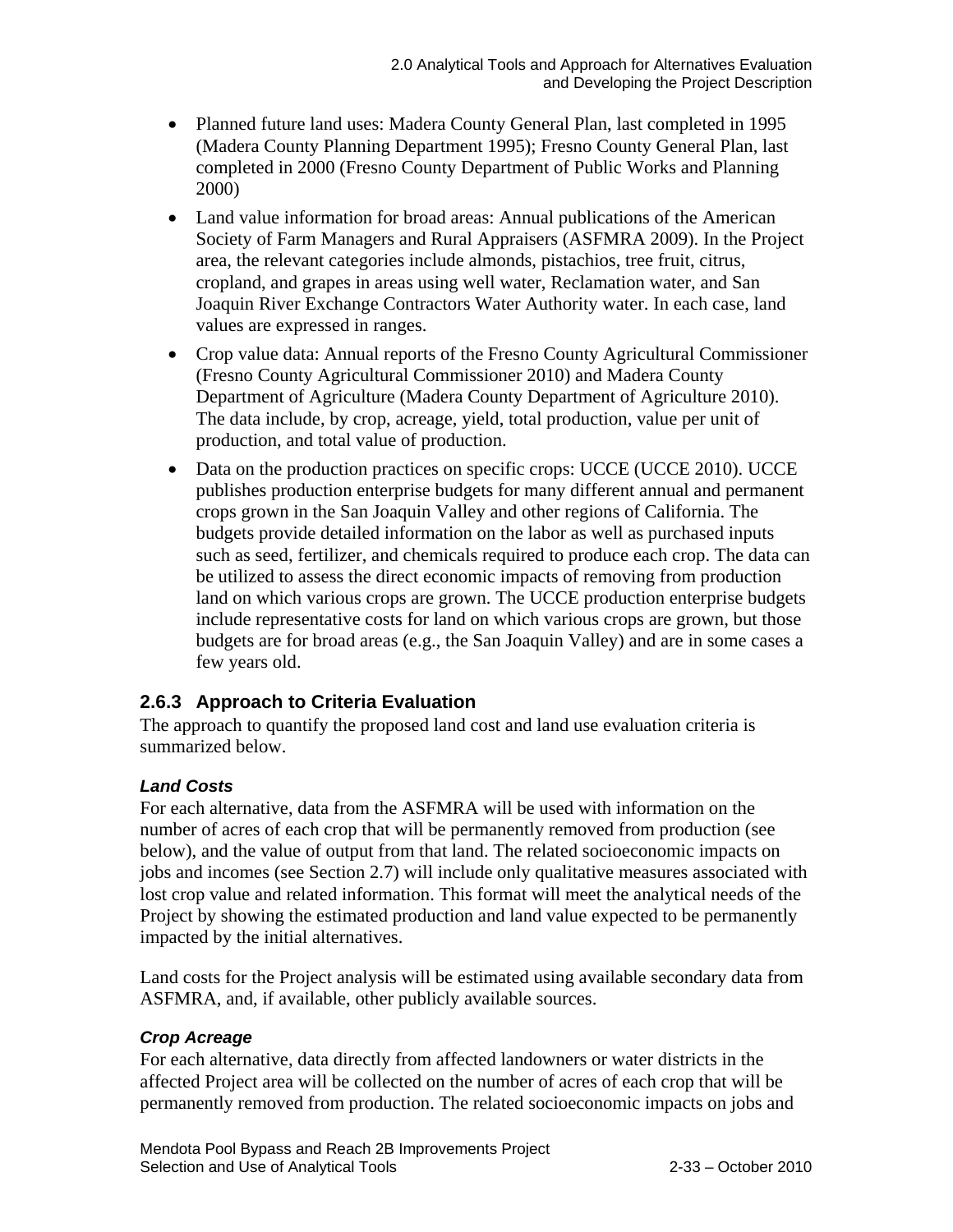incomes (see Section [2.7\)](#page-56-0) will include only qualitative measures associated the value of land permanently removed from crop production. This format will meet the analytical needs of the Project by showing the permanent changes in land use expected to be impacted by the initial alternatives.

#### **2.6.4 Data Gaps and Approach to Obtain**

The primary data gaps for land use are land values and current cropping practices on those parcels expected to be affected by the initial alternatives.

- 1. Land values vary considerably even within specific areas because of differences in water supplies, micro-soil and micro-climate conditions, and other factors. As noted above, land values for broad areas are available from the ASFMRA. More narrowlydefined land value information can be purchased from commercial vendors which provide information on recent sales of specific parcels. In addition, independent appraisers may be retained to value specific parcels of land.
- 2. Current cropping practices are not available directly from secondary, public sources. California DWR land use information is collected infrequently for California counties and may not be reflective of current land use in the area. More reliable information would likely come from the affected landowners themselves or the agencies which provide irrigation water to the lands. Most water agencies compile crop acreage data annually and have information on the crops grown on specific parcels within their respective service areas. Using GIS coverages for the initial alternatives, it will be necessary to verify with each agency the crops grown on each affected parcel. Once specific land uses are identified, other relevant data can be obtained from available sources, e.g., property tax information available from the Assessor's Offices of Madera and Fresno Counties.

#### **2.6.5 Summary**

[Table 2-12](#page-56-1) summarizes the proposed evaluation criteria and associated approach to analytical tools required to assess project initial alternatives with regard to land use and land purchases.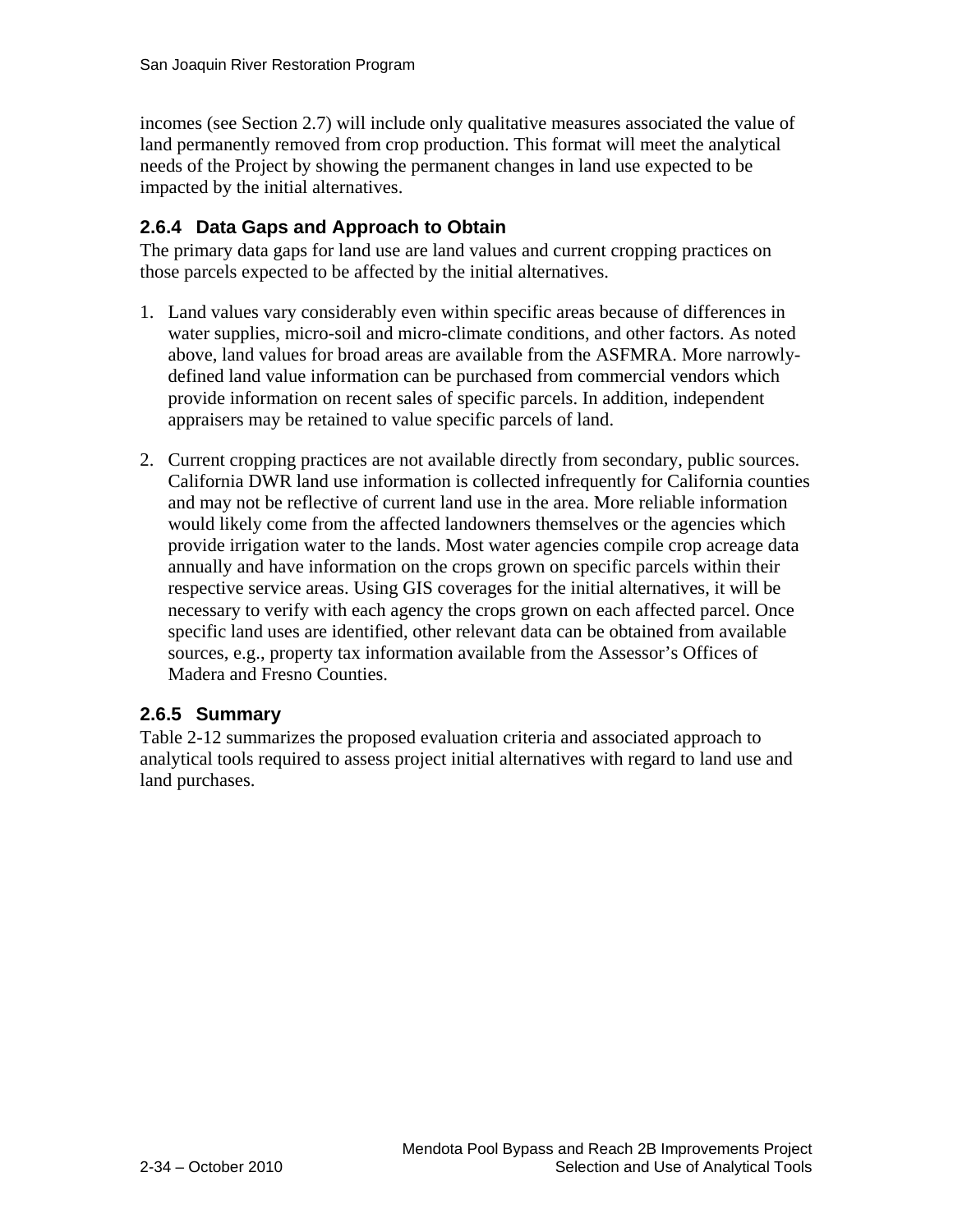| Criteria     | <b>Metric</b>                  | <b>Tools</b>                                                                       | <b>Required Data</b>                                                                | Data Gaps                                                                               |
|--------------|--------------------------------|------------------------------------------------------------------------------------|-------------------------------------------------------------------------------------|-----------------------------------------------------------------------------------------|
| Land costs   | <b>Dollars</b>                 | Secondary<br>land value<br>information.<br><b>UCCE</b><br>budgets, as<br>available | Existing and proposed<br>land uses, land value,<br>crop value, production<br>vields | Value of specific<br>land parcels<br>affected by<br>alternatives.<br>cropping practices |
| Crop acreage | Acres, by crop<br>or crop type | Spreadsheet<br>tabulations                                                         | Direct data from<br>landowners or water<br>districts; secondary<br>data from DWR    | Acreages of land<br>on which more<br>than one annual<br>crop is grown each<br>year      |

<span id="page-56-1"></span>**Table 2-12. Land Use and Land Purchases Evaluation Criteria, Tools, and Data Summary** 

## <span id="page-56-0"></span>**2.7 Socioeconomics and Economics**

This section describes the analysis of socioeconomic and economic variables which may be of use in selecting among initial alternatives for the Project. The framework defined herein provides for the qualitative assessments of land use impacts for each alterative. No estimate of direct or indirect jobs or incomes associated with the land use impacts will be developed for the alternatives evaluation.

The alternatives evaluation will compare qualitatively the economic benefits and impacts that would result from implementation of the Project initial alternatives and evaluate the initial alternatives based on the criteria listed in [Table 2-13.](#page-56-2) The socioeconomic impacts for each alternative will be discussed in terms of their relative influence from the agricultural economic impacts on the values of crop production lost. The comparison will include a qualitative weighting of the socioeconomic impacts associated with the permanent removal from production of land on which permanent crops are grown relative to impacts associated with the permanent removal from production of land on which annual crops are grown.

**Table 2-13. Socioeconomics and Economics Evaluation Criteria and Applicable Tools** 

<span id="page-56-2"></span>

| <b>Criteria</b>               | Tools                             |
|-------------------------------|-----------------------------------|
| Agricultural economic impacts | Secondary data, spreadsheet model |

## **2.7.1 Evaluation Criteria Descriptions**

Proposed evaluation criteria associated with socioeconomics and economics are as follows:

1. Agricultural economic impacts: The effect of the Project on crop value and value of land removed from production.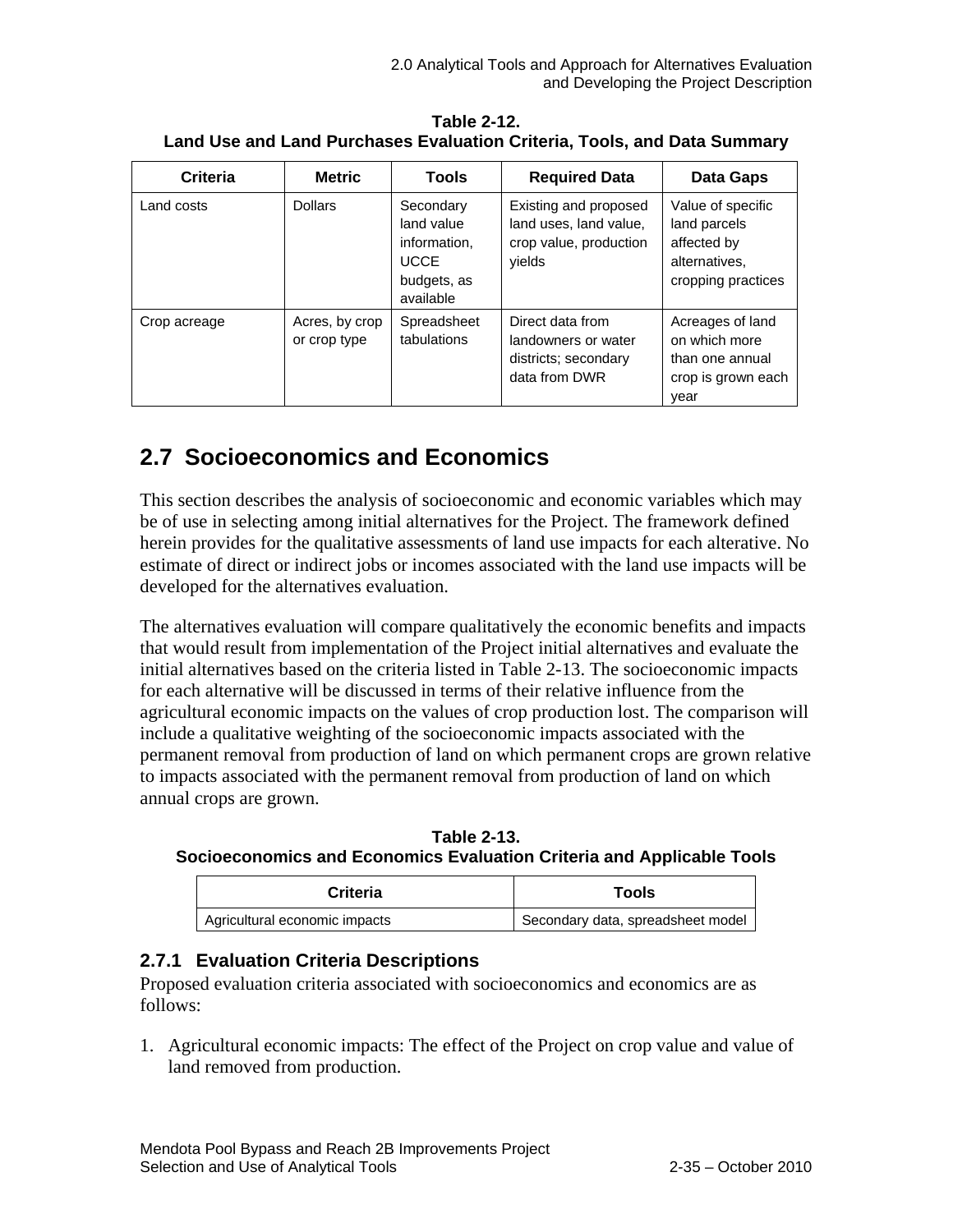## **2.7.2 Available Tools**

It was determined that no existing socioeconomic or economics analytical tools developed in support of the PEIS/R were appropriate for use to assess benefits and impacts associated with the initial alternatives. A spreadsheet model will be developed and will include the value of crop production lost and the value of land permanently idled for each alternative.

Model considerations for socioeconomics and economics are as follows:

- 1. Crop production and crop revenues will be lost permanently from the purchased lands producing a negative impact. In addition to those impacts, the permanent idling of agricultural land will have negative impacts on the local demands for farm labor and purchased inputs such as seed and fertilizer. Land idling will also have a negative impact on property tax receipts in Madera and Fresno Counties. These impacts, other than crop production and crop revenue, will be addressed qualitatively for each alternative evaluation.
- 2. Purchases of affected parcels can have direct benefits as landowners selling their property have available funds for a variety of agricultural and non-agricultural purchases. These impacts will be addressed qualitatively for each alternative evaluation.
- 3. Construction and OM&R activities are related to the purchase of required goods and services within the Project area, and can have a positive economic impact attributable to purchases of materials and services and to labor usage. These direct impacts can sometimes offset, partially or totally, the negative impacts of permanently idling cropland. These impacts will be addressed qualitatively for each alternative evaluation.

Some of the data sources required for the socioeconomic evaluation of the alternatives are discussed in the Land Use section above. Those sources include crop acreage, crop value, land value, and crop enterprise budgets. Other data that will be required for the socioeconomic analysis include:

- Demographic information (population, race, income level, poverty rate, housing, and related data)
- Initial construction and ongoing annual operating, maintenance, and replacement (OM&R) costs for the initial alternatives
- Anticipated changes in groundwater depth and pumping costs
- Anticipated changes in recreation utilization in the area

The data listed above can also be utilized for the environmental justice assessment to be prepared for the Project EIS/R.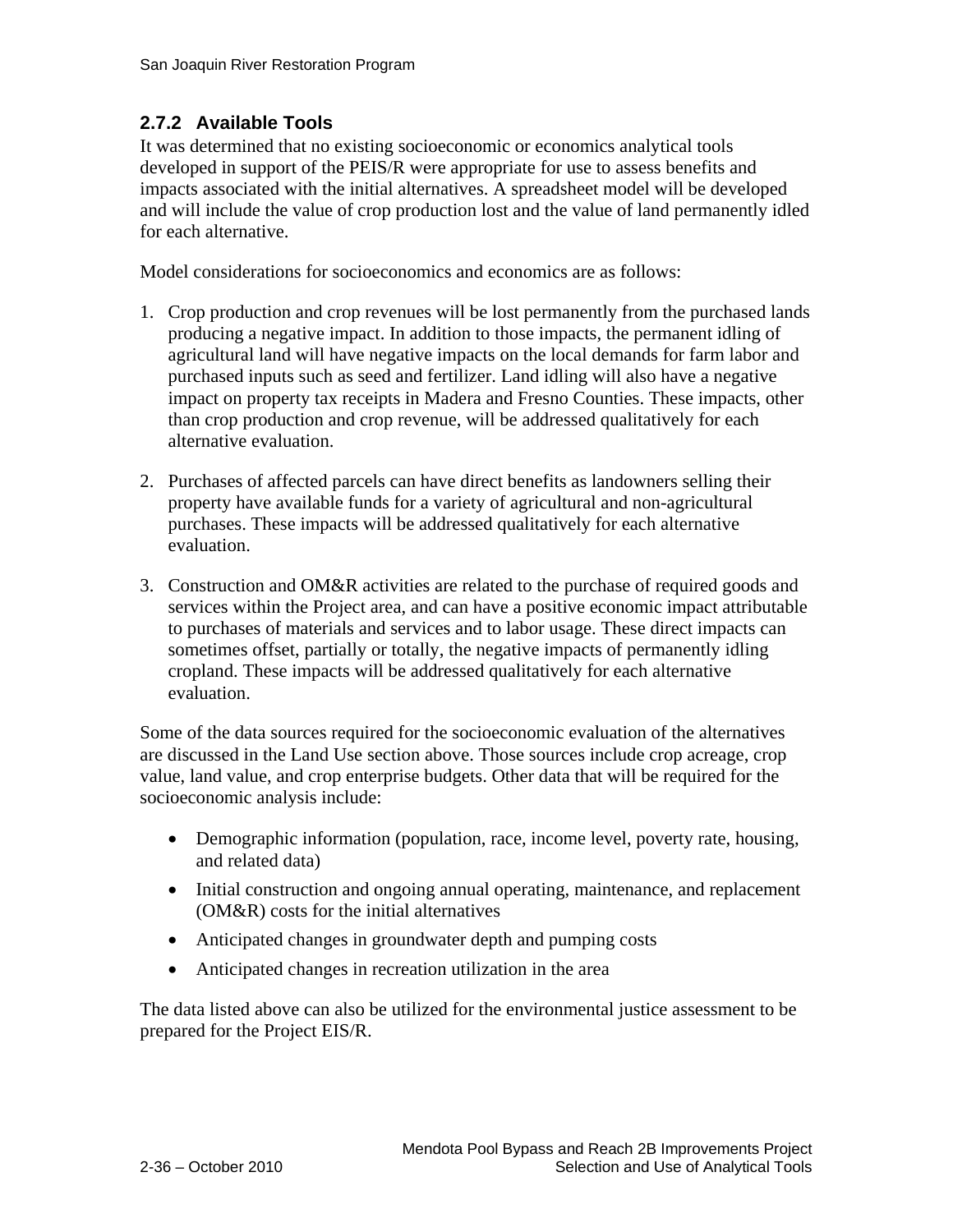## **2.7.3 Approach to Criteria Evaluation**

The socioeconomic and economics alternatives evaluation will rest on the use of the spreadsheet models and the qualitative assessments discussed above. The results of the alternatives evaluation for socioeconomics will be presented in tabular and graphic form, showing for each initial alternative the qualitative socioeconomic impacts. This format will meet the analytical needs of the Project by showing the socioeconomic impacts likely under each initial alternative.

## **2.7.4 Data Gaps and Approach to Obtain**

No data gaps other than those described under the Land Use section of this TM are anticipated.

## **2.7.5 Summary**

[Table 2-14](#page-58-0) summarizes the proposed evaluation criteria and associated approach to analytical tools required to assess project initial alternatives with regard to socioeconomics and economics.

<span id="page-58-0"></span>**Table 2-14. Socioeconomics and Economics Evaluation Criteria, Tools, and Data Summary** 

| <b>Criteria</b>                  | <b>Metric</b>  | <b>Tools</b>         | <b>Required Data</b>                                                                                      | Data Gaps |
|----------------------------------|----------------|----------------------|-----------------------------------------------------------------------------------------------------------|-----------|
| Agricultural economic<br>impacts | <b>Dollars</b> | Spreadsheet<br>model | Data on crops grown<br>on each parcel;<br>average crop yields<br>per acre and prices per<br>unit quantity | None      |

## **2.8 Construction and Operation and Maintenance Cost Estimating**

The alternatives evaluation will compare the design, construction, and operation and maintenance costs that would result from implementation of the Project initial alternatives and evaluate the initial alternatives based on the criteria listed in [Table 2-15.](#page-58-1)

#### <span id="page-58-1"></span>**Table 2-15. Construction and Operation and Maintenance Cost Estimating Evaluation Criteria and Applicable Tools**

| Criteria                                            | Tools |
|-----------------------------------------------------|-------|
| Capital improvement costs (design and construction) | n/a   |
| Operation and maintenance costs                     | n/a   |

## **2.8.1 Evaluation Criteria Descriptions**

Proposed evaluation criteria associated with construction and operation and maintenance costs are as follows: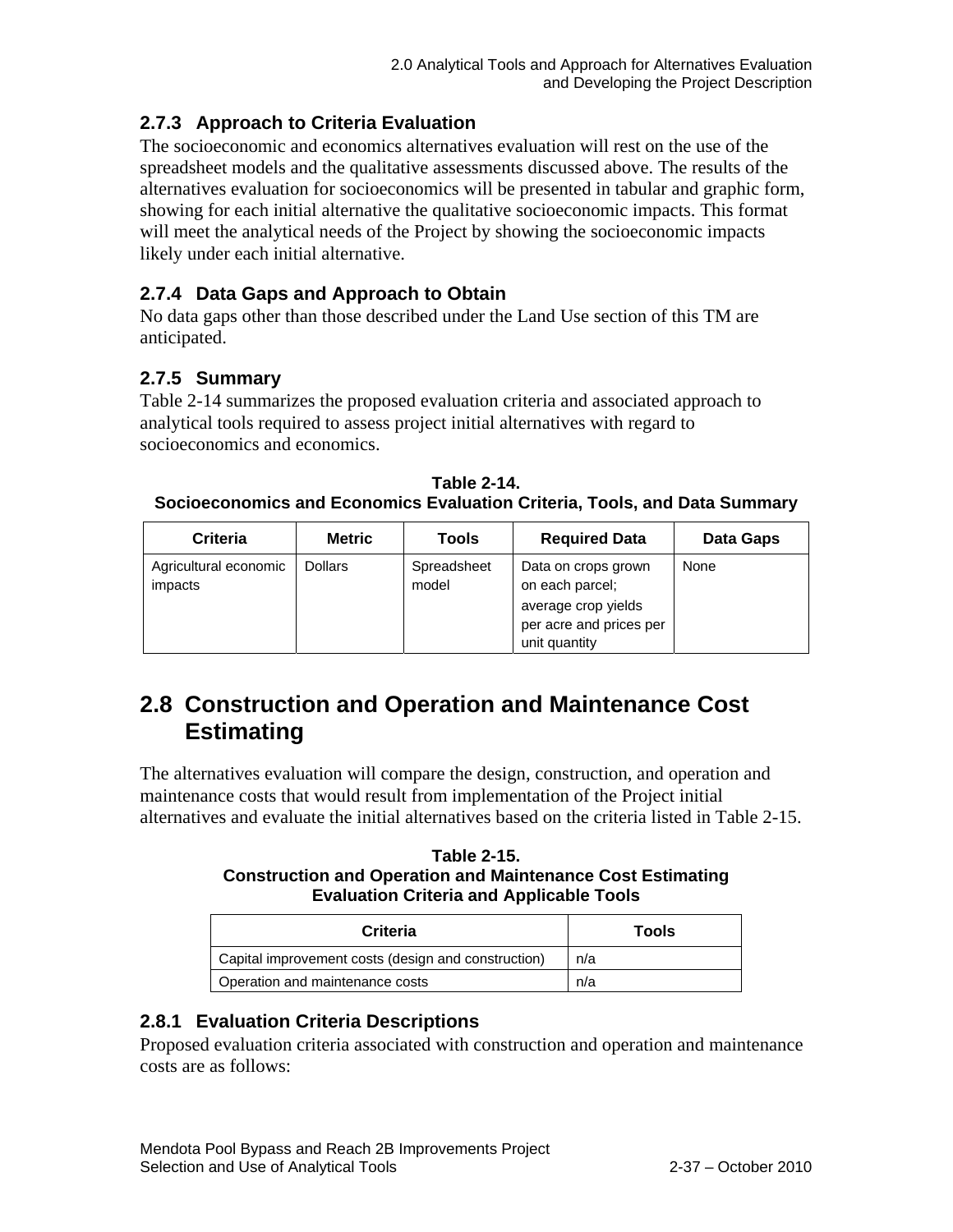- 1. Capital improvement costs: The costs associated with designing and building the initial alternative in total dollars.
- 2. Operation and maintenance costs: The annual dollars required to operate and maintain the initial alternative.

## **2.8.2 Available Tools**

Construction and operation and management cost tools will be developed during the alternatives evaluation process. Specific costing methods are discussed in the next section.

## **2.8.3 Approach to Criteria Evaluation**

The methods to quantify costs for design, construction and operation and maintenance are described below.

#### *Design Costs*

The costs to prepare the final design package will be developed by breaking down the completed feasibility-level design work into related areas and estimating the effort required to perform the final design for each. Examples include the time and budget to design and to prepare drawings and specifications for:

- Site work
- Dams and embankments
- Planting and irrigation
- Concrete structures
- Metalwork
- Valves and equipment
- Electrical, including power and communications
- Contract procurement costs (e.g., advertising, job walk, etc.)

#### *Construction Costs*

Construction costs will be the combined cost of contractor payments and construction inspection/administration. Contractor payments will be estimated by itemizing the contract bid items and applying current labor and materials rates to develop the costs for each bid item. Contractor payments will be estimated by DWR Division of Engineering Cost Estimating Unit utilizing the same resources used to develop cost estimates for DWR Division of Engineering construction contracts. The cost of construction inspection and administration will be estimated using cost data from similar recent DWR Division of Engineering construction contracts.

#### *Operations and Maintenance Costs*

Annual operations and maintenance costs will be developed by estimating the items below. If the values are not available from Reclamation or the DWR Integrated Regional Water Management Division, DWR Division of Engineering may be able to estimate it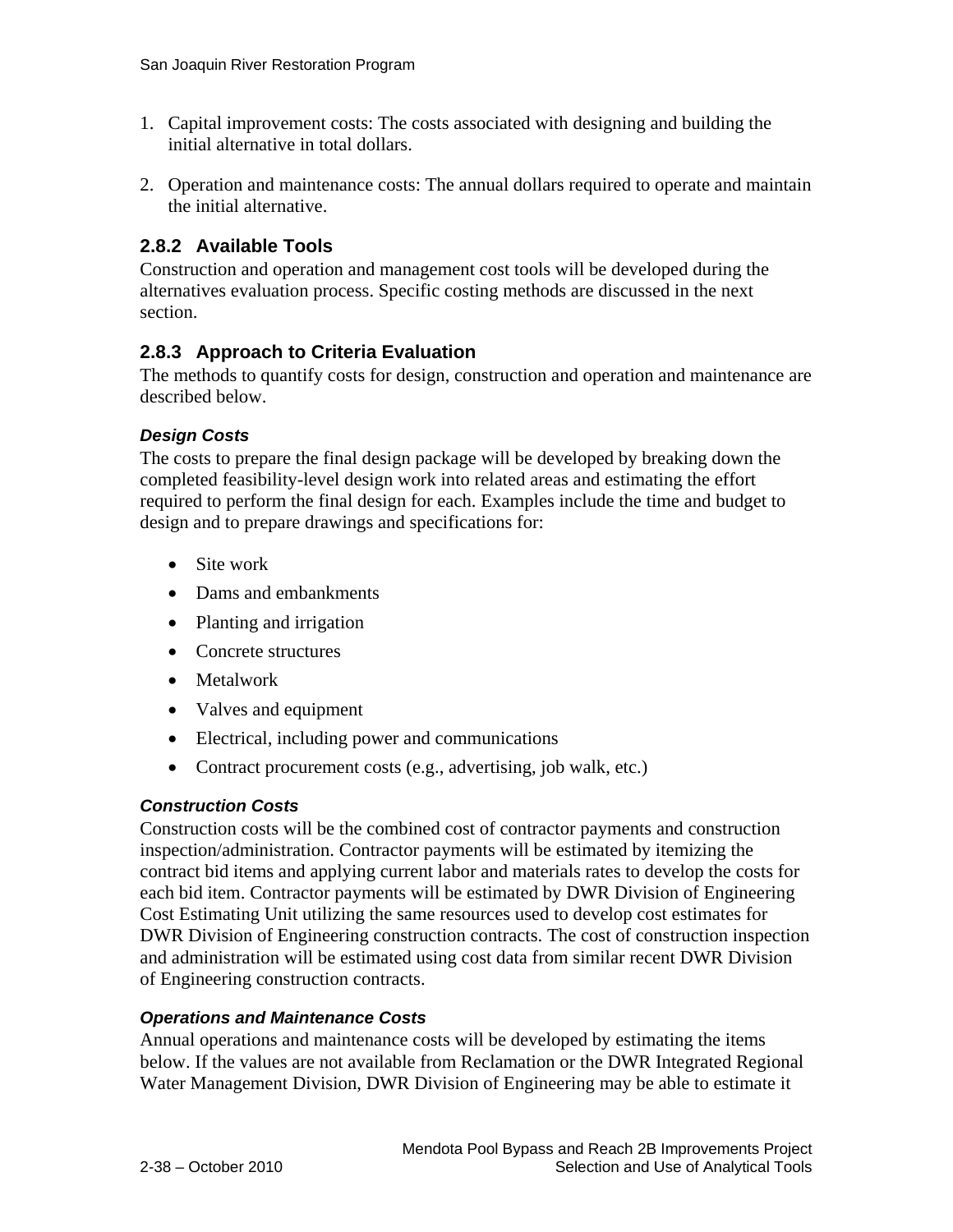using similar DWR equipment/structures as a basis and obtaining representative costs from DWR Division of Operations and Maintenance.

- Annual power costs
- Annual equipment maintenance cost, including periodic replacement.
- Annual structure maintenance costs
- Annual vegetation management maintenance costs

## **2.8.4 Data Gaps and Approach to Obtain**

Additional information and resources will be utilized to develop the cost estimates include:

- 1. Descriptions of any changes to the prior design that will be developed during refinement of the initial options into initial alternatives
- 2. Assumptions made in the prior phase should be confirmed (e.g., operational criteria) and updated as necessary during refinement of the initial options into initial alternatives
- 3. Data assumed in prior phases should be provided or obtained (e.g., subsurface conditions, ground contours, water elevations) to the extent possible during refinement of the initial options into initial alternatives
- 4. There may be significant variability in the availability and cost of the large volume of plants, pole cuttings, and native seed that would be needed to restore the extensive floodplain areas. Additionally, the availability and cost of quality imported topsoil that may be needed in some areas is another potential data gap. It is assumed that the Project Engineer will assist in locating potential borrow sites for topsoil and potential nursery areas.
- 5. Other data identified as the initial alternatives are developed

## **2.8.5 Summary**

[Table 2-16](#page-61-0) summarizes the proposed evaluation criteria and associated approach to analytical tools required to assess project initial alternatives with regard to construction and operation and maintenance cost estimating.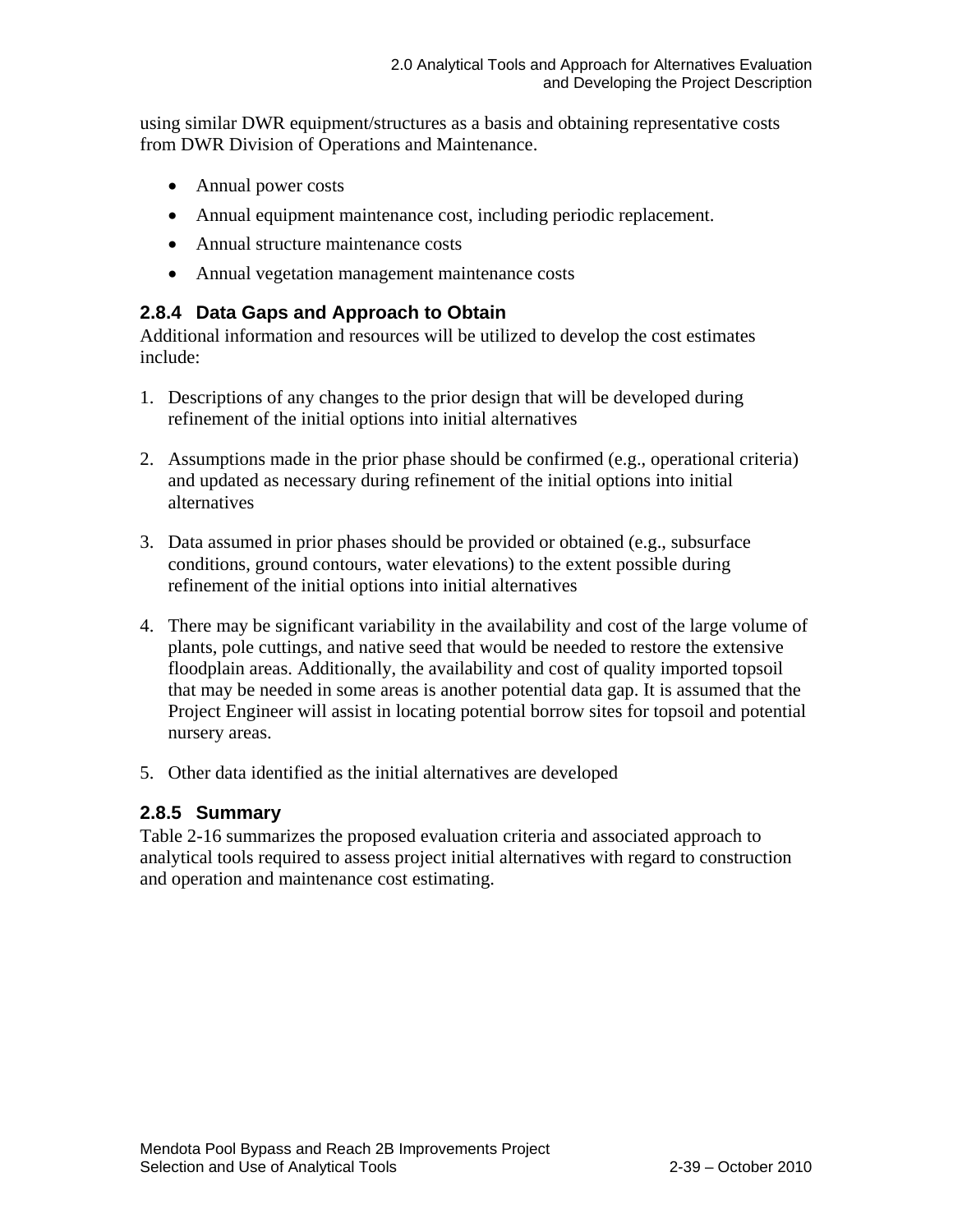#### <span id="page-61-0"></span>**Table 2-16. Construction and Operation and Maintenance Cost Estimating Evaluation Criteria, Tools, and Data Summary**

| Criteria                                                  | <b>Metric</b>  | <b>Tools</b> | <b>Required Data</b>                                                     | Data Gaps                                                                                           |
|-----------------------------------------------------------|----------------|--------------|--------------------------------------------------------------------------|-----------------------------------------------------------------------------------------------------|
| Capital improvement<br>costs (design and<br>construction) | <b>Dollars</b> | n/a          | Early phase cost<br>estimates, cost<br>estimates for similar<br>projects | Design<br>assumptions;<br>Availability and<br>costs of large<br>quantities of plants<br>and topsoil |
| Operation and<br>maintenance                              | <b>Dollars</b> | n/a          | Cost estimates for<br>similar projects                                   | Design<br>assumptions                                                                               |

## **2.9 Habitat Mitigation Cost Estimating**

The alternatives evaluation will compare the habitat mitigation costs that would likely be required as a result of implementation of Project initial alternatives and evaluate the initial alternatives based on the criteria listed in [Table 2-17.](#page-61-1) Mitigation sites could potentially be identified onsite, but may require identification of offsite property to meet mitigation requirements.

#### <span id="page-61-1"></span>**Table 2-17. Habitat Mitigation Cost Estimating Evaluation Criteria and Applicable Tools**

| <b>Criteria</b>                 | Tools |
|---------------------------------|-------|
| <b>Habitat Mitigation costs</b> | n/a   |

## **2.9.1 Evaluation Criteria Descriptions**

Proposed evaluation criteria associated with required habitat mitigation costs are as follows:

1. Mitigation costs: The design, construction, maintenance, and monitoring costs associated with on or offsite mitigation areas that may be required for the Project.

## **2.9.2 Available Tools**

The cost estimate associated with each initial alternative will be developed in an excel spread sheet using costs data available from similar recent projects. The same line items and unit cost will be used for each initial alternative, as applicable.

## **2.9.3 Approach to Criteria Evaluation**

Cost estimates for on or offsite (including mitigation banks if available) habitat mitigation implementation will be based on local property costs (as necessary), and data available from similar habitat mitigation projects implemented in the San Joaquin Valley. Once initial alternatives are of sufficient detail, habitat mitigation cost estimates will be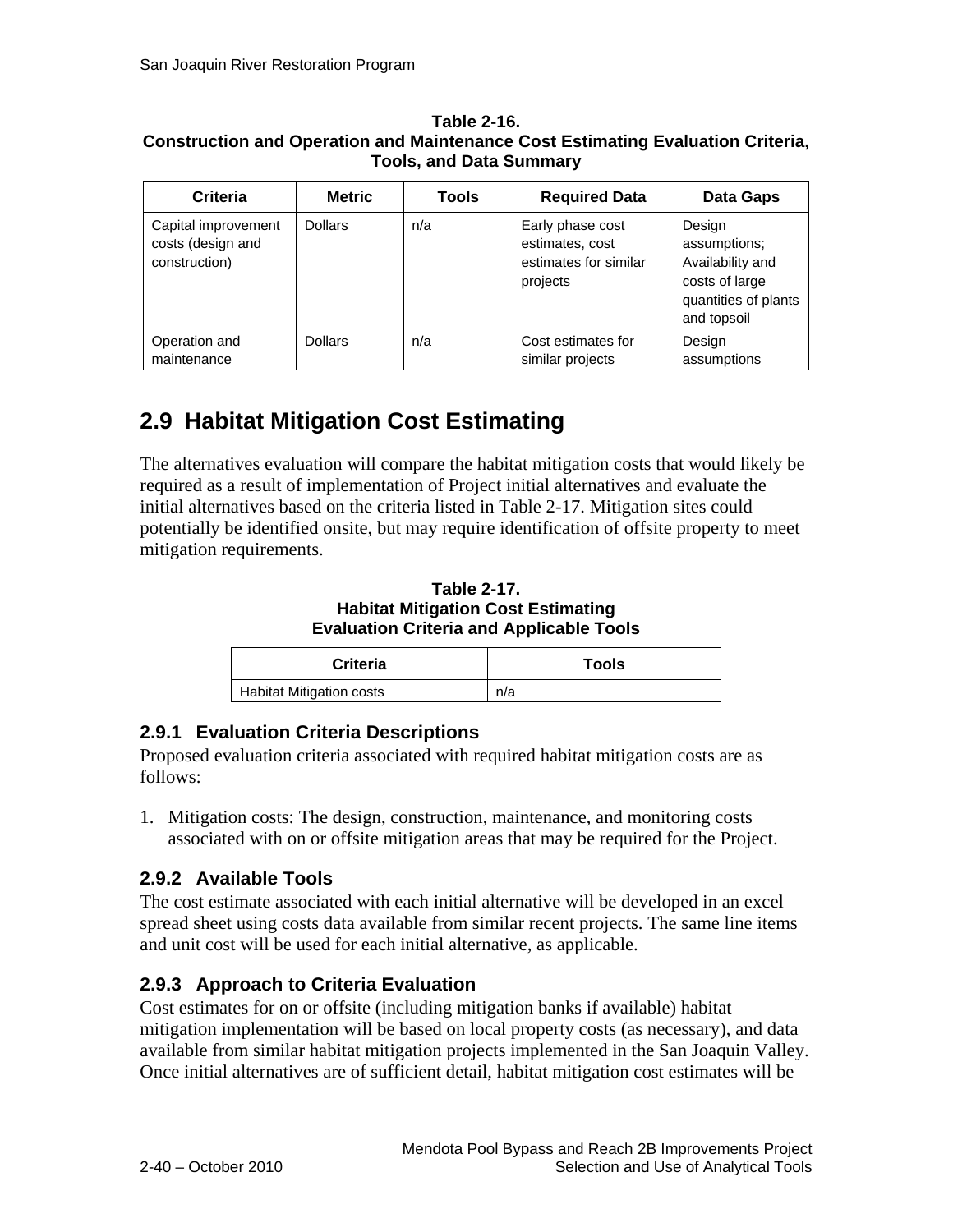developed based on the assessment of impacts, and the anticipated type and area of habitat required for mitigation.

## **2.9.4 Data Gaps and Approach to Obtain**

For initial alternatives where mitigation needs cannot be met in the Project area, additional land may be required for off-site mitigation, and the circumstances and availability of this additional land have not heretofore been analyzed. If necessary, it is assumed that the DWR will assist in locating potential mitigation sites.

## **2.9.5 Summary**

[Table 2-18](#page-62-0) summarizes the proposed evaluation criteria and associated approach to analytical tools required to assess project initial alternatives with regard to habitat mitigation cost estimating.

<span id="page-62-0"></span>**Table 2-18. Habitat Mitigation Cost Estimating Evaluation Criteria, Tools, and Data Summary** 

| <b>Criteria</b>  | <b>Metric</b>  | Tools | <b>Required Data</b>                          | Data Gaps          |
|------------------|----------------|-------|-----------------------------------------------|--------------------|
| Mitigation costs | <b>Dollars</b> | n/a   | Cost estimates for<br>similar recent projects | Offsite land costs |

## **2.10 Summary**

[Table 2-19](#page-62-1) summarizes the proposed evaluation criteria and associated approach to analytical tools required to assess project initial alternatives for each resource area.

<span id="page-62-1"></span>**Table 2-19. Summary of Evaluation Criteria, Tools, and Data for the Alternatives Evaluation** 

| <b>Criteria</b>                                       | <b>Metric</b>                                                     | Tools                                | <b>Required Data</b>                                                                   | Data Gaps                                                         |  |  |
|-------------------------------------------------------|-------------------------------------------------------------------|--------------------------------------|----------------------------------------------------------------------------------------|-------------------------------------------------------------------|--|--|
|                                                       | Flow Conveyance, Hydrologic and Hydraulic Modeling and Operations |                                      |                                                                                        |                                                                   |  |  |
| Convey the range of<br>flows up to 4,500 cfs          | cfs conveyed                                                      | <b>HEC-RAS</b>                       | Updated flow loss curves<br>(as necessary), target<br>habitat acreages and<br>features | Flow depth and<br>vegetation<br>criteria for<br>fisheries habitat |  |  |
| Convey the range of<br>flows up to 7,000 cfs          | cfs conveyed                                                      | <b>HEC-RAS</b>                       | n/a                                                                                    | none                                                              |  |  |
|                                                       |                                                                   | <b>Fish Habitat and Passage</b>      |                                                                                        |                                                                   |  |  |
| Floodplain inundation<br>depth, velocity, and<br>area | Floodplain<br>acreage by<br>depth range                           | HEC-RAS.<br>hydrology<br>information | Modeling results for flow<br>magnitudes of interest                                    | none                                                              |  |  |
|                                                       | Floodplain<br>acreage by<br>velocity                              | HEC-RAS.<br>hydrology<br>information | Modeling results for flow<br>magnitudes of interest                                    | none                                                              |  |  |
|                                                       | Floodplain<br>connectivity                                        | HEC-RAS.<br>hydrology                | Modeling results at<br>representative cross-                                           | none                                                              |  |  |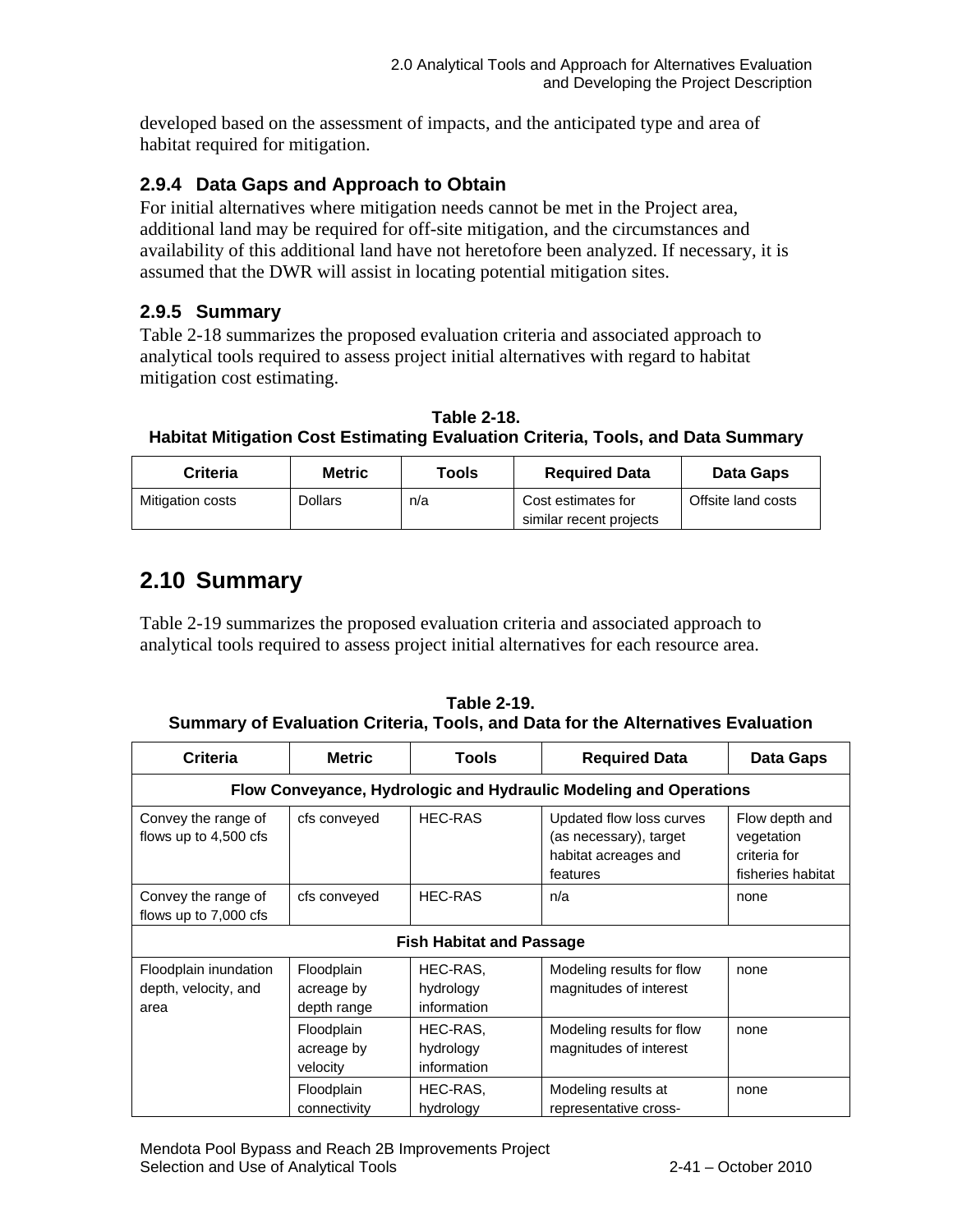| <b>Criteria</b>                                       | <b>Metric</b>                                                                                                | <b>Tools</b>                                           | <b>Required Data</b>                                                                                    | <b>Data Gaps</b>                                                                                               |
|-------------------------------------------------------|--------------------------------------------------------------------------------------------------------------|--------------------------------------------------------|---------------------------------------------------------------------------------------------------------|----------------------------------------------------------------------------------------------------------------|
|                                                       | duration (days)                                                                                              | information                                            | sections for flow<br>magnitudes of interest                                                             |                                                                                                                |
| Floodplain habitat<br>based on floodplain<br>features | Acreage of<br>different<br>vegetation<br>communities<br>and geomorphic<br>features                           | SRH-1DV,<br>geomorphic<br>principles                   | Acreage of secondary<br>channels, ponds, swales,<br>sand splays                                         | Unknown<br>features on<br>future<br>floodplains                                                                |
| Passage conditions at<br>structures                   | Jump height,<br>velocity and<br>depth of flow,<br>number of<br>artificial<br>structures in<br>migratory path | HEC-RAS,<br>passage design<br>criteria                 | Modeling results for<br>proposed structures and<br>structures selected for<br>inclusion in alternatives | Design for some<br>structures                                                                                  |
| Water temperature<br>during migration                 | Days meeting<br>criteria during<br>migration<br>periods                                                      | HEC-5Q                                                 | Starting water temperature<br>from Reach 2A, climatic<br>data, shaded area                              | none                                                                                                           |
|                                                       |                                                                                                              | <b>Habitat Restoration</b>                             |                                                                                                         |                                                                                                                |
| Total vegetation cover<br>by vegetation alliance      | Area (acre)                                                                                                  | SRH-1DV,<br>botanical surveys                          | Field update of past data,<br>model results by plant<br>community                                       | Current<br>conditions,<br>modeling by<br>plant<br>communities                                                  |
| Shaded riverine<br>aquatic habitat area               | Area<br>(sq. yd.)                                                                                            | SRH-1DV, GIS<br>measurements                           | Measurements of current<br>shaded habitat, model<br>quantities and species                              | GIS calculations<br>based on aerial<br>photos, model<br>results                                                |
| Floodplain vegetation<br>species diversity            | Number of<br>species                                                                                         | SRH-1DV,<br>botanical surveys                          | Plant surveys, model<br>results                                                                         | Plant surveys,<br>modeling by<br>plant<br>communities                                                          |
| Invasive species<br>establishment<br>potential        | Area<br>(sq. yd.)                                                                                            | SRH-1DV,<br>botanical surveys                          | Invasive plant survey,<br>model results                                                                 | Plant surveys,<br>modeling by<br>plant<br>communities                                                          |
| Wetlands and other<br>waters of the U.S area          | Area<br>(sq. yd.)                                                                                            | SRH-1DV,<br>wetland<br>delineation, HEC-<br><b>RAS</b> | Wetland delineation, model<br>results                                                                   | Refined<br>/expanded<br>jurisdictional<br>delineation,<br><b>HEC-RAS</b><br>surface water<br>elevation results |
| Listed plant species                                  | Area                                                                                                         | SRH-1DV,                                               | Plant surveys, model                                                                                    | Plant surveys,<br>modeling by                                                                                  |

**Table 2-19. Summary of Evaluation Criteria, Tools, and Data for the Alternatives Evaluation**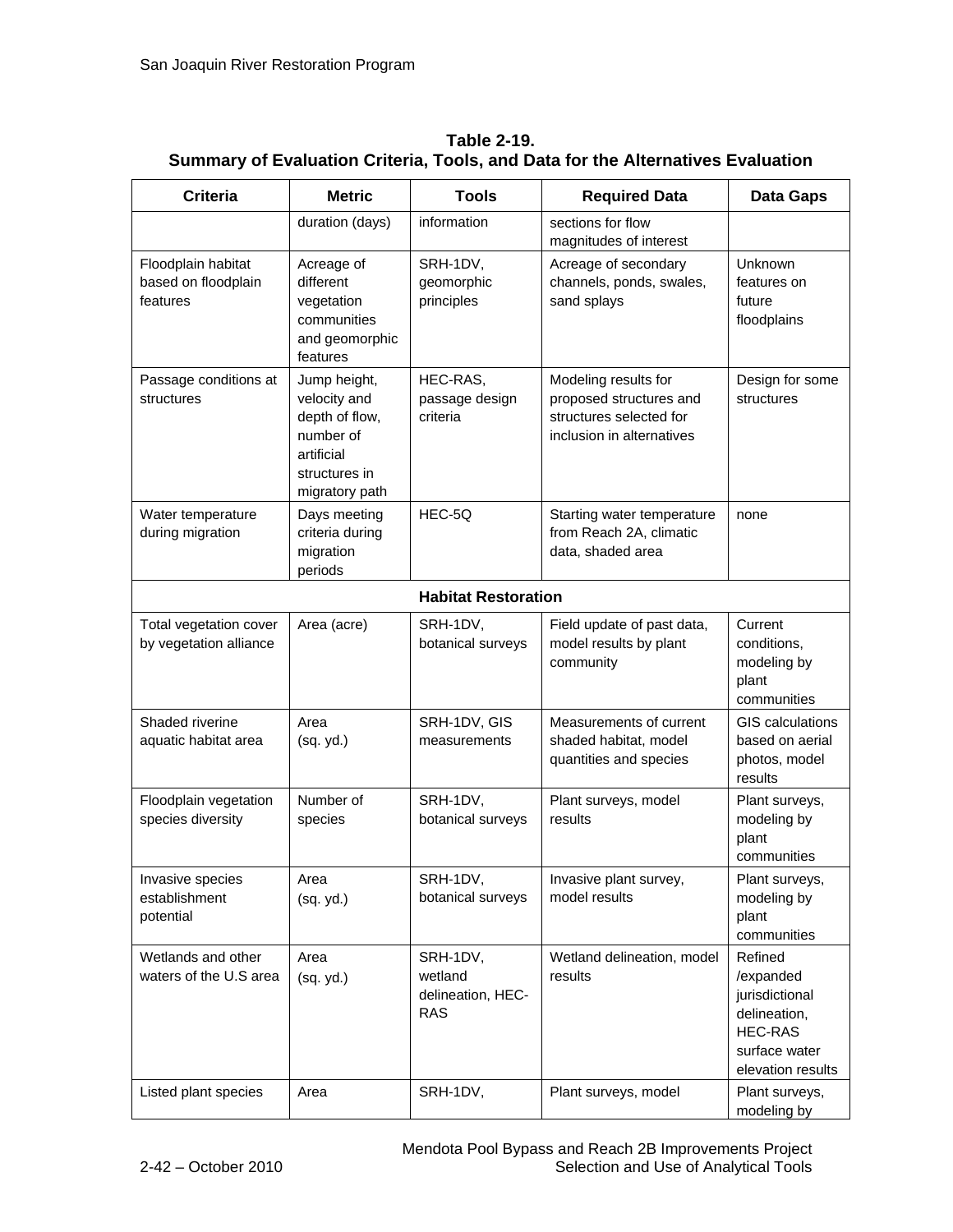| <b>Criteria</b>                                                                    | <b>Metric</b>                                      | <b>Tools</b>                                                                              | <b>Required Data</b>                                                                                                     | <b>Data Gaps</b>                                                                           |  |
|------------------------------------------------------------------------------------|----------------------------------------------------|-------------------------------------------------------------------------------------------|--------------------------------------------------------------------------------------------------------------------------|--------------------------------------------------------------------------------------------|--|
| extent                                                                             | (sq. yd.)                                          | botanical surveys                                                                         | results                                                                                                                  | plant<br>communities.                                                                      |  |
| Special status wildlife<br>species extent                                          | Area<br>(sq. yd.)                                  | SRH-1DV, wildlife<br>habitat surveys                                                      | Wildlife surveys, model<br>results                                                                                       | Wildlife surveys,<br>modeling by<br>plant<br>communities                                   |  |
|                                                                                    |                                                    | <b>Geomorphology and Sediment</b>                                                         |                                                                                                                          |                                                                                            |  |
| Vertical channel<br>stability                                                      | Feet of<br>degradation or<br>aggradation           | Spreadsheet-<br>based sediment<br>continuity<br>calculations,<br>SRH-1D                   | Sediment rating curve,<br>SRH-1D results, sediment<br>size gradation                                                     | None                                                                                       |  |
| Potential to<br>accommodate lateral<br>migration                                   | Length of bank<br>requiring erosion<br>protection. | Bank energy<br>index and shear<br>stress<br>calculations.<br>levee set back<br>distance   | Levee locations and<br>structure types, bank<br>stability index results, bank<br>materials and future bank<br>vegetation | None                                                                                       |  |
| Potential to reach a<br>stable channel<br>configuration in<br>dynamic equilibrium  | Percent change<br>in channel width<br>and slope.   | Stable channel<br>design methods<br>(SAMwin and<br>HEC-RAS v4.1),<br>SRH-1DV              | Effective discharge,<br>vertical channel stability<br>results, lateral migration<br>results                              | None                                                                                       |  |
|                                                                                    |                                                    | Groundwater                                                                               |                                                                                                                          |                                                                                            |  |
| Acres of land in which<br>groundwater levels<br>rise above monitoring<br>threshold | Acres                                              | Existing CVHM<br>model and cross-<br>sectional seepage<br>model (Surfact or<br>SVFlux 2D) | HEC-RAS model output<br>GIS, LIDAR, topography                                                                           | None                                                                                       |  |
|                                                                                    |                                                    | <b>Land Use and Land Purchases</b>                                                        |                                                                                                                          |                                                                                            |  |
| Land costs                                                                         | <b>Dollars</b>                                     | Secondary land<br>value information,<br>UCCE budgets,<br>as available                     | Existing and proposed land<br>uses, land value, crop<br>value, production yields                                         | Value of specific<br>land parcels<br>affected by<br>alternatives,<br>cropping<br>practices |  |
| Crop acreage                                                                       | Acres, by crop<br>or crop type                     | Spreadsheet<br>tabulations                                                                | Direct data from<br>landowners or water<br>districts; secondary data<br>from DWR                                         | Acreages of<br>land on which<br>more than one<br>annual crops is<br>grown each year        |  |
|                                                                                    | <b>Socioeconomics and Economics</b>                |                                                                                           |                                                                                                                          |                                                                                            |  |
| Agricultural economic<br>impacts                                                   | <b>Dollars</b>                                     | Spreadsheet<br>model                                                                      | Data on crops grown on<br>each parcel;                                                                                   | None                                                                                       |  |

**Table 2-19. Summary of Evaluation Criteria, Tools, and Data for the Alternatives Evaluation**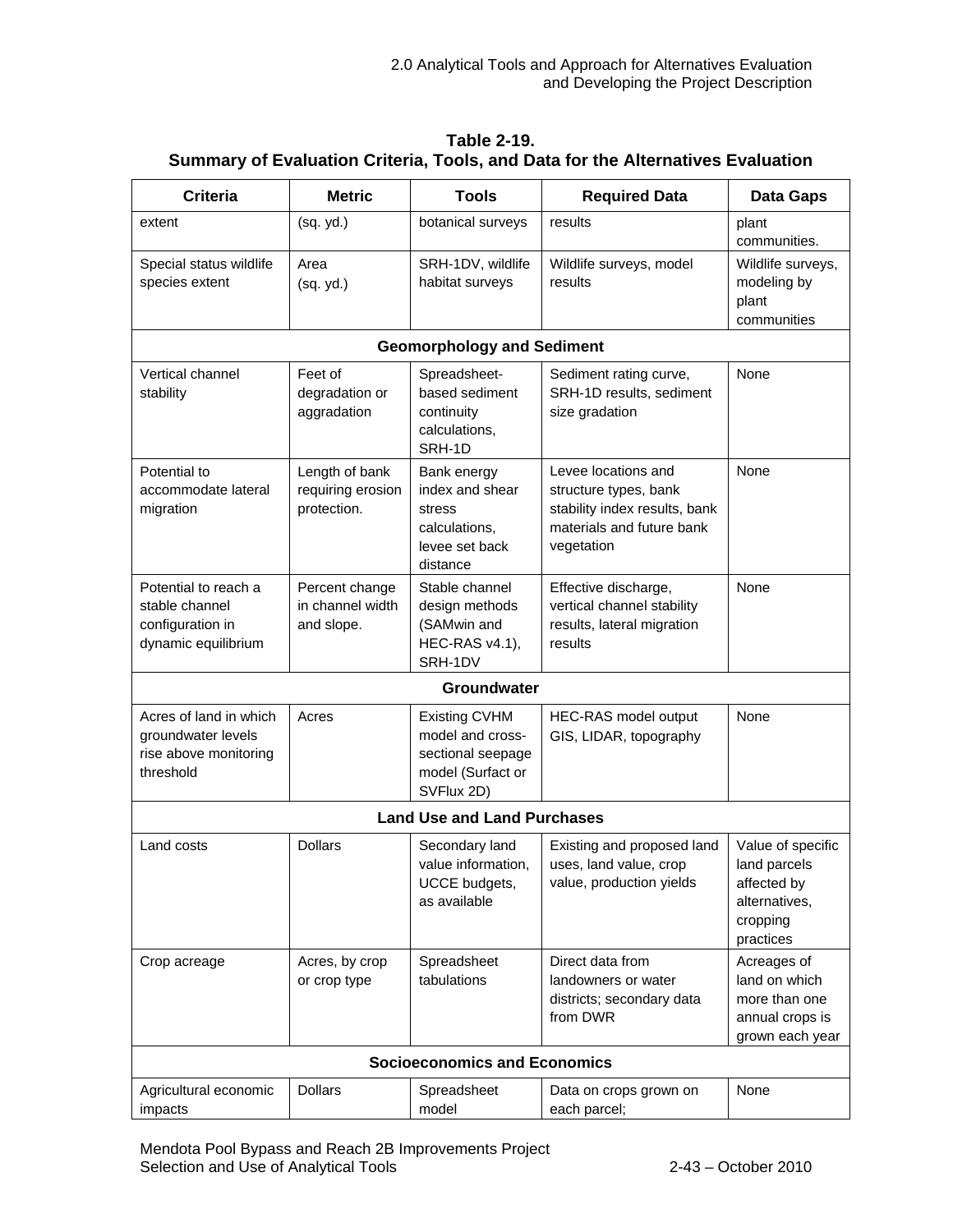| Criteria                                                  | <b>Metric</b>  | <b>Tools</b> | <b>Required Data</b>                                                  | Data Gaps                                                                                              |
|-----------------------------------------------------------|----------------|--------------|-----------------------------------------------------------------------|--------------------------------------------------------------------------------------------------------|
|                                                           |                |              | average crop yields per<br>acre and prices per unit<br>quantity       |                                                                                                        |
|                                                           |                |              | <b>Construction and Operation and Maintenance Costs</b>               |                                                                                                        |
| Capital improvement<br>costs (design and<br>construction) | <b>Dollars</b> | n/a          | Early phase cost<br>estimates, cost estimates<br>for similar projects | Design<br>assumptions;<br>Availability and<br>costs of large<br>quantities of<br>plants and<br>topsoil |
| Operation and<br>maintenance                              | <b>Dollars</b> | n/a          | Cost estimates for similar<br>projects                                | Design<br>assumptions                                                                                  |
| <b>Habitat Mitigation Cost Estimating</b>                 |                |              |                                                                       |                                                                                                        |
| Habitat mitigation<br>costs                               | <b>Dollars</b> | n/a          | Cost estimates for similar<br>recent projects                         | Offsite land<br>costs                                                                                  |

**Table 2-19. Summary of Evaluation Criteria, Tools, and Data for the Alternatives Evaluation**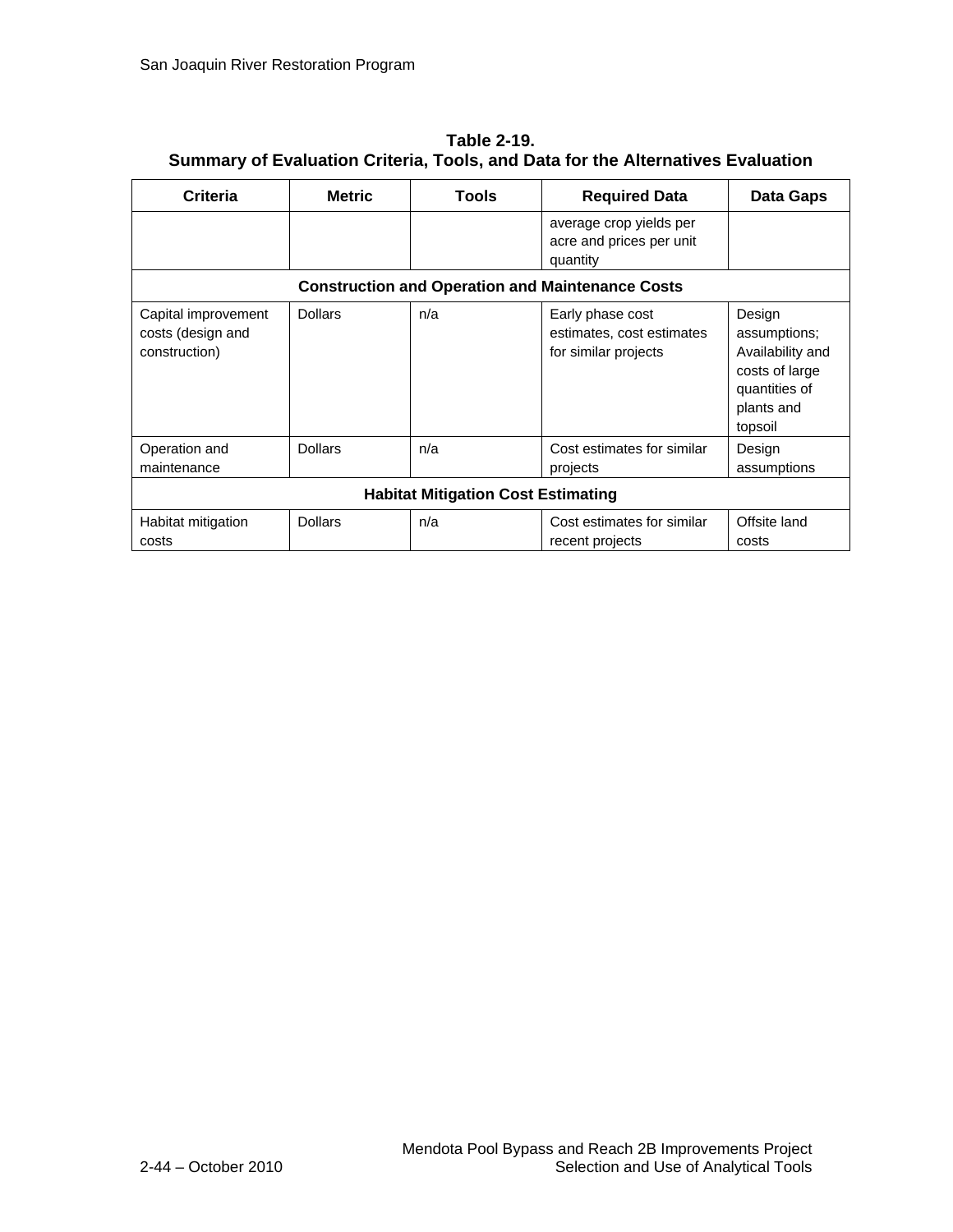# <span id="page-66-0"></span>**3.0 Analytical Tools and Approach for NEPA/CEQA Assessment of Resource Areas**

This section describes the analytical tools and approach to assess the benefits and impacts of each final alternative on the resource areas to be addressed in the Project EIS/R. This approach, where applicable, builds upon the analyses conducted for the alternatives evaluation (see Section [2.0\)](#page-22-0). The Project EIS/R should address all of the resource and issue areas that are expected to be addressed in the PEIS/R, which are:

- Air quality
- Biological resources
- Climate change
- Cultural resources
- Environmental justice
- Geology and soils
- Hydrology-flood management
- Hydrology-groundwater
- Hydrology-surface water supplies and facilities
- Hydrology-surface water quality
- Indian trust assets
- Land use planning and agricultural resources
- Noise
- Paleontological resources
- Power and energy
- Public health and hazardous materials
- Recreation
- Socioeconomics
- Transportation and infrastructure
- Utilities and service systems
- Visual resources
- Cumulative impacts for all of the preceding resources

However, the Project EIS/R will likely incorporate some of this material by reference and avoid unnecessary or duplicative analyses. The Project EIS/R proposes to address these resources and issues in a different format/organization in some cases, and in other instances it will add a resource (such as minerals to geology and soils). All incorporation by reference of material from the PEIS/R will include a brief summary of the incorporated material. Furthermore, the Project EIS/R will address both potentially significant beneficial and adverse effects. Effects that are less than significant or even "no effect" also need to be substantiated.

The level of analysis should be commensurate with the potential for there to be a substantial effect without being "pre-decisional" at this stage of the environmental impact analysis where the public has not reviewed or commented on the PEIS/R but has provided input during public scoping for the Project EIS/R (SJRRP 2010c).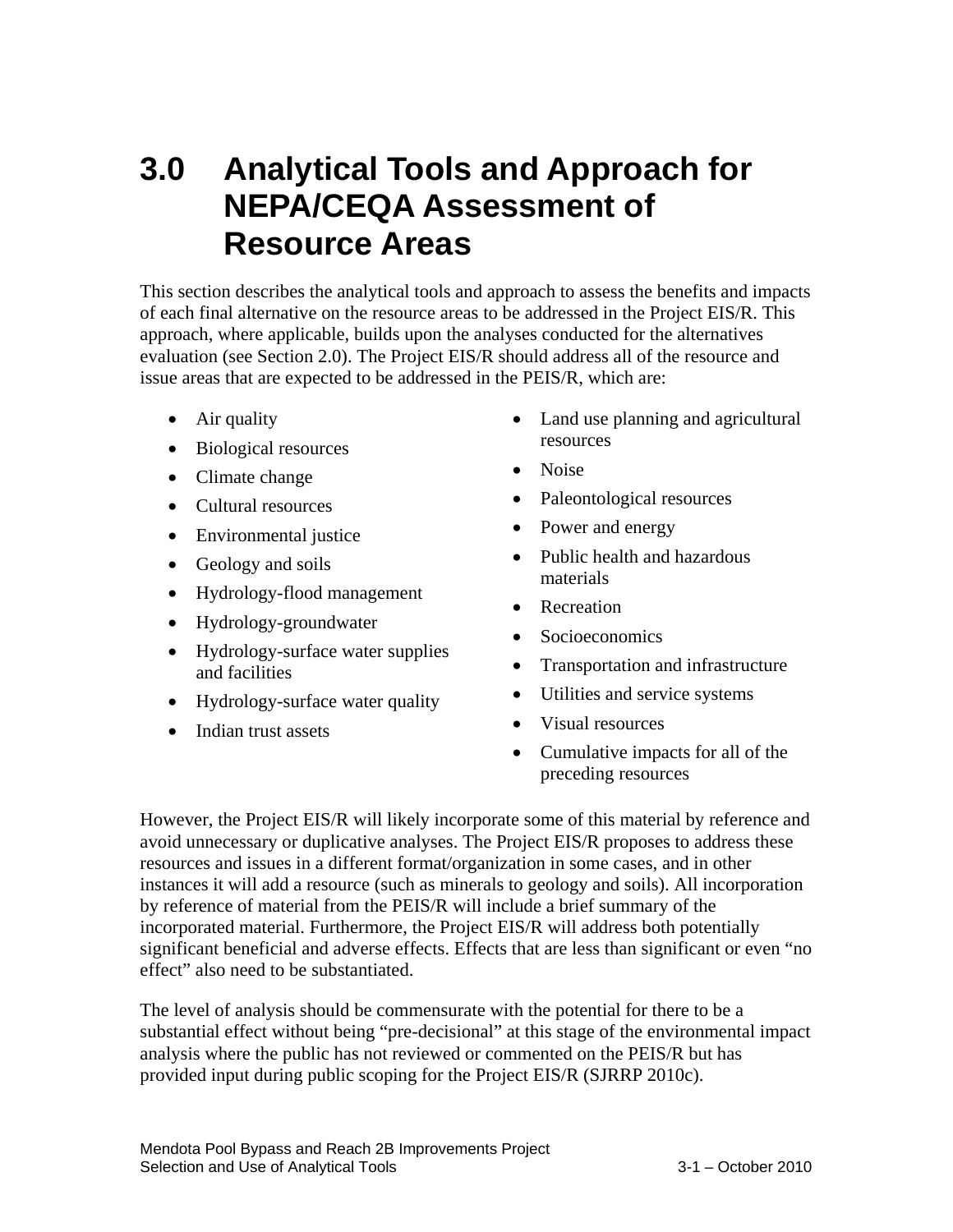The process diagram shown in [Figure 3-1](#page-67-0) describes how analytical tools described in Section [3.0](#page-66-0) and future significance criteria (developed for the Project EIS/R) will be used to assess impacts to each resource area from the final Project alternatives.



<span id="page-67-0"></span>**Figure 3-1. Resource Assessment Process Diagram** 

The sections below identify and describe the:

- Existing data sources
- Data gaps and methods for obtaining data
- Analytical tools or models
- Approach to assess the Project impacts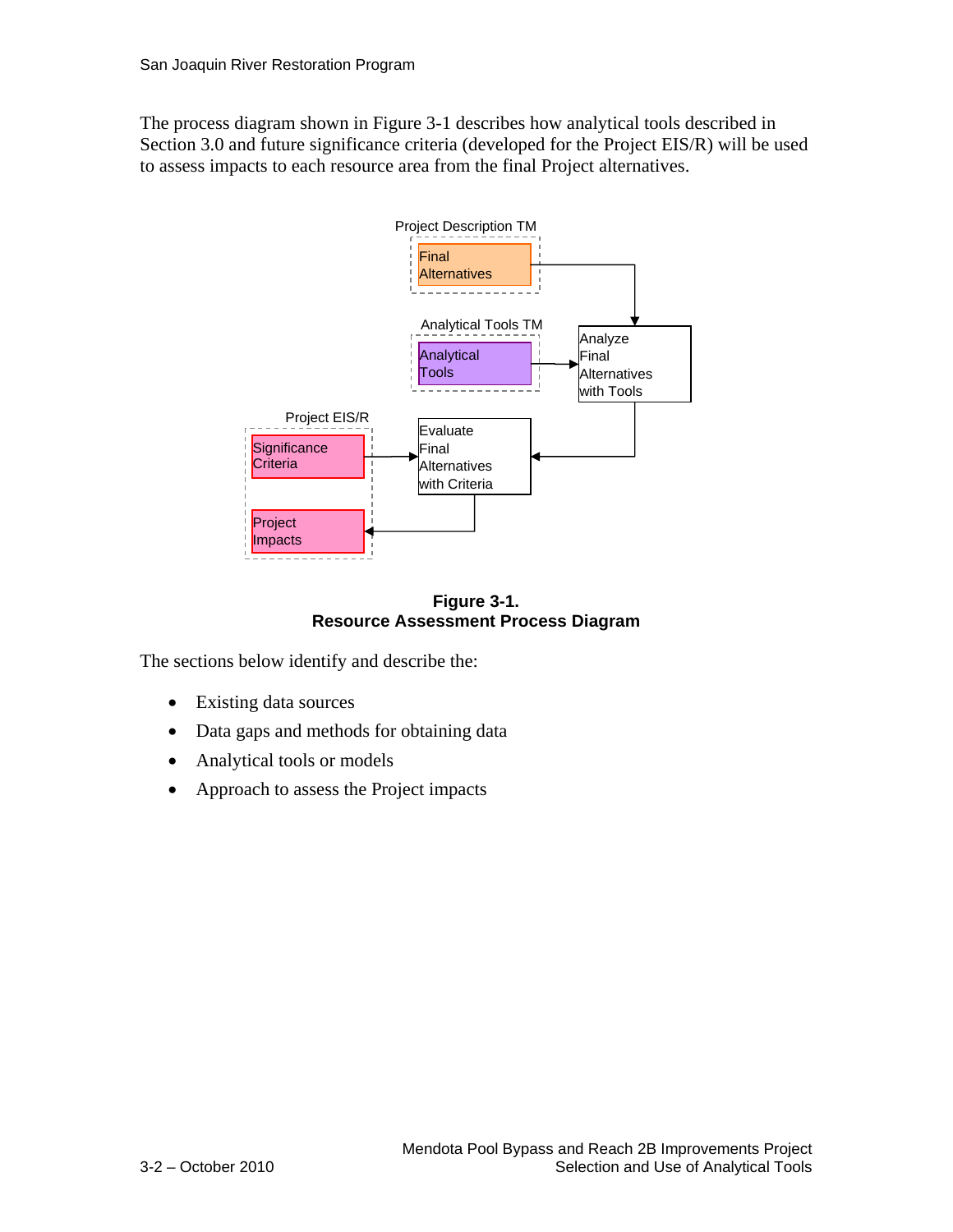Assessment of the following resource areas is anticipated for the Project EIS/R and addressed in this TM:

- Aesthetic and visual resources
- Air quality
- Agricultural resources
- Biological resources fisheries
- Biological resources –vegetation
- Biological resources wildlife
- Climate change and greenhouse gas emissions
- Cultural resources
- Environmental justice
- Geology and soils
- Hazards, hazardous materials, and public health
- Hydrology groundwater and groundwater quality
- Hydrology –wetlands and other aquatic resources
- Hydrology surface water resources and water quality
- Indian trust assets
- Land use
- Noise and vibration
- Paleontological resources
- Population and housing
- Public services and utilities
- Recreation
- Socioeconomics and economics
- Transportation and traffic

## **3.1 Aesthetic and Visual Resources**

The aesthetic and visual resources assessment will compare the changes to the viewshed and to any critical public views that would result from implementation of the Project alternatives.

Due to the nature of the Project (e.g., river restoration, few public viewpoints), there may be no significant, long-term visual adverse impacts. Additionally, while the Project may have aesthetic and visual benefits, these benefits may not be significant because future public access to the Project area is expected to remain limited. The approach below describes how significant effects to aesthetic and visual resources would be assessed; however, if significance criteria are not met, then the approach would be more qualitative and rely on the assessment of visual resources expected to be included in the PEIS/R. The detailed assessment methods described below would not be utilized if it is determined that there are no potentially affected viewsheds or public views of the Project in either the short or long-terms.

## **3.1.1 Data Sources and Availability**

The following data sources were identified as applicable to aesthetic and visual resources and are available: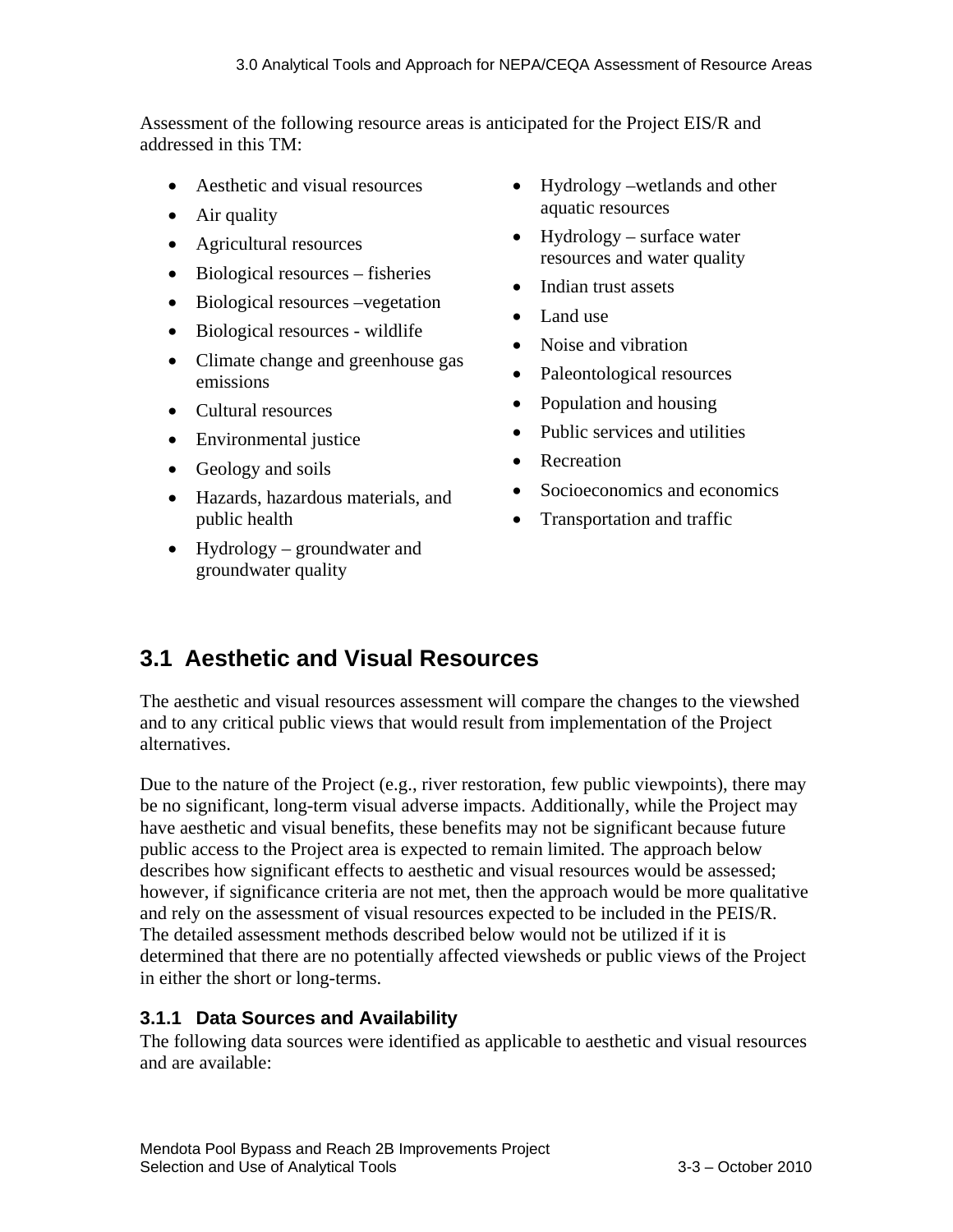- Project description of physical features of the project, their scale, design, color and texture
- GIS as appropriate to map viewshed and to locate land uses and scenic resources in Project area
- Aerial and satellite photography
- County general plans, elements, specific plans, redevelopment plans, public lands plans, etc., for references to, or protection of, public views
- Local policy documents and Caltrans list of Eligible and Officially Designated **Routes**

## **3.1.2 Data Gaps**

The following additional data will be required to perform the assessment of aesthetic and visual resources:

- Site plans and design details of bifurcation structures, fish screens, road crossings, fish barriers, bypass drop structures and levees. Design details shown as dimensioned elevations, profiles, and plan views. It is assumed that the plans and details will be provided by the Project Engineer.
- Field site assessment to identify limiting factors, such as distance, climate, air quality, topography, vegetation, and existing development. It is assumed that the field assessment will be conducted by the Consultant Team.
- Color photographs and mapping showing specific viewpoints and angles of view. It is assumed that the photographs will be conducted by the Consultant Team during site assessment.
- Computer-generated simulations, as necessary, of project features as they would be seen in the specific critical public views evaluated. It is assumed that the simulations will be prepared by the Consultant Team during preparation of the Project EIS/R.

Certain data could be critical to the completion of the visual resources impact assessment. These include site plans and design details for the optional designs for bifurcation structures, fish screens, road crossings, fish barriers, bypass drop structures, and levees. The extent of design and site data needs will be determined after critical public views have been identified. Once the need for detailed designs and site plans has been identified, a request for this data will be made to the Project Engineers.

## **3.1.3 Tools and Tool Modifications**

The methodology proposed for the SJRRP is the Visual Modification Class Approach (VMC) to preparing visual resource impact assessments (Headley 2010). The VMC approach conforms to the documentation requirements of NEPA and CEQA and has been applied by its author over the last 22 years to numerous EISs, EIRs, and joint EIS/R documents. The approach was developed specifically to address gaps in definitions, criteria, and procedures, as pertinent to the preparation of EISs and EIRs, which occur in the best-known federal visual analysis systems. These include those published by the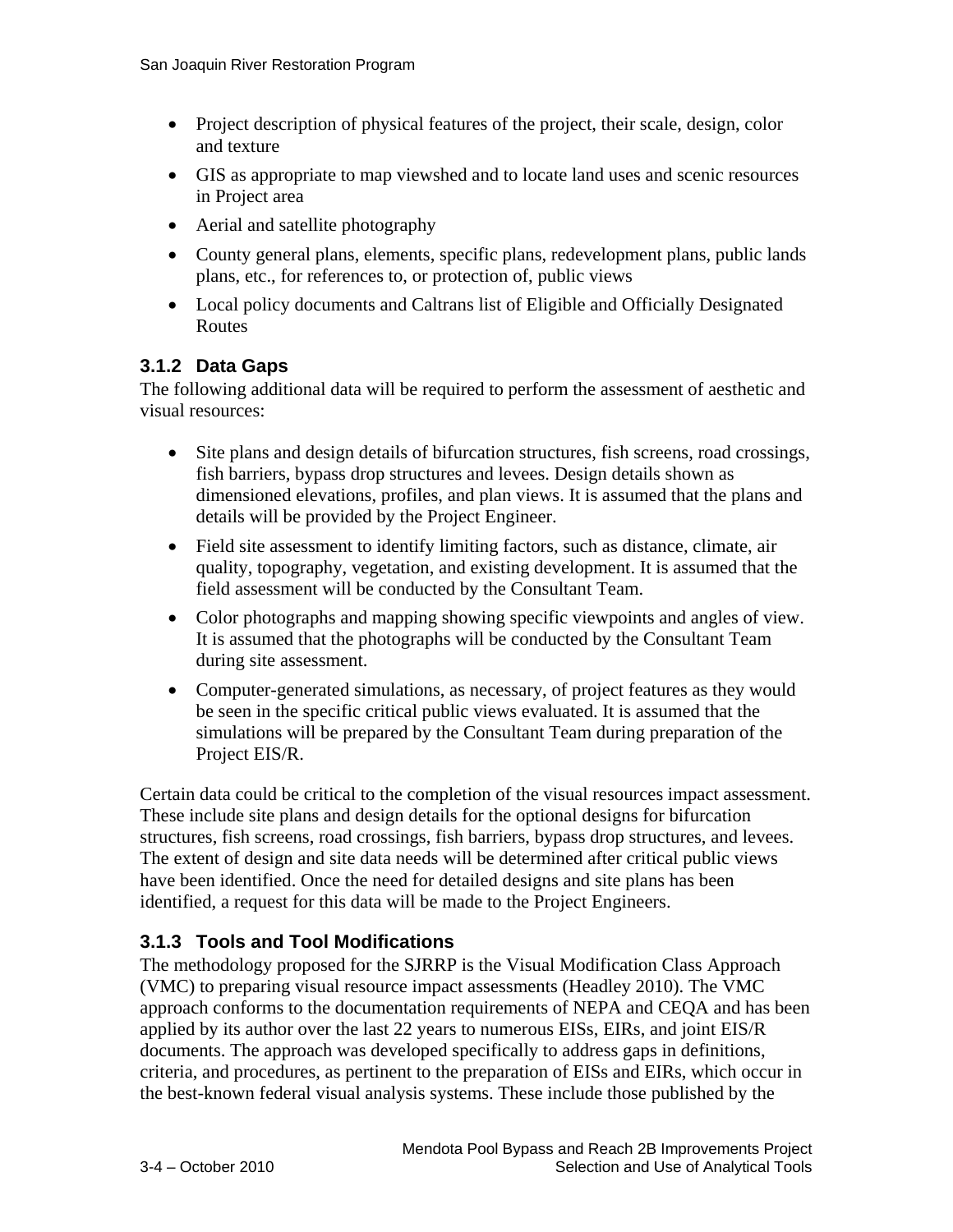U.S. Forest Service (USFS 1974, USFS 1995), U.S. Department of Interior, Bureau of Land Management (BLM 1978), and U.S. Department of Transportation, Federal Highway Administration (FHWA 1981). Nonetheless, the VMC approach closely follows the concepts and principles of those federal methodologies.

The primary features of the VMC methodology distinguishing it from the federal systems of analysis, as well as from other methodologies, are that it provides:

- An approach to visual impact assessment which is compliant both with NEPA and CEQA
- A cross-jurisdictional methodology which may be applied to any proposed project/action regardless of the applicable jurisdiction, land use, or landscape character type (natural, rural, urban, commercial or industrial)
- A way to identify potential public concerns over possible adverse impacts to aesthetics and visual resources that are apart from concerns agencies have regarding attainment of their visual resource management objectives
- Definitions and criteria for what constitutes an adverse visual impact
- Criteria for identifying the intensity of impacts on visual resources and thresholds of significance

Steps in the VMC approach to visual impact assessment are summarized as follows:

- Identify those views potentially affected by a proposed project/action over which the public is most likely to express concern (critical public views) including legally protected views, designated areas of interest, sites of cultural/religious importance, scenic highways, and residential areas
- Identify any federal, state, county and local laws, ordinances, regulations, standards, as well as planning policies and objectives, that expressly protect or recognize the value of specific public views or view corridors
- Describe the existing visual conditions (character and quality, in terms of VMC ratings) of those potentially affected critically sensitive views
- Estimate the intensity of possible adverse visual impacts on those views (the degree to which the VMC rating would change)
- Evaluate the significance of the possible impacts (the relationship of impact intensity to public sensitivity)
- As applicable, consider possible mitigation measures that could lessen the impacts to a level of intensity that is less than significant.

#### *Critical Public Views*

Critical views are those sensitive public views that would be most affected by the subject action. Identifying critical public views starts with an inventory of sensitive viewing positions in the project/action vicinity. The proposed methodology will rely on indicators of public sensitivity commonly used by the federal agencies noted based on the concept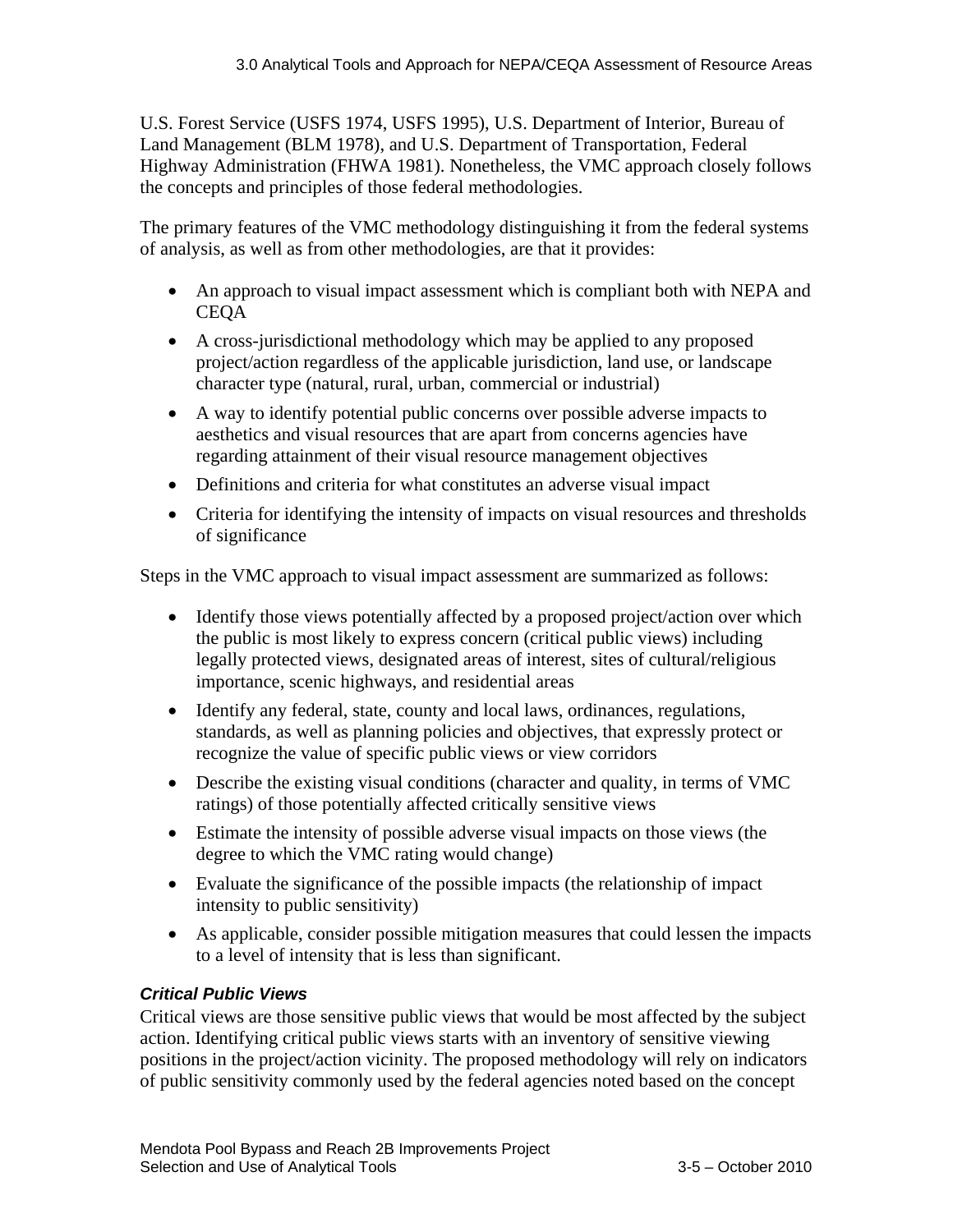that sensitivity is a function of viewer expectations, activity, awareness, values, and goals.

A review of literature and maps, an inspection of the project/action site and the potentially affected environs, and a review of public scoping comments regarding proposed project/actions typically serve to identify indicators of public sensitivity. The range of sensitive views is then considered and several representative views in which the proposed features would be most noticeable are selected for detailed analysis. This decision is based primarily on proximity and degree and duration of project/action exposure. Consideration is also given to having the views be representative of the public experience; i.e., that they be from viewing positions frequently used by the public and readily located, based on the description and photographs presented in the visual impact assessment.

#### *Existing Visual Condition*

The existing visual condition of the landscape is the baseline against which the visual impacts of a proposed project/action or its alternatives are measured. It is assessed only at the identified critical public views. This baseline is the prevailing character of the affected setting and the degree to which past actions have adversely affected that character and its quality. Both the existing daytime visual conditions of the project/action vicinity and the existing night lighting conditions are considered.

#### *Visual Impact Assessment*

The visual resources assessment will focus on identifying visual impacts, their intensity, and whether they would be significant. The intensity of a visual impact will be measured as the degree to which the existing visual conditions change as a result of features of project/action construction and operation. A visual impact would be significant if it would cause a substantial adverse change in the visual resources of the affected environment.

#### *Significance*

The intensity of the impact is compared to the sensitivity of the affected view to determine whether a substantial or significant reduction in visual quality is likely to occur. A reduction in visual quality is one of four criteria for significance: the other three are interference with visual access, the duration of the impact, and consistency with laws, ordinances, regulations, and standards applicable to the protection of visual resources.

## **3.1.4 Results Format**

The results of the visual impact analysis will be expressed in a narrative format, supported by photographs representing the affected viewsheds and their context, and by computer-generated visual simulations that accurately portray the Project's visual impacts relative to critical public views.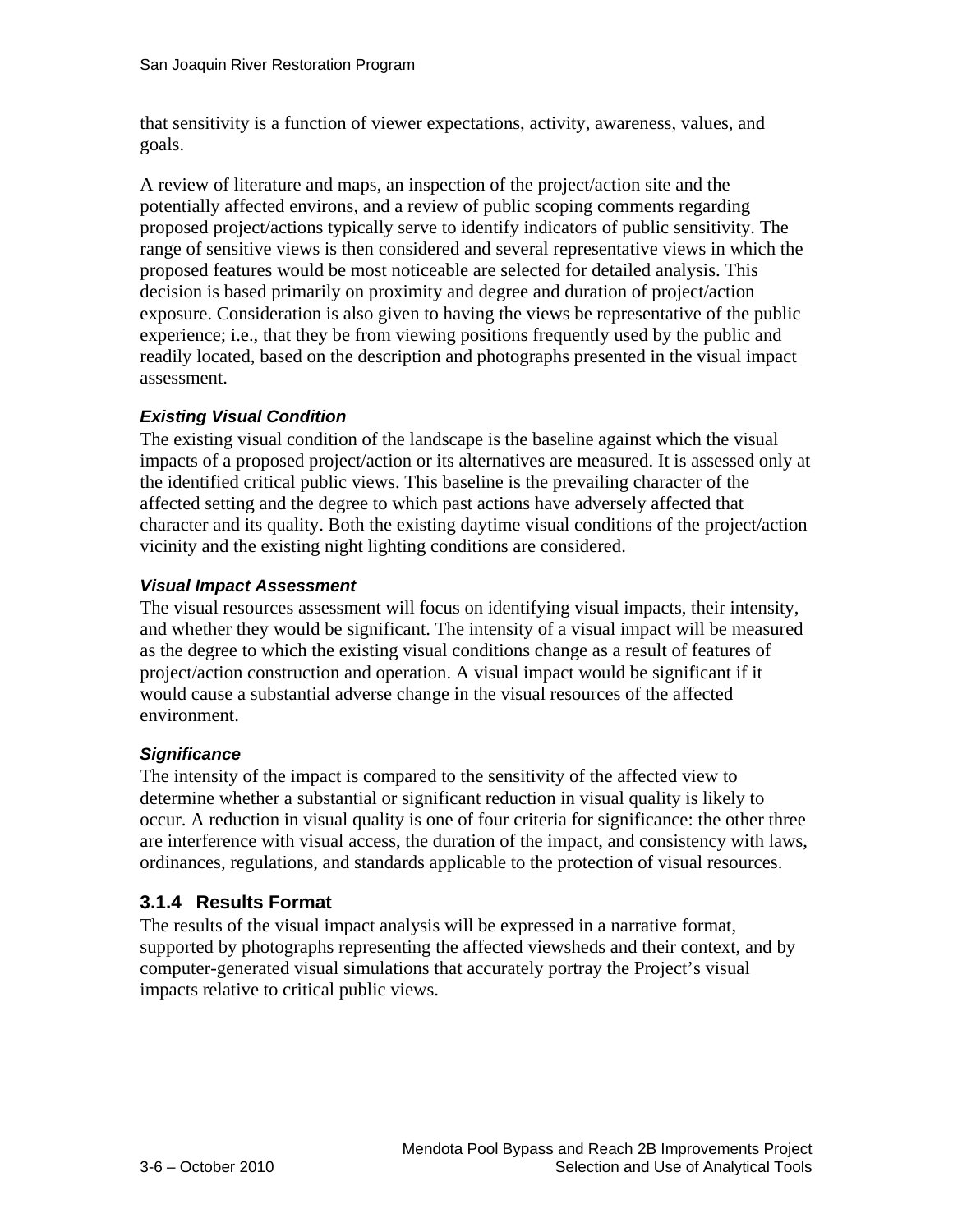# **3.2 Air Quality**

The air quality resources assessment will compare the impacts to air quality that would result from implementation of the Project alternatives.

## **3.2.1 Data Sources and Availability**

The following data sources were identified as applicable to air quality resources and are available:

- Ambient air quality data from the California Air Resources Board (CARB) website (http://www.arb.ca.gov)
- CARB and San Joaquin Valley Air Pollution Control District (SJVAPCD) emission factors

## **3.2.2 Data Gaps**

The following additional data will be required to perform the assessment of air quality resources:

• Type and number of heavy equipment and trucks utilized for construction and their timing and schedule. It is assumed that these data will be provided by the Project Engineer.

## **3.2.3 Tools and Tool Modifications**

## *Analysis Approach and Models Used*

Impacts to air quality from the Project would occur primarily during the construction period. There would be no operational air quality impacts as the Project would not expand or enhance recreational use of the area; however, there may be some air quality impacts associated with vegetation and levee maintenance post-construction. Air pollutants would be emitted from dust-generating activities such as earthmoving, travel on unpaved surfaces, and soil stockpiling. In addition, air pollutants would be emitted from combustion of fuel in heavy equipment and haul trucks. Emissions from these activities will be calculated using CARB and SJVAPCD emission factors and the construction activity and equipment schedule. The CARB emission models URBEMIS, OFFROAD, and EMFAC2007 will be used to estimate construction emissions. Results will be evaluated for compliance with the National Ambient Air Quality Standards (NAAQS) and California Ambient Air Quality Standards (CAAQS), the SJVAPCD CEQA significance thresholds, and the USEPA General Conformity Rule. If emissions exceed applicable thresholds, mitigation measures to reduce emissions will be proposed.

In addition, potential health risks from toxic air contaminants to nearby sensitive receptors (e.g., residential areas, schools) will be evaluated. Diesel-fueled heavy trucks are a source of diesel particulate matter, which was found by the CARB to be carcinogenic. This health risk is based on a long-term, 70-year exposure. However, if diesel haul trucks would travel near sensitive receptors over the course of the construction period, this potential impact will be addressed. Diesel particulate matter emissions would be calculated using the CARB EMFAC2007 model, and the health risks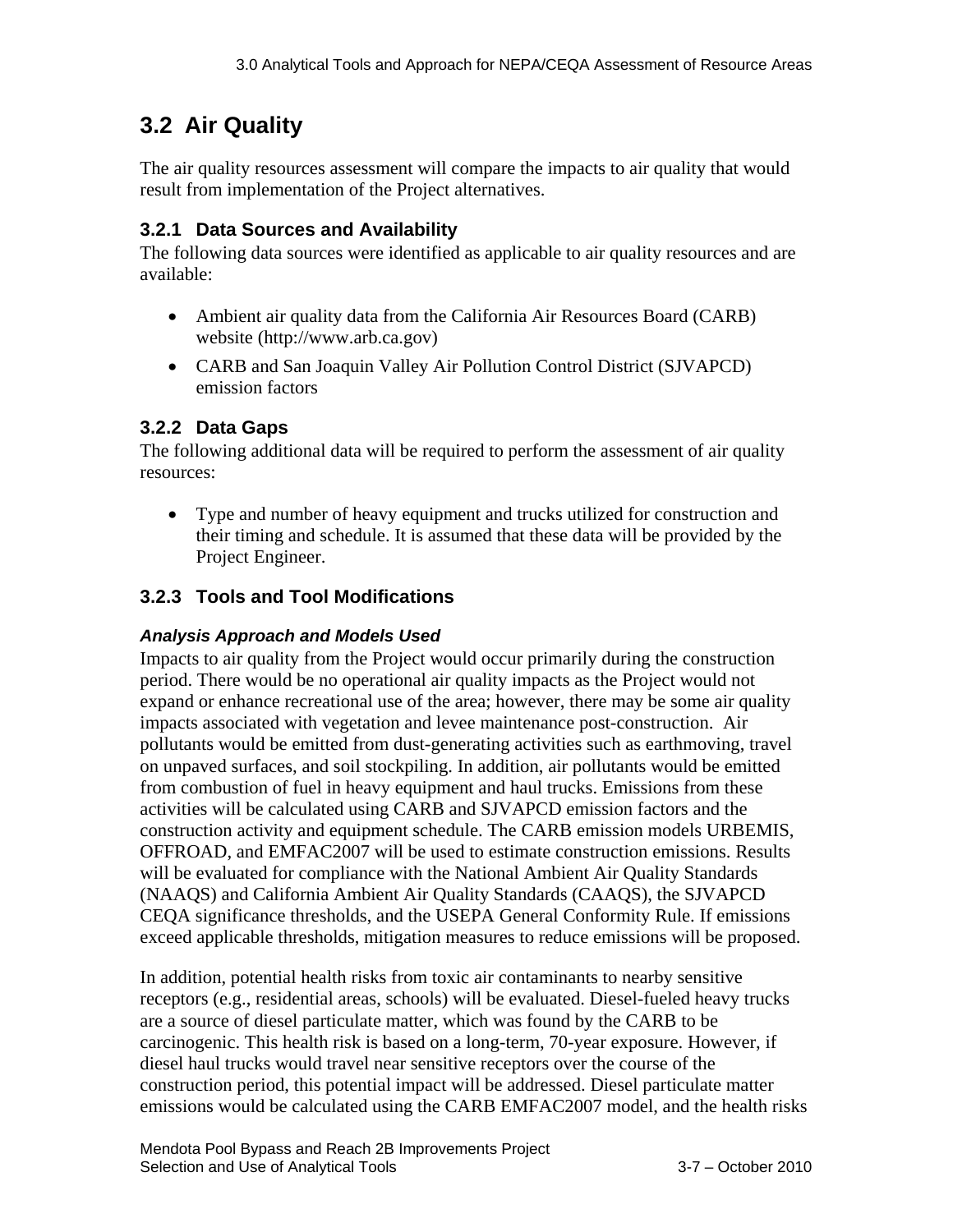would be analyzed using the Hot Spot Analysis Reporting Program (HARP), also a CARB tool.

Greenhouse gas (GHG) emissions using CARB emission factors will also be quantified and discussed, including the recent legislation and regulatory background regarding GHG. Finally, any potential exposure of sensitive receptors to nuisance odors during construction will be qualitatively evaluated.

### *Additional Models*

If the emissions analysis indicates that the project could exceed the above applicable standards and thresholds, dispersion modeling would be used as a refinement to the impacts analysis to evaluate compliance with the NAAQS and CAAQS. The EPA approved AERMOD model would be used for a refined analysis of project impacts. In addition, if an initial screening of truck routes and sensitive receptors reveals a concern for exposure to diesel particulate matter, the AERMOD model, together with Office of Environmental Health Hazard Assessment (OEHHA) cancer risk factors, could be used to calculate diesel particulate matter concentrations and associated health risk at nearby sensitive receptors.

### **3.2.4 Results Format**

Results will be presented in a technical report that will summarize the existing conditions of the Project area, the analysis methodologies, and the results compared to appropriate significance thresholds.

## **3.3 Agricultural Resources**

This section discusses the analytical tools and approach for the agricultural resource area. The alternatives for the Project will result in permanently removing from production varying acreages of agricultural land in the Project area. Estimation of the agricultural impacts of the alternatives will require data on the acreages of crops grown on the land to be removed from production.

## **3.3.1 Data Sources and Availability**

The following data sources were identified as applicable to agricultural resources and are available:

- Data on crops grown on each parcel
- Average crop yields per acre

The key measure to estimate the impacts on agricultural resources by the Project is the acreage of crops grown on the lands which will be permanently removed from production. Limited cropping information on specific parcels of land is available from secondary sources. Land use maps from DWR are from 2000 and 2001 for Fresno and Madera counties, respectively, and much of the data is out-dated. Therefore, it is suggested that current crop data for the affected parcels be obtained from the managers of the water agencies which provide water to the lands.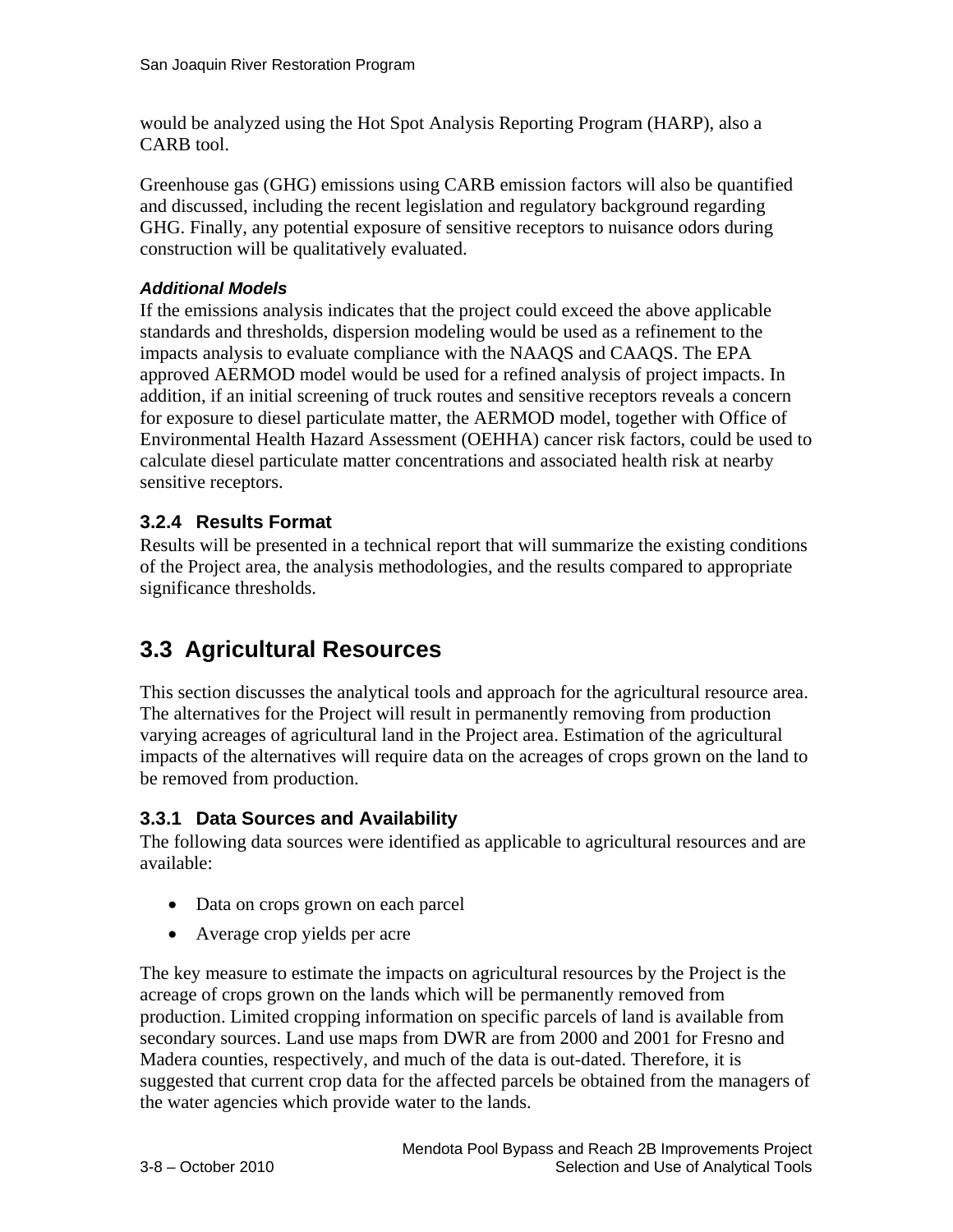Estimation of the agricultural impacts of the alternative will require data on crop acreages, discussed above, and information on crop yields. Because yields may differ considerably among growers, it is suggested that the average figures for Fresno and Madera Counties be used. The data would be taken from the annual crop reports published by the Fresno County Agricultural Commissioner (Fresno County Agricultural Commissioner 2010) and Madera County Department of Agriculture (Madera County Department of Agriculture 2010). The suggested approach is to use a five-year average for each measure to remove annual fluctuations.

The direct agricultural impacts of the alternatives can then be estimated by developing the total acreage of crops permanently lost.

The assessment of agricultural resources will also consider impacts related to conversion of important farmland to non-agricultural uses, as well as conflicts with Williamson Act contracts. The California Department of Conservation, as part of its Farmland Mapping and Monitoring Program (FMMP), classifies land across the state into a range of agricultural land use categories based on technical soil ratings and current land use. Land considered as "Important Farmland" consists of four categories: Prime Farmland, Farmland of Statewide Importance, Unique Farmland, and Farmland of Local Importance. Another key program designed to help protect productive farmland in California is the Williamson Act. Under this program, agricultural land is voluntarily protected by landowners in return for certain tax benefits. The analysis will evaluate the extent to which Important Farmland and properties under Williamson Act contract will be affected by the project footprint using spatial analysis in GIS.

## **3.3.2 Data Gaps**

There are no data gaps for this resource evaluation assuming acreage data on the crops grown on individual parcels can be obtained from water district managers or other readily-available sources.

## **3.3.3 Tools and Tool Modifications**

The agricultural resource impacts would be estimated using tabulations of crop acreages for the affected parcels and published data on crop yields. It is anticipated that the only tool used for the estimation would be a spreadsheet model.

## **3.3.4 Results Format**

The agricultural resource impacts will be presented in tabular and graphical formats, showing the acreages of affected farmland and quantities of crops that would be removed permanently from production by each alternative. This format will meet the analytical needs of the Project by showing the agricultural resource impacts likely under each alternative.

# **3.4 Biological Resources – Fisheries**

The biological resources – fisheries assessment will compare the impacts to fisheries that would result from implementation of the Project alternatives.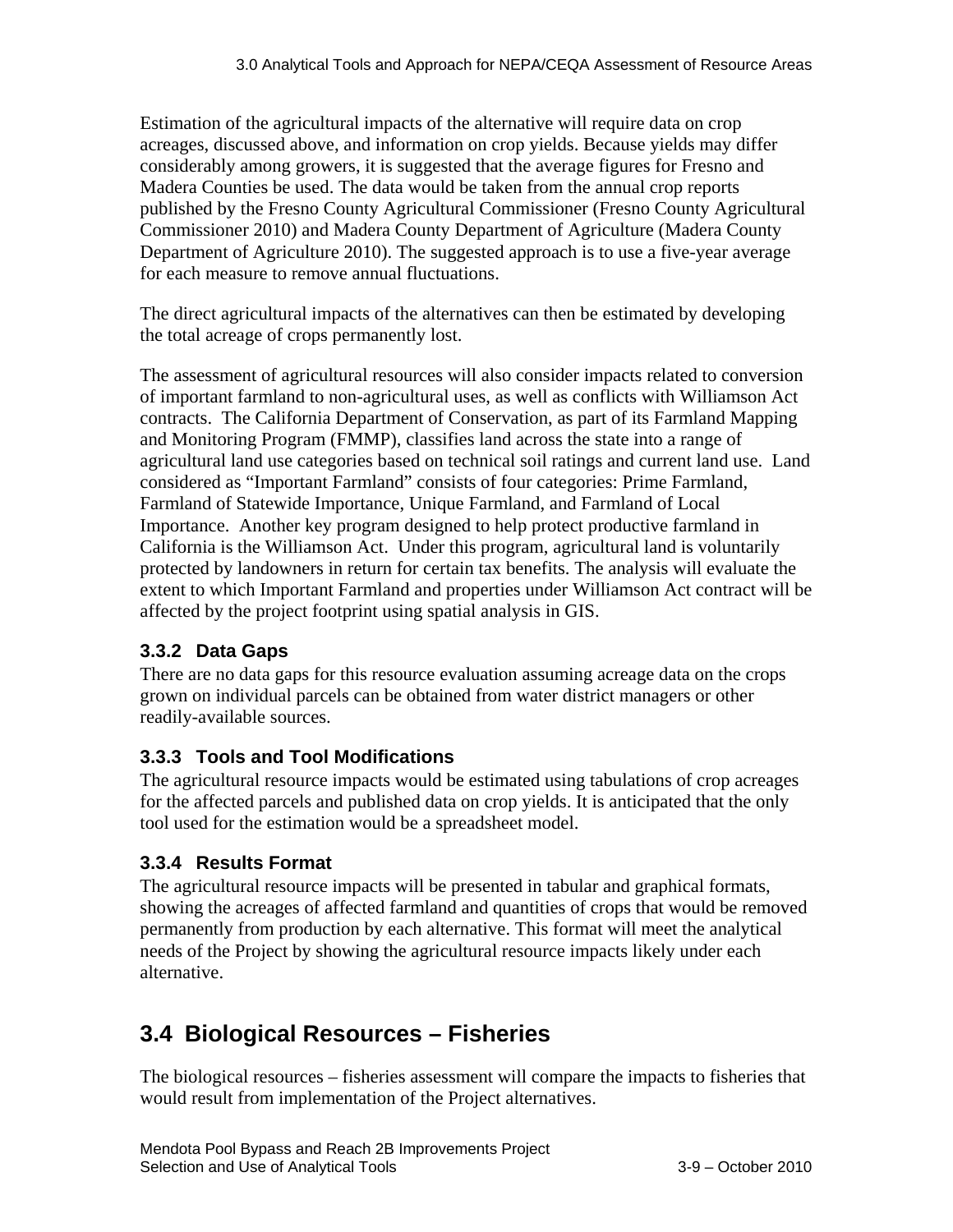## **3.4.1 Data Sources and Availability**

The following data sources were identified as applicable to biological resources-fisheries and are or are expected to be available:

- Number, type, and an assessment of fish passage conditions at each artificial structure or in-channel migration barrier
- Construction footprints, timing, and methods
- Channel surveys and site visits
- Aerial photography
- Topographic maps (LiDAR and bathymetry)
- Habitat suitability (adequate depth of flow and velocity for passage)
- Temperature regime for migrating adult and migrating and/or rearing juvenile salmonids.

Structural migration barriers will be identified or enumerated from reports or aerial photographs and grouped by apparent function. Initial assessment of migration barriers will be based upon professional judgment of the structure type, approach and exit channel geomorphology and habitat conditions, and potential predation risk. Geomorphic barriers may result from wide, shallow sand bars or glides that exist or may develop in the Project. These would be identified using mapping and aerial photography. Impacts to warm-water fish populations in Mendota Pool resulting from construction will also be evaluated.

## **3.4.2 Data Gaps**

The following additional data needs will be developed through coordination between DWR, Reclamation, the FMWG and the Consultant Team during the development of alternatives:

- Minimum and optimal quantities of floodplain rearing habitat features
- Project-specific desired floodplain acreage vs. flow depth, magnitude and duration tables
- Project-specific desired floodplain acreage vs. inundation depth and duration tables
- Project-specific desired floodplain acreage by vegetation type

The precise method for evaluating floodplain rearing and active channel habitat conditions does not currently exist. The Project Team is presently working with the FMWG to resolve these issues and agree on an approach that would then be implemented.

The FMWG has developed a series of tables that quantify a desired amount of total floodplain assumed for each reach. The floodplain habitat needs to be quantified by depth of flow and area relative to estimated floodplain widths, channel elevation, and flow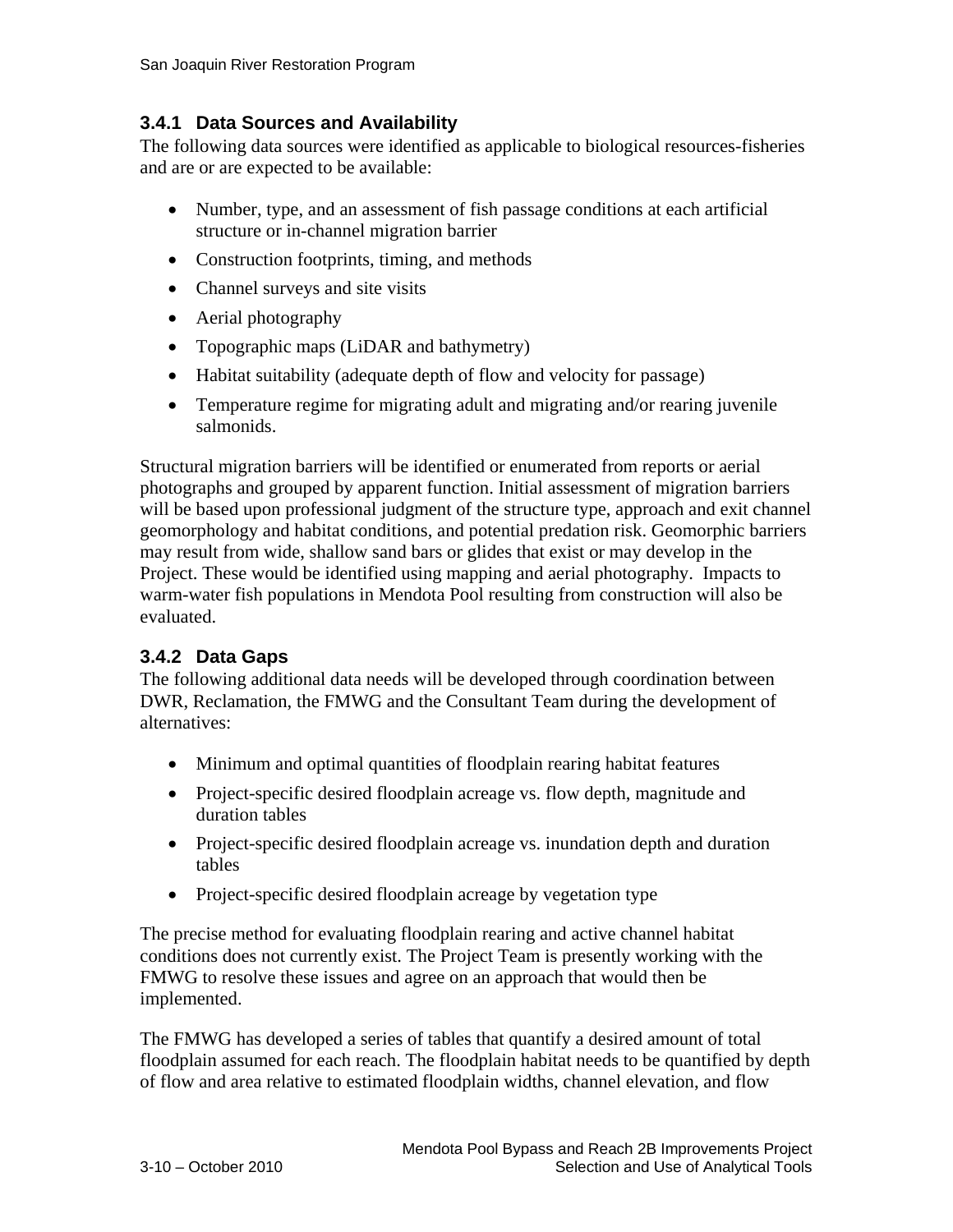magnitudes for Reach 2B. This is a potentially valuable tool to quantify effects from the different alternatives.

## **3.4.3 Tools and Tool Modifications**

Passage conditions at structures not yet built or to be modified will be designed using the latest reference and guidelines (National Marine Fisheries Service (NMFS) 2008). These will be assumed to meet agency criteria to provide fish passage. For purposes of modeling fish passage conditions in the channel, HEC-RAS and other standard hydrologic tools will be used. It will not be possible to evaluate the population level effects of a given alternative unless and until the EDT model is fully developed. Construction footprints, timing, and methods will be utilized to conduct a qualitative assessment of impacts to existing fish populations in the Mendota Pool.

### **3.4.4 Results Format**

Results of the analyses will be presented in tabular and graphic formats by alternative. For floodplains, the analysis will compare acres of floodplain inundated at different depth ranges and over a defined duration period. For in-channel habitat, the analysis would compare the mean depth of flow, channel width, and frequency of pool-bar features and extent of riparian vegetation. These factors will also be used to evaluate physical rearing habitat conditions in the channel and on the floodplain for each species and life history stage. Results will compare rearing habitat in the channel and floodplain and fish passage criteria between the different alternatives and over a set of flow ranges for each fish run or race of interest (spring-run/fall-run Chinook salmon) or species (steelhead).

## **3.5 Biological Resources –Vegetation**

The biological resources – vegetation assessment will compare the impacts to special status plants and vegetation alliances that would result from implementation of the Project alternatives.

### *Status Criteria for Plant Inclusion*

Special-status plant species are defined as species that are legally protected under the federal Endangered Species Act (ESA), California Endangered Species Act (CESA) or other regulations, and species that are considered sufficiently rare or endangered by the scientific community to qualify for such listing. Special-status plants are species in the following categories:

• Listed or proposed for listing as threatened or endangered under the federal ESA or candidates for possible future listing as threatened or endangered under the federal ESA (50 Code of Federal Regulations (CFR) §17.12).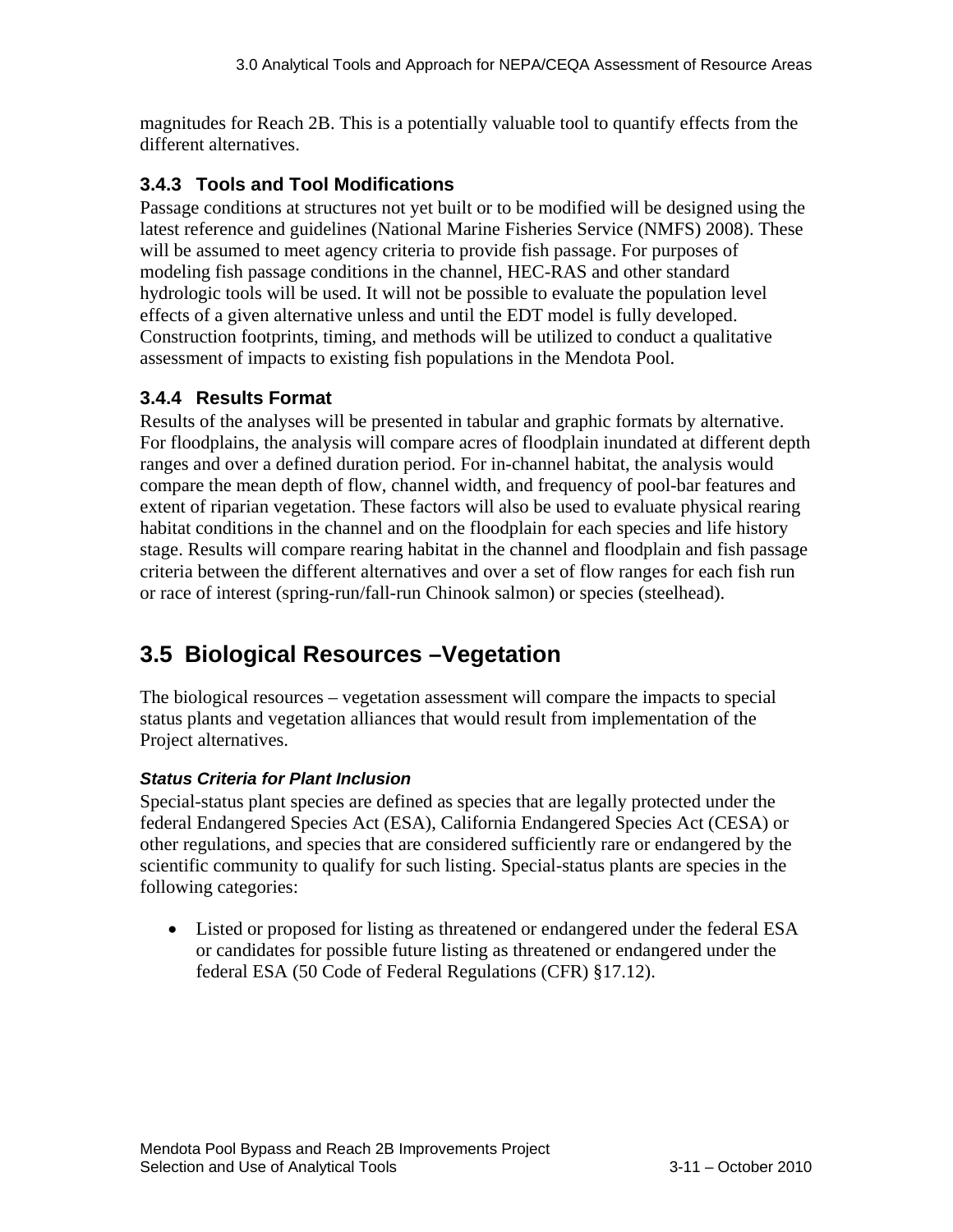- Listed or candidates for listing by the State as threatened or endangered under CESA (Fish and Game Code  $\S 2050$  et seq.)<sup>1</sup>.
- Listed as rare under the California Native Plant Protection Act (Fish and Game Code  $$1900$  et seq.)<sup>2</sup>.
- Meet the definition of rare or endangered under CEOA §15380(b) and (d). Species that may meet the definition of rare or endangered include the following:
- Species considered by the California Native Plant Society (CNPS) to be "rare, threatened or endangered in California" (Lists 1A, 1B and 2)
- Species that may warrant consideration on the basis of local significance or recent biological information
- Some species included on the California Natural Diversity Database's (CNDDB) Special Plants, Bryophytes, and Lichens List (California Department of Fish (DFG) and Game 2008)

## *Status Criteria for Vegetation Alliance Inclusion*

For the purpose of this TM, special status vegetation alliances are defined as natural communities that are of limited distribution statewide or within a county or region and are often vulnerable to environmental effects of projects. These natural communities may or may not contain special status species or their habitat. The current version of the *List of California Vegetation Alliances* (DFG 2009a) indicates vegetation alliances of high inventory priority as globally or State ranked 1-3 (critically imperiled, imperiled and vulnerable) for conservation status. Most types of wetlands and riparian communities are considered special status vegetation alliances due to their limited distribution in California. These high priority vegetation alliances often contain special status plants (defined under "Status Criteria for Plant Inclusion").

DFG and its collaborators use a suite of factors to assess the conservation ranking of vegetation alliances. These assessments lead to the designation of a conservation status rank. All California vegetation alliances are described, ranked, and assembled into a list. DFG then issues the ranked list of California vegetation alliances for the public's use, for CNDDB mapping efforts and for project impact assessment. Until fall 2009 the basis for determination of a plant community's rank was *List of California Terrestrial Natural Communities* (DFG 2003). In December 2009, a new, substantially revised *List of California Vegetation Alliances* (DFG 2009a) was introduced. It is based on the extensive work of several authors – John Sawyer, Todd Keeler-Wolf and Julie Evens. Their vegetation classification and mapping effort throughout California culminated in the publication of *A Manual of California Vegetation*, 2nd edition in 2009 (Sawyer 2009).

1

<span id="page-77-0"></span> $1$  Species, subspecies, or variety of plant is endangered when the prospects of its survival and reproduction in the wild are in immediate jeopardy from one or more causes, including loss of habitat, change in habitat, over-exploitation, predation, competition, disease, or other factors (Fish and Game Code §2062). A plant is threatened when it is likely to become endangered in the foreseeable future in the absence of special protection and management measures (Fish and Game Code §20671).

<span id="page-77-1"></span> $2$  A plant is rare when, although not presently threatened with extinction, the species, subspecies, or variety is found in such small numbers throughout its range that it may be endangered if its environment worsens (Fish and Game Code §1901).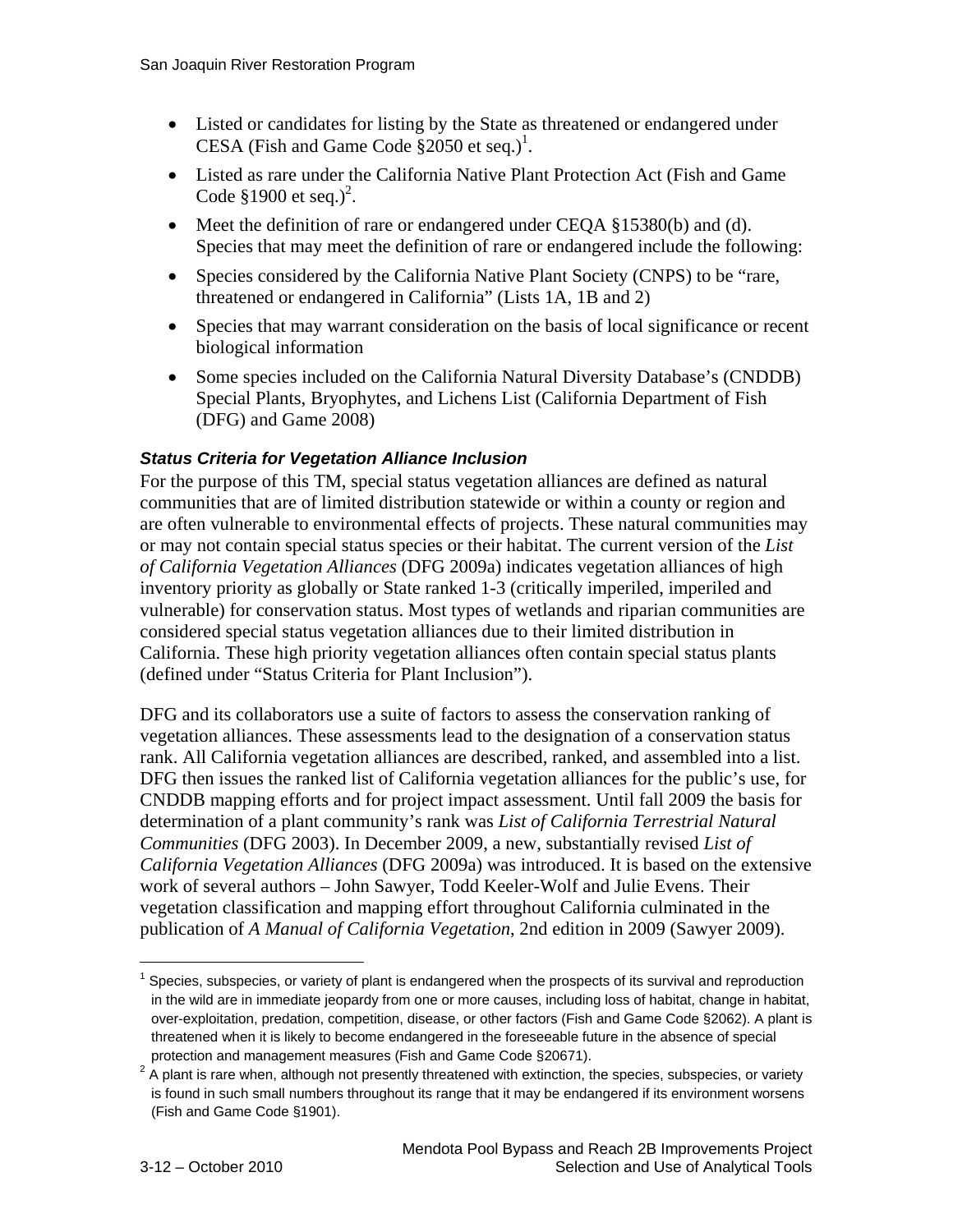Based on this publication, the term "natural community" closely translates to "vegetation alliance" under the new National Vegetation Classification Standard (Federal Geographic Data Committee (FGDC) 2008).

DFG currently requires that the vegetation alliance nomenclature based on both the old (DFG 2003) and the current (DFG 2009a) systems is used when evaluating project impacts, however, only the most recent ranking list should be used to determine conservation status (Hickson 2009). Conservation ranks in this list provide an estimate of the risk of elimination for vegetation alliances. Ranks are based on a scale of one to five (NatureServe 2009), ranging from critically imperiled (1) to demonstrably secure (5). Status is assessed and documented at three distinct geographic scales of the assessment  $(G = Global, N = National, and S = Subnational or State)$ . The numbers have the following meaning:

- $1 =$  critically imperiled
- $2 =$  imperiled
- $3 = \text{vulnerable}$
- $4$  = apparently secure
- $5 =$  secure.

For example, G1 would indicate that vegetation alliance is critically imperiled across its entire range (i.e., globally). In this sense, the natural community/vegetation alliance as a whole is regarded as being at very high risk of extirpation. A rank of S3 would indicate the natural community/vegetation alliance is vulnerable and at moderate risk within a particular state or province, even though it may be more secure elsewhere.

## **3.5.1 Data Sources and Availability**

### *Special Status Plant Data Sources*

In order to evaluate which special status plants could potentially occur in the Project area, database searches and a literature review were conducted. Three primary databases were reviewed to obtain special status plant occurrence data from within 10 miles of the Project area:

- CNDDB (DFG 2009a): All records from the Mendota Dam USGS 7.5 minute quadrangle (DWR quadrangle 381D) in this database, maintained by DFG, as well as all records from the surrounding eight quadrangles (Jamesan, Tranquility, Coit Ranch, Firebaugh, Poso Farm, Firebaugh NE, Bonita Ranch, and Gravelly Ford) were reviewed. All species with records from these quadrangles and meeting the above status criteria for inclusion are addressed in this memorandum.
- U.S. Fish and Wildlife Service (USFWS) Sacramento Fish and Wildlife Office Species List (USFWS 2009): All species on this list generated at the Sacramento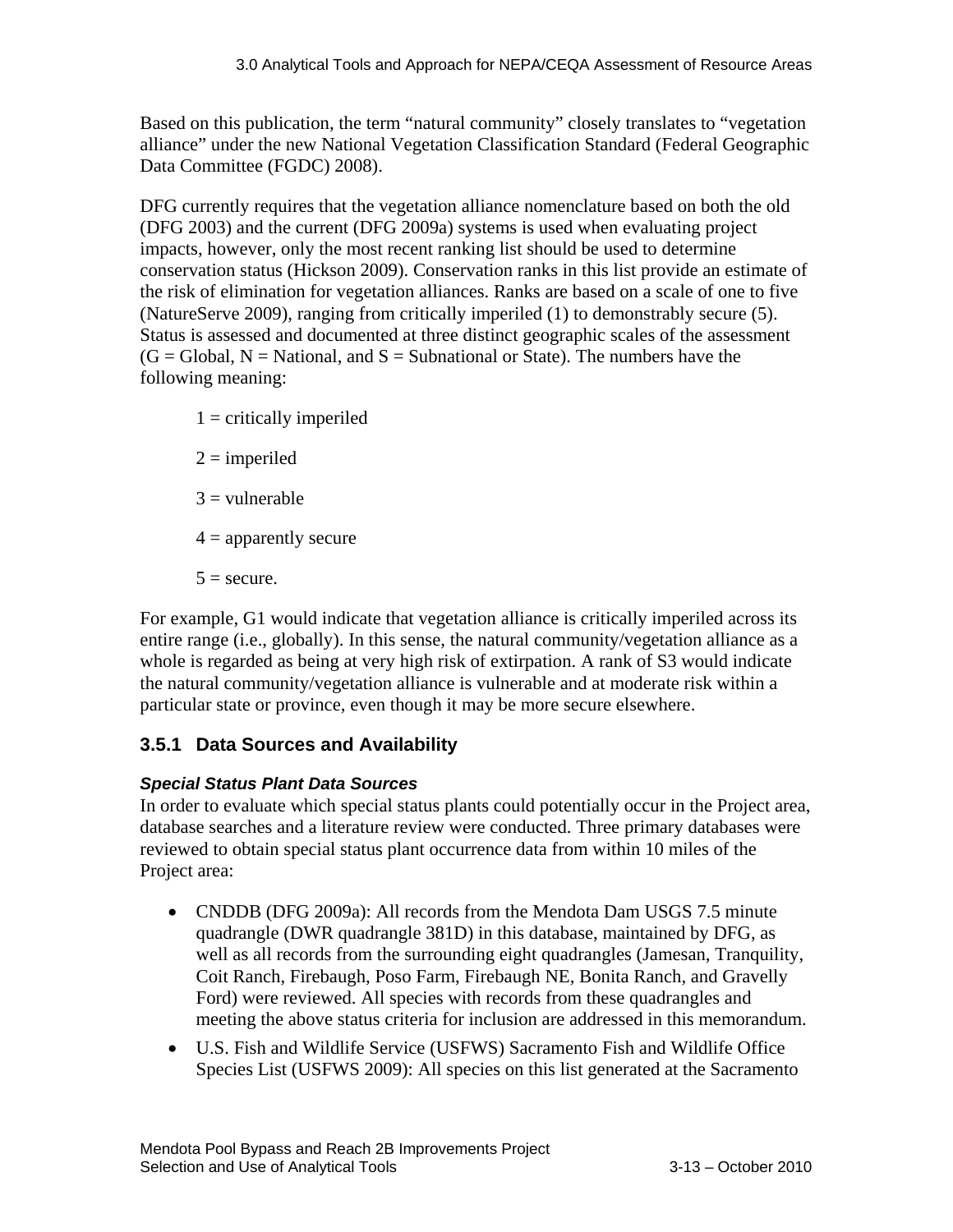Fish and Wildlife Office USFWS website for the Mendota Dam quadrangle are addressed in this memorandum.

• CNPS species list for Mendota Dam USGS 7.5 minute quadrangle (DWR) quadrangle 381D). All plants in this database, maintained by CNPS, as well as all records from the surrounding eight quadrangles (Jamesan, Tranquility, Coit Ranch, Firebaugh, Poso Farm, Firebaugh NE, Bonita Ranch, and Gravelly Ford) were reviewed. All CNPS species with records from these quadrangles and meeting the above status criteria for inclusion are addressed in this memorandum.

### **Literature Review**

The following reports or data sources were identified for use during the assessment of special status plants for the Project EIS/R:

- San Joaquin River Restoration Study Background Report (McBain and Trush, 2002)
- The Jepson Online Interchange California Floristics (University of California, Berkeley 2009)
- The Jepson Manual: Higher Plants of California (Hickman 2003)
- Endangered Species Recovery Program (ESRP) Species Profiles (ESRP 2006)

For the majority of plant species, specific literature was reviewed in addition to the sources listed above.

#### **Potential to Occur and Recommendations**

The potential that species meeting the above status criteria occur in the Project area was evaluated using the database information and literature sources. The evaluation was based on three parameters:

- Historic and current distribution
- Presence of suitable habitat
- Documented occurrences from within 10 miles of the Project area

Consultant Team biologists developed a recommendation for each plant species based on the likelihood of presence in the Project area. The recommendations are intended to provide any additional data needed to develop project environmental documents and obtain regulatory agency permits for project construction. Special status plant species with potential to occur in the Project area are listed in [Table 3-1.](#page-80-0)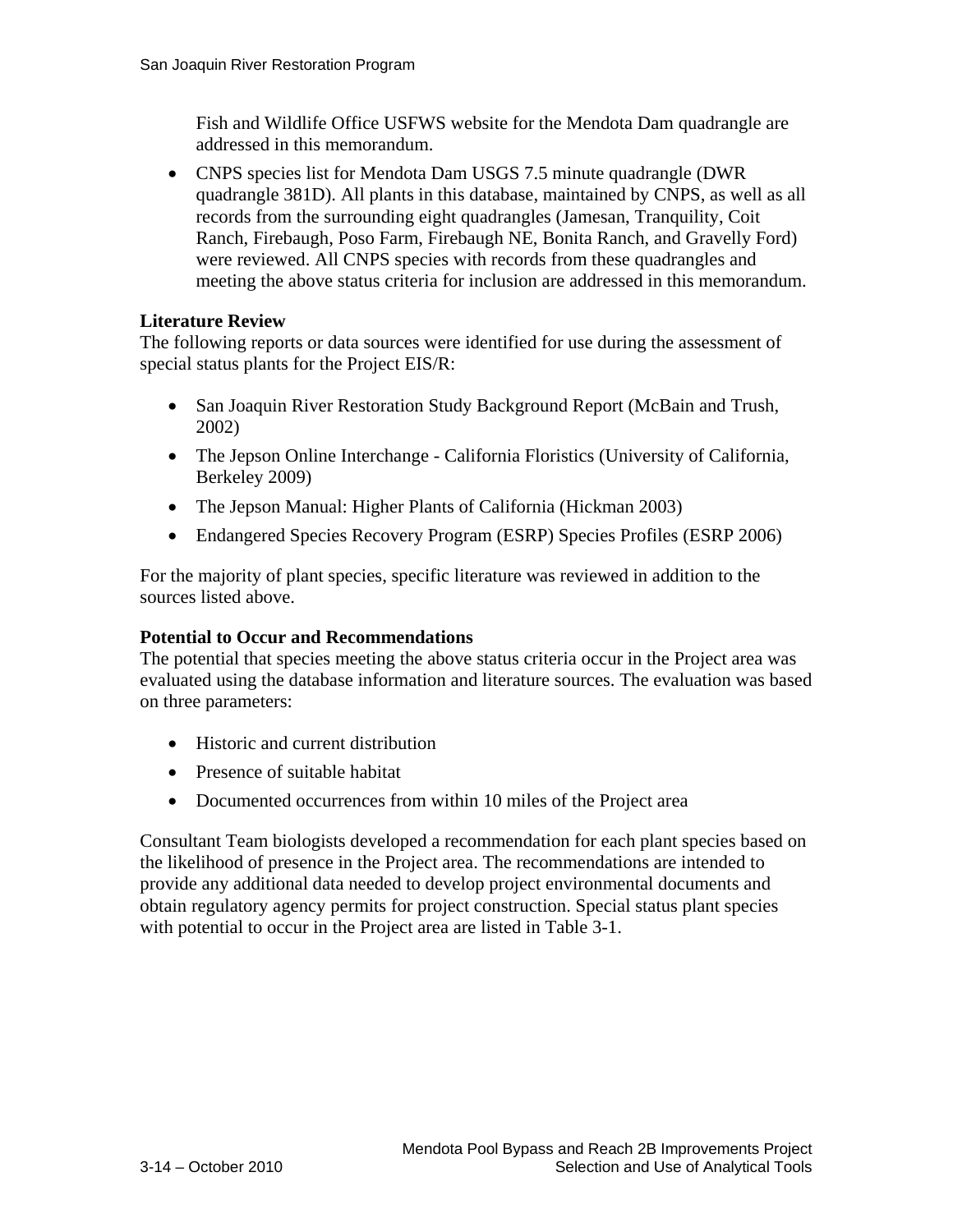| <b>Scientific</b><br><b>Name</b><br><b>Common</b><br><b>Name</b> | Family         | Federal/<br>State/<br><b>CNPS</b><br><b>Status</b> | Habitat/<br><b>Communities</b>                                                                                                       | <b>Potential</b><br>to Occur                                                                                                        | <b>Blooming</b><br><b>Period</b> | <b>Elevation</b>    |
|------------------------------------------------------------------|----------------|----------------------------------------------------|--------------------------------------------------------------------------------------------------------------------------------------|-------------------------------------------------------------------------------------------------------------------------------------|----------------------------------|---------------------|
| Atriplex<br>cordulata<br>heartscale                              | Chenopodiaceae | $-/-/1B.2$                                         | Chenopod<br>scrub,<br>meadows and<br>seeps, and<br>sandy/saline or<br>alkaline valley<br>and foothill<br>grassland.                  | High<br>potential to<br>occur based<br>on CNDDB<br>observations<br>within 5<br>miles of the<br>project and<br>suitable<br>habitat.  | Apr-Oct                          | $3 - 1,230$<br>feet |
| Atriplex<br>depressa<br>brittlescale                             | Chenopodiaceae | $-/-/1B.2$                                         | Chenopod<br>scrub,<br>meadows and<br>seeps, playas,<br>valley and<br>foothill<br>grassland, and<br>alkaline or clay<br>vernal pools. | High<br>potential to<br>occur based<br>on CNDDB<br>observations<br>within 10<br>miles of the<br>project and<br>suitable<br>habitat. | Apr-Oct                          | $3 - 1,050$<br>feet |
| Atriplex<br>minuscula<br>lesser<br>saltscale                     | Chenopodiaceae | $-/-/1B.1$                                         | Chenopod<br>scrub, playas,<br>and alkaline or<br>sandy valley<br>and foothill<br>grassland.                                          | High<br>potential to<br>occur based<br>on CNDDB<br>observations<br>within 10<br>miles of the<br>project and<br>suitable<br>habitat. | May-Oct                          | $50 - 660$<br>feet  |
| Atriplex<br>persistens<br>vernal pool<br>smallscale              | Chenopodiaceae | $--/--/1B.2$                                       | Alkaline vernal<br>pools.                                                                                                            | High<br>potential to<br>occur based<br>on CNDDB<br>observations<br>within 10<br>miles of the<br>project and<br>suitable<br>habitat. | Jun-Oct                          | $30 - 380$<br>feet  |

<span id="page-80-0"></span>**Table 3-1. Federally, State or CNPS Listed Plant Species**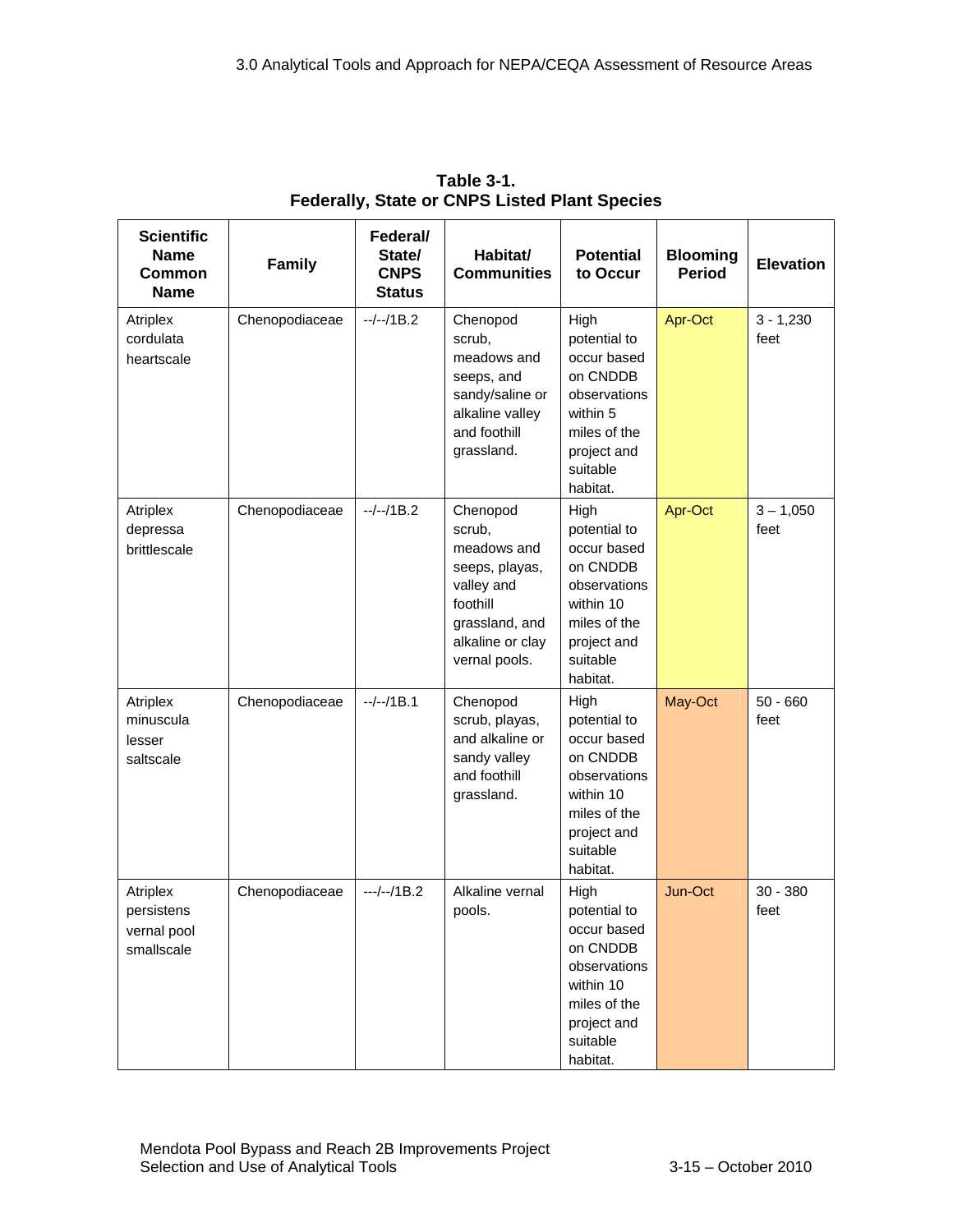| <b>Scientific</b><br><b>Name</b><br><b>Common</b><br><b>Name</b>            | Family              | Federal/<br>State/<br><b>CNPS</b><br><b>Status</b> | Habitat/<br><b>Communities</b>                                                                          | <b>Potential</b><br>to Occur                                                                                                       | <b>Blooming</b><br><b>Period</b> | <b>Elevation</b>      |
|-----------------------------------------------------------------------------|---------------------|----------------------------------------------------|---------------------------------------------------------------------------------------------------------|------------------------------------------------------------------------------------------------------------------------------------|----------------------------------|-----------------------|
| Atriplex subtilis<br>subtle orache                                          | Chenopodiaceae      | $-/-/1B.2$                                         | Valley and<br>foothill<br>grassland.                                                                    | High<br>potential to<br>occur based<br>on CNDDB<br>observations<br>within 5<br>miles of the<br>project and<br>suitable<br>habitat. | Jun-Aug<br>$(Oct*)$<br>*uncommon | 130 - 330<br>feet     |
| Atriplex<br>vallicola<br>Lost Hills<br>crownscale                           | Chenopodiaceae      | $-/-/1B.2$                                         | Chenopod<br>scrub, valley<br>and foothill<br>grassland, and<br>alkaline vernal<br>pools.                | High<br>potential to<br>occur based<br>on CNDDB<br>observations<br>within 5<br>miles of the<br>project and<br>suitable<br>habitat. | Apr-Aug                          | $165 -$<br>2,080 feet |
| Castilleja<br>campestris<br>ssp.<br>succulenta<br>succulent<br>ow'ls-clover | Scrophulariaceae    | FT/SE/1B.2                                         | Vernal pools<br>(often acidic).                                                                         | Low<br>potential to<br>occur based<br>on habitat<br>and<br>elevation.                                                              | Apr-May                          | $165 -$<br>2,460 feet |
| Caulanthus<br>californicus<br>California<br>jewel-flower                    | <b>Brassicaceae</b> | FE/SE/1B.1                                         | Chenopod<br>scrub, pinyon<br>and juniper<br>woodland, and<br>sandy valley<br>and foothill<br>grassland. | Medium<br>potential to<br>occur based<br>on habitat<br>and<br>elevation.                                                           | Feb-May                          | $200 -$<br>3,280 feet |
| Cordylanthus<br>palmatus<br>palmate-<br>bracted bird's<br>beak              | Scrophulariaceae    | FE/SE/1B.1                                         | Chenopod<br>scrub and<br>alkaline valley<br>and foothill<br>grassland.                                  | High<br>potential to<br>occur based<br>on CNDDB<br>observations<br>within 5<br>miles of the<br>project and<br>suitable<br>habitat. | May-Oct                          | $15 - 510$<br>feet    |

**Table 3-1. Federally, State or CNPS Listed Plant Species**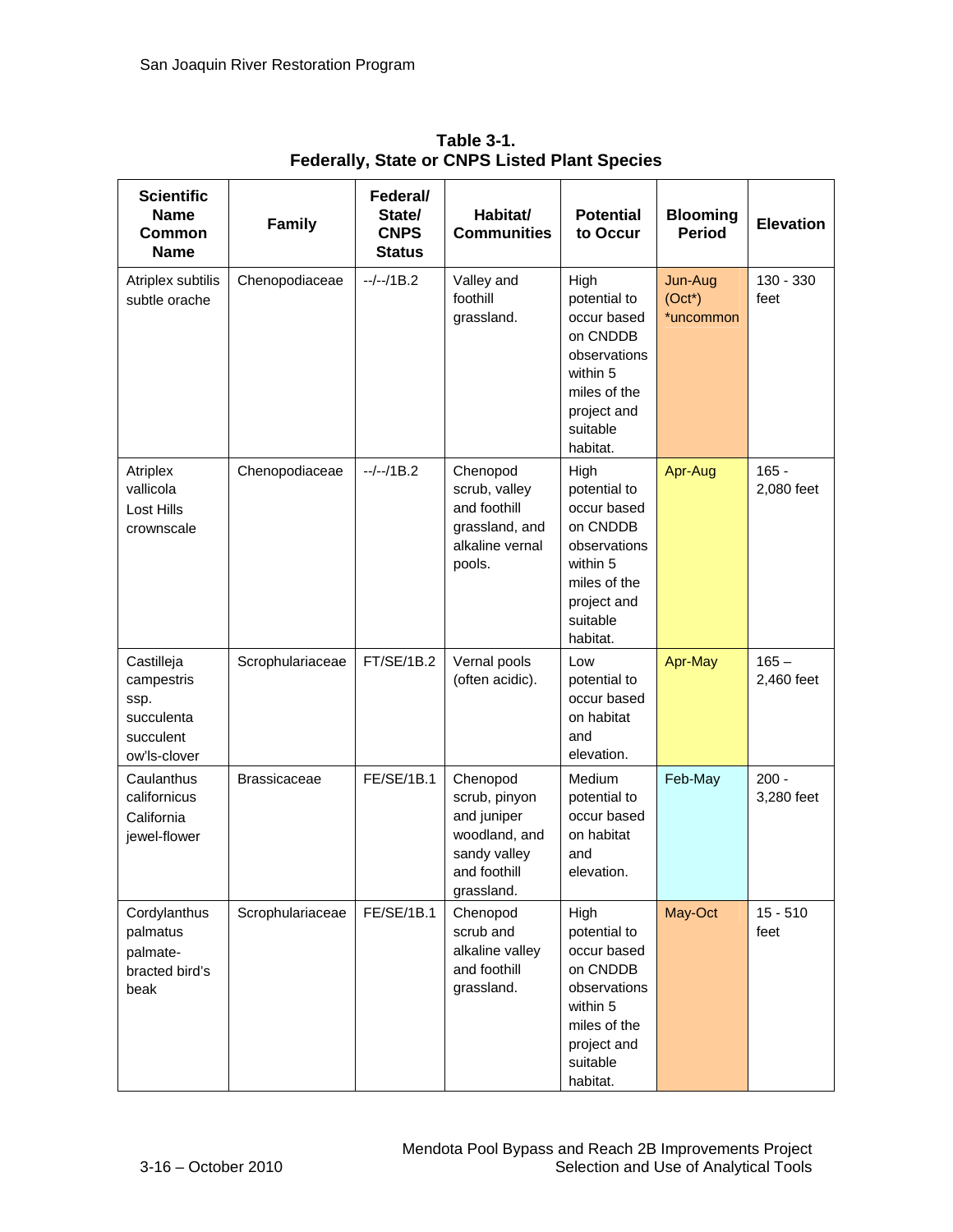| <b>Scientific</b><br><b>Name</b><br><b>Common</b><br><b>Name</b> | Family        | Federal/<br>State/<br><b>CNPS</b><br><b>Status</b> | Habitat/<br><b>Communities</b>                                                                                                       | <b>Potential</b><br>to Occur                                                                                                        | <b>Blooming</b><br><b>Period</b> | <b>Elevation</b>      |
|------------------------------------------------------------------|---------------|----------------------------------------------------|--------------------------------------------------------------------------------------------------------------------------------------|-------------------------------------------------------------------------------------------------------------------------------------|----------------------------------|-----------------------|
| Delphinium<br>recurvatum<br>recurved<br>larkspur                 | Ranunculaceae | $-/-/1B.2$                                         | Chenopod<br>scrub,<br>cismontane<br>woodland, and<br>alkaline valley<br>and foothill<br>grassland.                                   | High<br>potential to<br>occur based<br>on CNDDB<br>observations<br>within 10<br>miles of the<br>project and<br>suitable<br>habitat. | Mar-Jun                          | $10 - 2,460$<br>feet  |
| Imperata<br>brevifolia<br>California<br>satintail                | Poaceae       | $-/-/2.1$                                          | Chaparral,<br>coastal scrub,<br>Mojavean<br>desert scrub,<br>meadows and<br>seeps (often<br>alkali), and<br>mesic riparian<br>scrub. | Medium<br>potential to<br>occur based<br>on habitat<br>and<br>elevation.                                                            | Sep-May                          | $0 - 1,640$<br>feet   |
| Layia munzii<br>Munz's tidy<br>tips                              | Asteraceae    | $-/-/1B.2$                                         | Chenopod<br>scrub and<br>alkaline clay<br>valley and<br>foothill<br>grassland.                                                       | High<br>potential to<br>occur based<br>on CNDDB<br>observations<br>within 5<br>miles of the<br>project and<br>suitable<br>habitat.  | Mar-Apr                          | $490 -$<br>2,300 feet |
| Leptosiphon<br>serrulatus<br>Madera<br>leptosiphon               | Polemoniaceae | $-/-/1B.2$                                         | Cismontane<br>woodland and<br>lower montane<br>coniferous<br>forest.                                                                 | Low<br>potential to<br>occur. No<br>habitat and<br>lower<br>elevation.                                                              | Apr-May                          | $980 -$<br>4,265 feet |

**Table 3-1. Federally, State or CNPS Listed Plant Species**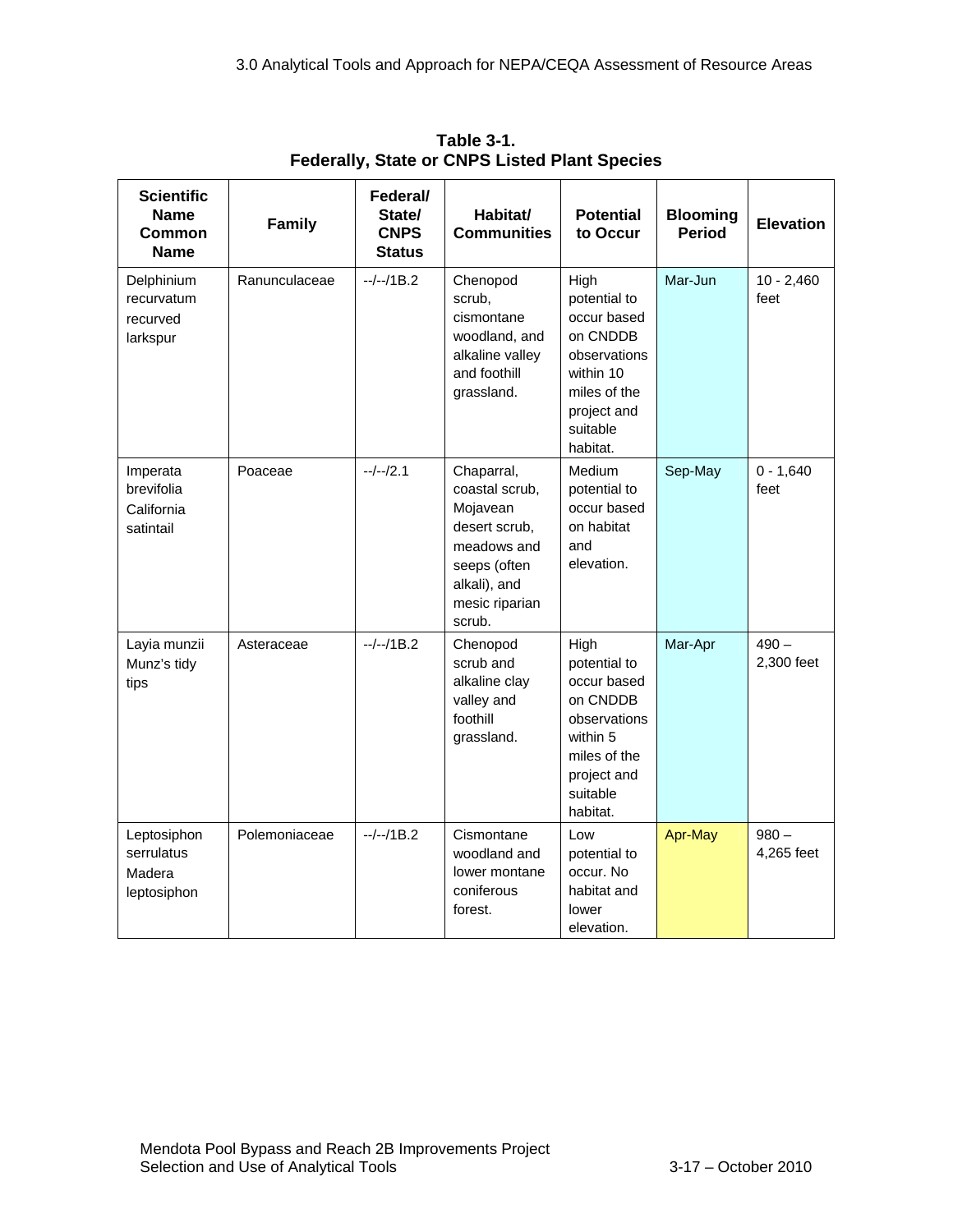| <b>Scientific</b><br><b>Name</b><br>Common<br><b>Name</b>              | Family              | Federal/<br>State/<br><b>CNPS</b><br><b>Status</b> | Habitat/<br><b>Communities</b>                                      | <b>Potential</b><br>to Occur                                                                                                        | <b>Blooming</b><br><b>Period</b> | <b>Elevation</b>      |
|------------------------------------------------------------------------|---------------------|----------------------------------------------------|---------------------------------------------------------------------|-------------------------------------------------------------------------------------------------------------------------------------|----------------------------------|-----------------------|
| Monolopia<br>congdonii<br>San Joaquin<br>woollythreads                 | Asteraceae          | FE/--/1B.2                                         | Chenopod<br>scrub and<br>sandy valley<br>and foothill<br>grassland. | High<br>potential to<br>occur based<br>on CNDDB<br>observations<br>within 10<br>miles of the<br>project and<br>suitable<br>habitat. | Feb-May                          | $200 -$<br>2,630 feet |
| Orcuttia<br>inaequalis<br>San Joaquin<br><b>Valley Orcutt</b><br>grass | Poaceae             | <b>FT/SE/1B.1</b>                                  | Vernal pools.                                                       | Medium<br>potential to<br>occur based<br>on elevation.                                                                              | Apr-Sep                          | $30 - 2,500$<br>feet  |
| Orcuttia pilosa<br>hairy Orcutt<br>grass                               | Poaceae             | FE/SE/1B.1                                         | Vernal pools.                                                       | Medium<br>potential to<br>occur based<br>on elevation.                                                                              | May-Sep                          | 150 - 660<br>feet     |
| Sagittaria<br>sanfordii<br>Sanford's<br>arrowhead                      | Alismataceae        | $-/-/1B.2$                                         | Assorted<br>shallow<br>freshwater<br>Marshes and<br>swamps.         | High<br>potential to<br>occur based<br>on CNDDB<br>observations<br>within 5<br>miles of the<br>project and<br>suitable<br>habitat.  | May-Oct                          | $0 - 2,130$<br>feet   |
| Tropidocarpum<br>capparideum<br>caper-fruited<br>tropidocarpum         | <b>Brassicaceae</b> | $-/-/1B.1$                                         | Alkaline hills<br>valley and<br>foothill<br>grassland.              | <b>Medium</b><br>potential to<br>occur based<br>on habitat<br>and<br>elevation.                                                     | Mar-Apr                          | $1 - 1,500$<br>feet   |

**Table 3-1. Federally, State or CNPS Listed Plant Species**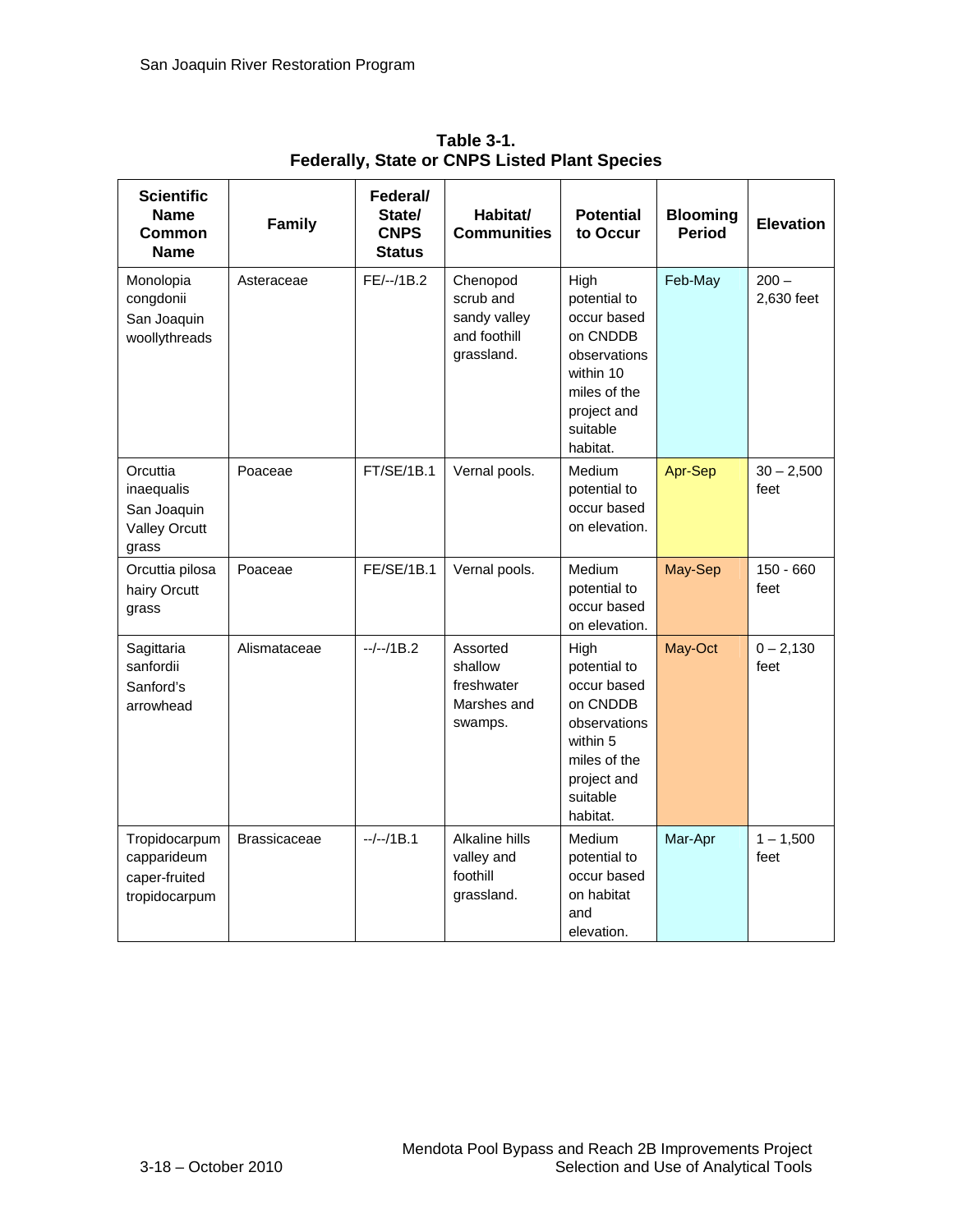| <b>Scientific</b><br><b>Name</b><br>Common<br><b>Name</b>                                                                      | <b>Family</b>                                              | Federal/<br>State/<br><b>CNPS</b><br><b>Status</b> | Habitat/<br><b>Communities</b> | <b>Potential</b><br>to Occur | <b>Blooming</b><br><b>Period</b> | <b>Elevation</b> |  |
|--------------------------------------------------------------------------------------------------------------------------------|------------------------------------------------------------|----------------------------------------------------|--------------------------------|------------------------------|----------------------------------|------------------|--|
| Key:                                                                                                                           |                                                            |                                                    |                                |                              |                                  |                  |  |
| U.S. Fish and Wildlife Service Federal Listing Categories:                                                                     |                                                            |                                                    |                                |                              |                                  |                  |  |
| $FE = Federally$ Listed as Endangered                                                                                          |                                                            |                                                    |                                |                              |                                  |                  |  |
| FT = Federally Listed as Threatened                                                                                            |                                                            |                                                    |                                |                              |                                  |                  |  |
| California Department of Fish and Game State Listing Categories:                                                               |                                                            |                                                    |                                |                              |                                  |                  |  |
| SE = State Listed as Endangered                                                                                                |                                                            |                                                    |                                |                              |                                  |                  |  |
| ST = State Listed as Threatened                                                                                                |                                                            |                                                    |                                |                              |                                  |                  |  |
| California Native Plant Society Listing Categories:                                                                            |                                                            |                                                    |                                |                              |                                  |                  |  |
| List 1A = Plants presumed extinct in California                                                                                |                                                            |                                                    |                                |                              |                                  |                  |  |
| List 1B.1 = Plants rare, threatened, or endangered in California and elsewhere; seriously threatened in California             |                                                            |                                                    |                                |                              |                                  |                  |  |
| List 1B.2 = Plants rare, threatened, or endangered in California and elsewhere, fairly threatened in California                |                                                            |                                                    |                                |                              |                                  |                  |  |
| List 1B.3 = Plants rare, threatened, or endangered in California and elsewhere, not very threatened in California              |                                                            |                                                    |                                |                              |                                  |                  |  |
| List 2.1 = Plants rare, threatened, or endangered in California, but more common elsewhere; seriously threatened in California |                                                            |                                                    |                                |                              |                                  |                  |  |
| Protocol Plant Survey Dates:                                                                                                   |                                                            |                                                    |                                |                              |                                  |                  |  |
| Blue = early survey period (February $-$ April)                                                                                |                                                            |                                                    |                                |                              |                                  |                  |  |
| Yellow = mid season survey period (Late April - June)                                                                          |                                                            |                                                    |                                |                              |                                  |                  |  |
|                                                                                                                                | Orange = late season survey period (late June - September) |                                                    |                                |                              |                                  |                  |  |

**Table 3-1. Federally, State or CNPS Listed Plant Species** 

### *Special Status Vegetation Alliance Data Sources*

In order to evaluate which special status vegetation alliances could potentially occur in the Project area, database searches and a literature review were conducted. The following sources of information were reviewed to obtain special status vegetation alliance occurrence data from the Project area and its 10-mile vicinity:

• CNDDB (DFG 2009a): All records from the Mendota Dam USGS 7.5 minute quadrangle (DWR quadrangle 381D) in this database, maintained by DFG, as well as all records from the surrounding eight quadrangles (Jamesan, Tranquillity, Coit Ranch, Firebaugh, Poso Farm, Firebaugh NE, Bonita Ranch and Gravelly Ford) were reviewed. All high priority inventory vegetation alliances (DFG 2009a) (terrestrial plant communities, DFG 2003) with records from these quadrangles and meeting the above rank criteria for inclusion are addressed in this memorandum.

### **Literature Review**

The following reports or data sources were identified for use during the assessment of special status vegetation alliances for the Project EIS/R: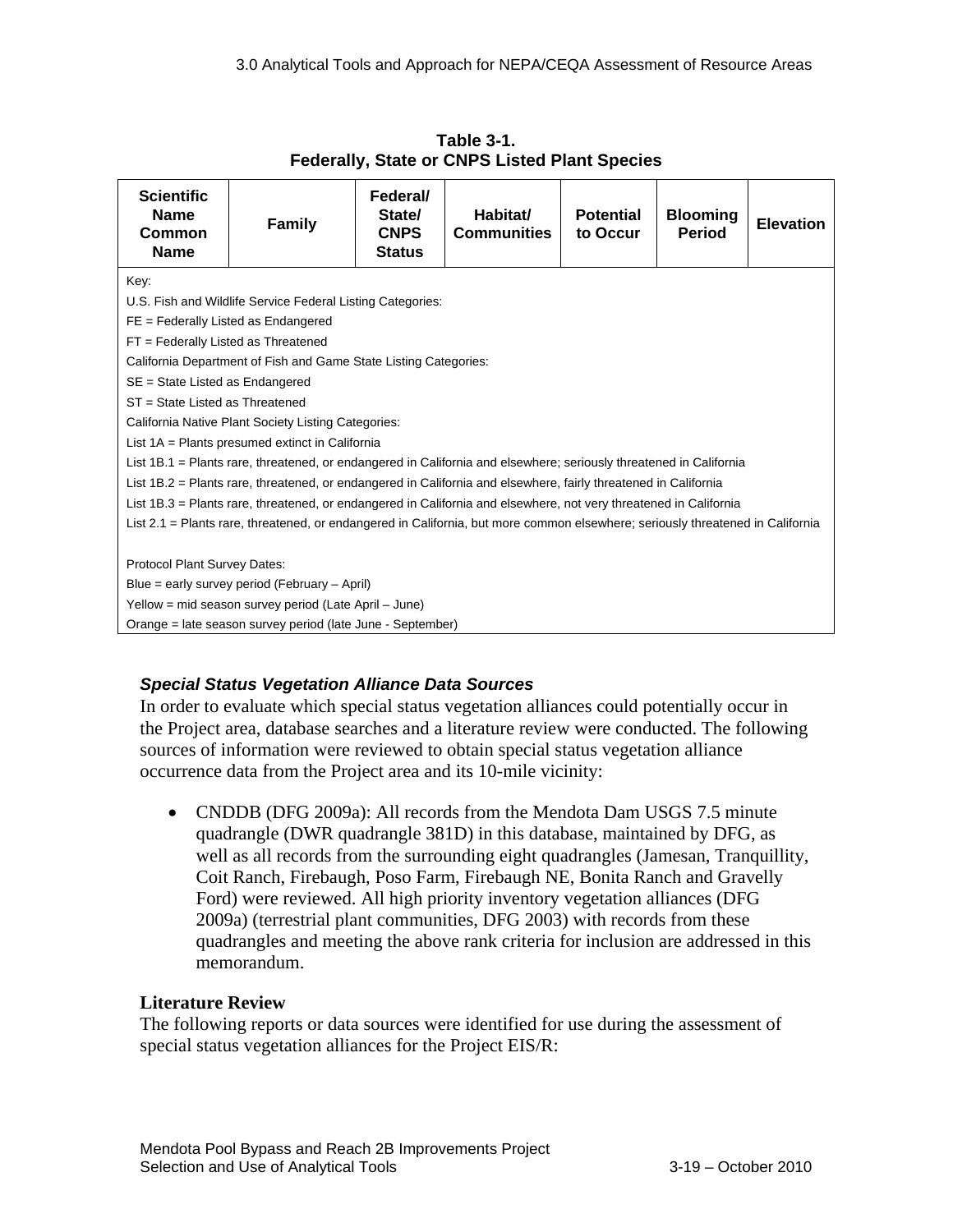- *A Manual of California Vegetation* (Sawyer 2009): All high priority vegetation alliances with a potential to occur in the Project area and its 10-mile vicinity are addressed in this TM.
- The most recent version (December 7, 2009) of the *List of California Vegetation Alliances* (DFG 2009a)
- Terrestrial Vegetation of California (Barbour 2007)
- San Joaquin River Restoration Study Background Report (McBain and Trush 2002)
- California Interagency Wildlife Task Group, California Wildlife Habitat Relationships System species accounts (DFG 2005)
- ESRP Species Profiles (ESRP 2006)

For the majority of special status vegetation alliances, specific literature was reviewed in addition to the sources listed above.

### **Potential Special Status Vegetation Alliances**

The following section lists special status vegetation alliances with a potential to occur in the Project area and the Project area 10-mile vicinity. The first vegetation alliance name is the 2003 terrestrial natural community designation (DFG 2003), the second and third are the current vegetation alliance common and scientific names (DFG 2009a). The vegetation alliances' global and state rank is noted in parentheses. Protocol surveys will be performed to identify special status vegetation alliances throughout the Project area.

### **Globally or State Ranked Critically Imperiled Vegetation Alliances**

There are no globally or State ranked critically imperiled special status vegetation alliances known to occur in the Project area or within a 10-mile vicinity of the Project area.

### **Globally or State Ranked Imperiled Vegetation Alliances**

- Box-Elder Forest, box-elder forest *Acer negundo* alliance, (G5S2)
- Buttonbush Scrub, button willow thickets *Cephalanthus occidentalis* alliance, (G5S2)
- Tar Plant Fields, tar plant fields *Centromadia pungens* or other spp. herbaceous alliance (G2?S2?)
- Alkali Sacaton Grassland, alkali sacaton grassland *Sporobulus airoides* alliance, (G4S2)
- Ditch-grass Wetland, widgeon-grass mats *Ruppia* (*cirrhosa, maritima*) aquatic herbaceous alliance, (G4?S2)
- Western Sea-Purslane Marsh, Western sea-purslane marsh *Sesuvium verrucosum* herbaceous alliance, (G3S2.2)

### **Globally or State Ranked Vulnerable Vegetation Alliances (G3/S3)**

• Valley Sink Scrub, Iodine bush scrub – *Allenrolfea occidentalis* alliance, (G4S3)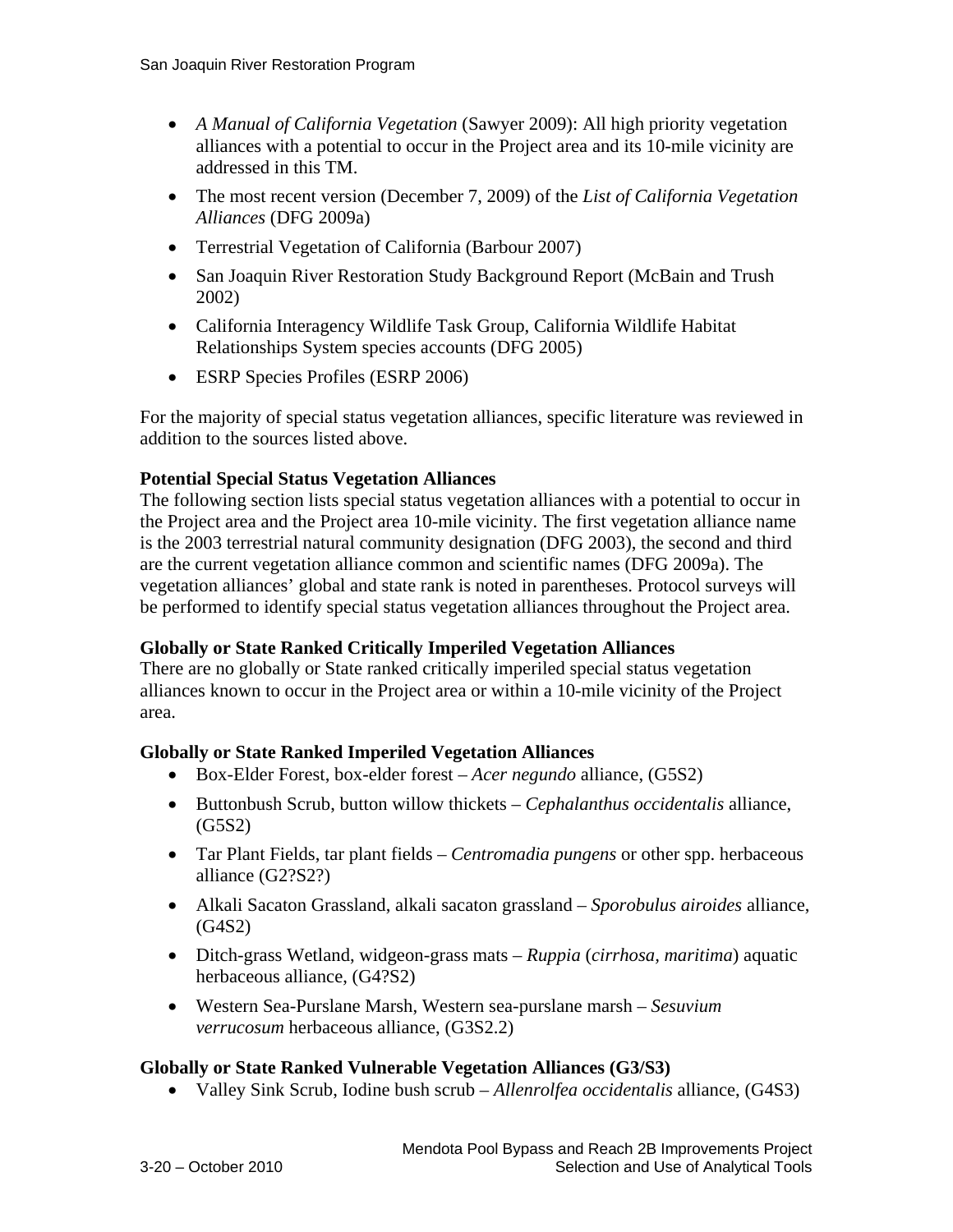- Northern Claypan Vernal Pool:
- Fremont's goldfields–saltgrass alkaline vernal pools *Lasthenia fremontii Distichlis spicata* alliance, (G4S3)
- Fremont's goldfields–Downingia vernal pools *Lasthenia fremontii Downingia (bicornuta)* alliance, (G3S3)
- Smooth goldfields vernal pool bottoms *Lasthenia glaberrima* alliance, (G3S3)
- Valley Oak Forests and Woodlands, Valley oak woodland *Quercus lobata* woodland alliance, (G3S3)
- Oregon Ash Riparian Forest, Oregon ash groves *Fraxinus latifolia* forest alliance, (G4S3.2)
- California Sycamore Riparian Forest and Woodland, California sycamore woodlands – *Platanus racemosa* alliance, (G3S3)
- Fremont Cottonwood Riparian Forests and Woodlands, Fremont cottonwood forest - *Populus fremontii* alliance, (G4S3.2)
- Black Willow Riparian Forests and Woodlands, Black willow thickets *Salix gooddingi*i alliance, (G4S3)
- Red Willow Riparian Forests, Red willow thickets *Salix laevigata* woodland alliance, (G3S3)
- Spinescale Scrub, Spinescale scrub *Atriplex spinifera* alliance, (G3S3)
- California Rose Riparian Scrub, California rose briar patches *Rosa californica* alliance, (G3S3)
- Bush Seepweed Scrub, Bush seepweed scrub *Suaeda moquinii* alliance (G5S3.2)
- Elderberry Scrub and Savanna, Blue elderberry stands *Sambucus nigra* shrubland alliance, (G3S3)
- Alkali Heath Dwarf Scrub, Alkali heath marsh *Frankenia salina* alliance, (G4S3)

## **3.5.2 Data Gaps**

The riparian vegetation throughout the river corridor from Friant Dam to the confluence with the Merced River was surveyed by DWR in 2008; however, additional botanical surveys should be conducted in order to determine the exact extent of special status plant populations and vegetation alliances in the Project area. Botanical surveys will be conducted in accordance with *Protocols for Surveying and Evaluating Impacts to Special Status Native Plant Populations and Natural Communities* (DFG 2009b). They will be conducted in a manner that will locate any listed species that may be present. Botanical surveys will be conducted prior to commencement of any activities that may modify vegetation, such as clearing, mowing, or ground-breaking activities. It is appropriate to conduct a botanical field survey when: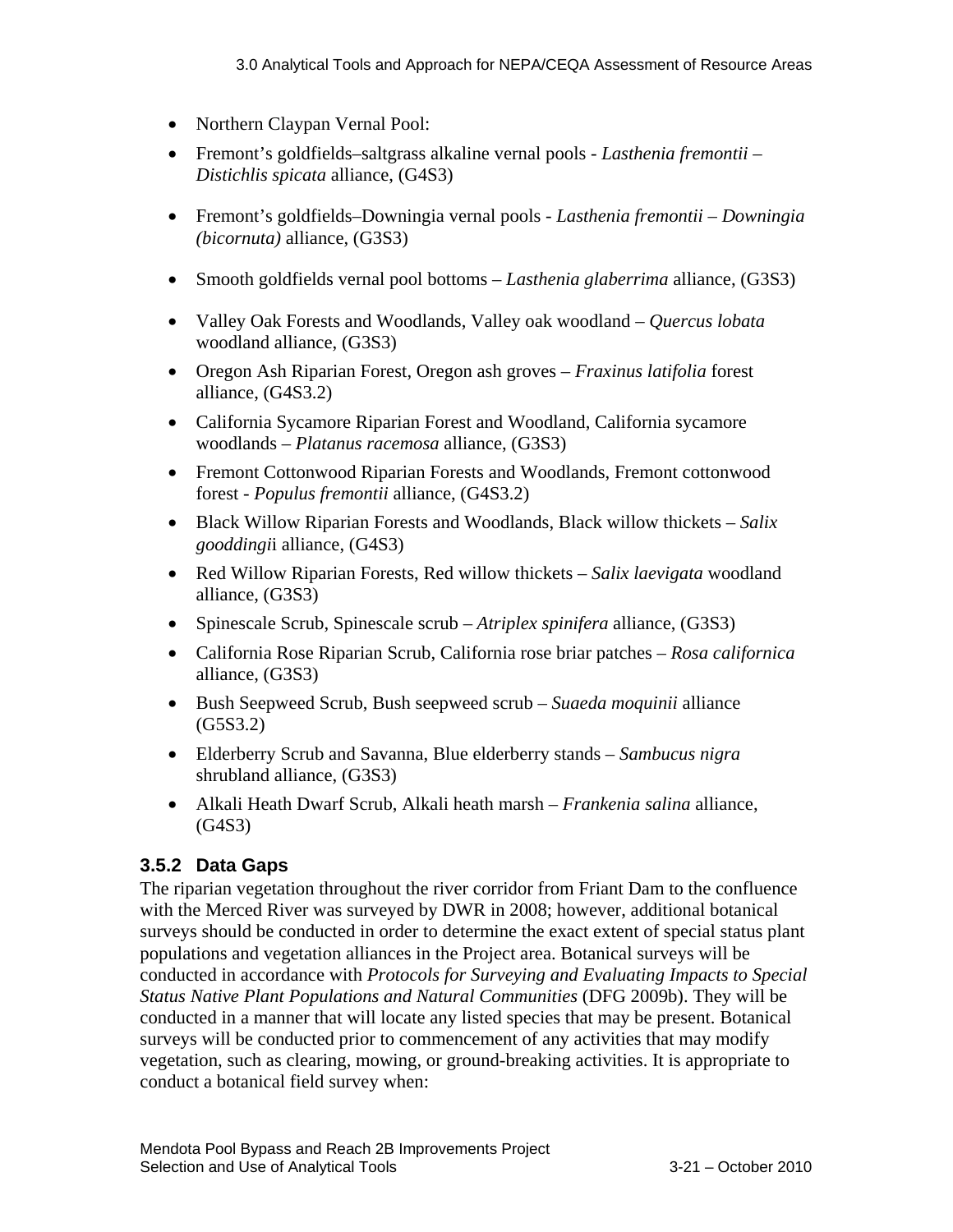- Natural (or naturalized) vegetation occurs on site
- It is unknown if special status plant species or natural communities occur on site
- The Project has potential to affect directly or indirectly vegetation, special status plants, or natural communities have historically been identified on the project site
- Special status plants or natural communities occur on sites with similar physical and biological properties as the Project site.

### **3.5.3 Tools and Tool Modifications**

In addition to the botanical survey protocol tools described in the *Mendota Pool Bypass and Reach 2B Improvements Project Technical Memorandum on Existing Environmental Conditions: Data Needs and Survey Approach* (Environmental Data Needs TM) (SJRRP 2010a), GPS mapping and GIS assimilation and overlay of the Project impact areas on the known distribution of the special status resources will be the primary tools used to determine how special status plant and vegetation alliances will be affected by the Project.

### **3.5.4 Results Format**

The effect of each alternative on the existing special status plants and vegetation alliances will be determined by the use of GIS overlay. Impacts of each alternative will be tabulated and included in the Project EIS/R. The basis for the determination will be the botanical survey report and the proposed layout for each alternative.

The assessment of potential impacts to be included in the Project EIS/R will include:

- A discussion of the significance of special status plant populations in the Project area considering nearby populations and total species distribution
- A discussion of the significance of special status natural communities in the Project area considering nearby occurrences and natural community distribution
- A discussion of direct, indirect, and cumulative impacts to the plants and natural communities
- A discussion of threats, including those from invasive species, to the plants and natural communities
- A discussion of the degree of impact, if any, of the proposed project on unoccupied, potential habitat of the species
- A discussion of the immediacy of potential impacts
- Recommended measures to avoid, minimize, or mitigate impacts

## **3.6 Biological Resources – Wildlife**

The biological resources – wildlife assessment will compare the changes to special status wildlife and their habitat that would result from implementation of the Project alternatives.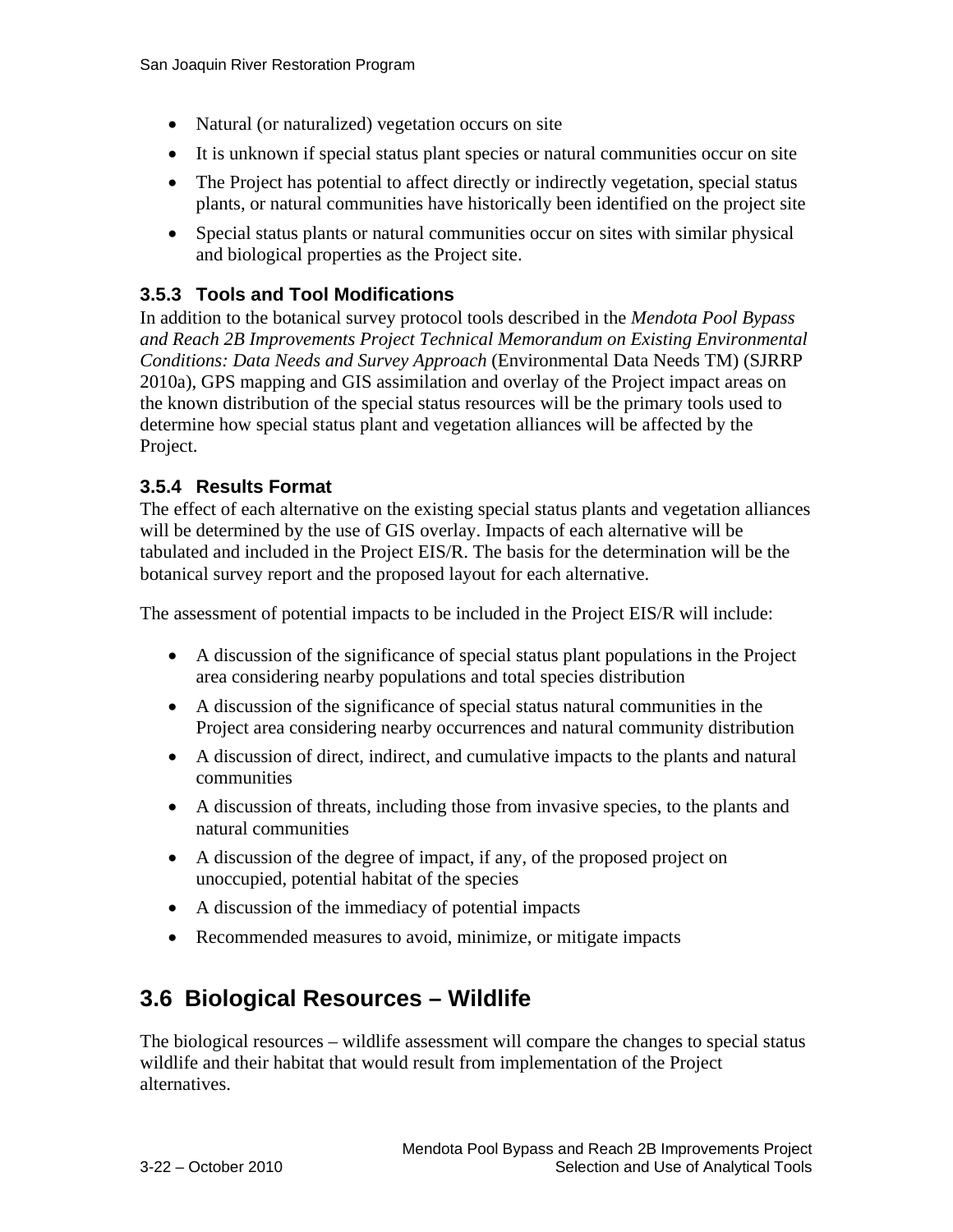## **3.6.1 Data Sources and Availability**

Data sources related to wildlife are identified and summarized in the Environmental Data Needs TM (SJRRP 2010a). Data sources identified in that document include database searches, reports and literature with information broadly applicable to the Project, as well as more specific reports and literature that contain information related to individual wildlife species.

Three primary databases were reviewed to obtain special status wildlife species occurrence data from the vicinity of the Project area, including the California Natural Diversity Data Base, the USFWS Species List for the Mendota Dam quadrangle, and the Audubon Society Important Bird Area species list for the Mendota Wildlife Area. Species were identified as occurring in or having potential to occur in the vicinity of the Project area, based on information extracted from these databases, there are 16 Federally and State listed and fully protected wildlife species, and an additional 25 species identified as USFWS birds of conservation concern and CDFG species of special concern and watch list species.

The species were evaluated for potential to occur in the Project area using occurrence information from the databases, a variety of readily available literary sources with species-specific information, and the following reports or data sources which were identified as particularly relevant for a number of species:

- San Joaquin River Restoration Study Background Report (McBain and Trush, 2002)
- California Interagency Wildlife Task Group, California Wildlife Habitat Relationships species accounts (DFG 2005)
- ESRP species profiles (ESRP 2006)

## **3.6.2 Data Gaps**

In some cases sufficient information is currently available to evaluate the potential for individual wildlife species to occur in the Project area. In other cases additional information will be provided by conducting field surveys in the Project area. Proposed field surveys are described in the Environmental Data Needs TM (SJRRP 2010a). Proposed surveys include a reconnaissance survey and a habitat assessment survey, to be conducted during spring 2010, pending right-of-entry to private property in the Project area. Depending on the results of the initial surveys, focused surveys may be required if additional information is needed for some species. One exception is focused surveys for valley elderberry longhorn beetle, a species for which focused surveys have already been determined to be necessary. Those surveys will be completed prior to the elderberry host plants' winter dormancy period when transplants will occur.

Protocols for conducting focused surveys that may be needed are also described in the Environmental Data Needs TM (SJRRP 2010a) for species where published survey protocols are available. Focused surveys would be initiated as soon as possible following the point at which initial reconnaissance or habitat assessment surveys indicate that focused surveys are needed. All reasonable effort would be made to complete focused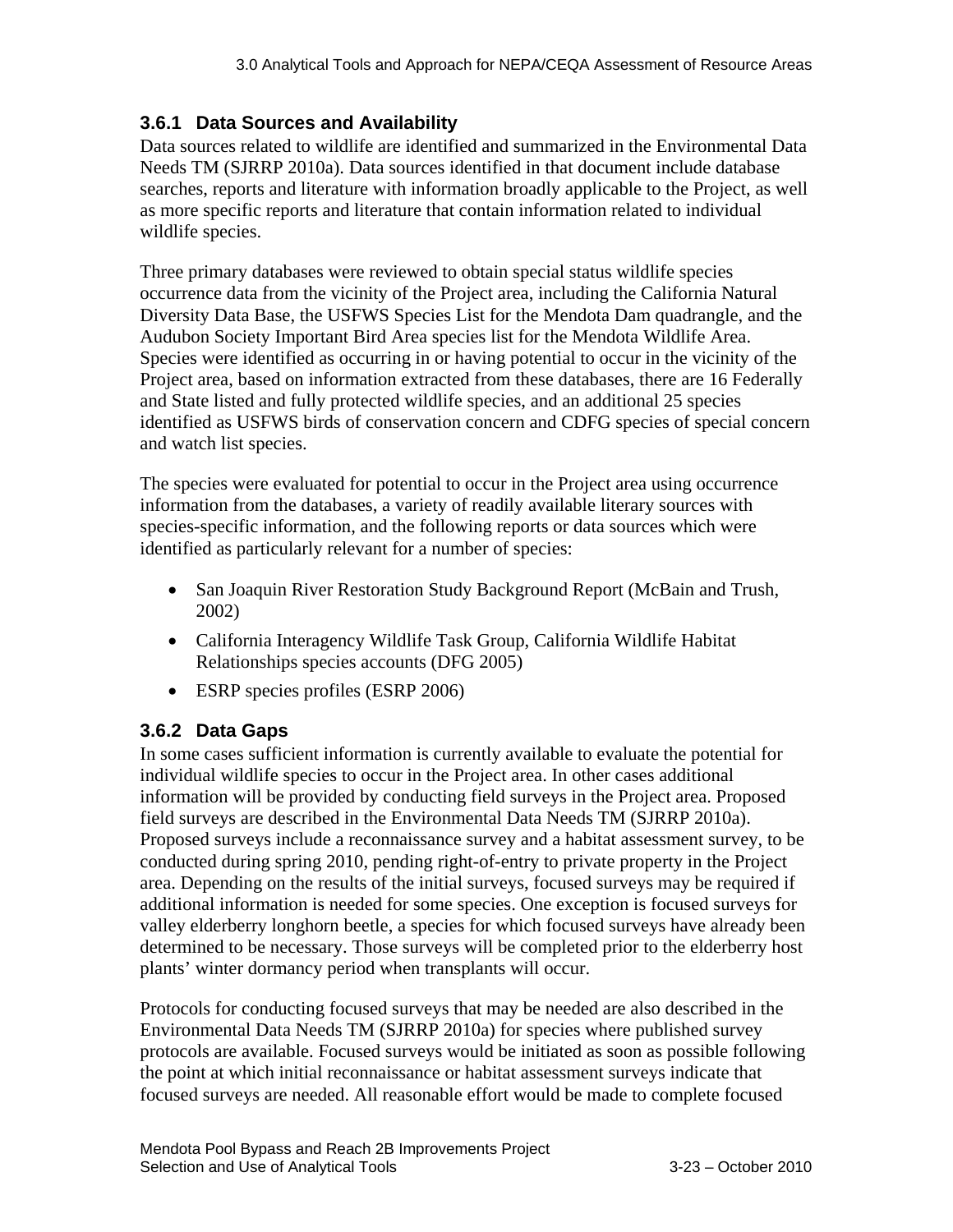surveys during the 2010 calendar year, but published protocols for some species require surveys to be conducted at specific times of year, often in spring, so the ability to complete focused surveys during the 2010 calendar year in some cases would depend on when right-of-entry to private property is obtained. In other cases protocol surveys require surveys conducted over multiple calendar years, in which case completion of the surveys would occur after 2010.

## **3.6.3 Tools and Tool Modifications**

The analysis of Project effects on wildlife will be based largely on known or assumed presence of wildlife species in specific habitats in the Project area and predicted changes in the quantity and distribution of those habitats associated with Project implementation. This type of analysis will be particularly applicable for Federal and State listed species, where the quantity of affected habitat often affects mitigation requirements. Tools such as hydrology information, CalSim, and HEC-RAS models will be used to predict flow duration and flood frequency curves. Based on this information, combined with grading and planting schemes, it should be possible to predict which habitat types are most likely to establish and persist at various locations in the Project area. By comparing acreages of habitat types pre- and post-Project implementation, it will be possible to anticipate which species will gain habitat as a result of the Project, and which species will lose habitat.

## **3.6.4 Results Format**

Acreages of habitat affected for various wildlife species will be reported in summary tables. For some species, the table may indicate different types of habitat affected, such as foraging habitat or breeding habitat. In some cases, the quantity of habitat affected will be tightly linked to mitigation requirements associated with permitting the Project. Habitat quality and habitat type (for example, breeding, foraging, or dispersal habitat) will likely factor into mitigation requirements associated with permitting for some species.

While impacts will be quantified in this manner where appropriate, another important part of the analysis will be more qualitative in nature. For extremely rare or critically endangered species, the acreage of habitat affected may not adequately represent the magnitude of the potential impact, for example, if the Project would result in take of individuals or loss of habitat for a species not known from other locations. Therefore, narrative descriptions of the nature and severity of impacts will support or substitute for the quantitative results of the impact analysis described above, for some species.

# **3.7 Climate Change and Greenhouse Gas Emissions**

Global warming is the name given to the increase in the average temperature of the Earth's near-surface air and oceans since the mid-20th century and its projected continuation. Warming of the climate system is now considered to be unequivocal (Intergovernmental Panel on Climate Change (IPCC) 2007) with global surface temperature increasing approximately 1.33 °F over the last one hundred years. Continued warming is projected to increase global average temperature between 2 and 11 °F over the next one hundred years.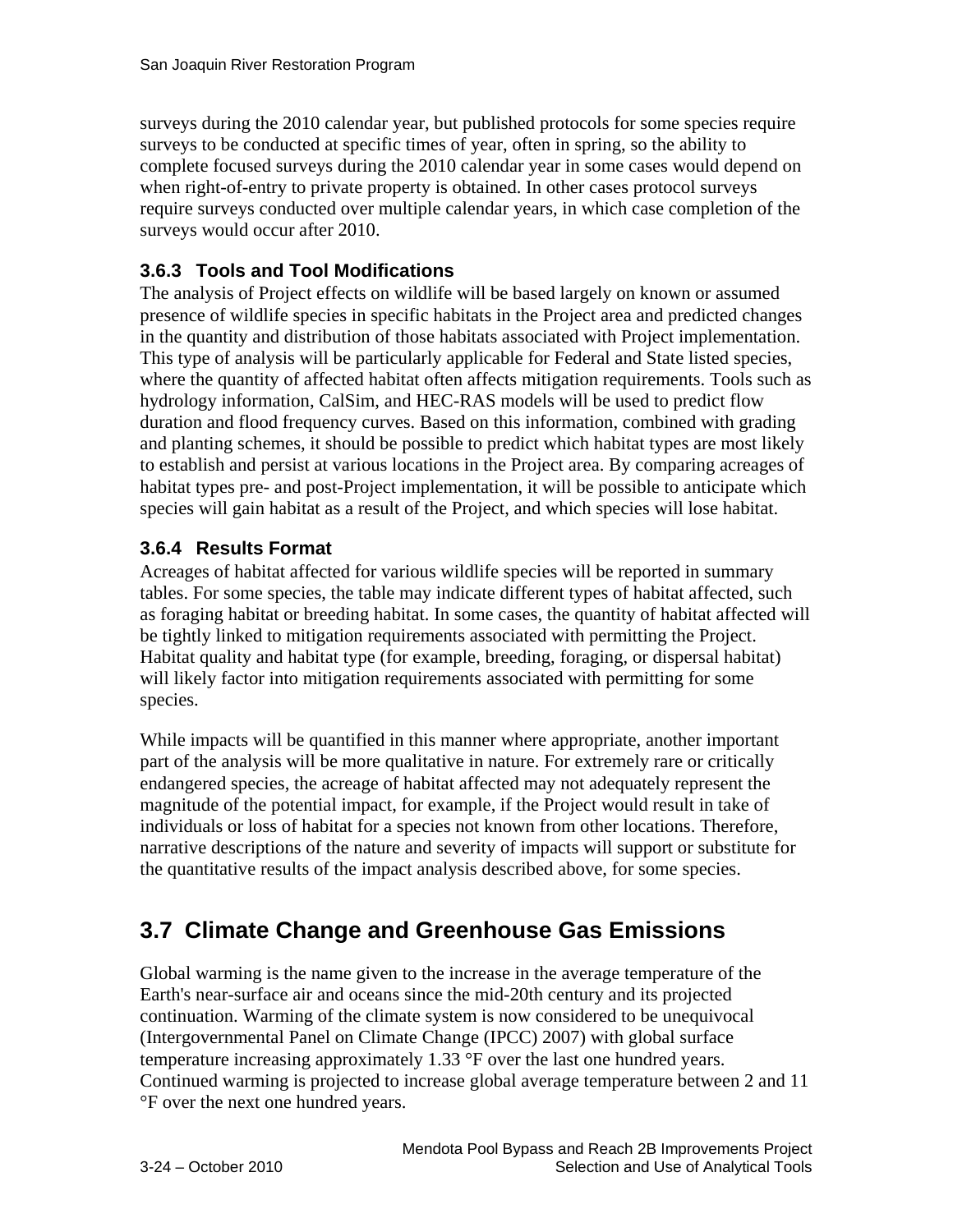The causes of this warming have been identified as both natural processes and as the result of human actions. The IPCC concludes that variations in natural phenomena such as solar radiation and volcanoes produced most of the warming from pre-industrial times to 1950 and had a small cooling effect afterward. However, after 1950, increasing greenhouse gas concentrations resulting from human activity such as fossil fuel burning and deforestation have been responsible for most of the observed temperature increase. These basic conclusions have been endorsed by more than 45 scientific societies and academies of science, including all of the national academies of science of the major industrialized countries. Since 2007, no scientific body of national or international standing has maintained a dissenting opinion.

Increases in greenhouse gas concentrations in the Earth's atmosphere are thought to be the main cause of human induced climate change. Greenhouse gasses naturally trap heat by impeding the exit of solar radiation that has hit the Earth and is reflected back into space. Some greenhouse gasses occur naturally and are necessary for keeping the Earth's surface habitable. However, increases in the concentrations of these gases in the atmosphere during the last hundred years have decreased the amount of solar radiation that is reflected back into space, intensifying the natural greenhouse effect and resulting in the increase of global average temperature.

Maximum (daytime) and minimum (nighttime) temperatures are increasing almost everywhere in California but at different rates. The annual minimum temperature averaged over all of California has increased 0.33°F per decade during the period 1920 to 2003, while the average annual maximum temperature has increased 0.1°F per decade (Moser 2009).

With respect to California's water resources, the most significant impacts of global warming have been changes to the water cycle and sea level rise. Over the past century, the precipitation mix between snow and rain has shifted in favor of more rainfall and less snow (Mote 2005, Knowles 2006) and snow pack in the Sierra Nevada is melting earlier in the spring (Kapnick 2009). The average early spring snowpack in the Sierra Nevada has decreased by about 10 percent during the last century, a loss of 1.5 million acre-feet of snowpack storage (DWR 2008). These changes have significant implications for water supply, flooding, aquatic ecosystems, energy generation, and recreation throughout the state. During the same period, sea levels along California's coast rose seven inches (DWR 2008). Sea level rise associated with global warming will continue to threaten coastal lands and infrastructure, increase flooding at the mouths of rivers, place additional stress on levees in the Sacramento-San Joaquin Delta, and will intensify the difficulty of managing the Sacramento-San Joaquin Delta as the heart of the state's water supply system.

The earth's atmosphere naturally contains a number of gases, including (but not limited to) carbon dioxide (CO2), methane (CH4), and nitrous oxide (N2O), which are collectively referred to as GHGs. For the Project, GHG emissions will be based on dominant GHGs: CO2, CH4, N2O, sulfur hexafluoride (SF6), perfluorocarbons (PFC), hydrofluorocarbons (HFC), and water vapor and will be reported as carbon dioxide equivalents (CO2e). CO2 is the primary GHG emitted by human activities in the United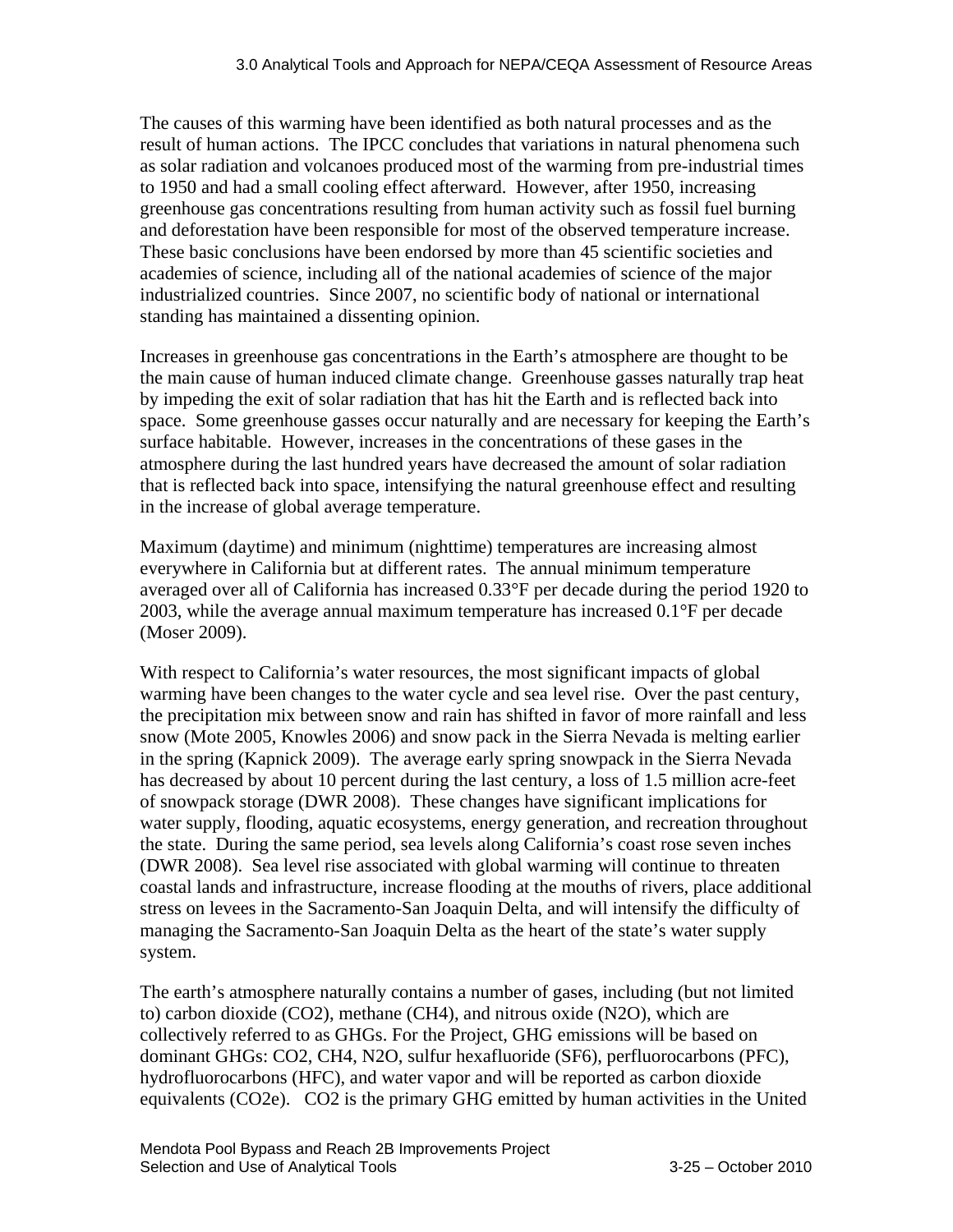States, representing approximately 84 percent of total GHG emissions (USEPA 2008). CO2 from fossil fuel combustion, the largest source of United States GHG emissions, accounted for approximately 80 percent of United States GHG emissions (USEPA 2008).

While scientists have established a connection between increasing GHG concentrations and increasing average temperatures, important scientific questions remain about how much warming will occur, how fast it will occur, and how the warming will affect the rest of the climate system. As the average temperature of the earth increases, weather may be affected, including changes in precipitation patterns, accumulation of snow pack, and intensity and duration of spring snowmelt. The sea level may rise, resulting in coastal erosion and inundation of coastal areas. Emissions of air pollutants and ambient levels of pollutants also may be affected in areas. Climate zones may change, affecting the ecology and biological resources of a region. There may be changes in fire hazards due to the changes in precipitation and climate zones. Increased air temperatures and reduced snow pack resulting from climate change may have an effect on salmon fisheries by increasing water temperatures and shortening the timeframe that water temperatures are adequate for fish.

## **3.7.1 Data Sources and Availability**

The volume of grading, cut and fill, and amount of construction will be needed. Emission factors for the types of equipment and trucks used will also be necessary. Emission factors for trucks can be obtained from CARB's EMFAC2007 Motor Vehicle Emission Factor Model or from the California Climate Action Registry's General Reporting Protocol (CCAR 2009).

## **3.7.2 Data Gaps**

Once alternatives and associated construction quantities are finalized there should be no data gaps.

## **3.7.3 Tools and Tool Modifications**

GHG construction, operations, and maintenance emissions will be calculated based on the amount of construction cut and fill material required by the project, the heavy equipment usage, and the area undergoing grading. The calculation of GHG emissions will be based on the number of truck trips required for removal of material and/or the importation of material. For grading and construction the duration of equipment use will be used to estimate amount of GHG emissions.

No operational sources are assumed to exist.

## **3.7.4 Results Format**

A list or table of the GHG emissions due to construction of the project will be generated.

## **3.8 Cultural Resources**

The cultural resources assessment will compare the effects to cultural resources that would result from implementation of the Project alternatives.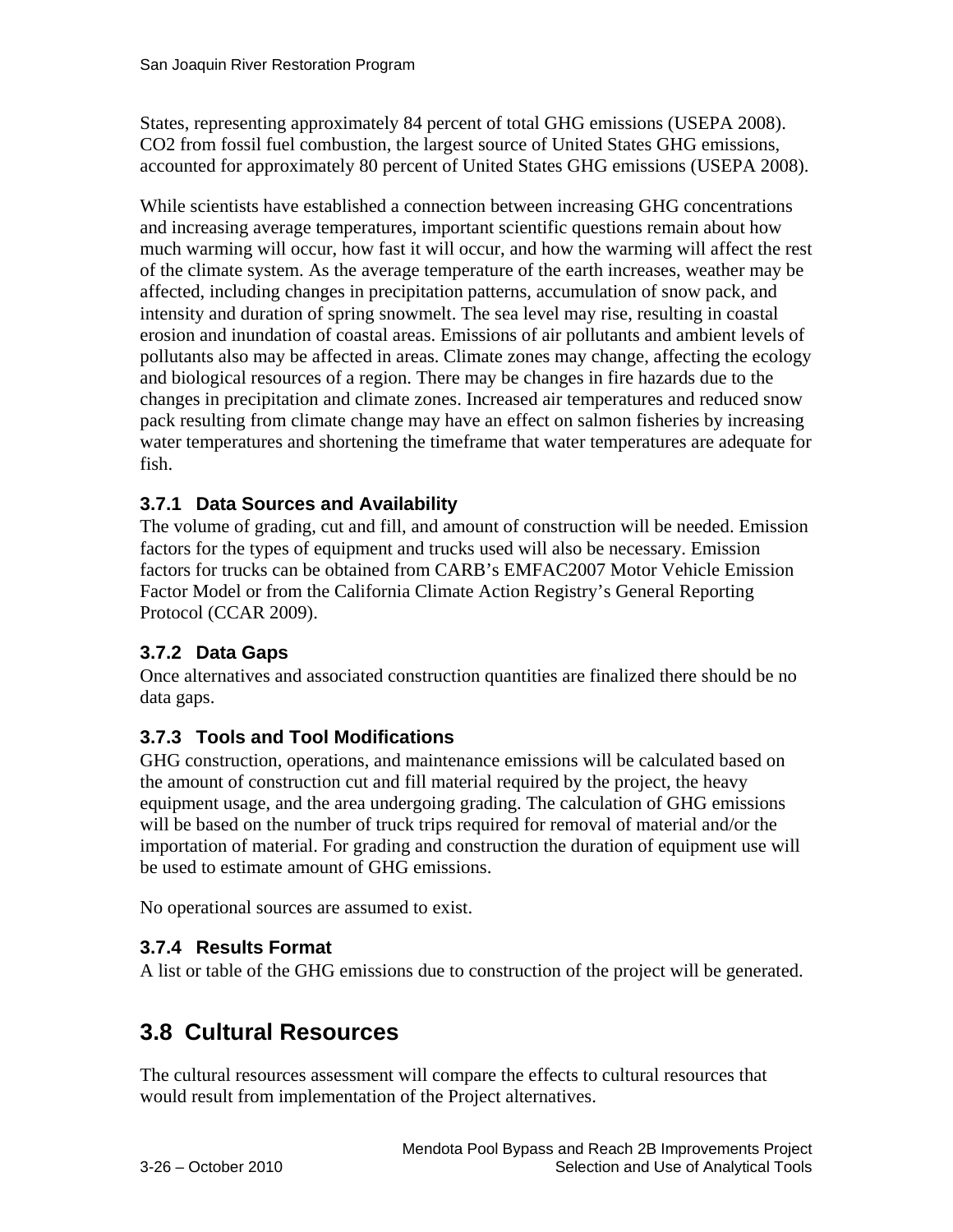## **3.8.1 Data Sources and Availability**

The data gathered prior to field work will rely on existing information regarding previously recorded cultural resources for the Project area of potential effects (APE), as well as any pre-existing literature that is pertinent to understanding the environmental and cultural evolution unique to the Project area. The information gathered will encompass a variety of areas, including both prehistoric and historic cultural chronologies and lifeways, geomorphological evolution and landscape change over time, and environmental variables. To date, a cultural resources records search of pertinent survey and site data was conducted on December 22, 2009 by the South San Joaquin Valley Information Center (SSJVIC) (RS#09-479). The information center staff accessed the records for the Mendota (USGS) 7.5-minute quadrangle, including a half-mile and a onemile radius around the Project area. The following references were also reviewed:

- National Register of Historic Places (NRHP) (2010)
- California Register of Historical Resources (CRHR) (2010)
- *Cultural Resources Sensitivity Study and Research Design for the San Joaquin River Restoration Program, Fresno, Madera, Merced, and Stanislaus Counties, California* (Far Western 2009)
- Office for Historic Preservation (OHP) Historic Property Directory (updated March 7, 2008)
- California State Historical Landmarks (1996 and updates) listing
- California Inventory of Historic Resources (1976 and updates)
- California Points of Historical Interest (1992 and updates) listing
- The Caltrans State and Local Bridge Survey (1986 and updates)
- Historic maps, including GLO Plat Maps

The results of this records search will be incorporated into the Cultural Resources Inventory Report for the Project.

In addition, the Native American Heritage Commission was contacted in December 2009 in order to request a database search for sacred lands or other cultural properties of significance to Native Americans within the Project area. The sacred lands files database did not indicate any sacred lands in the Project area. The Commission provided a list of people who may have specific information pertaining to cultural resources in the Project area, and letters will be sent to each person upon receipt of the contacts list. Any information gathered during this process will be incorporated into the impact analysis.

## **3.8.2 Data Gaps**

A survey of the Project area will be conducted to document the presence of cultural resources, if any. The results of the survey will be utilized in the assessment of the effects of the Project on cultural resources for the Project EIS/R. The timing and availability of the results of the surveys is dependent on access to properties within the Project area.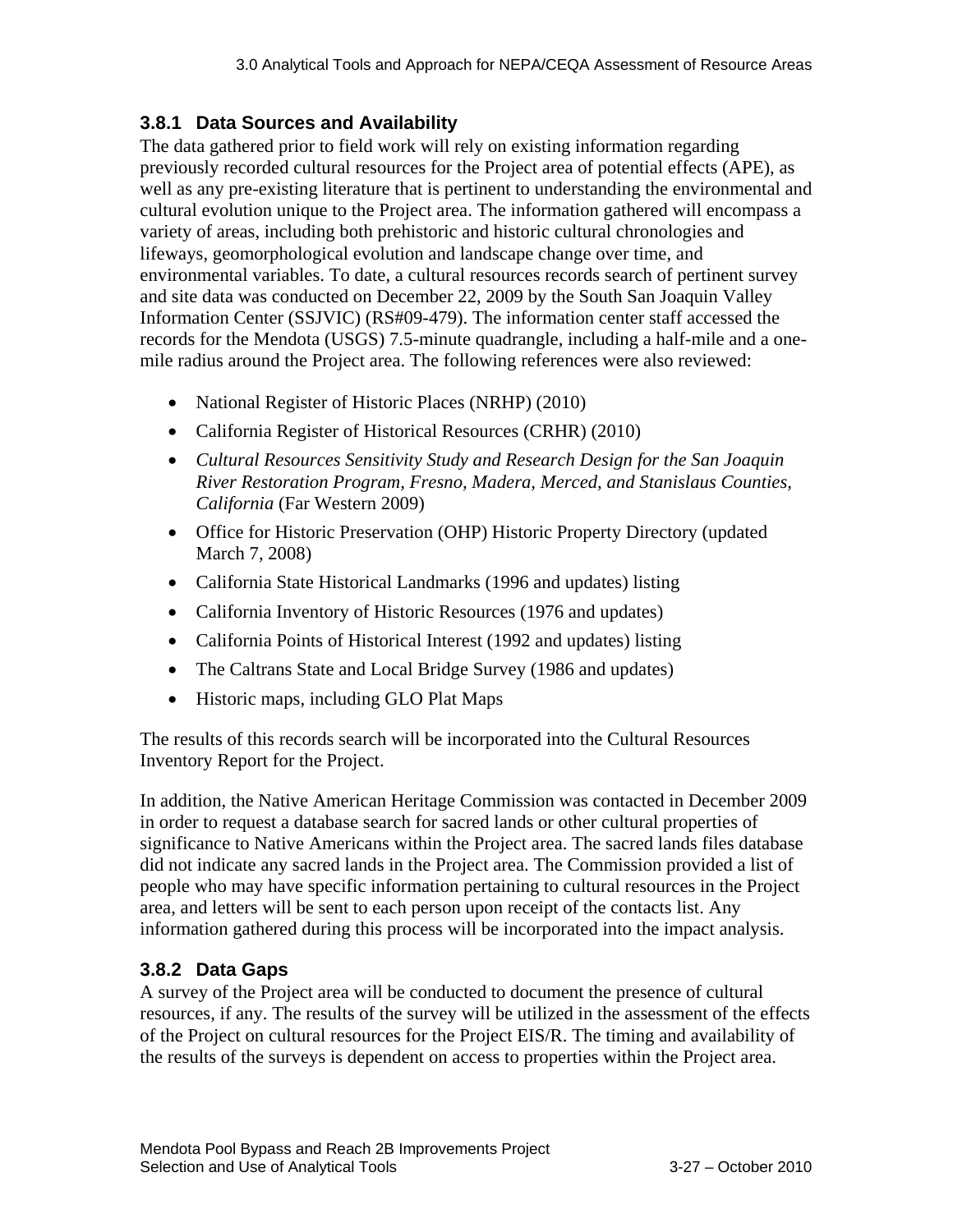## **3.8.3 Tools and Tool Modifications**

Based on the results of the cultural resources survey, combined with grading and planting schemes, it should be possible to assess the effects of the Project for the purposes of the Project EIS/R. GPS mapping and GIS assimilation and overlay of the Project impact areas on the known locations of cultural resources will be the primary tools used to assess how cultural resources will be affected by the Project.

### **3.8.4 Results Format**

Under Federal and State law, effects to significant cultural resources (e.g., archaeological remains, historic-period structures, and traditional cultural properties) must be considered as part of the environmental analysis of a proposed project. Criteria for defining significant cultural resources are stipulated in:

- 36 CFR Part 63 (Determinations of Eligibility for Inclusion in the NRHP)
- NHPA of 1966, as amended (NHPA; 16 United States Code (USC) 470 et seq.)
- CEQA (CEQA, revised 2005)

In addition, 36 CFR 800 outlines the compliance process for Section 106 of the NHPA.

The results of the literature review task and the field survey task will be applied to the significance criteria above to determine whether any identified cultural resources may be considered either historical resources (CEQA level term) or historical properties (Section 106/NEPA level term), that is, whether the resource is to be considered eligible for listing in either the CRHR or the NRHP.

The goal of the Cultural Resource Inventory Report is to support Reclamation in complying with Section 106 of the National Historic Preservation Act. The Inventory Report will discuss the results of the literature review and field survey and provide recommendations regarding the treatment of any identified cultural resources that may be considered significant. Formal evaluation, such as a formal excavation of a recorded archaeological site, of identified resources may be conducted for the purposes of the Inventory Report. Additionally, architectural resources or specimens of the built environment will be evaluated per State or Federal criteria. In both cases, recommendations will be provided to allow planners to avoid, minimize, or reduce adverse impacts—in this sequence of priority—to identified significant cultural resources.

# **3.9 Environmental Justice**

This section describes the analytical tools and approach for environmental justice. Environmental justice analysis provides information on the demographic and social characteristics of a study area, data which are used to discern whether minority or lowincome populations would be disproportionately, adversely affected by the alternatives. The assessment of potential environmental justice impacts of the alternatives will rest on a comparison of select social and demographic characteristics of the Project area with a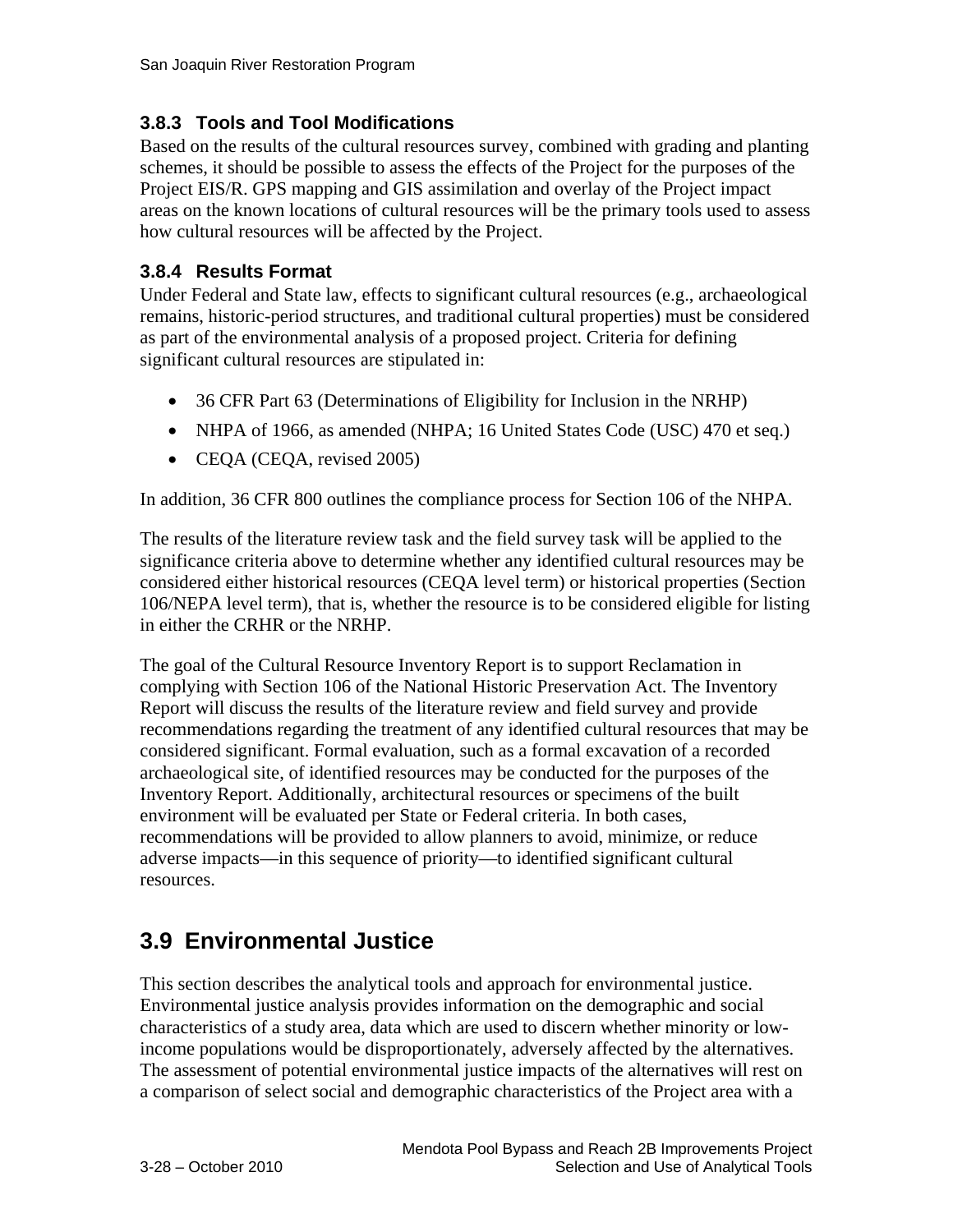reference population, e.g., Fresno and Madera Counties and California. If the minority or low-income populations in the Project area are meaningfully greater than in the reference population, then an environmental justice location of concern can be assumed to be present and should be included in the analysis.

## **3.9.1 Data Sources and Availability**

The Project would occur within unincorporated areas of Fresno and Madera Counties. The nearest incorporated community is the City of Mendota in Fresno County. The most recent data on environmental justice characteristics for the Project area are from the 2000 Census of Population and Housing (U.S. Census Bureau 2010). The land in the Project area is located in Fresno County Census Tract 83.01 and Madera County Census Tract 4. More current information on racial composition in the area is available only at the county level, i.e., Fresno and Madera Counties.

## **3.9.2 Data Gaps**

The only data gap is one of timing rather than content. As noted above, the most recent data on the social and demographic characteristics in the Project area are from the 2000 Census of Population and Housing.

## **3.9.3 Tools and Tool Modifications**

The tool used to assess the environmental justice impacts of the alternatives will be spreadsheet tabulations comparing the social and demographic characteristics of the Project area with reference data for Fresno and Madera Counties and California for 2000.

## **3.9.4 Results Format**

The results of the environmental justice analysis will be presented in tabular form, showing for each alternative the specific environmental justice impacts associated with loss of agricultural land, construction, and other activities and the level of significance of those impacts.

# **3.10 Geology and Soils**

This section describes the analysis of geological conditions to support the functionality of alternatives in the geology and soil resource areas. Geological concerns include:

- Levee stability
- Potential erosion and sedimentation caused by grading, excavation and other construction activities
- Potential land subsidence caused by placement of material on peat soils
- River meander migration and bank erosion
- Channel stability and sediment deposition and scour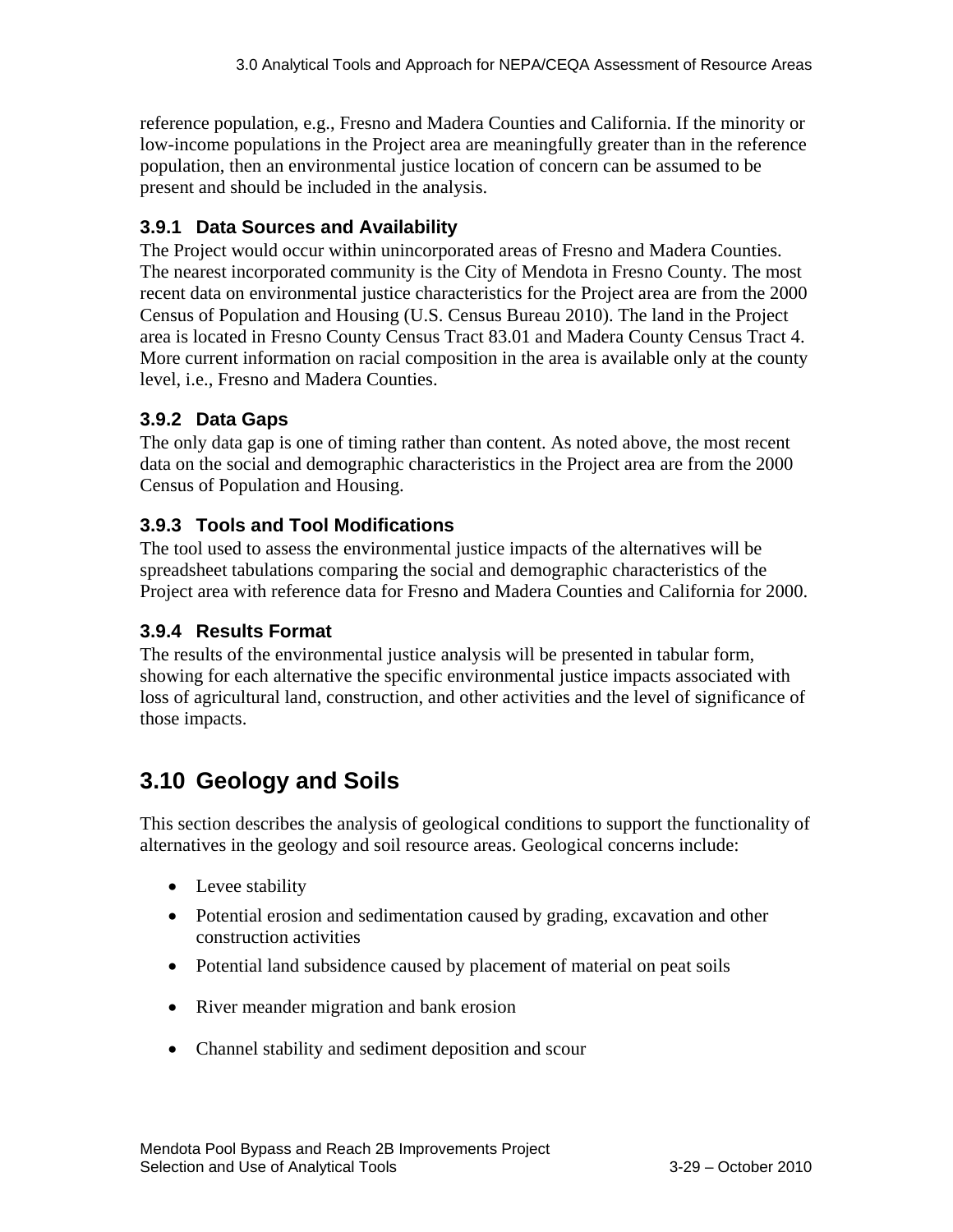### **3.10.1 Data Sources and Availability**

The following data sources were identified as relevant to the work suggested in this TM:

- Geomorphology of Segmented Alluvial Fans in Western Fresno County, California (Bull 1964)
- *Geologic Map of California*, Santa Cruz Sheet (California Department of Conservation 1958)
- Soil Survey of Eastern Fresno Area, California (SCS 1971)
- Quaternary Geology of the Great Valley, California. In Quaternary Nonglacial Geology: Conterminous U.S., Geology of North America (Lettis 1991)
- Soil Survey of Madera Area, California (SCS 1962)
- Preliminary Geologic Map Showing Quaternary Deposits of the Northeastern San Joaquin Valley, California (Marchland 1978)
- Soil Survey of Fresno County, California Western Part (NRCS 2006)
- *Web Soil Survey,* http://websoilsurvey.nrcs.usda.gov (NRCS 2008)
- Appraisal Phase Geologic Survey Work Plan for Reach 2B and the Mendota Pool Bypass (SJRRP 2008a)
- California 7.5 Minute Series Topographic Maps (USGS)
- Aerial photographs in stereo pair
- LiDAR and aerial imagery
- *San Joaquin River Restoration Program Draft 1 2010 Annual Technical Report* (SJRRP 2010) – or later version as available

### **3.10.2 Data Gaps**

Creating a detailed geomorphic map describing the deposits and landforms of the Project area will be considered, and completed as necessary. This would augment the existing soils map and geomorphic information expected to be outlined in the PEIS/R and help to better constrain the placement of geotechnical borings. A work plan for geotechnical exploration has been introduced (SJRRP 2008a) and seven monitoring wells and two piezometers have been installed, but no documentation of the boring or logs is yet available. The lithologic logs are expected to be available by June 2010. Geotechnical exploration, guided by the information gleaned from the soils and geomorphic maps is being conducted by DWR through summer 2010.

The geomorphology investigation prepared for the alternatives evaluation discussed in Section [2.4](#page-44-0) will provide the foundation for the geomorphic assessment for the Project EIS/R, but additional detail should be developed to further the assessment. Twodimensional hydraulic and sediment transport modeling of the channel and floodplain should be completed to provide more information for the geomorphology assessment.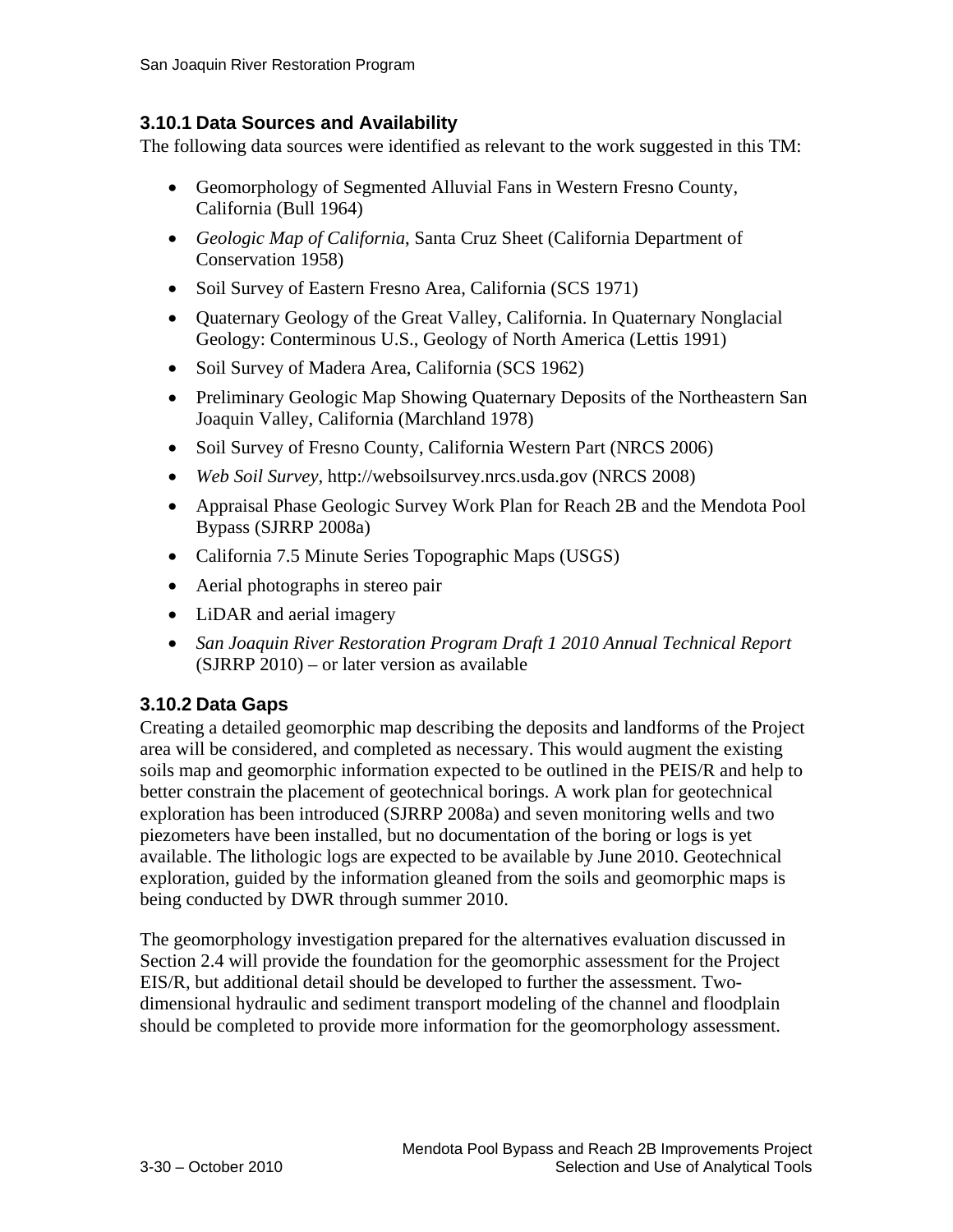## **3.10.3 Tools and Tool Modifications**

The geomorphic assessment will leverage the data sources above as well as the DWR field investigation. Additional mapping will be completed as necessary and would involve interpreting stereographic aerial photographs, USGS topographic maps, and available high-resolution topographic data (e.g., LiDAR imagery) to create a detailed map of landforms such as natural levees, channels, floodplains, terraces and alluvial fans. The work would be field-checked to confirm the validity of judgments made using the remote sensing techniques. It is assumed at this time that the DWR field investigation will be used to field-check the assessment.

Models for the geomorphology assessment include HEC-RAS, SRH-1D, SRH-1DV, and SRH-2D along with geomorphic principles.

### **3.10.4 Results Format**

The results will be presented in the form of a geologic site characterization report which will include soils and geomorphic maps and detailed descriptions of the surface and subsurface conditions including the results from both field and laboratory investigations. Tabular and graphical information will be presented for the geomorphological assessment.

## **3.11 Hazards, Hazardous Materials, and Public Health**

The hazards, hazardous materials, and public health resources assessment will compare the effects on public health or associated with hazards and hazardous materials that would result from implementation of the Project alternatives.

## **3.11.1 Data Sources and Availability**

Data sources to assess potential adverse impacts to public health are described in terms of anthropogenic (from or influenced by humans) hazards, West Nile virus (WNV), Valley Fever, naturally occurring asbestos (NOA), oil and gas wells, wildland fire, and aircraft safety. In addition to these data sources for potential direct public health hazards, other data sources will be assessed to determine logistical concerns for the proper management and disposal of contaminant soil and groundwater generated during project activities.

### *Anthropogenic Sources*

The data sources identified to evaluate potential anthropogenic hazards to public health will largely be gathered by reviewing Federal, State and Local environmental databases. These databases list facilities that store, use or dispose of hazardous materials or hazardous wastes. Potential releases from these listed facilities may have resulted in adverse impacts to the proposed bypass project. Historical records may also be utilized as a secondary data sources for identifying potential adverse anthropogenic impacts.

Federal databases that contain sites that store, use, or dispose hazardous materials or wastes include:

• USEPA National Priorities List (NPL) sites list

Mendota Pool Bypass and Reach 2B Improvements Project Selection and Use of Analytical Tools 3-31 – October 2010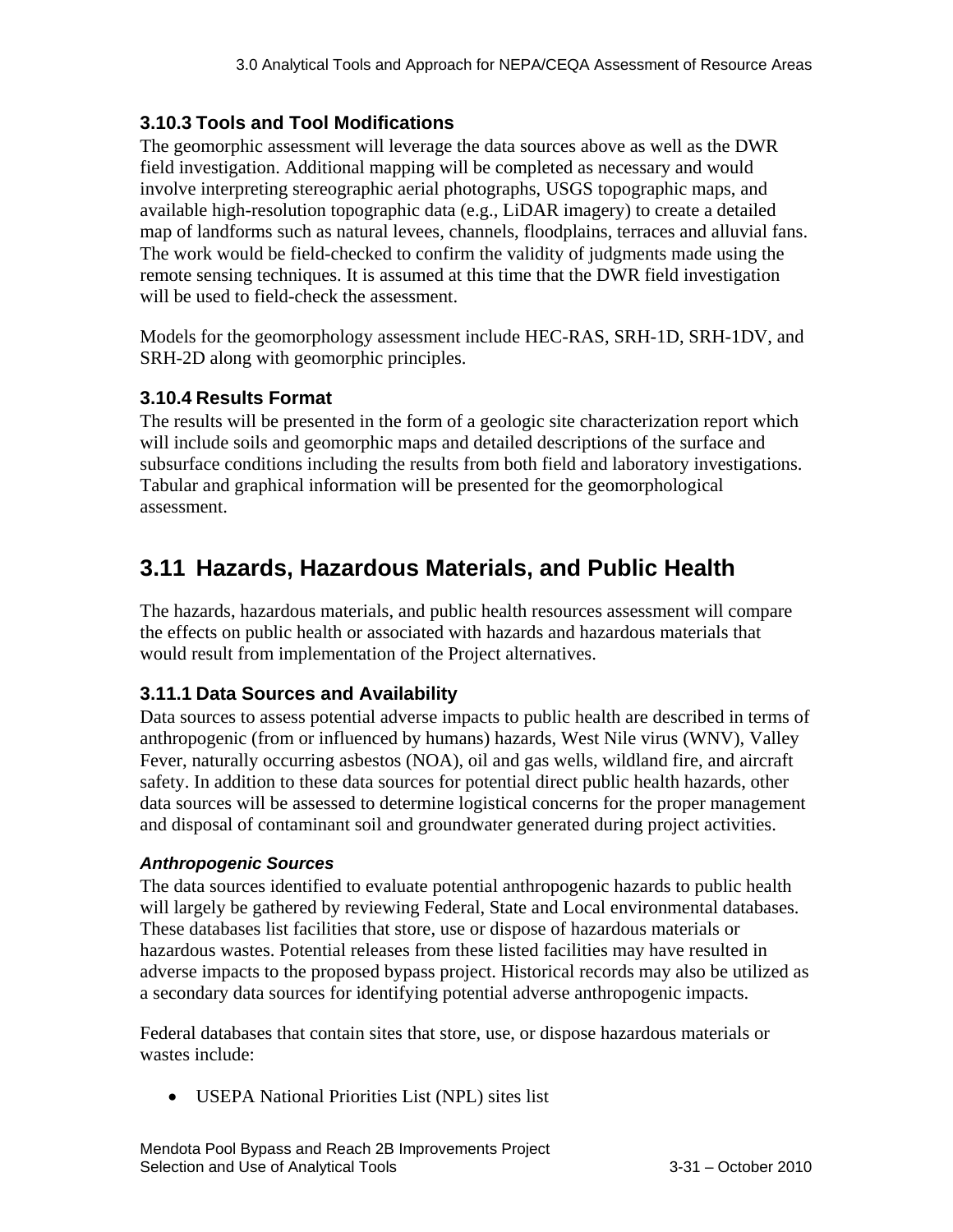- Resource Conservation and Recovery Act (RCRA) database
- Comprehensive Environmental Response Compensation Liability Information System (CERCLIS) sites list
- Resource Conservation and Recovery Act Information System (RCRIS) Treatment, Storage, and Disposal Facilities (TSD), Corrective Action Facilities (CORRACTS), and Generators sites lists
- Emergency Response Notification System (ERNS) sites list.

State databases that contain sites that store, use, or dispose of hazardous materials or wastes include:

- CalEPA Department of Toxic Substances Control (DTSC) Cal-Sites toxic sites including the Annual Workplan (AWP) and the former Abandoned Site Program Information System (ASPIS) lists and the Hazardous Waste Information System (HAZNET) sites lists
- State Water Resources Control Board (SWRCB) GeoTracker online database
- California Central Valley Regional Water Quality Control Board (RWQCB) Spills, Leaks, Investigations, and Cleanup (SLIC) and leaking underground storage tank (LUST), and registered underground storage tank (UST) sites lists
- California Integrated Waste Management Board (CIWMB) Solid Waste Information System (SWIS) Solid Waste Active and Inactive Landfills (SWF/LF) site list

Local databases that contain sites that store, use, or dispose of hazardous materials or wastes include the various Departments within the City and County of Fresno. Likely Departments include the following: Health, Environmental, Emergency Response, Fire, Public Safety, Assessor, Building and Planning.

Historical sources that may identify sites that store, use, or dispose of hazardous materials or wastes that may have previously caused adverse impacts to public health or the environment include historical aerial photographs, topographical maps, Sanborn fire insurance maps and city directories.

#### *West Nile virus*

WNV is transmitted to humans by infected mosquitoes. WNV is monitored by the U.S. Centers for Disease Control and Prevention (USCDC) and the California Department of Public Health.

#### *Valley Fever*

Valley Fever is an infection, usually targeting the lungs, which results from inhalation of fungus (*Coccidiodes immitis*). The CDC monitors the exposure of Valley Fever and considers it being endemic in California.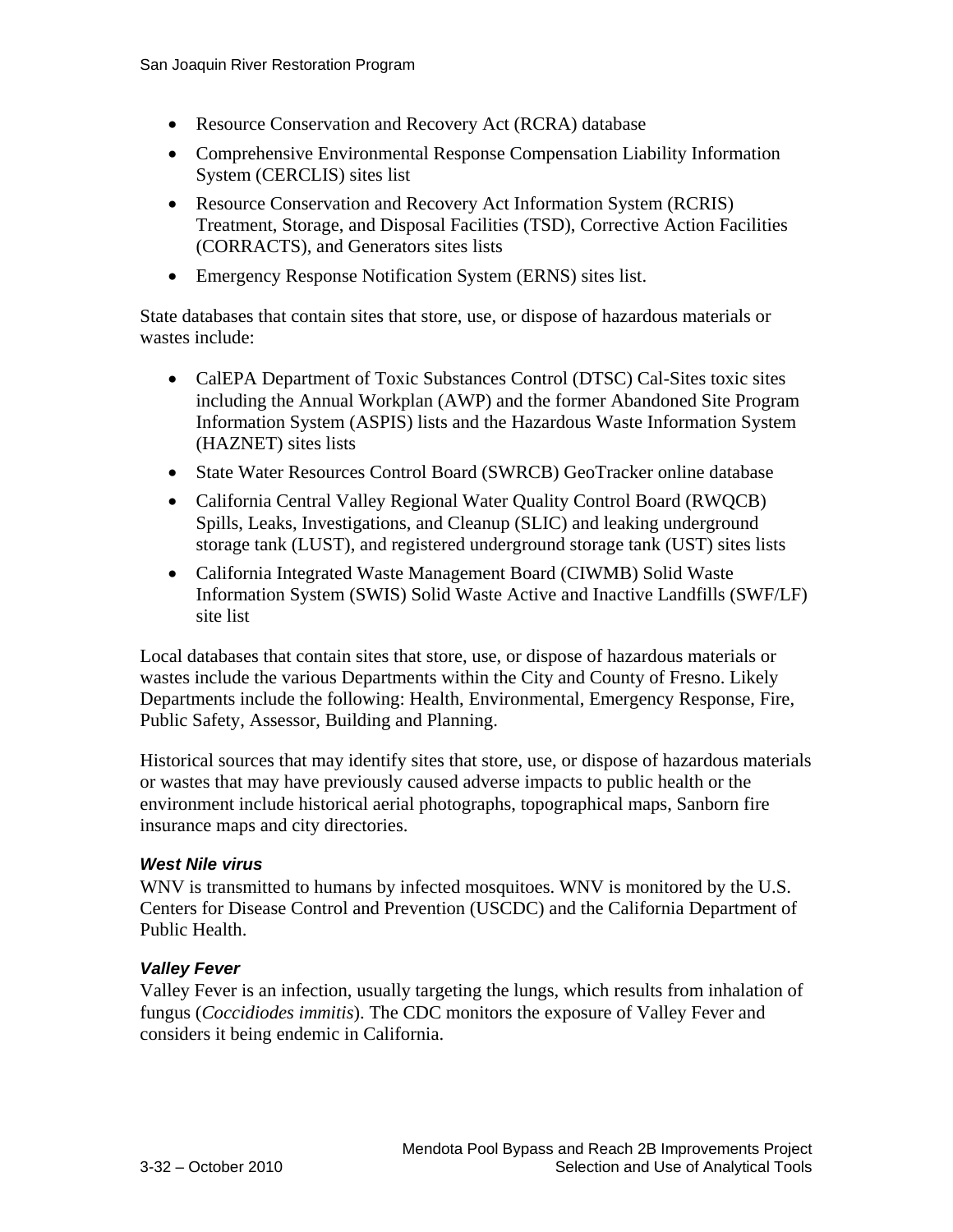### *Naturally Occurring Asbestos*

NOA is considered to be a toxic air contaminant by CARB. The California Geological Survey has documented the source of NOA is commonly associated with ultramafic rocks and has prepared *A General Location Guide for Ultramafic Rocks in California – Areas More Likely to Contain Naturally Occurring Asbestos* (California Department of Conservation 2000).

#### *School Safety*

School Safety concerns are primarily a consequence that school-aged children are considered to be particularly sensitive to adverse effects resulting from exposure to hazardous materials, substances, or waste. California Public Resources Code 21151.4 requires that lead agencies evaluate projects with a quarter-mile of a school to assess whether a release of hazardous air emissions or hazardous substances, resulting from implementation of any of the proposed alternatives, would pose a human health or safety hazard. Hazardous substances existing naturally (e.g., Valley Fever) or from anthropogenic sources (e.g., NPL or SLIC sites) could be emitted from ground-disturbing activities in the vicinity of the proposed project.

#### *Oil and Gas Wells*

Oil and gas wells may pose impacts to public health if they were not properly abandoned or if disturbed during program activities. The California Department of Conversation, Division of Oil, Gas, and Geothermal Resources documents abandoned wells in California. They maintain a list of the status and locations of documented abandoned wells in the area. However, wells are granted confidentiality for up to two years. Confidential wells and undocumented wells may be encountered during ground disturbance activates that could in result in adverse impact to public health or the environment.

### *Wildland Fires*

Wildland fires present a hazard to both persons and property in many areas if California. CAL FIRE developed a fire hazard severity scale that considers vegetation, climate, and slope to evaluate the level of wildfire hazard in all State Responsibility Areas. The designation of State Responsibility Areas and Local Responsibility Areas is used to identify responsibility for providing basic wildfire protection assistance.

#### *Aircraft Safety*

Aircraft safety can be compromised by wildlife. Airports within two miles of a Project area may be affected by land use changes that attract hazardous wildlife. According the Federal Aviation Administration (FAA), numerous birds in the area are considered hazardous to airport operations.

#### *Management of Contaminated Soils and Groundwater*

Contaminated soils and water may be generated as part of the Project activities and would require appropriate management under regulations of the CIWMB and SWRCB.

The above data sources are available to the public.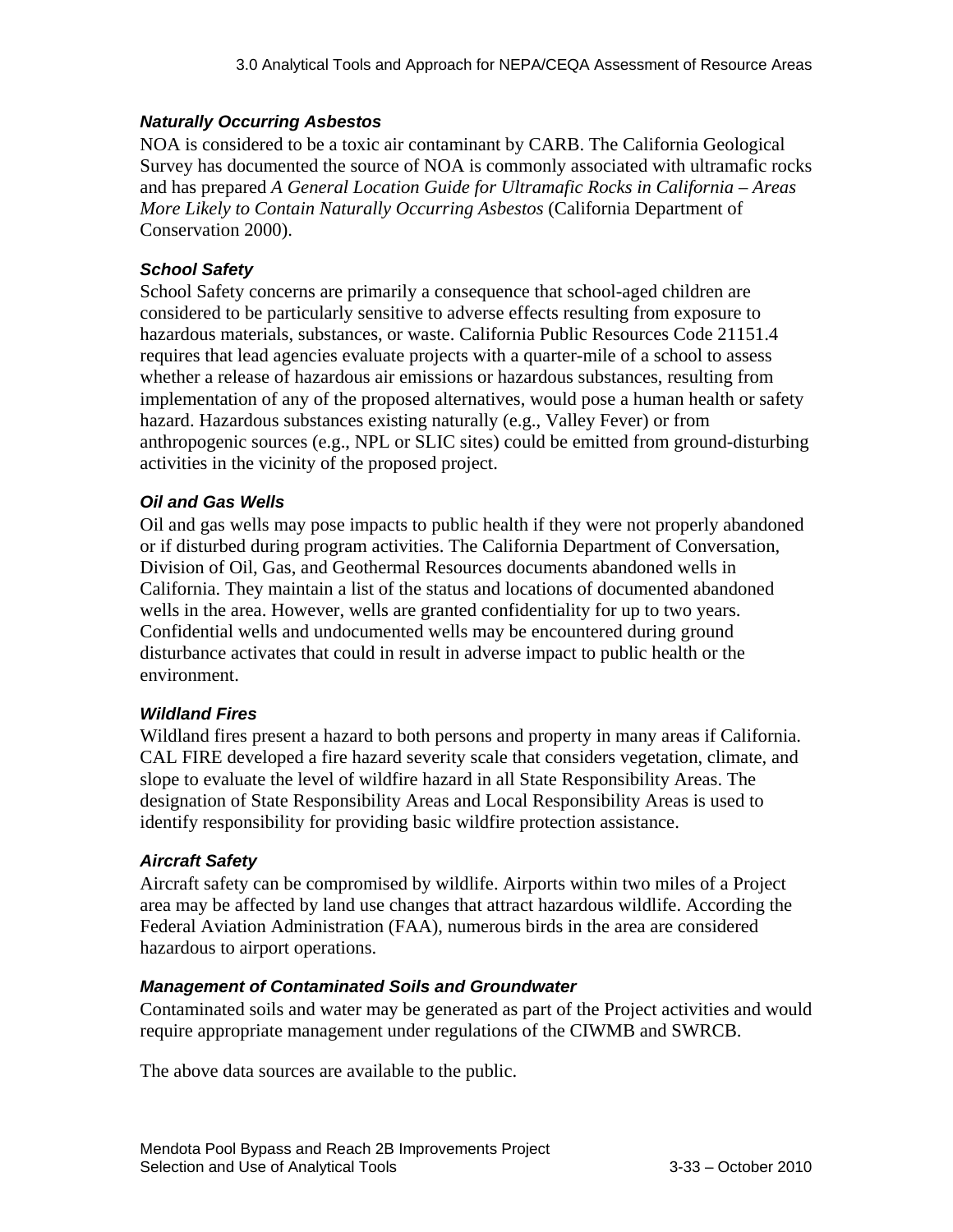## **3.11.2 Data Gaps**

The agency and historical record reviews should be sufficient to assess documented potential public health impacts along the planned project. Potential significant data gaps are undocumented impacts such as illegal dumping that will be assessed through field surveys of the Project area. The field surveys to assess undocumented impacts would be conducted during the development of the Project EIS/R.

A second data gap is whether the generation of contaminated soil and groundwater is properly managed. Contaminated soil will be disposed at a local licensed landfill regulated by CIWMB. Contaminated groundwater will be treated as appropriate and discharged at either a sanitary sewer to a local Publicly Owned Treatment Works (POTW) or to a storm water system under a National Pollutant Discharge Elimination System (NPDES) permit under regulations of the SWRCB. A potential concern is the ability of a landfill or POTW to accept the amount of material generated during project activities.

A third data gap is the proper monitoring of potential hazardous materials during construction activities.

Mitigation measures will be developed to make these potential concerns less than significant by the implementation of proper controls.

## **3.11.3 Tools and Tool Modifications**

The various agencies that maintain databases of potentially contaminated properties are available for public review either online or by requesting a file review at their office. Historical records are available at the University of California Berkeley Map Library or other local libraries. Although it is possible to review each agency or library individually, this is very arduous and time-consuming process. The search is commonly completed through a specialty firm that maintains up to date listings, such as Environmental Data Resources (EDR). Within a designated search radius, EDR can provide a list of specific properties that have the potential to adversely impact to public health or the environment as well as to provide historical records that may indicate an adverse impact to public health or the environment at a nominal fee.

For other public health issues not related to a specific property, the various agencies will be contacted to assess each adverse potential impact on proposed project.

Once a list of potential adverse impacts is prepared, field surveys of the Project area will be completed as necessary to further assess the likelihood of significant impacts to the proposed project. Field surveys will also be completed as necessary to assess potential undocumented releases such as those in the vicinity of the road crossing of the San Mateo Avenue.

### **3.11.4 Results Format**

The findings of the agency database review, historical record searches, and field surveys will be presented on a GIS map format as well as in tabular format referencing the various potential public health impacts to the proposed project. A written summary of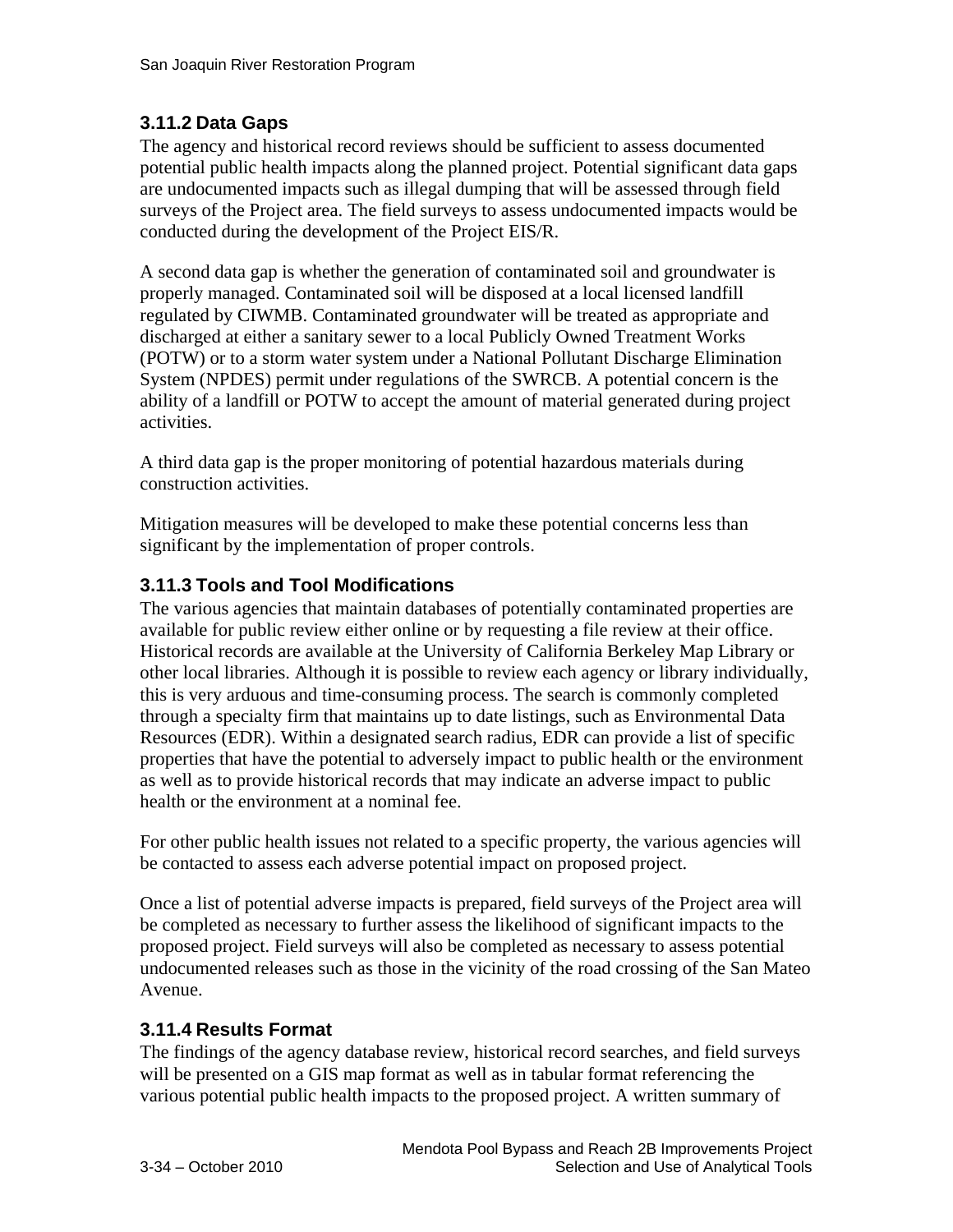each of potential impacts will be provided. This results format will meet the Project's analytical needs and permitting requirements by identifying specific potential significant impacts that will allow the development of reasonable mitigation measures for the protection of public health for each alternative of the Project.

# **3.12 Hydrology – Groundwater and Groundwater Quality**

The hydrology – groundwater and groundwater quality resources assessment will compare the effects on those resources that would result from implementation of the Project alternatives.

## **3.12.1 Data Sources and Availability**

The data sources identified as particularly relevant to the groundwater and groundwater quality resources are summarized in Section [2.5](#page-50-0) above. Full references for the above documents are provided in Section [5.0.](#page-128-0) USGS and DWR staff were also consulted, as acknowledged in Section [4.0.](#page-126-0)

## **3.12.2 Data Gaps**

USGS is currently refining the existing CVHM model to include smaller grid spacing and thinner layers, new topographical data, and additional soil and well data.

## **3.12.3 Tools and Tool Modifications**

Tools that will be used to for the Project EIS/R include input and output data from updated simulations of the USGS' CVHM (USGS 2009), which is described above in Section [2.5.2](#page-50-1) 

The HEC-RAS stage rating tables and the final alternatives will be provided to the USGS for incorporation into the CVHM. Additionally, significant modifications to the CVHM are planned by the USGS for the Project EIS/R assessment of alternatives and development of mitigation measures, including using recent drillers' logs and the 2009 monitoring well borings for the refinement of the CVHM hydraulic parameters (particularly Layer 1 hydraulic conductivities). These modifications will also include the refinement of the grid size in the monitoring corridor using the Local Grid Refinement MODFLOW package. These modifications will result in the CVHM-SJR groundwater modeling tool, which is currently anticipated to be available in the spring of 2011. Depending on the timing and availability of the CVHM-SJR, the Draft Project EIS/R may utilize the tools described in Section [2.5](#page-50-0) 

## **3.12.4 Results Format**

Results from the CVHM will be presented in a GIS map format that shows depth to water and highlights areas that have the potential to have shallow groundwater above the monitoring threshold (currently anticipated to be approximately six to eight feet below ground surface). The extent of water level rises will be qualitatively assessed for each final alternative to determine the relative area of potentially impacted land. The USGS will provide the updated CVHM results, which will have utilized the HEC-RAS output for the Project, as GIS maps showing the depth to water for each initial alternative,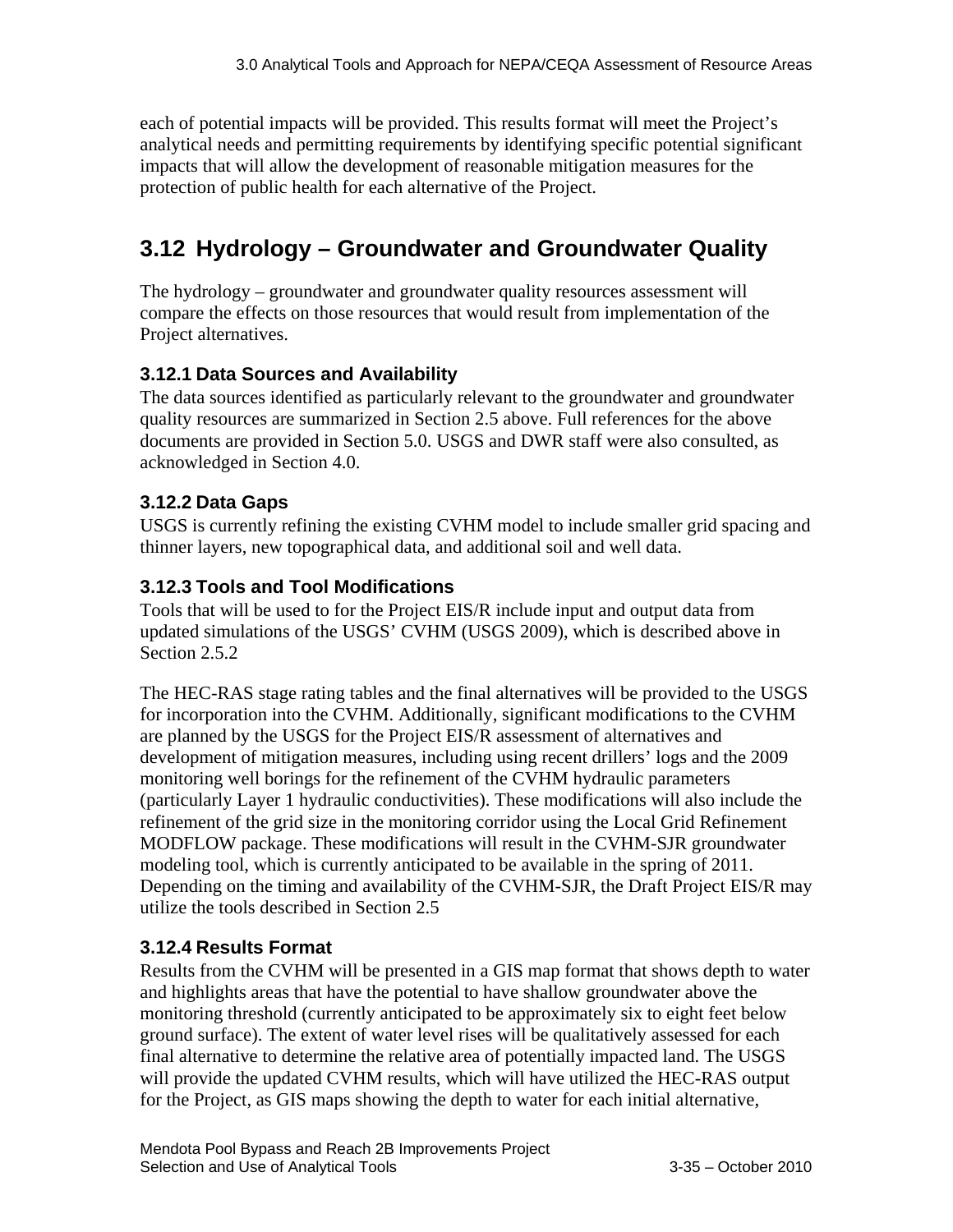including the No-Action alternative. GIS will then be used to calculate the acreage that exceeds the monitoring threshold for each alternative, giving a quantitative measure of the potential impacts of each alternative and a basis for evaluating levee design requirements and mitigation measures. The results format will meet the Project's assessment needs by allowing the number of acres that may be impacted by water level rises above the monitoring threshold to be compared for each final alternative and to evaluate mitigation measures.

# **3.13 Hydrology – Wetlands and Other Aquatic Resources**

For the purpose of this document and to determine data needs and a survey approach, wetlands and other aquatic resources (e.g., rivers, streams and natural basins) includes those features that are a subset of "waters of the United States", which are Federally protected, but also includes isolated wetlands (e.g. vernal pools) that are within the jurisdiction of the State of California. The USACE has the primary Federal responsibility for administering regulations that concern waters and wetlands. In this regard, USACE acts under two statutory authorities, the Rivers and Harbors Act (Sections 9 and 10), which governs specified activities in "navigable waters," and the Clean Water Act (Section 404), which governs specified activities in "waters of the United States," including wetlands. In addition, the State Water Quality Control Board and the Department of Fish and Game have State responsibilities for regulating these features under statutory authority of the Porter–Cologne Water Quality Control Act and the California Fish and Game Code.

## **3.13.1 Data Sources and Availability**

In order to evaluate where wetlands and other aquatic resources could potentially occur in the project area, all records from the Mendota Dam USGS 7.5 minute quadrangle (DWR quadrangle 381D) in the National Wetlands Inventory (NWI) database, maintained by USFWS (USFWS 2009), as well as all records from the surrounding eight quadrangles (Jamesan, Tranquillity, Coit Ranch, Firebaugh, Poso Farm, Firebaugh NE, Bonita Ranch and Gravelly Ford) were reviewed. All potential wetlands and other aquatic resources identified in the NWI are addressed in this memorandum.

### *Literature Review*

The following reports or data sources were identified as particularly relevant to wetlands and other aquatic resources:

• San Joaquin River Restoration Study Background Report (McBain and Trush 2002)

### *Potential to Occur and Recommendations*

Based on the presence of wetlands and other aquatic resources in the Project area, a methodology for wetland and other aquatic resources field surveys was developed; it is intended to provide sufficient data needed to develop project environmental documents and obtain regulatory agency permits for project construction.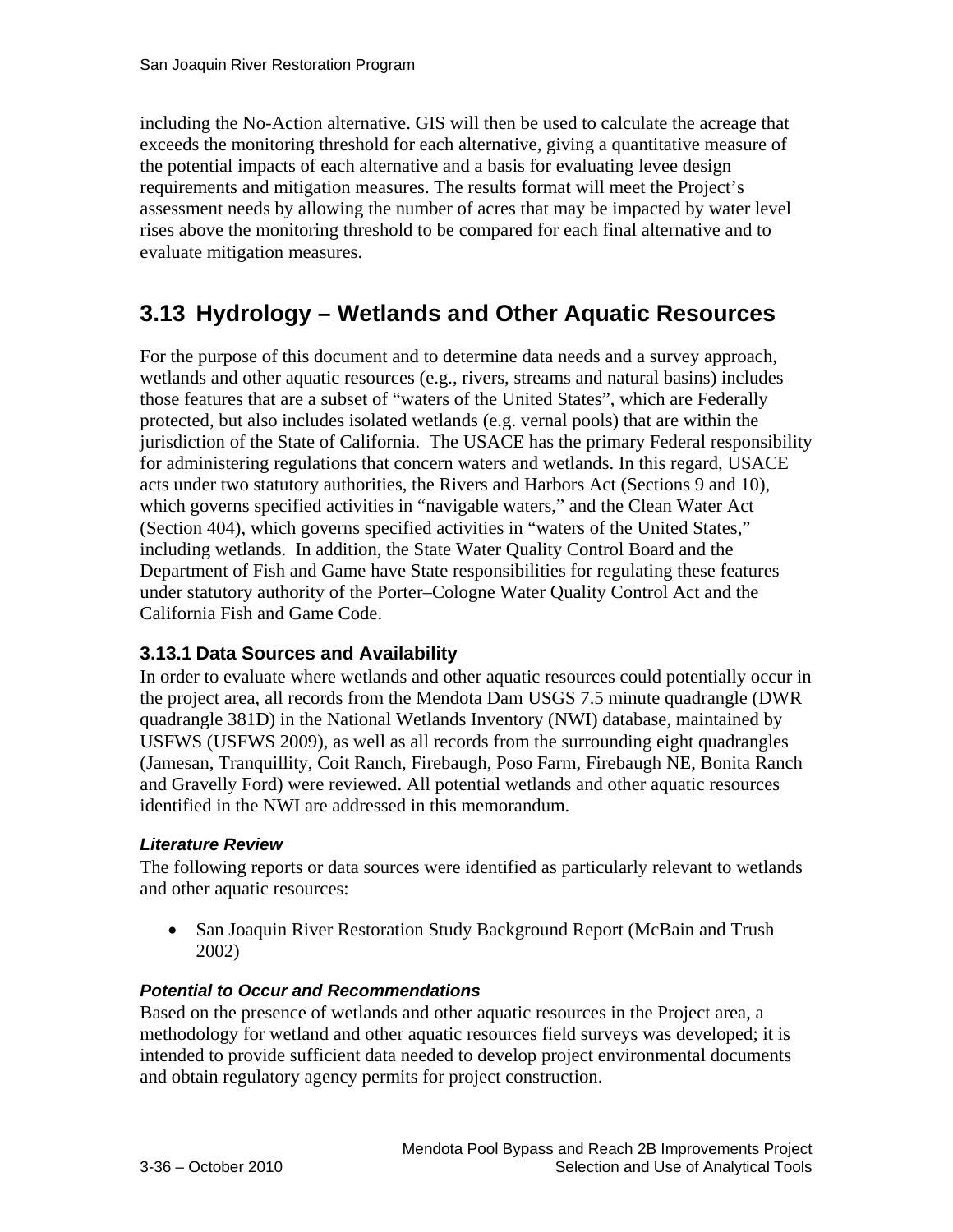Jurisdictional wetlands and "other waters of the United States" are Federally protected under the CWA and Rivers and Harbors Act.

The USACE and the USEPA define wetlands as, "those areas that are saturated by surface or ground water at a frequency and duration sufficient to support, and that under normal circumstances do support a prevalence of vegetation typically adapted for the life in saturated soil conditions. Wetlands generally include swamps, marshes, bogs, and similar areas."

"Waters of the United States" as defined in Code of Federal Regulations (33 CFR 328.3(a), 40 CFR 230.3(s)) include:

- 1. All waters which are currently used, were used in the past, or may be susceptible to use in interstate or foreign commerce, including all waters which are subject to the ebb and flow of the tide;
- 2. All interstate waters including interstate wetlands;
- 3. All other waters such as intrastate lakes, rivers, streams (including intermittent streams), mud flats, sand flats, wetlands, sloughs, prairie potholes, wet meadows, playa lakes, or natural basins, the use, degradation, or destruction of which could affect interstate or foreign commerce including any such waters which are or could be used by interstate or foreign travelers for recreational or other purposes; or from which fish or shellfish are or could be taken and sold in interstate or foreign commerce; or which are used or could be used for industrial purposes by industries in interstate commerce;
- 4. All impoundments of waters otherwise defined as waters of the United States under the definition;
- 5. Tributaries of waters identified in paragraphs (1) through (4);
- 6. Territorial seas; and
- 7. Wetlands adjacent to waters (other than waters that are themselves wetlands) identified in paragraphs (1) through (6).

Additional information about these natural resources can be found in the following documents:

- Interim Regional Supplement to the Corps of Engineers Wetland Delineation Manual: Western Mountains, Valleys, and Coast Region (USACE 2008b)
- A Field Guide to the Identification of the Ordinary High Water Mark (OHWM) in the Arid West Region of the Western United States, a Delineation Manual (USACE 2008a)
- Regional Supplement to the Corps of Engineers Wetland Delineation Manual: Arid West Region (USACE 2008c)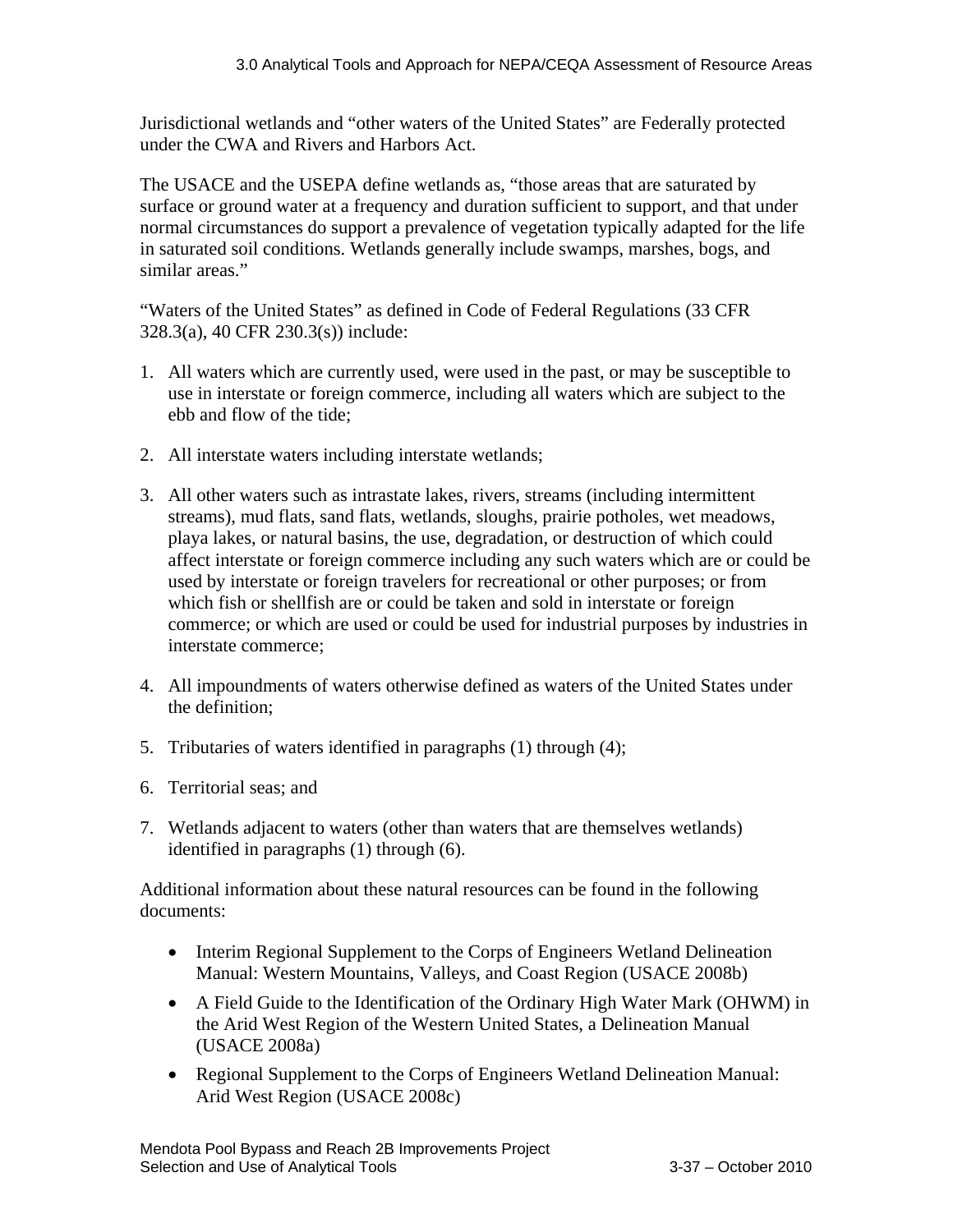Waters that are themselves wetlands, as mentioned in item 7 above, while they may or may not be under Federal jurisdiction, typically are under State jurisdiction. "Waters of the State" as defined in the Porter–Cologne Water Quality Control Act §13050 are "any surface water or groundwater, including saline waters, within the boundaries of the State".

## **3.13.2 Data Gaps**

Based on the reconnaissance surveys, the Project area and its 10-mile vicinity include numerous wetlands. Wetlands and other waters of the United States should be delineated in Project areas that would potentially be affected by project implementation. It is assumed that the Consultant Team will collect this data for the Project EIS/R.

## **3.13.3 Tools and Tool Modifications**

In addition to the wetland delineation protocol tools, GPS mapping and GIS assimilation and overlay of the project impact areas on top of the known distribution of the wetland resources will be the primary tools used to determine how special status plant and vegetation alliances will be affected by the project. Wetland delineation in the Project area will be conducted in accordance with the methodology presented in the *Corps of Engineers Wetlands Delineation Manual* (USACE 1987) and the *Regional Supplement to the Corps of Engineers Wetland Delineation Manual: Arid West* (USACE 2008c). Prior to the field surveys Consultant Team biologists will review the following sources of information relevant to the project:

- Aerial photographs of the project site and vicinity
- USDA Soil Surveys of Fresno and Madera Counties, California (NRCS 2006, SCS 1971, SCS 1962)
- Standard biological references and field guides including the Jepson Manual (Hickman 2003)
- NWI Maps

### *Wetland Delineation Field Survey Methodology*

The following presents a summary of the wetland delineation field survey methodology for the Project. A full description of the methodology was provided in the Environmental Data Needs TM (SJRRP 2010a).

The hydrology, soils and vegetation of the Project will be examined along several transects and the resulting data will be used to determine wetland boundaries. Typically, a pair of sampling points will be analyzed for hydrophytic vegetation, hydric soils, and wetland hydrology at each potential wetland. Initially, a low-lying point will be sampled to confirm a wetland location. Subsequently, a point in an adjacent upland area will be analyzed to determine its status. After examining the hydrology, soils, and vegetation of each data point, the wetland boundary location will be interpolated using contours, wetland vegetation, and obvious hydrologic indicators between corresponding wetland and upland points. Each data point will be marked with a wooden stake set flush with the ground and marked to correspond with the point's data form. Wetlands and other waters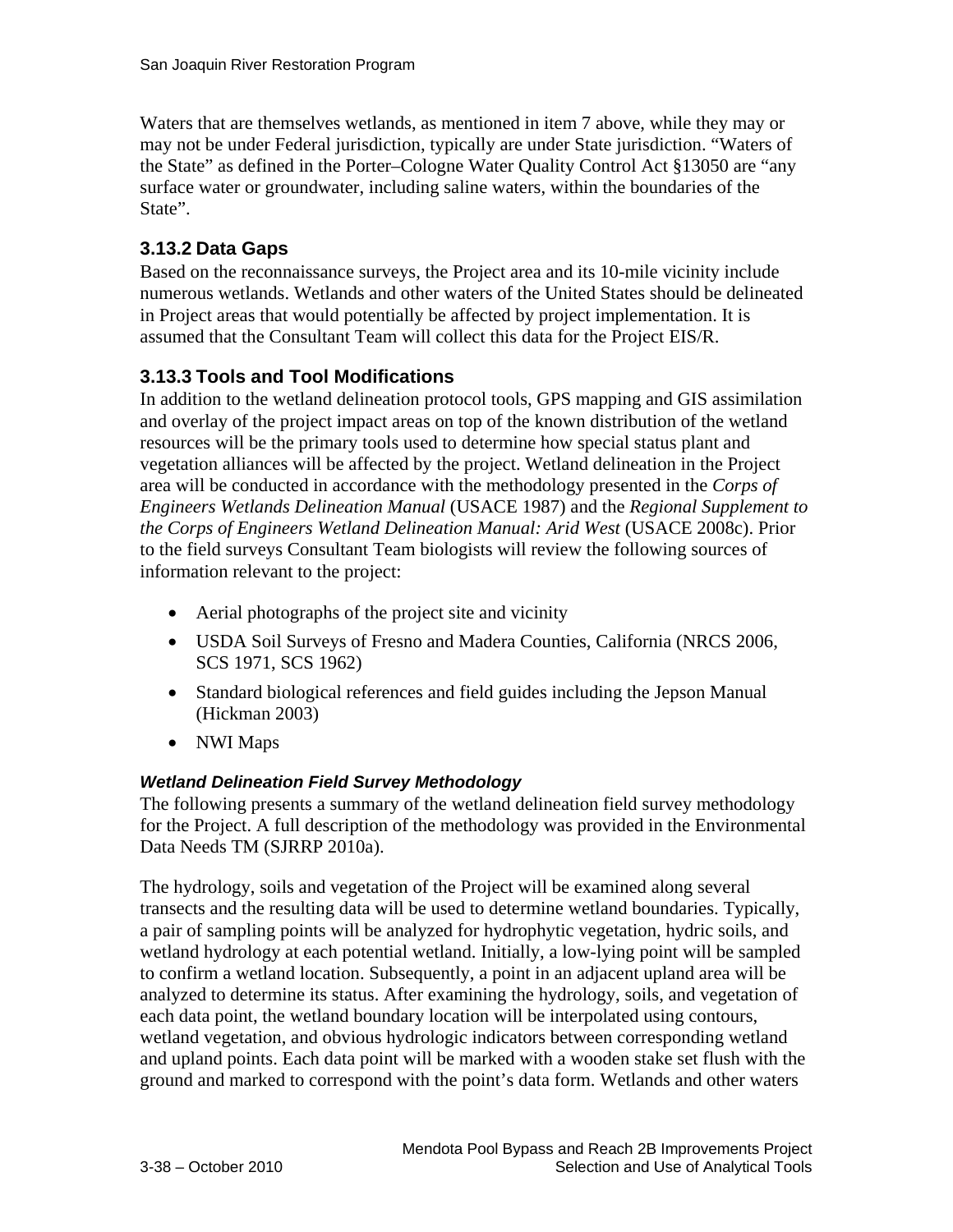of the United States boundaries will be marked with pin-flags and recorded using a GPS unit. A list of vegetation observed within the mitigation site will be prepared.

### *Non-Wetland Waters of the United States*

Additional features will be identified as non-wetland waters of the United States based on the presence of defined bed and banks, drift lines and/or ordinary high water marks (OHWM, average 2 year return frequency). These features, typically streams or ditches, will be mapped using a combination of field measurements and aerial photography.

## **3.13.4 Results Format**

The effect of each alternative on the existing wetlands and other waters of the United States will be determined by the use of GIS overlay. Impacts of each alternative will be tabulated and included in the Project EIS/R. The basis for the determination will be the jurisdictional wetland delineation report and the proposed layout for each alternative.

## **3.14 Hydrology – Surface Water Resources and Water Quality**

While water backs up in Reach 2B from Mendota Pool to San Mateo Avenue, under baseline conditions, there is generally no positive flow condition in Reach 2B except for occasional flood flows. Water that is released from Millerton Lake typically either infiltrates to groundwater or is diverted from the River above Reach 2B. The primary source of water that will flow into Reach 2B after restoration will be water from Millerton Lake. There will also be smaller sources such as agricultural or urban return flows and the upstream tributaries: Little Dry Creek and Cottonwood Creek. Water in Millerton Lake is generally of good quality so it is expected that there would be no adverse impacts to water quality in the Project due to the release of Millerton Lake water. Water quality impacts, if any, would likely be related to sediment or any toxics entrained by the Restoration Flows.

The only constituent listed in the Clean Water Act (CWA) Section 303(d) list of impaired water bodies for the San Joaquin River between Friant Dam and Mendota Pool is exotic species. This issue will be addressed under the Biological Resources – Special Status Plants and Vegetation Alliances Section of the Project EIS/R. In addition, selenium is listed for Mendota Pool. A TMDL for selenium in Mendota Pool has not yet been completed. Additionally, the *Water Quality Control Plan for the Sacramento River and San Joaquin River Basins* (Basin Plan) (Central Valley RWQCB 2009) contains water quality objectives with water quality standards specific to this portion of the San Joaquin River. The Basin Plan currently contains site-specific standards for the following parameters: fecal coliform, dissolved oxygen, lead, pH, electrical conductivity, and turbidity. Water quality in Reach 2B should also comply with the California Toxics Rule and the National Toxics Rule promulgated by EPA under 40 CFR Part 131.

This section of the Project EIS/R will discuss the changes and impacts to water quality in the Project during construction and after completion of the restoration. Downstream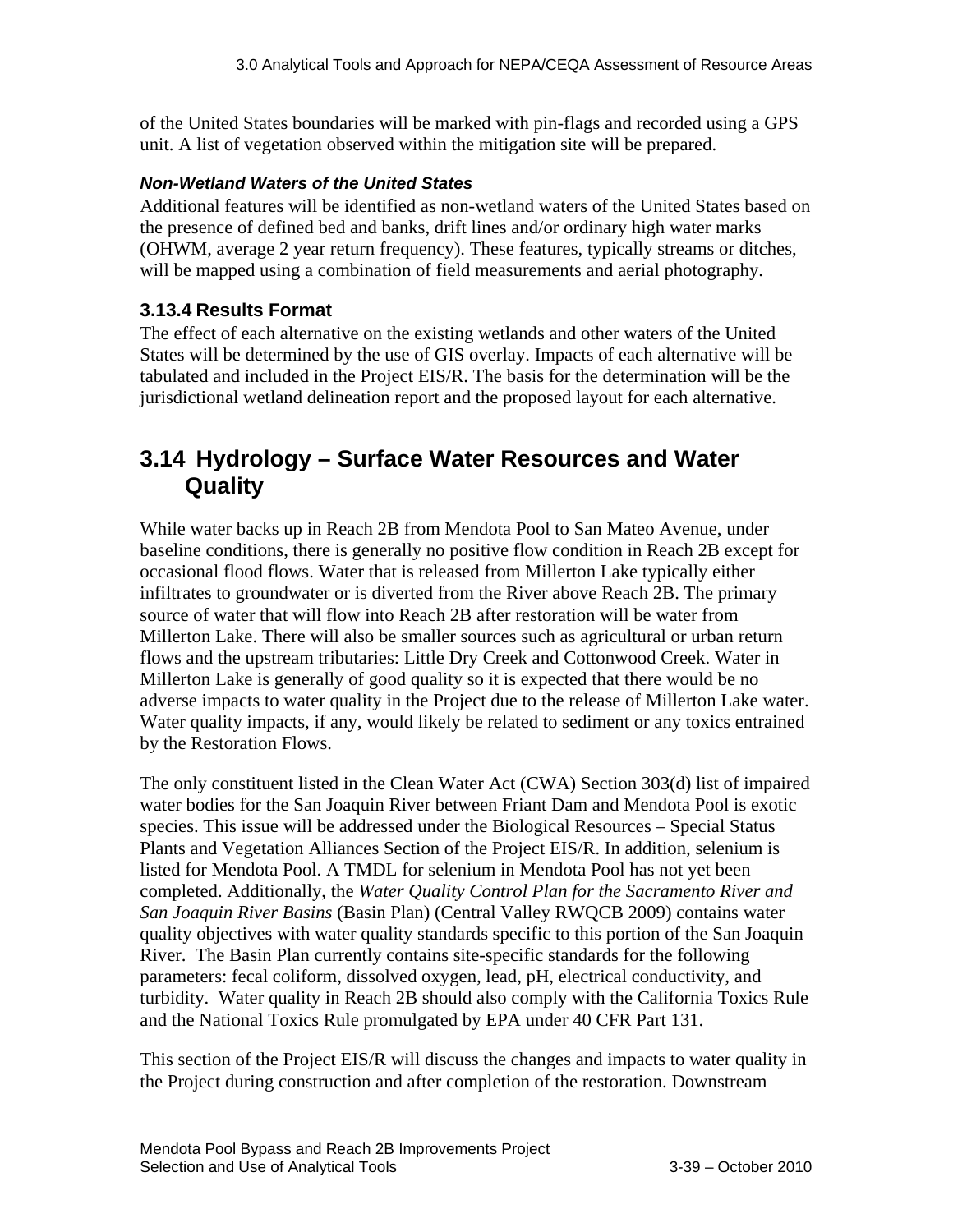benefits and impacts from the SJRRP are expected to be addressed in the PEIS/R (SJRRP 2010c)

## **3.14.1 Data Sources and Availability**

Water quality data collected in Millerton Lake, Mendota Pool, and in the San Joaquin River during Interim Flows will be used as the basis for determining water quality impacts. The significance level of the impact for CEQA will be based on a comparison of expected water quality and water quality objectives (WQO) for the San Joaquin River. The Basin Plan lists both cold and warm water beneficial uses for the San Joaquin River between Friant Dam and Mendota Pool. Contact recreation is also listed as an existing beneficial use. For purposes of the analysis and to be consistent with the fisheries goals of the Project, cold water WQOs will be used as the basis for impacts as well as contact recreation WQOs.

As part of the Interim Flows, water quality data are being collected in the San Joaquin River. At the Gravelly Ford monitoring station, real-time data includes flow, stage, temperature, and electrical conductivity (EC). At the San Joaquin River Below Bifurcation monitoring station, real-time data includes flow, stage, temperature, EC, dissolved oxygen (DO), pH, turbidity, and chlorophyll. These water quality data and additional water quality analytes (e.g., coliforms, metals, and pesticides) are also collected manually or with real-time sensors at various other locations along the San Joaquin River. Other data are potentially available from local water agencies that supply domestic water since they are required routinely to monitor their supply water. Historical water quality data is limited.

Mendota Pool is listed on the 303(d) list as an impaired water body for selenium. As a consequence, Reclamation monitors the selenium concentration in Mendota Pool on a regular basis. This data should be available to include in the analysis.

## **3.14.2 Data Gaps**

Data on the water quality in the San Joaquin River above Mendota Pool are scarce except for data being collected as part of the Interim Flows. Since Millerton Lake is the major source of water to the San Joaquin River and is also used for drinking water supply, data on its water quality should be available, but data quality will need to be reviewed to ensure it is adequate for the assessment of environmental impacts. Although Millerton Lake is the major source of water there are potentially other minor sources of water between Millerton Lake and Reach 2B. Although their contribution is expected to be minor, there is no water quality data available to confirm this.

## **3.14.3 Tools and Tool Modifications**

The level of impact to water quality due to restoration will be mainly based on a comparison between existing water quality data and WQOs. Where the Project has the potential to alter existing water quality, analytical methods will be utilized to determine the significance of the effect and potential mitigation measures. For turbidity and constituents in sediment suspended by the Project, analytical methods for calculating suspended sediment concentration will be used in conjunction with calculated erosion rates, data on sediment gradations, and constituent partition coefficients.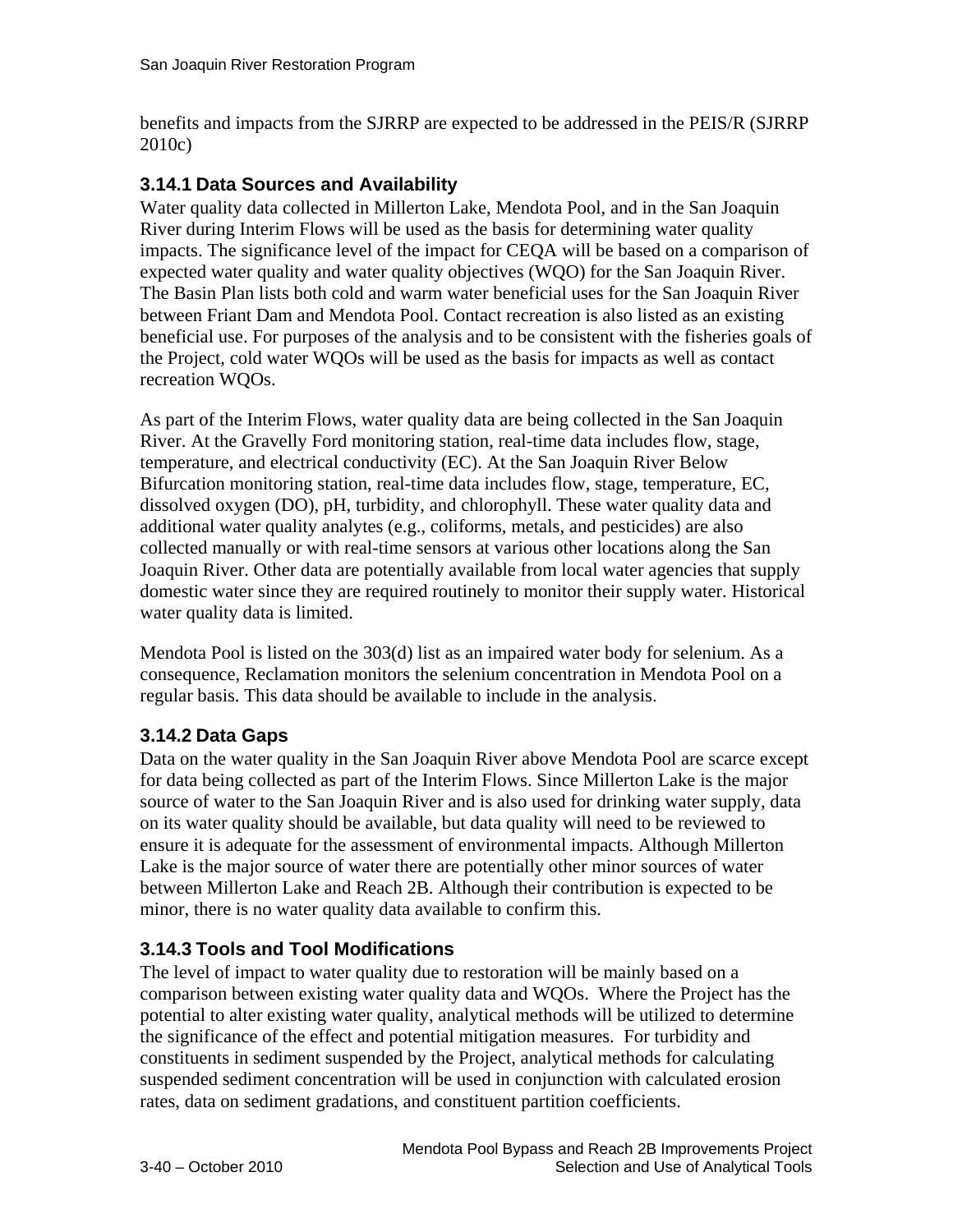The Project could potentially generate suspended sediment loads to the River during construction and post-construction. Though construction BMPs will likely be implemented to minimize the discharge of sediment to the river to the extent that construction occurs during the rainy season, there could be a discharge of sediment during storm events. Depending upon how the design proceeds and the type of construction required, tools may need to be developed to estimate the size and effectiveness of BMP measures such as sedimentation ponds, swales, or filter strips that may be required during construction. Post-construction, some alternatives may release suspended sediment related to channel downcutting or widening until the channel reaches an equilibrium. Analytical methods will be used to estimate erosion and suspension rates and turbidity and constituent concentrations for use in comparing to the WQOs.

## **3.14.4 Results Format**

A report will be prepared that follows the NEPA and CEQA guidance for analyzing the water quality resource area. The report will include tables showing all the water quality data and relevant WQOs compiled for the report. A map showing the locations where the data were collected will also be included.

If any analysis of proposed construction BMPs is needed, a report describing the BMPs, the tools used for their analysis, and the results of the analysis will be included. A report describing sediment erosion rates and the derived suspended sediment and constituent concentrations will also be included.

# **3.15 Indian Trust Assets**

The Indian trust assets assessment will compare the effects on any Indian trust assets that would result from implementation of the Project alternatives.

## **3.15.1 Data Sources and Availability**

Indian Trust Assets (ITAs) are property interests held in trust by the United States for the benefit of Indian tribes or individual Indians. Common ITAs are Indian reservations, rancherias, and public domain allotments. The land associated with these ITAs as well as the resources within the boundaries (e.g., trees, minerals, oil and gas) are considered trust assets. Other ITAs include traditional-use areas and fishery resources. Hunting and fishing rights may be considered ITAs but are regulated by the DFG.

Reclamation's Mid-Pacific Region maintains a GIS database of ITAs that was created in the mid-1990s in support of the Central Valley Project (CVP) Improvement Act EIS. Information in the PEIS/R is expected to show the reservations, rancherias, and public domain allotments in the overall SJRRP Area. The Reach 2B Project team will request that Reclamation provide this information to check for ITAs within the Project area. However, previous searches of this database for other projects within the San Joaquin River Exchange Contractors Service Area (URS 2004) did not yield any ITAs; consequently, none are anticipated.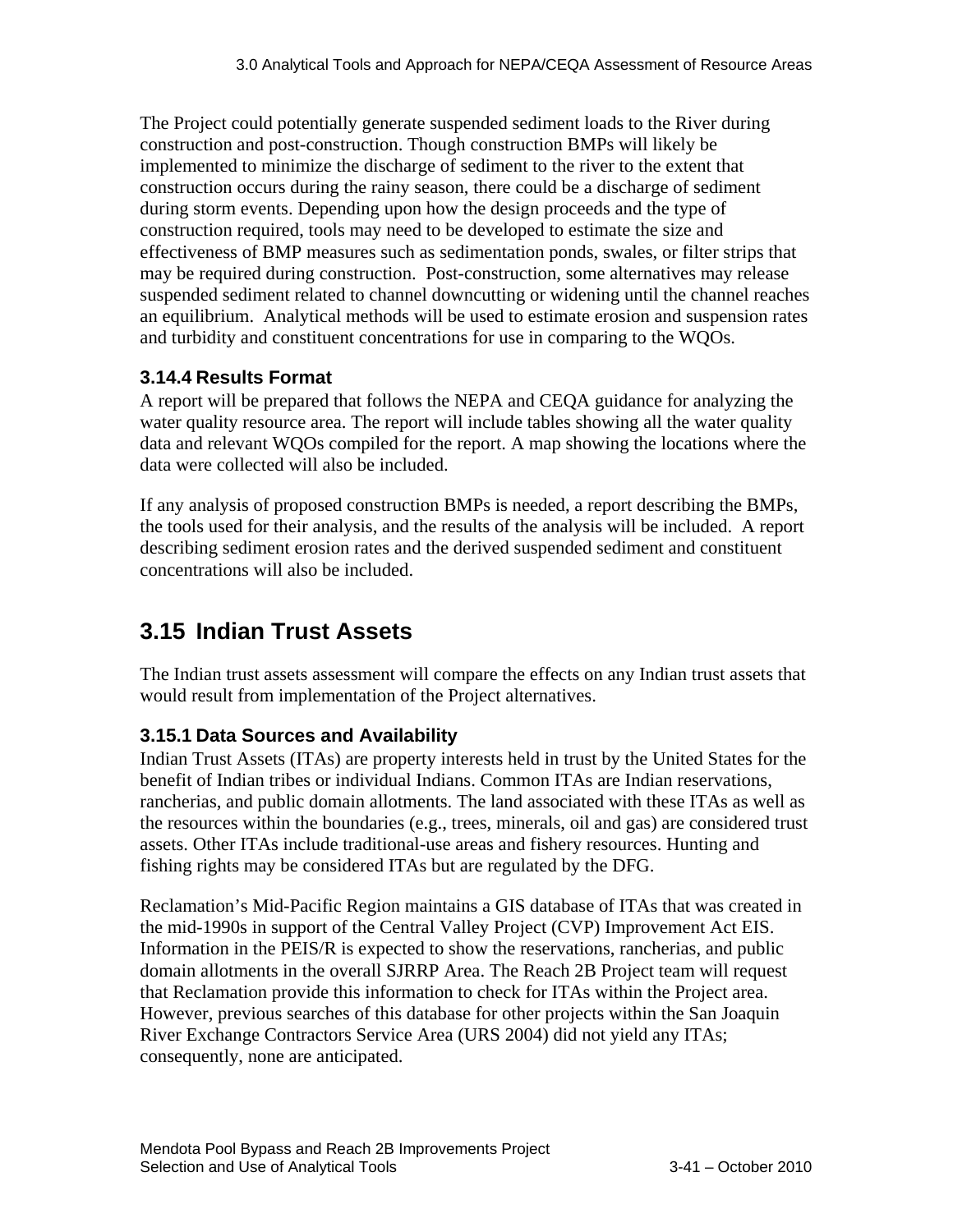## **3.15.2 Data Gaps**

<span id="page-107-0"></span>Because Reclamation maintains an ITA database which has been accessed in preparation for the PEIS/R (SJRRP 2010c), no further searches are required. The information from the database will be incorporated into the Project EIS/R. Reclamation will consult with the Native American Affairs Specialist to ensure no impacts to ITA.

## **3.15.3 Tools and Tool Modifications**

No tools or modifications are required.

## **3.15.4 Results Format**

The Project EIS/R will reference the PEIS/R. See Section [3.15.2](#page-107-0) above.

## **3.16 Land Use**

This section describes the analytical tools and approach for land use. The land that will be affected by the alternatives is in Fresno and Madera Counties. There are no incorporated cities within the Project area. Several levees protect agricultural land which is planted in a variety of annual and permanent crops (SJRRP 2010c). Nearly all land in the Project area is privately owned, and the primary nonagricultural land use in the Reach is open space (SJRRP 2010c).

The key variables directly and indirectly related to land use include the value of crop production that will be lost and the value of land that will be purchased under the various alternatives. The value of lost crop production and the prices of purchased land will have impacts throughout the area.

## **3.16.1 Data Sources and Availability**

Several data sources will be required to analyze land use among the alternatives. These include information on existing and planned land uses in and adjacent to the Restoration Area. Because all land in the Project area is in private ownership, it will be necessary to use both publicly-available secondary information and data from other sources, such as the water agencies which serve land in the Project area.

The specific current land use information required will be the crops currently grown on the parcels that will be affected by each alternative. Secondary data is available from the California DWR Land Use Survey program (DWR 2000 and DWR 2001), which periodically publishes agricultural land use maps for various California counties. The most current map for Fresno County is for 2000 and that for Madera County is for 2001.

Other land use information is available through the California Department of Conservation Farmland Mapping and Monitoring Program (California Department of Conservation 2008), which provides data on prime farmland, farmland of statewide importance, unique farmland, and farmland of local importance. The most recent such maps, and GIS coverages, are 2006 for Fresno County and 2008 for Madera County.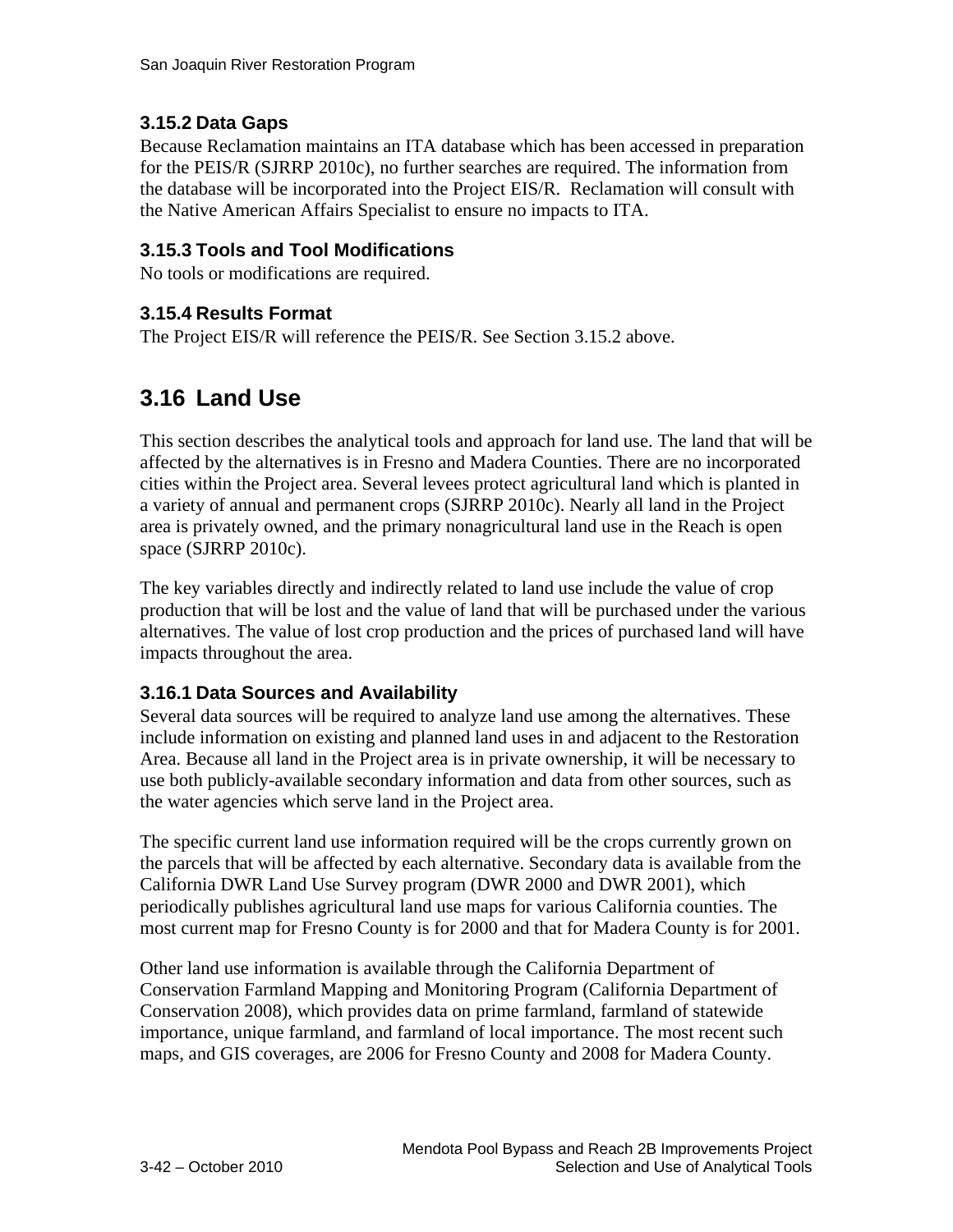### **3.16.2 Data Gaps**

The primary data gaps for land use are current cropping practices on those parcels which will be affected by the alternatives. Land values vary considerably even within specific areas because of differences in water supplies, micro-soil and micro-climate conditions, and other factors. Land values for broad areas are available from the publications of the American Society of Farm Managers and Rural Appraisers (American Society of Farm Managers and Rural Appraisers 2009). More narrowly-defined land value information on recent land sales can be purchased from commercial vendors. In addition, independent appraisers may be retained to value specific parcels of land.

Current cropping practices are not available at a project level of detail directly from secondary, public sources. California DWR information is dated and may not be reflective of current land use in the area. More reliable information should be available from the agencies which provide irrigation water to the lands. Most water agencies compile crop acreage data annually and have information on the crops grown on specific parcels within their respective service areas.

Assuming GIS coverages are available for the alternatives, it would be necessary to verify with each agency the crops grown on each affected parcel. Once specific land uses are identified, other data that will affect the socioeconomics resource area can be collected from available sources, e.g., property tax information available from the Assessor's Offices of Madera and Fresno Counties.

### **3.16.3 Tools and Tool Modifications**

The primary tools that will be used to evaluate the impacts of the alternatives on land use will be a spreadsheet model and an input-output model. The spreadsheet model will include data on acreages of land that will be removed from production, the crops grown on those lands, and land values. The direct impacts of permanent land idling and associated purchases from landowners will be input into a regional input-output model in estimating the overall regional impacts of the alternatives. The inputs will include crop production lost, land purchases, construction and operation, maintenance, and repair expenses, and other direct impacts associated with each alternative. The input-output model will be developed for Fresno and Madera Counties combined, using IMPLAN data and software. An IMPLAN model includes every economic sector present within a study region and measures the economic linkages present among those sectors.

### **3.16.4 Results Format**

The results of the impacts of the alternatives on land use will be will be presented in tabular form along with other related economic impacts such as construction and operation, maintenance, and repair expenses and recreation. The tabulations will show for each alternative the number of acres of each crop that will be permanently removed from production, the value of output from that land, and the value of the land itself.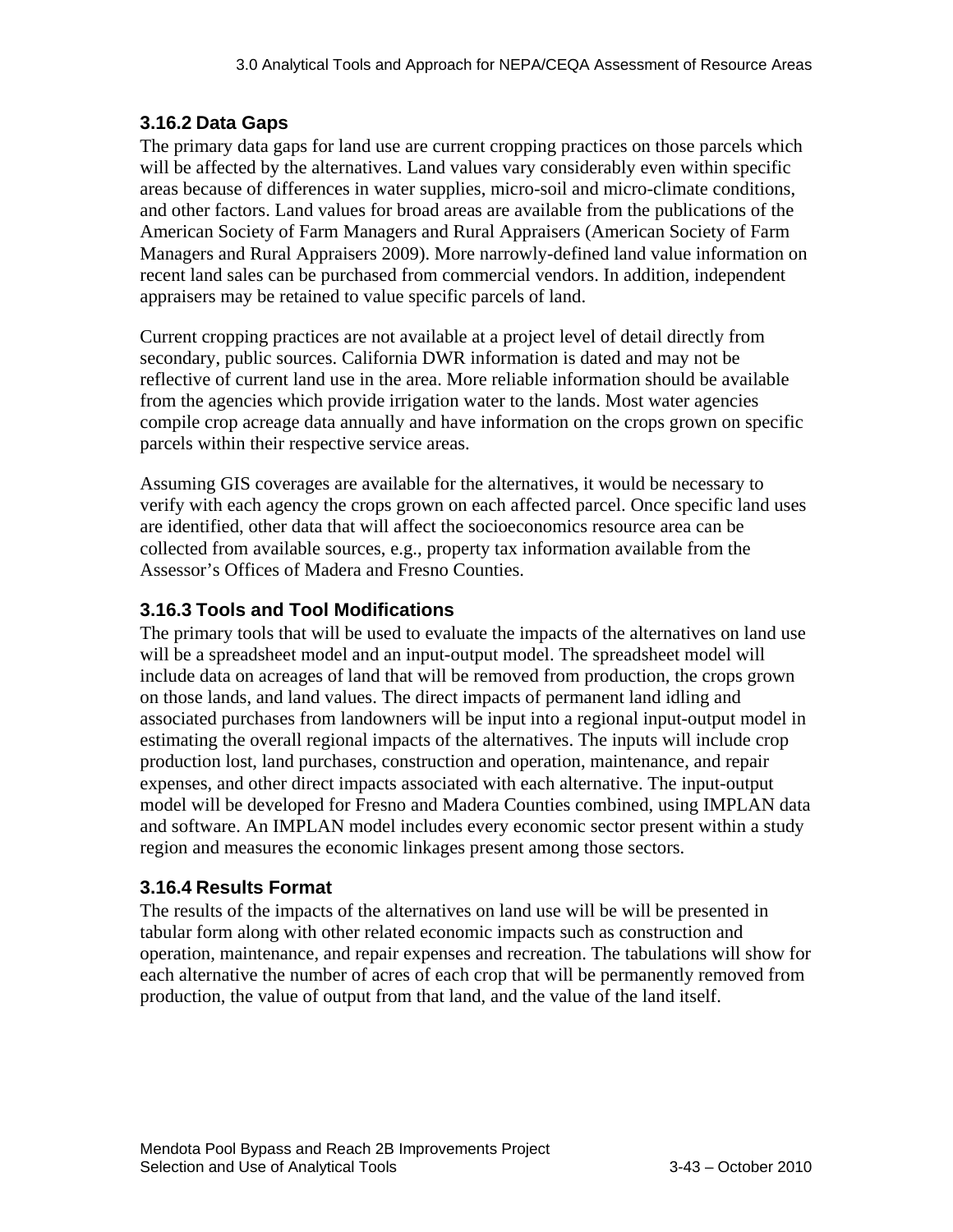# **3.17 Noise and Vibration**

The analysis of Project noise effects will be based on the assessment of change in noise exposure and established noise threshold criteria. Existing ambient noise exposure will be determined and potential changes in noise exposure attributable to the Project will be assessed based on an acoustical modeling of the project construction and operational activities. The significance of future noise levels will be based appropriate threshold criteria as determined by literature review. Potential vibration effects will be assessed based on available source level data, industry standard methodology and literature review.

### **3.17.1 Data Sources and Availability**

The following data sources were identified as applicable to the assessment of potential noise impacts:

- Project description of physical features of the project
- GIS as appropriate to map Noise/Vibration Sensitive Areas (NVSAs) in Project vicinity
- Existing land uses:
- Publicly-available information from the water agencies
- Data collected from landowners
- California DWR Land Use Survey program (DWR 2000 and DWR 2001)
- California Department of Conservation Farmland Mapping and Monitoring Program (California Department of Conservation 2008)
- Planned future land uses:
- Madera County General Plan, last completed in 1995 (Madera County Planning Department 1995)
- Fresno County General Plan, last completed in 2000 (Fresno County Department of Public Works and Planning 2000)
- Aerial and satellite photography
- Existing noise data from county general plans, noise elements, specific plans, redevelopment plans, public lands plans, etc.
- Madera County Noise Ordinance
- Fresno County Noise Ordinance
- California Department of Fish and Game, Natural Diversity Data Base (CNDDB)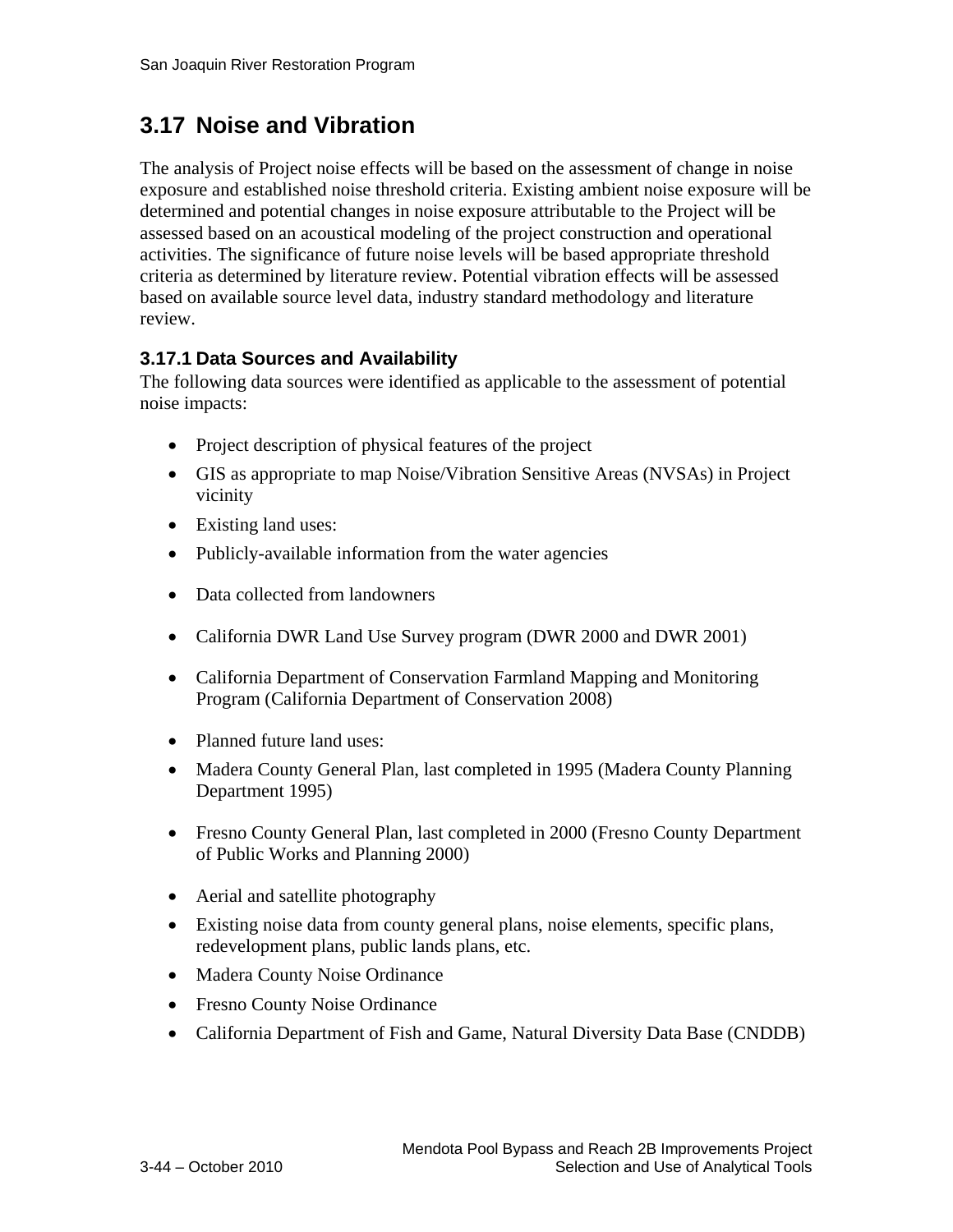### **3.17.2 Data Gaps**

The following additional data will be required to perform the assessment of potential noise and vibration impacts:

- Identification of NVSAs in the Project area and haul routes. NVSAs include residential areas, schools, libraries, sensitive wildlife habitats, or other areas where quiet is an important attribute of the environment. It is assumed that the Consultant Team will, based on literature and mapping reviews and a site visit, compile a list of NVSAs.
- Ambient noise data. Ambient noise measurements will be conducted by the Consultant Team to describe the existing noise environment in the vicinity of NVSAs.
- Source noise level and vibration data for major equipment operational, maintenance, and construction noise sources. A description of construction methods, construction phases, timing, and duration is also required. It is assumed that these data will be provided by the Project Engineer.
- Type and number of heavy equipment and vehicles, including worker vehicles, utilized for construction and their timing and schedule. It is assumed that these data will be provided by the Project Engineer.

### **3.17.3 Tools and Tool Modifications**

The potential noise impacts of the alternatives will be assessed using ambient noise data for the area that will be affected by each alternative and predicted noise level data at NVSAs based on modeled noise exposure. Noise exposure will be modeled using Cadna/ $A^{\circledast}$ . Cadna/ $A^{\circledast}$  is a three dimensional software program for prediction and assessment of noise levels in the vicinity of industrial facilities, construction sites and other noise sources. Cadna/A® uses internationally recognized algorithms (International Organization for Standardization (ISO) 9613 2) for the propagation of sound outdoors to calculate noise levels and presents the resultant noise levels in an easy to understand, graphically-oriented format. The program allows for input of all pertinent features (such as terrain or structures) that affect noise, resulting in a highly accurate estimate of existing and future noise levels.

 $Cadana/A<sup>®</sup>$  will be used to create a virtual model of the Project area. Topography data (2008/2009 LiDAR and bathymetry) will be used to account for elevation and terrain features, and aerial photographs will be used to model the existing structures. Source noise emission levels will be input using octave band levels, to accurately estimate noise propagation and attenuation effects. Attenuation due to spherical wave divergence, topographic features, barriers, and standard atmospheric absorption (70 percent relative humidity,  $60^{\circ}$  F) will be included in the calculation of predicted noise levels.

Vibration analysis will be conducted using industry standard vibration propagation models.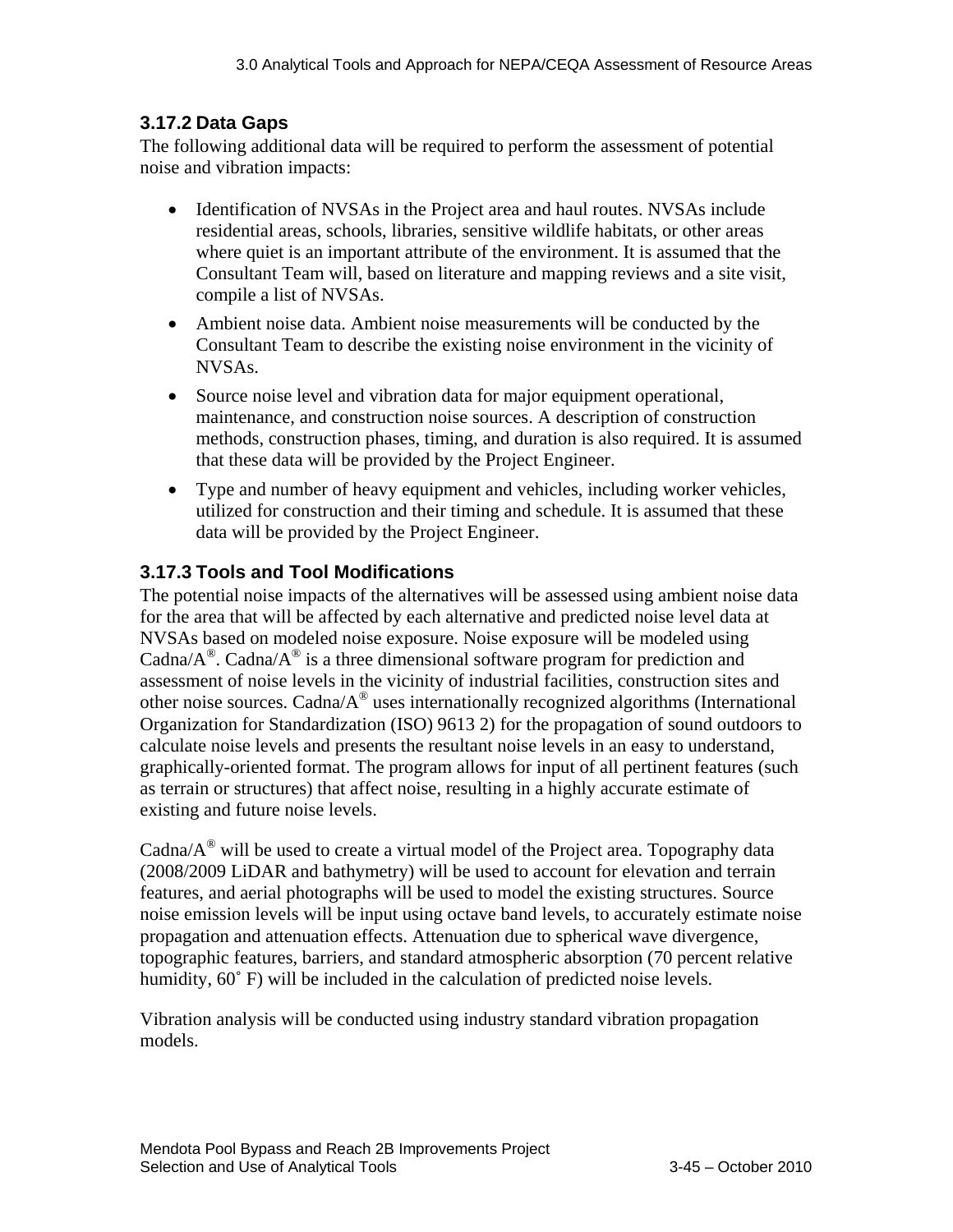### **3.17.4 Results Format**

The Cadna/ $A^{\circledast}$  model output predicted noise levels at several discrete locations and areas of equal noisiness around the project site. These levels will be compared to ambient noise levels and established significance criteria to determine areas of potential noise impact. Vibration levels at NVSAs will be determined in terms of VdB and compared to established significance criteria to determine areas of potential vibration impact.

# **3.18 Paleontological Resources**

This section describes the analytical tools and approach for the assessment of potential impacts to sensitive paleontological resources during construction in the Project area. The paleontological assessment will provide an overview of the existing and regulatory paleontological sensitivity setting of the paleontological resources within the Project area.

### **3.18.1 Data Sources and Availability**

Data gathered prior to the field work will rely primarily on published and available information. Data will be collected via a literature review and museum records search. A one-mile radius around the footprint of the Project and all alternatives will be adopted for the paleontological records search. Only records for vertebrate fossils will be requested. A topographic map showing the Project and alternatives footprints and a one-mile radius around them will be sent to each institution queried with a request for information on the localities producing vertebrate fossils within the one-mile radius. These institutions will be the University of California Museum of Paleontology (UCMP), Buena Vista Museum of Natural History in Bakersfield, and the Natural History Museum of Los Angeles. Pertinent geological maps and literature on the geology and paleontology of the area will also be obtained.

### **3.18.2 Data Gaps**

A survey of the Project area will be conducted to document the presence of paleontological resources, if any. The survey will involve looking for natural or artificial exposures of sediments within and immediately adjacent to the Project and alternative boundaries. The buffer zone to be surveyed will be defined as 100' either side of or around project footprint. The types of invertebrate and vertebrate fossils will be noted and the localities will be recorded with a GPS device. Photographs may also be made of select fossils and localities. Easily collected small bones and teeth will be collected rather than let them be lost to processes of erosion. Each specimen collected will be assigned a field number and the specimen and the locality data will be entered in a field notebook.

# **3.18.3 Tools and Tool Modifications**

To assess if a sensitive paleontological resource could potentially be impacted, the literature review will follow the recently signed into Federal law, Paleontological Resources Preservation Act, CEQA, and guidelines developed by the Association of Environmental Professionals and the Society of Vertebrate Paleontology (SVP). Sedimentary Rock units are classified by SVP as having (a) high (or known) potential for containing significant nonrenewable paleontological resources, (b) low potential for containing nonrenewable paleontological resources, or (c) undetermined potential. The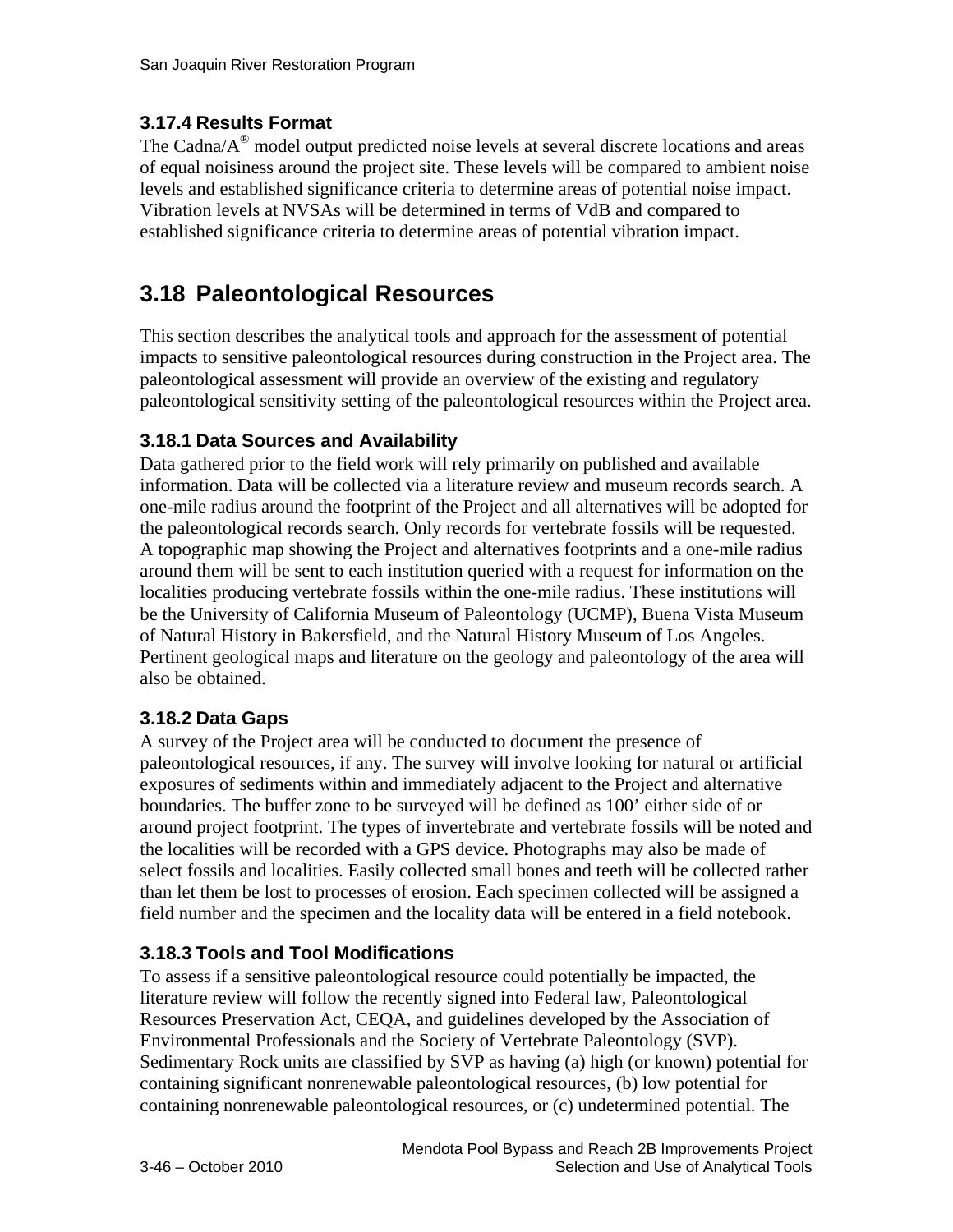review will consist of reviewing geologic maps to determine which surficial and near surface formations that could be impacted, a review of UCMP for these formations followed by additional research, as needed, to conclude the paleontological potential for each formation.

Upon completion of a paleontological literature and museum reviews, a field survey will be completed at the formations that have the potential to contain significant paleontological resources. These field reconnaissance activities will further document on a formation and on a site-specific location basis, the potential impacts to significant paleontological resources.

### **3.18.4 Results Format**

The results of the paleontological assessment will be summarized in narrative and tabular form and include the findings of the literature and museum reviews, field survey, potential paleontological impacts, and mitigation measures.

# **3.19 Population and Housing**

This section describes the analytical tools and approach for the analysis of population and housing in the Project area. The Project area includes land in unincorporated areas of Fresno and Madera Counties.

# **3.19.1 Data Sources and Availability**

The most recent population and housing data for the Project area is in the 2000 Census of Population and Housing. Data from that source can be compared to similar information from the 1990 Census of Population and Housing, but more recent information is not available at the Project area level of detail. The available data allow the estimation of changes in population and housing in each of the unincorporated areas between 1990 and 2000. More current population data is available from the California Department of Finance Demographic Research Unit. However, that information is available only for incorporated cities and for the total unincorporated area within each county.

# **3.19.2 Data Gaps**

As noted above, the most recent data on population and housing in the Project area is from the 2000 Census of Population and Housing. It is not expected that updated data will be available, so assessment of the effects of population and housing will be based on the 2000 data.

# **3.19.3 Tools and Tool Modifications**

Alternatives assessment of effects on population and housing is qualitative in nature. The impacts of the alternatives on population and housing will be assessed using information on the area that will be affected by each alternative as well as estimated agricultural and non-agricultural impacts. The permanent idling of agricultural land under the alternatives can be expected to have an adverse impact on agricultural labor, which in turn may influence population if some presently-employed laborers move out of the area.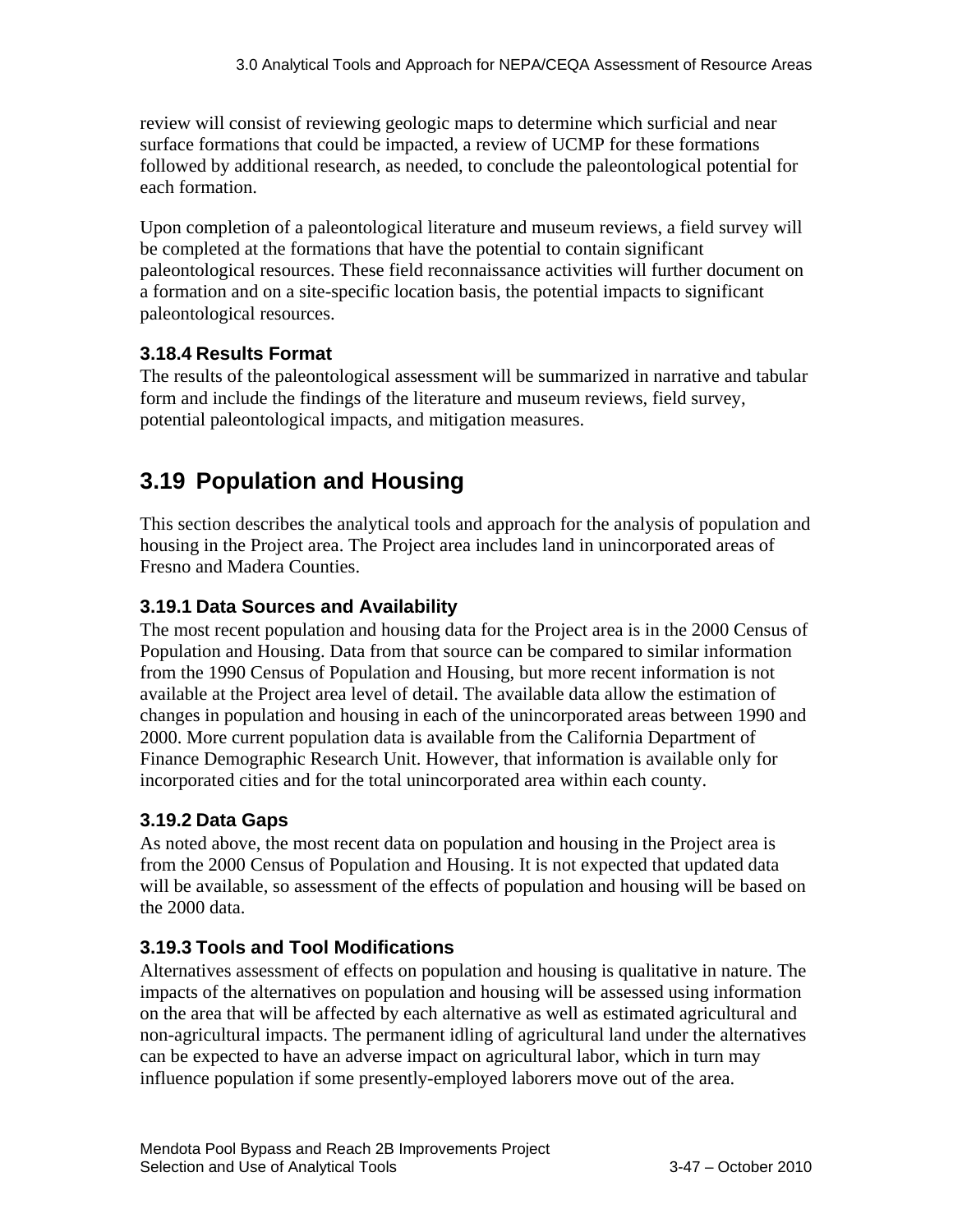### **3.19.4 Results Format**

The population and housing effects will be presented in tabular formats showing the estimated changes for each alternative. This format will meet the needs of the Project by providing a comparison of the estimated impacts among alternatives.

# <span id="page-113-0"></span>**3.20 Public Services and Utilities**

This section discusses existing utilities and public service systems which include wastewater collection, fire protection services, law enforcement services, emergency services, solid waste management, utility crossings (including natural gas, electrical transmissions, and communication utilities), surface water supply distribution, and energy resources.

### *Wastewater Collection*

The primary sanitary sewer disposal method is by individual or community septic systems. None of the Project area is served by a municipal wastewater collection system.

### *Fire Protection Services*

Fire protection services are provided by the Fresno County Fire District.

### *Law Enforcement Services*

Law enforcement services are provided by the Fresno County Sheriff's Department.

#### *Emergency Services*

Emergency services are provided by the California Highway Patrol (CHP) and the Fresno County Sheriff's Department.

#### *Solid Waste Management*

Solid waste services are provided by the Fresno County Resources Division.

### *Utility Crossings*

PG&E-owned electrical distribution lines cross the San Joaquin River in this reach and all of them are overhead. PG&E also owns underground gas transmission lines that may be located within the Project area. Additionally, the Gill Ranch Gas Storage Project proposes to install a new underground gas pipeline across the San Joaquin River within Reach 2B. Most communication facilities are located in road or railroad rights-of-way.

#### *Energy*

The facilities within the Project area include a number of small pumps used to divert water for irrigation purposes. The number, size, and use of the pumps are not known. The flow changes in the SJRRP are not expected to have an impact on the usage of the pumps, except those located within the Mendota Pool upstream of the proposed Mendota Pool Bypass alignments.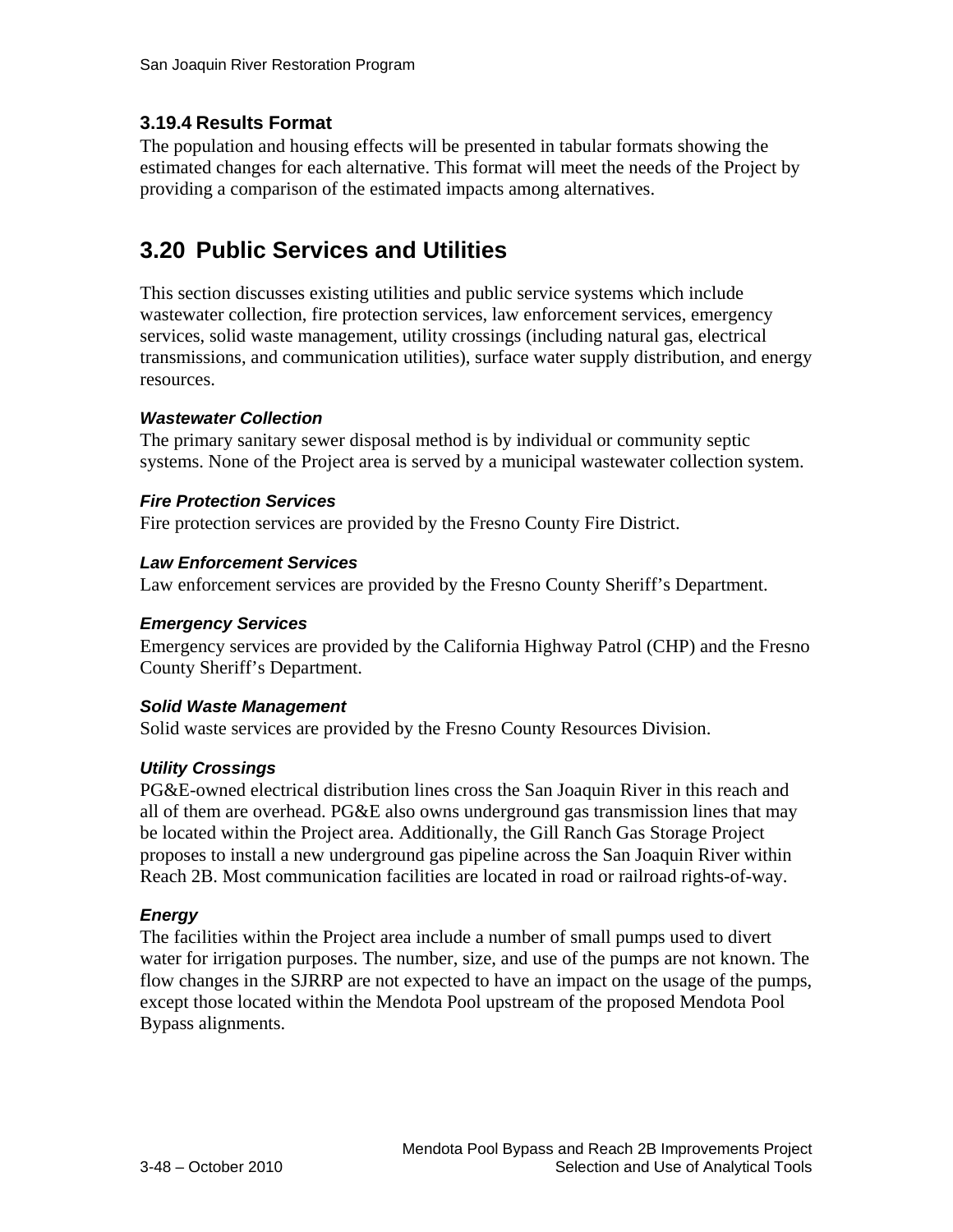#### *Water Supply Diversions*

The increased flows in the SJRRP are not expected to have an impact on the usage of the diversions for irrigation or water supply, except those located within the Mendota Pool upstream of the proposed Mendota Pool Bypass alignments.

#### *School services and facilities*

These resources are not discussed because none of these facilities would be affected.

### **3.20.1 Data Sources and Availability**

The evaluation of potential impacts on utilities and public services systems will be based on document reviews and available literature from the following resources:

- Documents and web-based information published by Federal, State, county, and municipal agencies, including applicable elements from the general plans of Fresno and Madera counties.
- Consultation with appropriate agencies and utility providers.
- Aerial and ground photography of the study area and local environs.

Currently, there is no analytical model that would address impacts on intake structures and diversions. CalSim is a planning model designed to simulate operations of the CVP and State Water Project (SWP) reservoirs and water delivery system for current and future facilities, flood control operating criteria, water delivery policies, and instream flow and Sacramento-San Joaquin Delta outflow requirements. CalSim is the best available tool for modeling the CVP and SWP and is the only system-wide hydrologic model being used by Reclamation and DWR to conduct planning and impact analyses of potential projects. CalSim model outputs include river stage and flow data.

### **3.20.2 Data Gaps**

Information under preparation for the PEIS/R regarding the diversions along the Project area may be missing data such as an identifier, diversion type, discharge type, screen type, operation status, primary use and estimated maximum diversion capacity. Attempts at filling these data gaps may be conducted by consultation with local property owners and/or agencies.

Information under preparation for the PEIS/R may be missing the status or specific location of underground natural gas or electrical transmission lines. PG&E may be contacted to identify the specific location within the Project area and fill the data gap.

Underground Service Alert (USA) or other private underground utility surveyors can be used to identify underground utilities in areas that may be physically impacted by restoration grading or excavation activities.

### **3.20.3 Tools and Tool Modifications**

A suite of modeling tools will be used to evaluate the potential effects of the SJRRP on surface water supplies and facilities operations (including CalSim and hydraulic modeling described in Section [2.1\)](#page-23-0). For public utilities and water supply diversions, a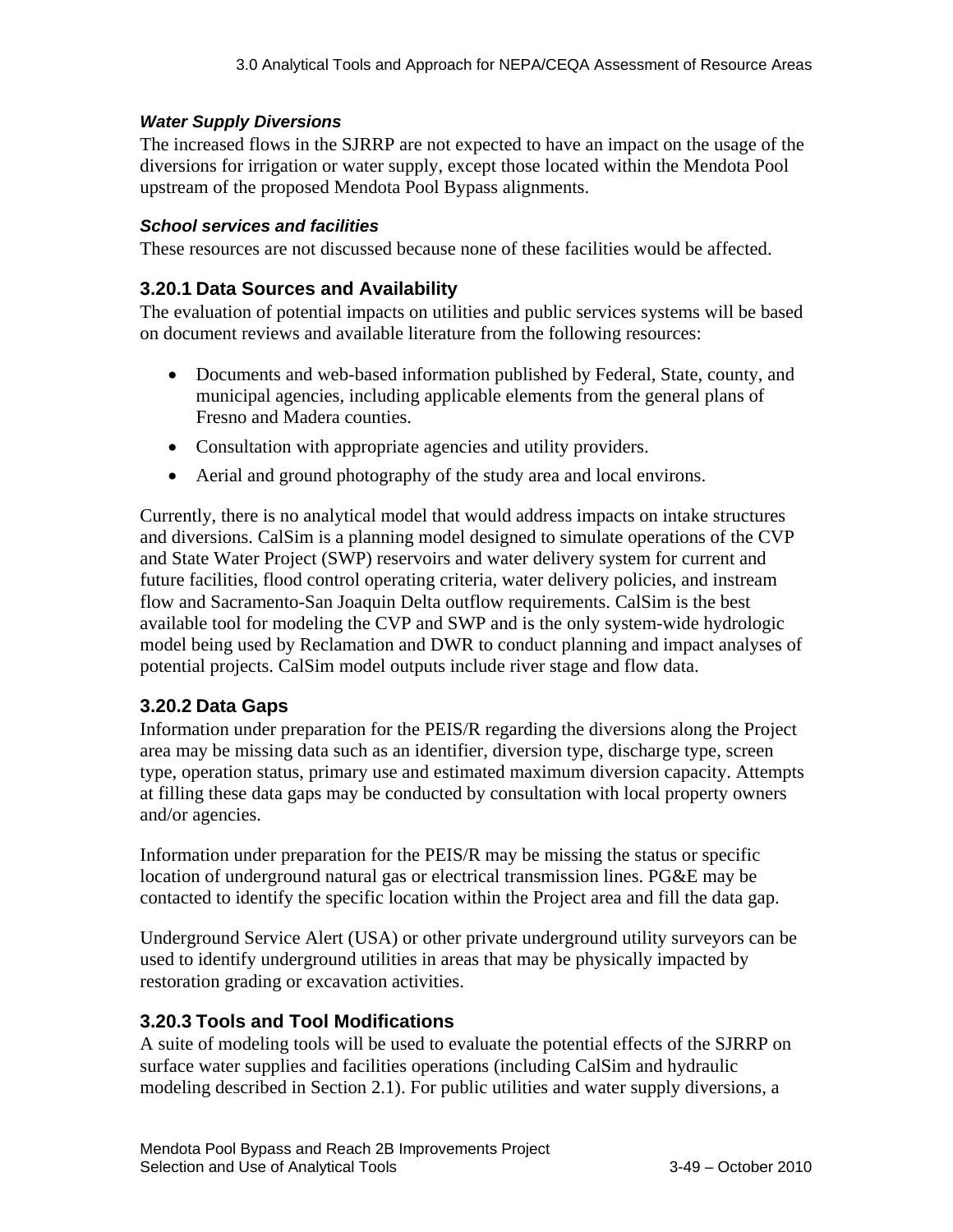specific analytical tool may not be warranted. Qualitative descriptions and assessments will be the primary analysis tools.

### **3.20.4 Results Format**

The document review results will be presented in a table format and location maps. This format will meet the Project's analytical needs by identifying utilities and public services that may be impacted by restoration activities for each alternative.

The results format will meet the Project's analytical needs by examining flow data and river stage tables derived from the CalSim model as an input for evaluating impacts for each alternative.

# **3.21 Recreation**

The recreational opportunities in the immediate Project area are very limited. No direct public access is available to the Project area because the most proximate vehicle access is by San Mateo Avenue, a public right-of-way ending about 0.6 miles south of the channel. Recreational use of the river therefore requires crossing private land. The primary nearby water-related recreational opportunities are at Mendota Pool, about four miles from San Mateo Avenue, which offers angling.

The primary recreation activity currently in the Project area site is off-highway vehicle use in areas upstream of San Mateo Avenue. This activity would likely be constrained or eliminated by the Project because of potential damage to emerging and successional vegetation in proposed habitats. Other unauthorized vehicle access to the Restoration Area would also likely be constrained or eliminated for similar reasons.

It is likely that future recreational demands in the area would increase at rates common for population growth in the west side of the San Joaquin Valley. Activities such as hiking and wildlife viewing may be permitted, but it is expected that other activities which could endanger salmon or result in trespassing would be restricted.

### **3.21.1 Data Sources and Availability**

The primary publicly-available data that could be used to estimate future recreation demand is population statistics from the California Department of Finance Demographic Research Unit. That agency annually publishes population estimates for all incorporated cities in California and, for each county, total aggregate population in all unincorporated areas. The pertinent data would include the population for the City of Mendota and other nearby cities (e.g., City of Firebaugh). Other information would be collected from recreation-related venues in the area (e.g., the Mendota Public Works Department, which administers parks in the city) and private venues (e.g., Jack's Resort on West Whitesbridge Avenue in Mendota).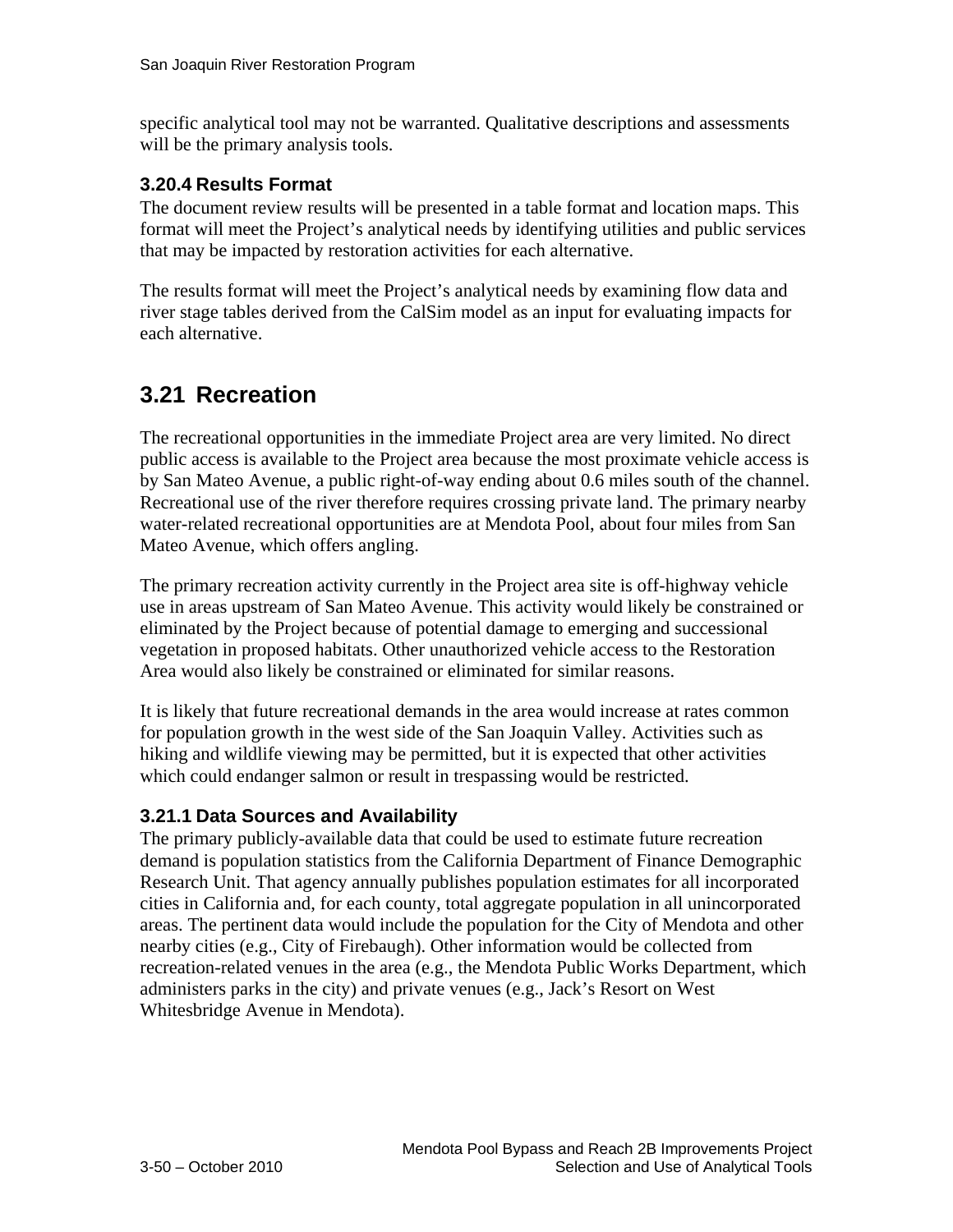### **3.21.2 Data Gaps**

Data on recreational activities and recreational use in the study area are not available from published public sources. An indication of recreational use will be obtained by contacting the sources noted above.

### **3.21.3 Tools and Tool Modifications**

No analytical tools are anticipated for the assessment of effects on recreation resources.

### **3.21.4 Results Format**

The recreation effects will be presented in tabular formats showing the estimated changes for each alternative. This format will meet the needs of the Project by providing a comparison of the estimated impacts among alternatives.

# **3.22 Socioeconomics and Economics**

This section describes the analytical tools and approach for evaluating socioeconomics and economics. The Project is likely to have several types of economic impacts, including:

- Loss of agricultural production values (revenues) based on permanently-idled cropland
- Purchase of affected land from existing landowners
- Initial construction and ongoing operation, maintenance, and repair costs
- Displacement of farm labor (with associated potential environmental justice issues)
- Indirect impacts on agricultural businesses
- Recreation
- Tax revenue to local agencies and local jurisdictions

### **3.22.1 Data Sources and Availability**

### *Loss of Agricultural Production Values based on Permanently-Idled Cropland*

The physical impacts on agricultural operations in the project area are discussed in Section [3.3.](#page-73-0) This section will utilize that information in conjunction with data on crop yields and prices to estimate changes in agricultural revenues. Information on crop yields and prices will be obtained from County Agricultural Commissioner reports, which are readily available. It will be important to understand representative cropping patterns in the project area in order to select the appropriate crop data to use in the analysis.

### *Purchase of Affected Land from Existing Landowners*

It is assumed that any land permanently removed from its existing agricultural or nonagricultural use will be purchased in a willing seller-willing buyer transaction. Agricultural land prices will be obtained initially from the annual land valuation reports prepared by the Association of Farm Managers and Rural Appraisers (ASFMRA 2009).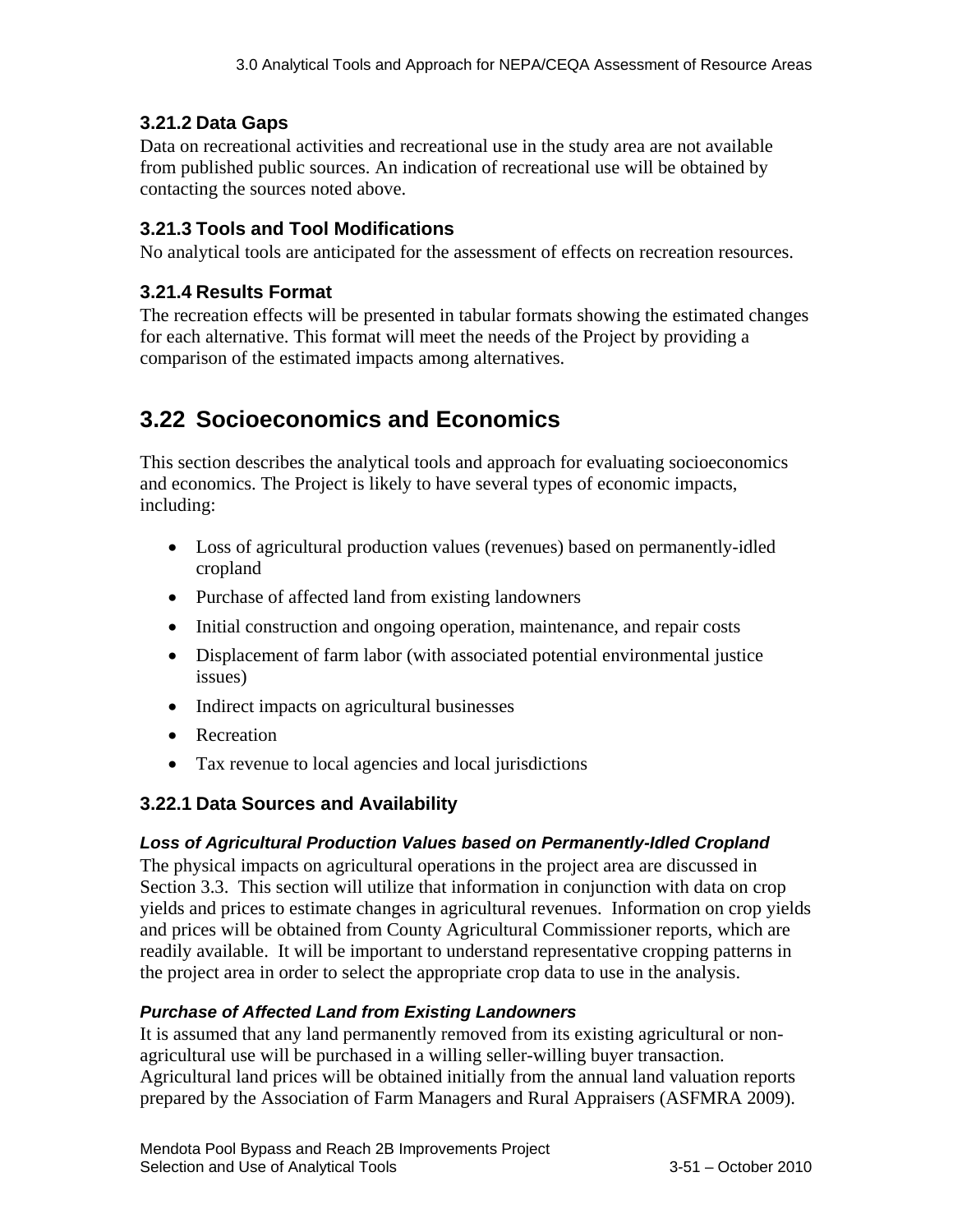As noted previously, those publications provide ranges of farmland values defined for specific crops and for relatively broad geographic areas. Should greater detail be required for the analysis, data on specific transactions could be purchased from a commercial vendor or an independent appraiser retained.

### *Initial Construction and Ongoing OM&R Costs*

The costs for project construction and ongoing operation, maintenance, and repair activities will have socioeconomic and economic impacts on the area. Project construction will comprise purchases of goods and services, hiring of labor, and other activities. Each will have impacts on specific industries in the immediate Project area and beyond. It is assumed that these data will be provided by DWR.

### *Displacement of Farm Labor (with associated Environmental Justice Issues)*

As farmland is permanently removed from production, some farm labor will be displaced. The number of employees displaced will depend directly on the number of acres of land removed from production and the crops grown on those lands.

### *Indirect Impacts on Agricultural Businesses*

Agricultural production is a goods-producing industry that affects and is affected by many other industries in a local area. As crop acreage expands or contracts, so also will the purchases of such inputs as seed, chemicals, fertilizers, and machinery. As these related industries are affected, they change their purchases of goods and services required in their respective operations. The culmination of the series of buying and selling transactions across many sectors is a total economic impact typically much greater than the initial direct impact.

The indirect impacts on agricultural businesses by the Project alternatives will be assessed using an input-output model of the Fresno and Madera County region. Once developed and validated, the model will be used to estimate the indirect and total impacts of the alternatives.

# **3.22.2 Data Gaps**

No data gaps other than those described under Land Use (see Section [3.16\)](#page-107-0) are anticipated. Estimation of the socioeconomic and economic impacts of the alternatives will require data for several areas, including construction and operation, maintenance, and repair costs, prices of purchased land, and lost agricultural production.

### **3.22.3 Tools and Tool Modifications**

The primary tool that will be used for socioeconomic analysis is an input-output model developed using IMPLAN software and data (Minnesota IMPLAN Group (MIG) 2010). IMPLAN is a commercial vendor which sells software and data for every county in the United States. An IMPLAN model includes every economic sector present within a region of one or more counties and captures the manifold interlinkages among those sectors. For the Project analysis, it is expected that an IMPLAN model will be developed for the region including Madera and Fresno Counties. IMPLAN models can be developed for sub-regional areas, e.g., zip codes and cities. However, such models are often unreliable unless the city or zip code modeled includes a relatively complete cross section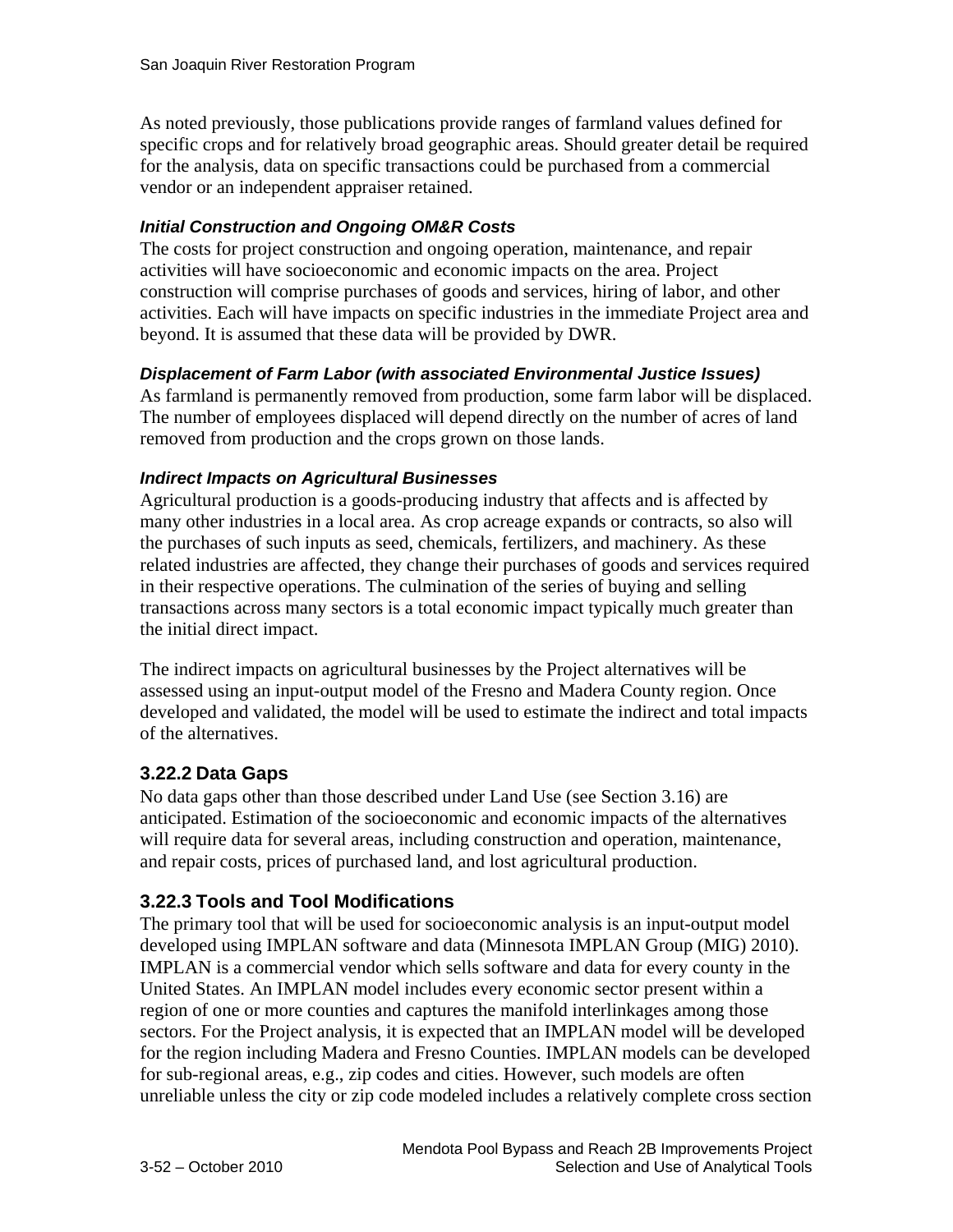of industries. For the Project area, the reliability of a zip code or city model would be highly suspect.

The IMPLAN model will be validated using information from, among other sources, the production enterprise budgets of the UCCE (UCCE 2010). The UCCE data for specific crops will be utilized to evaluate whether the production "recipe" for each crop within the IMPLAN model is accurate. If the information appears representative, the model will not be modified. If the UCCE data varies widely from the IMPLAN sectoral model, the latter will be modified to conform more closely to the UCCE data.

The IMPLAN model will be utilized to assess the impacts of construction and operation, maintenance, and repair costs, land purchases, reduced agricultural production, recreation, and other direct measures on the regional economy. Each direct impact will be input into the model in one or more entries.

### **3.22.4 Results Format**

The results of the socioeconomics resource area evaluation will be presented in tabular and graphic form, showing for each alternative the direct, indirect, and total socioeconomic impacts. This format will meet the analytical needs of the Project by showing the overall socioeconomic impacts likely under each alternative.

# **3.23 Transportation and Traffic**

This section describes the approach to analyzing the various roadway (local and State Routes) crossings of the San Joaquin River within the Project area, as well as the existing traffic conditions in the vicinity of the Project area for the purposes of the Project EIS/R. The following roads are located adjacent to the river in the immediate vicinity of the Project:

- N San Mateo Avenue / Road 13
- Chowchilla Canal Road
- Bass Avenue / Helm Canal Road
- Eastside Drive
- Drive 10.5 / Columbia Road
- $\bullet$  SR 33
- SR 180 / W Whitesbridge Avenue

The following local routes and intersections have the potential to be affected by construction traffic and may be assessed as part of the Project EIS/R:

- Route 180 and North San Mateo Avenue
- Route 33 and Bass Avenue
- Bass Avenue and Helm Canal Road/Columbia Road/Drive 10  $\frac{1}{2}$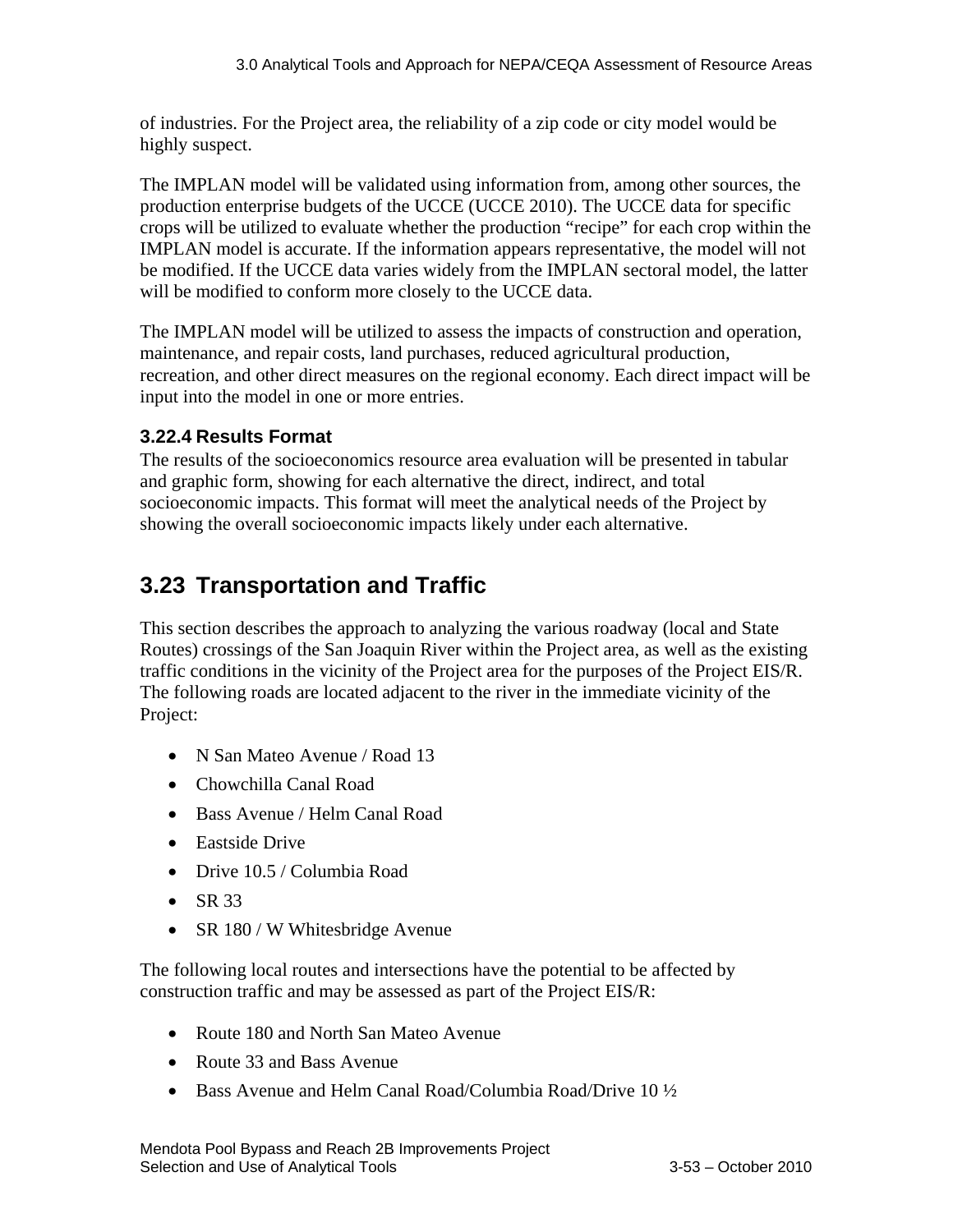- Drive  $10\frac{1}{2}$  and Eastside Drive
- Eastside Drive and North San Mateo Avenue/Road 13

River crossings in the Project and the roads listed above are under either the State's, Madera or Fresno County's jurisdiction, and these agency standards and guidelines will influence the design and construction. In addition to Reclamation's Standards and Design Criteria, the following Codes, Regulations, and other Agency Standards may govern the design as they apply.

- American Concrete Institute
- American Society for Testing and Materials
- American Association of State Highway and Transportation Officials
- California Department of Transportation
- Federal Highway Administration
- Madera County Transportation Commission
- Fresno Council of Governments' Regional Transportation Plan
- Geotechnical Report and other reports prepared for the overall SJRRP and for the Project area.

Also, the proposed design plans will be prepared in accordance to the local agency goals and policy related to traffic and circulation.

### **3.23.1 Data Sources and Availability**

Several data sources for collecting the traffic data, as-built plans, topographic mapping, utility maps, and other relevant information are identified as follows:

- California Department of Transportation
- Madera County Transportation Commission
- County of Fresno
- City of Mendota
- Reclamation
- Utility Companies
- Private property owners, if needed

The above agencies will be contacted to collect documents relevant to the evaluation of existing conditions.

#### *Data Collection and Review and Site Reconnaissance*

Coordination with the above agencies will be necessary to identify and collect data relevant to the project such as as-built plans, details of the planned development projects affecting the Project area, related technical reports, right-of-way/easement records, traffic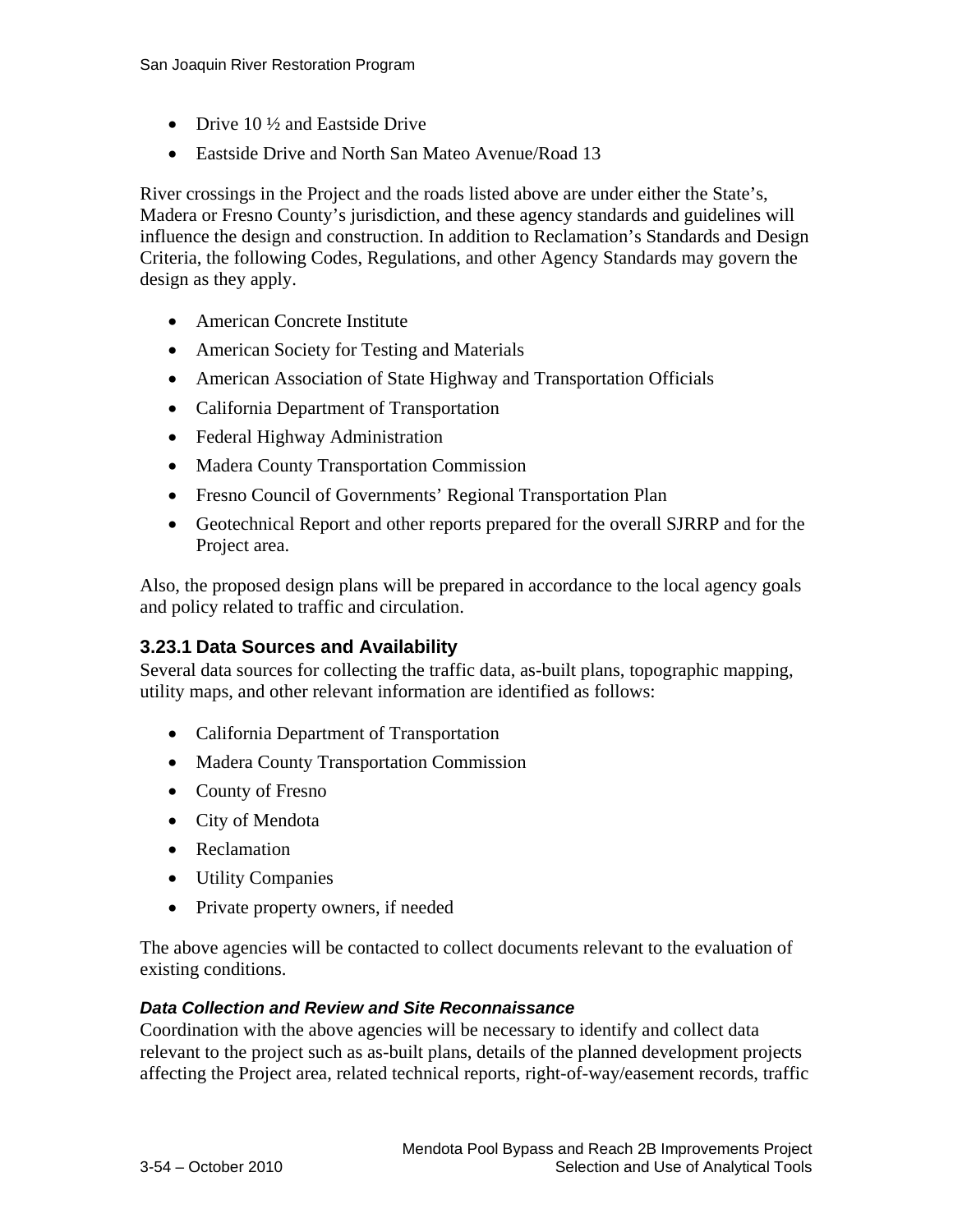and accident data. Utilities information gathered for the Public Services and Utilities assessment (see Section [3.20\)](#page-113-0) will also be reviewed.

The data collection effort will establish a database of existing traffic volumes and related data for the Project area. Information already available such as traffic count data and traffic forecasting models may be relied upon. Traffic related data and information that may be required for the Project includes:

- The most recent traffic count data collected by the local agencies, Caltrans, and past or current studies undertaken by Reclamation
- Volume and speed data
- Traffic Accident Surveillance and Analysis System from Caltrans
- Aerial Photography of the Project area

Existing collections of data developed from other projects in the vicinity will also be reviewed. It is assumed that the Consultant Team will coordinate and collect this data, as available, and the information will be supplemented with a site visit. Access for the site visit is conditional on temporary entry permits for private property, local facilities, and Caltrans facilities.

### *Field Verification of Survey Data*

Field verification of survey data may be necessary to confirm the location or presence/absence of drainage facilities, pavement conforms, obstructions, lighting fixtures, fences, drainage swales and ditches and any other features potentially affected by the Project alternatives. It is assumed that much of this information will have been verified by Reclamation or DWR; however, the Consultant Team may verify certain facilities during a site visit.

### **3.23.2 Data Gaps**

Additional data required to assess the effects on transportation and traffic include:

- Traffic data
- Lane geometrics details (travel lane and shoulder width)
- Speed limit
- Pavement condition report
- Structure maintenance report
- Traffic signal phasing or timing details
- Existing utility information
- Right of way maps
- Construction vehicle types, timing, and schedule
- Environmental constraints or limitation
- Work zone capacity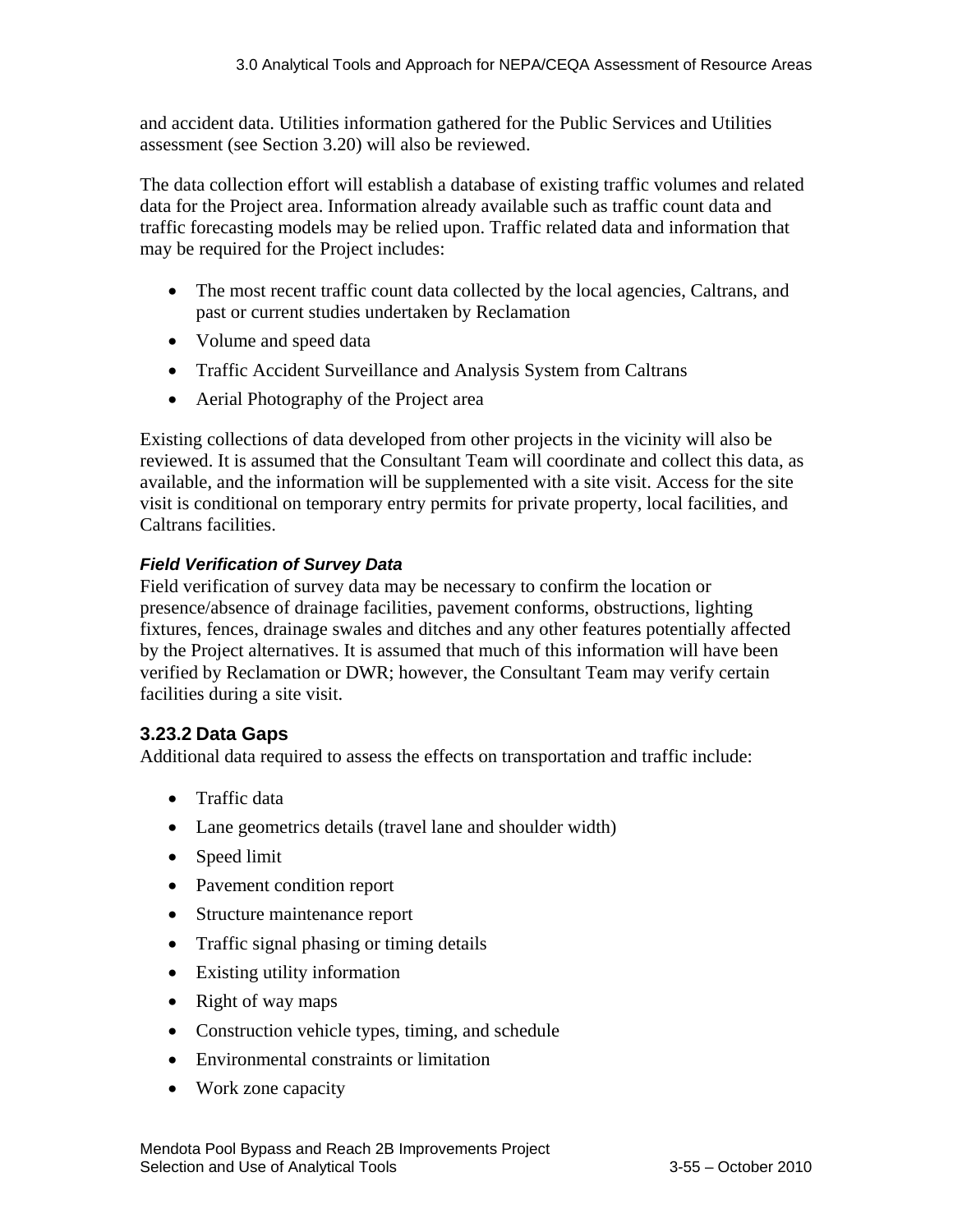- Construction working hours
- Construction staging areas
- Potential construction ingress and egress points

Traffic count data will be collected and used to evaluate the effects on traffic during the construction of the project based on the construction staging. The construction staging sequence should be developed in a way that impacts to the traffic are minimized. In order to conduct the traffic impact analysis additional information such as type and number of trucks required during construction, construction schedule, and maximum number trips anticipated in a day will be needed. This information and the 24-hour traffic volume from Caltrans and other local agencies will be used in the traffic delay analysis.

In order to determine the hourly volumes along affected routes/roads, 24-hour traffic volume collected from Caltrans and other agency will be used. Existing Average Daily Traffic (ADT) of current design year for affected routes/roads will be used with a growth factor of 1 percent per year to calculate ADT for the projected construction year to analyze for worst case scenario.

### **3.23.3 Tools and Tool Modifications**

### *Traffic*

This section summarizes the approach to evaluate the impacts of the construction related and operations traffic generated by the Project for the purposes of the Project EIS/R. The daily and peak trip generation related to the construction will be estimated and compared to daily road segment volumes, intersection operations and volumes, and/or roadway designs, as appropriate. Additionally, the assessment may review additional levels of delay associated with the construction.

#### *Transportation System*

The following analyses will be prepared based on the data collection:

- Lane closure analysis using the 24-hour traffic volume
- Transportation management analysis according to Caltrans guidelines
- Detour traffic analysis (if needed)
- Right-of-way requirement analysis

Traffic impacts on the transportation infrastructure due to the addition of the traffic from the proposed project should be evaluated. For the purpose of the Project EIS/R, traffic analysis for the base year, construction year, and future year would be conducted. Mitigation measures to mitigate intersections and roadway segments projected to be significantly impacted due to the addition of traffic from the Project would also be assessed.

### **3.23.4 Results Format**

Based on the above analyses, the following issues will be addressed in the Project EIS/R: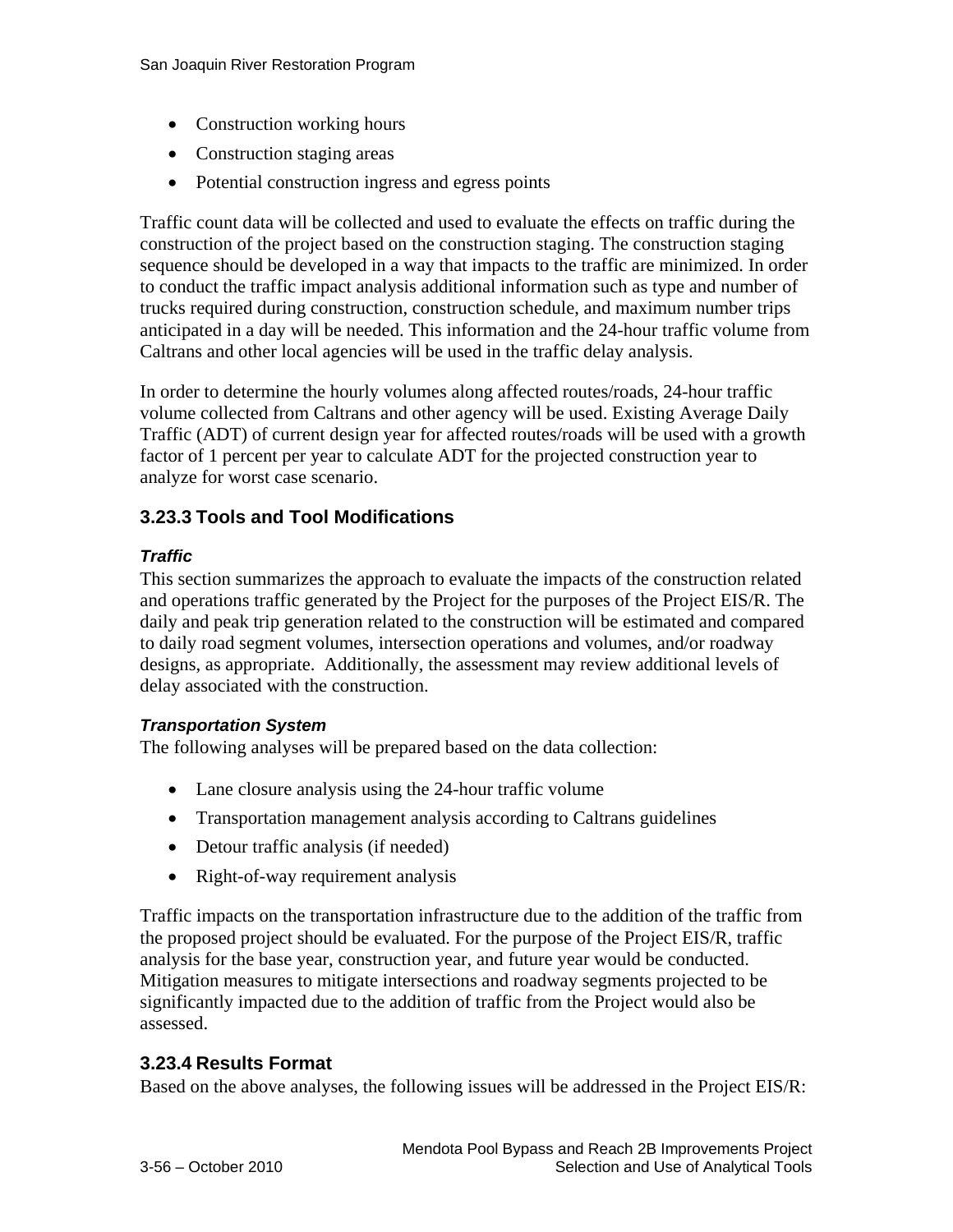- Traffic operational impacts
- Reduced traffic circulation and roadway capacity
- Lane closure chart
- Detour traffic analysis (if needed)
- Transportation Management Plan
- Right of way impacts (temporary construction easements)
- Impact to local communities and businesses

The results of the transportation and traffic resource area evaluation will be presented in tabular and narrative form, showing for each alternative the direct, indirect, and total transportation and traffic impacts. This format will meet the analytical needs of the Project by showing the overall transportation and traffic impacts likely under each alternative.

# **3.24 Summary**

[Table 3-2](#page-122-0) summarizes the environmental effects and associated analytical tools required to assess the final alternatives for each resource area.

| <b>Resource Area</b>                       | <b>Environmental Effect</b>                                                                                                                                                                        | <b>Tools</b>                                                                                                           |
|--------------------------------------------|----------------------------------------------------------------------------------------------------------------------------------------------------------------------------------------------------|------------------------------------------------------------------------------------------------------------------------|
| Aesthetic and Visual<br>Resources          | Changes to the viewshed and to<br>any critical public views                                                                                                                                        | Qualitative assessment using Visual<br>Modification Class Approach                                                     |
| <b>Air Quality</b>                         | Construction-related air pollutant<br>emissions:<br>NOX, SOX, CO2, CO, PM10<br>Dust<br>Toxic air contaminants<br>Greenhouse gases<br>Health risks from air pollutants<br>Air dispersion, if needed | CARB and SJVAPCD emission factors<br><b>URBEMIS</b><br><b>OFFROAD</b><br>EMFAC2007<br><b>HARP</b><br>AERMOD, if needed |
| <b>Agricultural Resources</b>              | Changes in agricultural acreage<br>and crop production                                                                                                                                             | Spreadsheet model using crop<br>acreages, published data on crop<br>yields and prices                                  |
| Biological Resources -<br><b>Fisheries</b> | Changes in in-channel habitat,<br>floodplain habitat, passage,<br>temperature regime                                                                                                               | HEC-RAS, hydrology information,<br>frequency duration curves, SRH-1DV,<br>geomorphic principles                        |
| Biological Resources -<br>Vegetation       | Changes in acreage or quality of<br>special status plants and<br>vegetation alliances                                                                                                              | SRH-1DV, listed plant surveys                                                                                          |
| Biological Resources -<br>Wildlife         | Changes in acreage or quality of<br>special status wildlife habitat                                                                                                                                | SRH-1DV, wildlife habitat surveys                                                                                      |

<span id="page-122-0"></span>**Table 3-2. Summary of Tools for the Environmental Assessment**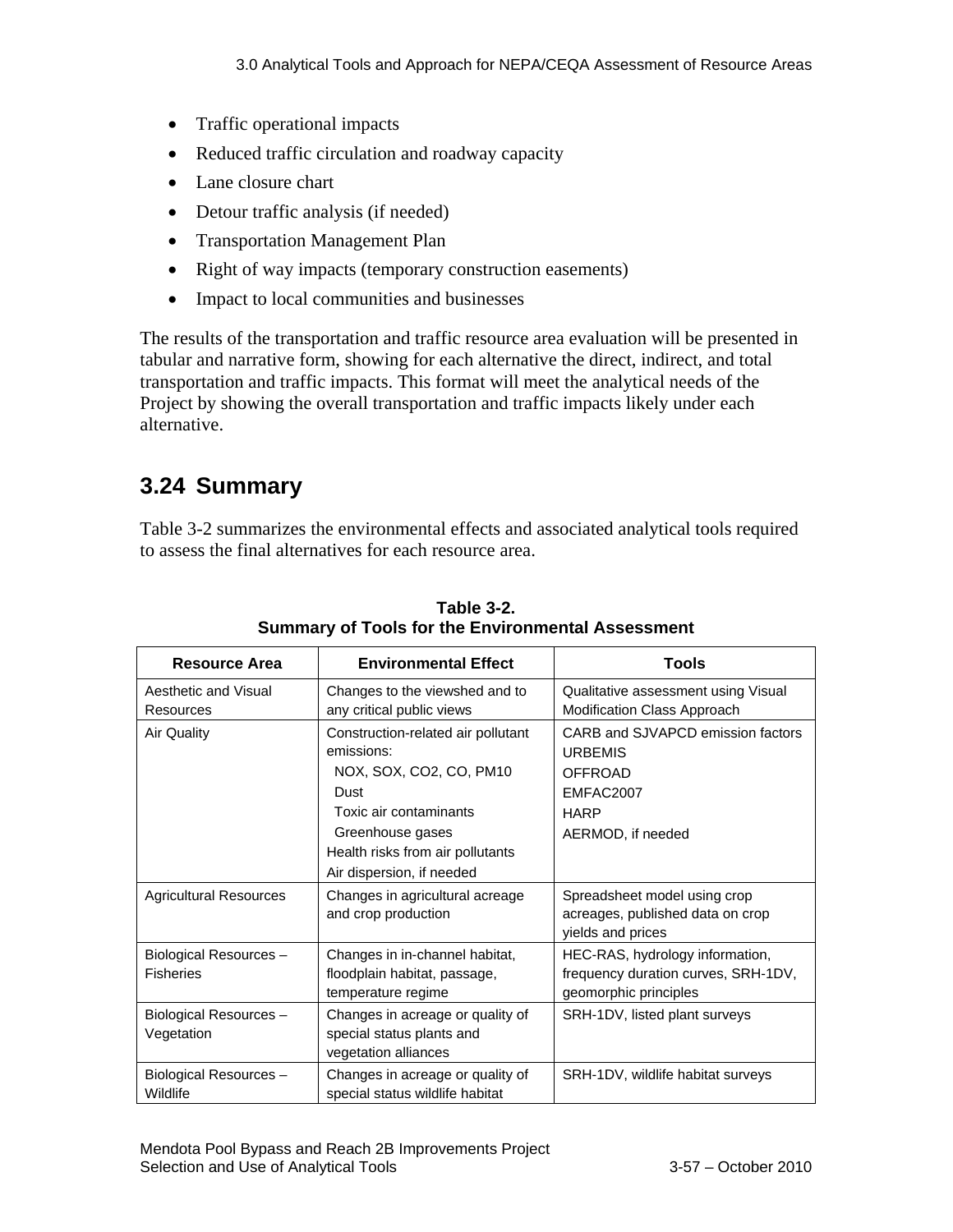| <b>Resource Area</b>                                                                      | <b>Environmental Effect</b>                                                                                                                                                                                                                | <b>Tools</b>                                                                               |
|-------------------------------------------------------------------------------------------|--------------------------------------------------------------------------------------------------------------------------------------------------------------------------------------------------------------------------------------------|--------------------------------------------------------------------------------------------|
| Climate Change and<br>Greenhouse Gas<br>Emissions                                         | Construction related emissions                                                                                                                                                                                                             | EMFAC2007                                                                                  |
| <b>Cultural Resources</b>                                                                 | Disturbance of cultural resources                                                                                                                                                                                                          | Field surveys and database/document<br>review                                              |
| <b>Environmental Justice</b>                                                              | Disproportionate, adverse effects<br>to minority populations                                                                                                                                                                               | Spreadsheet model using demographic<br>data                                                |
| Geology, Soils, and<br><b>Mineral Resources</b>                                           | Levee stability, erosion and<br>sedimentation, land subsidence,<br>and changes in river<br>geomorphology                                                                                                                                   | Flow duration curve, HEC-RAS, SRH-<br>1D, geomorphic principles, bank<br>stability indices |
| Hazards, Hazardous<br>Materials, and Public<br>Health                                     | Changes in health exposure to<br>hazards materials, West Nile virus,<br>Valley fever, naturally occurring<br>asbestos, wildland fires, oil and<br>gas wells. Effects on school safety,<br>aircraft safety.                                 | Database/document review and field<br>surveys                                              |
| Hydrology - Groundwater<br>and Groundwater Quality                                        | Changes to seepage affected<br>areas and groundwater elevation                                                                                                                                                                             | <b>CVHM</b>                                                                                |
| Hydrology - Jurisdictional<br>Wetlands and Other<br>Waters of the United<br><b>States</b> | Changes in acreage or quality of<br>jurisdictional wetlands and waters                                                                                                                                                                     | Field surveys and mapping                                                                  |
| Hydrology - Surface<br>Water Resources and<br><b>Water Quality</b>                        | Changes 303(d) listed constituents                                                                                                                                                                                                         | Qualitative assessment                                                                     |
| <b>Indian Trust Assets</b>                                                                | Changes to Indian trust assets                                                                                                                                                                                                             | Database review                                                                            |
| <b>Land Use</b>                                                                           | Changes to land use                                                                                                                                                                                                                        | Spreadsheet model with land acreage,<br>crops, and land values and IMPLAN                  |
| Noise and Vibration                                                                       | Changes in noise exposure                                                                                                                                                                                                                  | Ambient noise data and Cadna/A®                                                            |
| Paleontological<br>Resources                                                              | Disturbance of paleontological<br>resources                                                                                                                                                                                                | Field surveys and database/document<br>review                                              |
| Population and Housing                                                                    | Changes to agricultural and non-<br>agricultural land use and labor                                                                                                                                                                        | Qualitative assessment                                                                     |
| Public Services and<br><b>Utilities</b>                                                   | Changes to wastewater collection,<br>fire protection services, law<br>enforcement services, emergency<br>services, solid waste management,<br>utility crossings, energy, water<br>supply diversions, and school<br>services and facilities | HEC-RAS and qualitative assessment                                                         |
| Recreation                                                                                | Changes to recreation availability<br>and access                                                                                                                                                                                           | Qualitative assessment                                                                     |
| Socioeconomics and<br>Economics                                                           | Changes to agricultural production,<br>purchases of affected land from                                                                                                                                                                     | <b>IMPLAN</b>                                                                              |

**Table 3-2. Summary of Tools for the Environmental Assessment**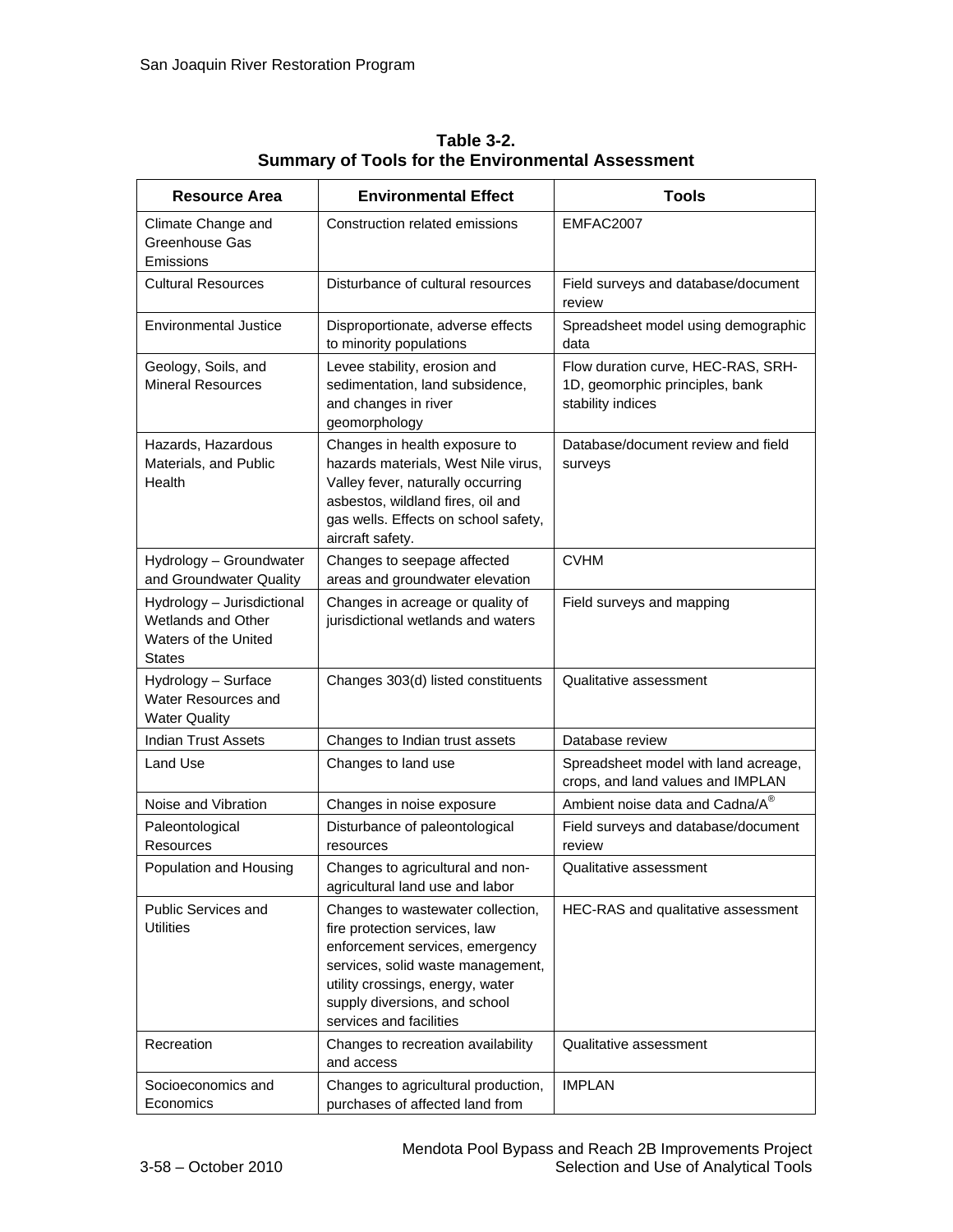| <b>Resource Area</b>       | <b>Environmental Effect</b>                                                                                                                                                            | <b>Tools</b>                                  |
|----------------------------|----------------------------------------------------------------------------------------------------------------------------------------------------------------------------------------|-----------------------------------------------|
|                            | existing landowners, construction<br>and operation, maintenance, and<br>repair costs, displacement of farm<br>labor, indirect impacts on<br>agricultural businesses, and<br>recreation |                                               |
| Transportation and Traffic | Changes to traffic patterns and<br>volume and the transportation<br>system                                                                                                             | Traffic counts and Highway Capacity<br>Manual |

**Table 3-2. Summary of Tools for the Environmental Assessment**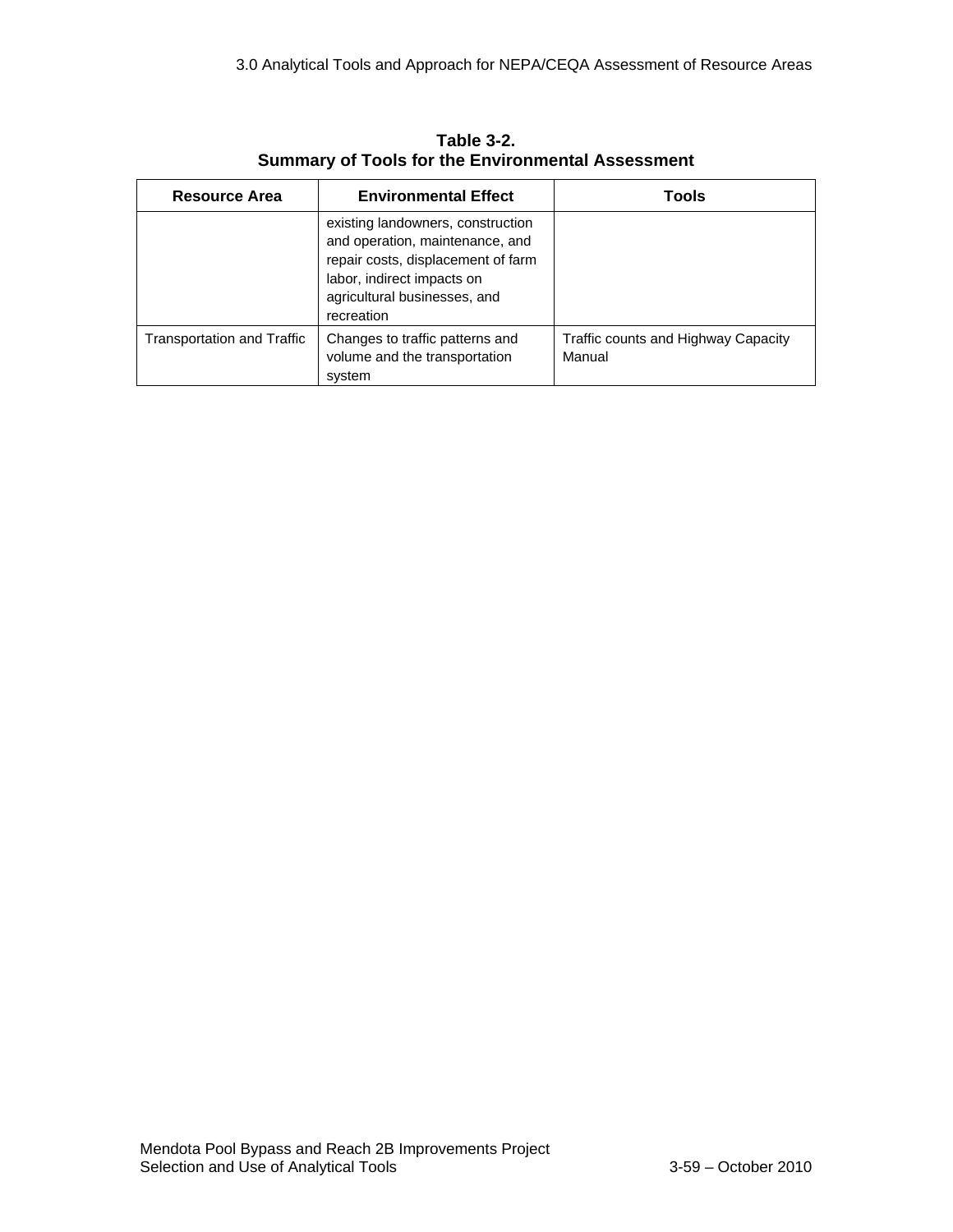*This page left blank intentionally.*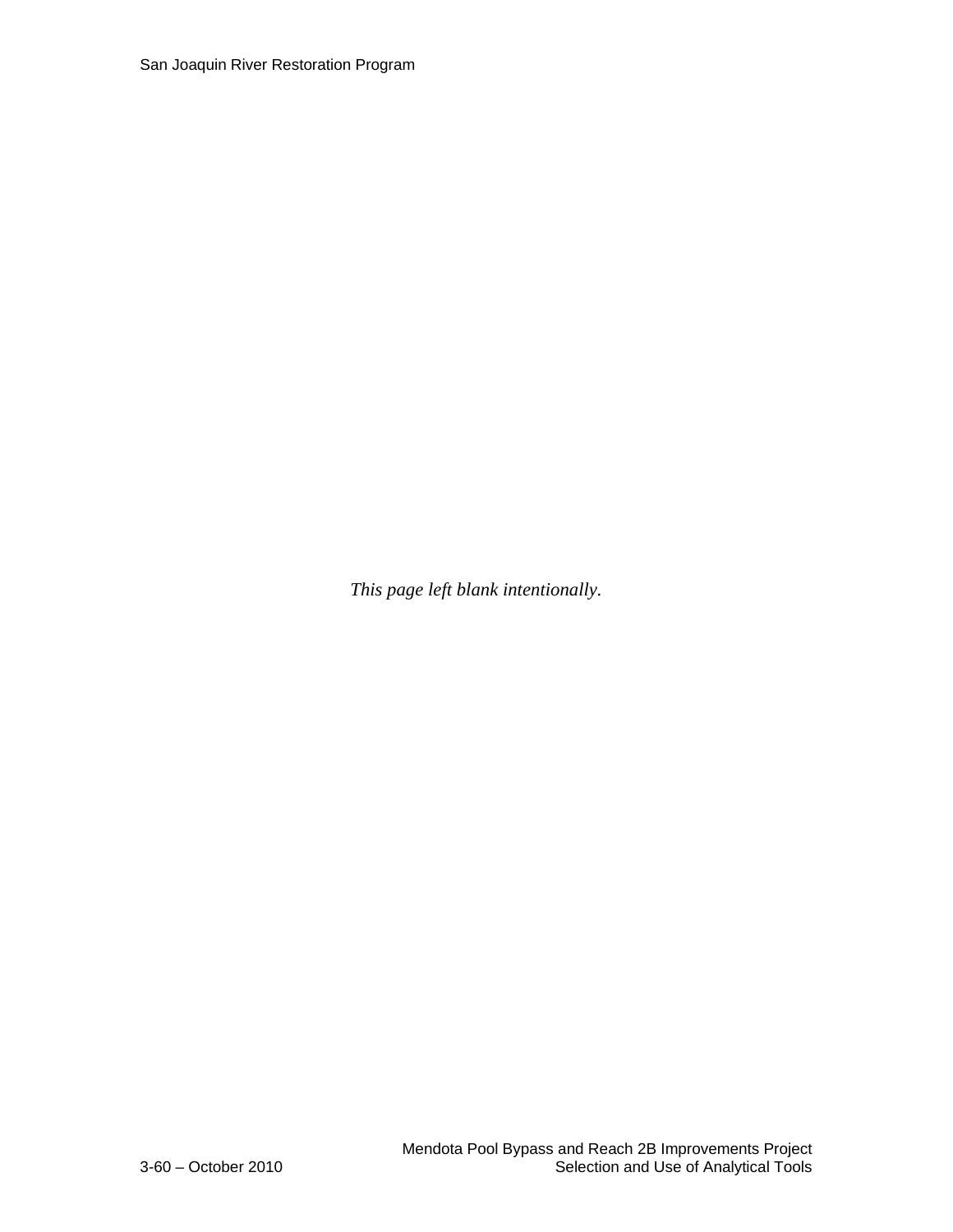# **4.0 Acknowledgements**

The preparers would like to acknowledge the input and participation of Reclamation and other SJRRP staff, third-party consultants, resource agency staff, and others. A partial list of these participants includes Alicia Gasdick, David Mooney, Michelle Banonis, Paul Romero, Dave Encinas, Steven Phillips, Stephen Lee, Stephanie Rickabaugh, Michelle Workman, Shannon Brewer, Leslie Mirise, Blair Greimann, Elaina Holburn, and Bob Mussetter.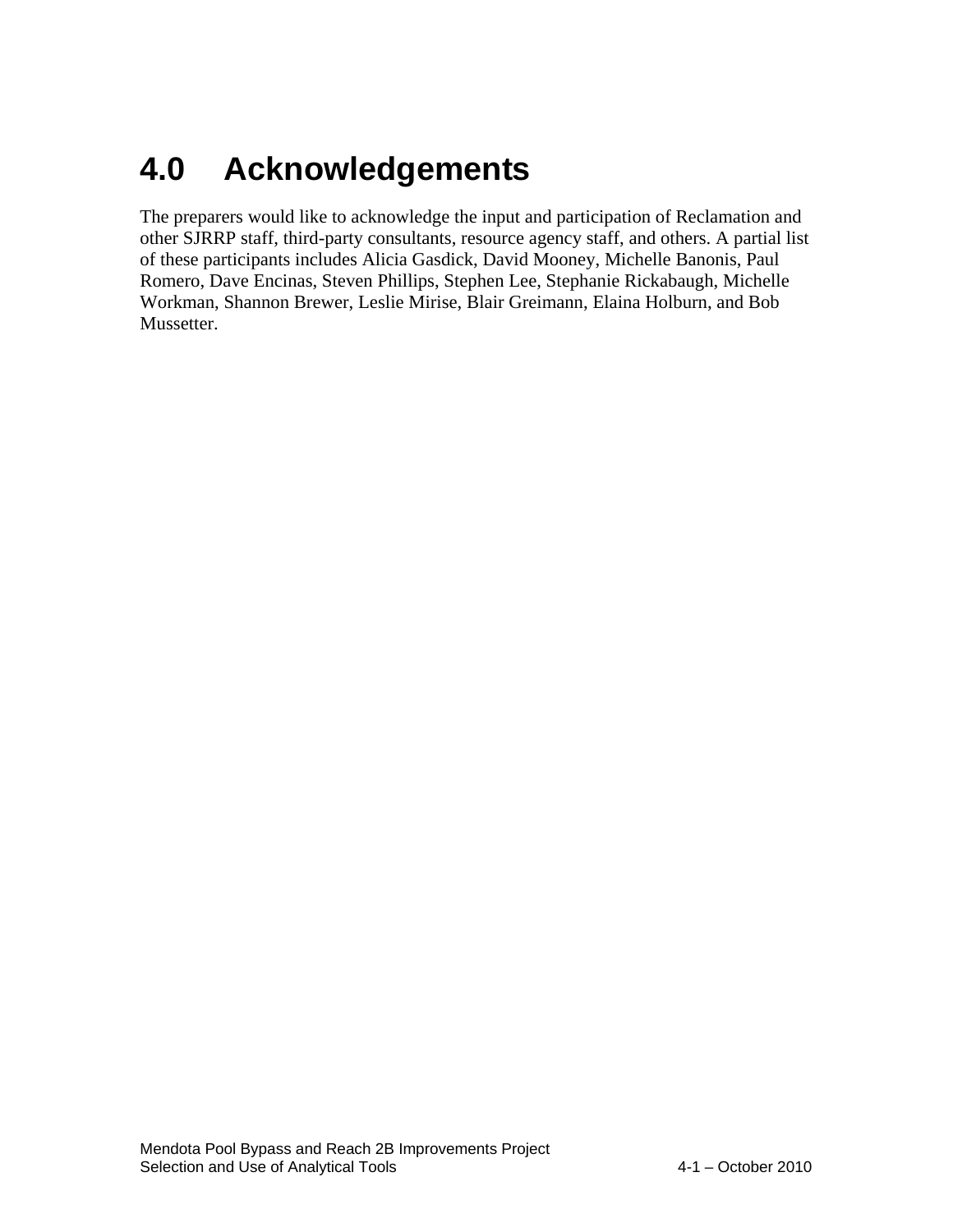*This page left blank intentionally.*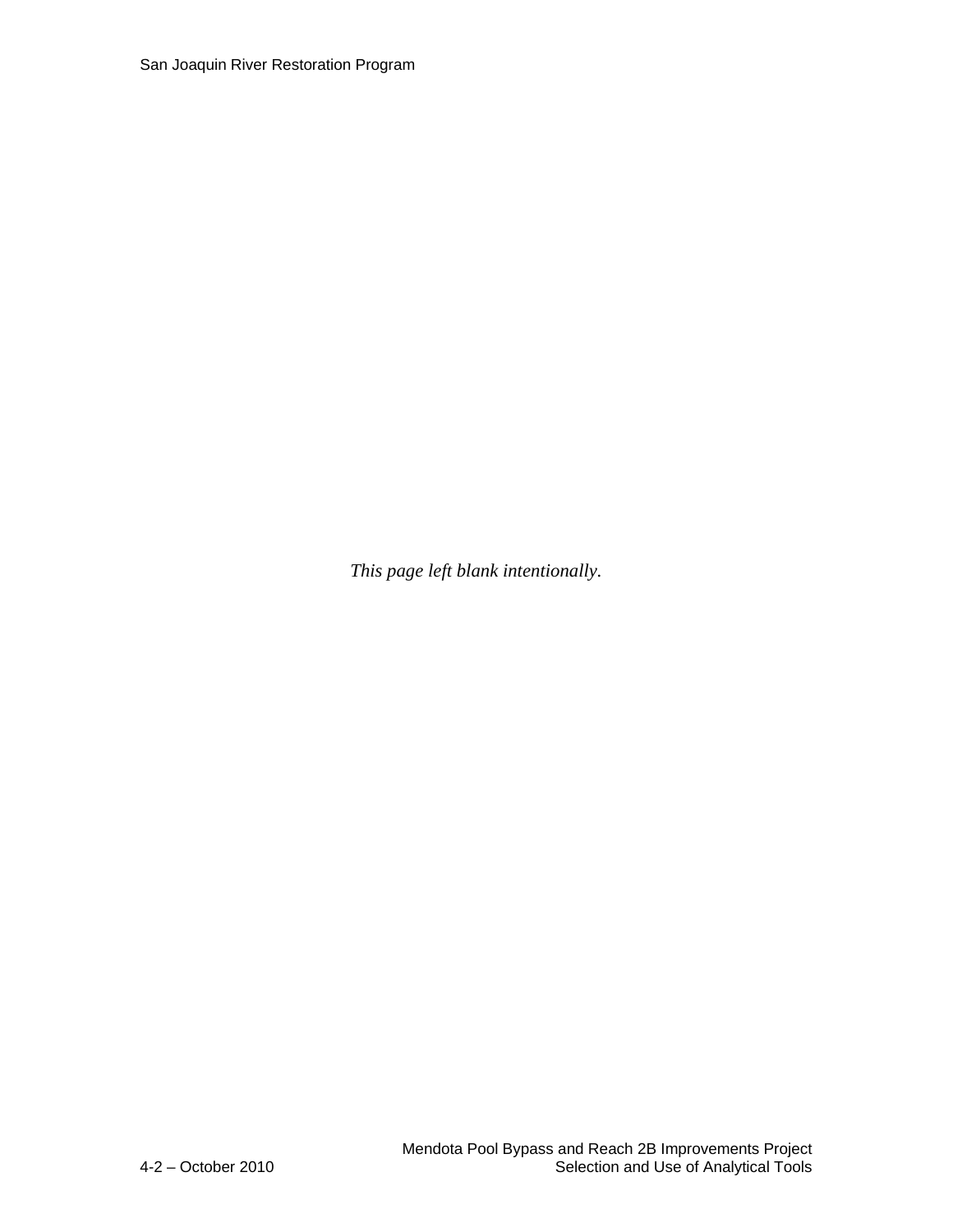# **5.0 References**

- Ahearn 2006. Ahearn, D.S., J.H. Viers, J.F. Mount, and R.A. Dalhlgreen. *Priming the productivity pump: flood pulse driven trends in suspended algal biomass distribution across a restored floodplain*. *Freshwater Biology*. August.
- ASFMRA 2009. California Chapter, American Society of Farm Managers and Rural Appraisers. *2009 Trends in Agricultural Land and Lease Values, California and Nevada*. Woodbridge, California.
- Ayres 1998. Ayres Associates, Inc. Topographic and Bathymetric Surveys for the San Joaquin River from Friant Dam to Gravelly Ford (RM267 to RM229). Prepared for US Bureau of Reclamation, Fresno, California.
- Ayres 1999. Ayres Associates, Inc. Topographic and Hydrographic Surveys and Mapping for the San Joaquin River (RM40 to RM230). Topographic and Hydrographic Surveys for the *Sacramento and San Joaquin River Basins Comprehensive Study*, California.
- Barbour 2007. Barbour, M., T. Keeler-Wolf, A. Schoenherr, editors. *Terrestrial Vegetation of California*.
- Bell 1990. Bell, M.C., U.S. Army Corps of Engineers, North Pacific Division, Fish Passage Development and Evaluation Program. *Fisheries Handbook of Engineering Requirements and Biological Criteria*. Third edition.
- Biedenharn 2000. Biedenharn, D.S., R.R. Copeland, C.R. Thorne, P.J. Soar, R.D. Hey, and C.C. Watson. U.S. Army Corps of Engineers, Engineer Research and Development Center, Coastal and Hydraulics Laboratory. *Effective Discharge Calculation: A Practical Guide*. ERDC/CHL TR-00-15. August.
- Bjornn 1991. Bjornn, T.C. and D.W Reiser. *Habitat Requirements of Salmonids in Streams*. In *Influences of Forest and Rangeland Management on Salmonid Fishes and Their Habitats*. William R. Meehan editor. American Fisheries Society Special Publication 19.
- BLM 1978. U.S. Bureau of Land Management. *Visual Resource Management*. USDI Manual 8400.
- Bull 1964. Bull, W.B. *Geomorphology of Segmented Alluvial Fans in Western Fresno County, California*. U.S. Geological Survey Professional Paper 352-E, scale 1:125,000.
- Cain 1997. Cain, J.R. *Hydrologic and geomorphic changes to the San Joaquin River between Friant Dam and Gravelly Ford, and implications for restoration of*

Mendota Pool Bypass and Reach 2B Improvements Project Selection and Use of Analytical Tools 5-1 – October 2010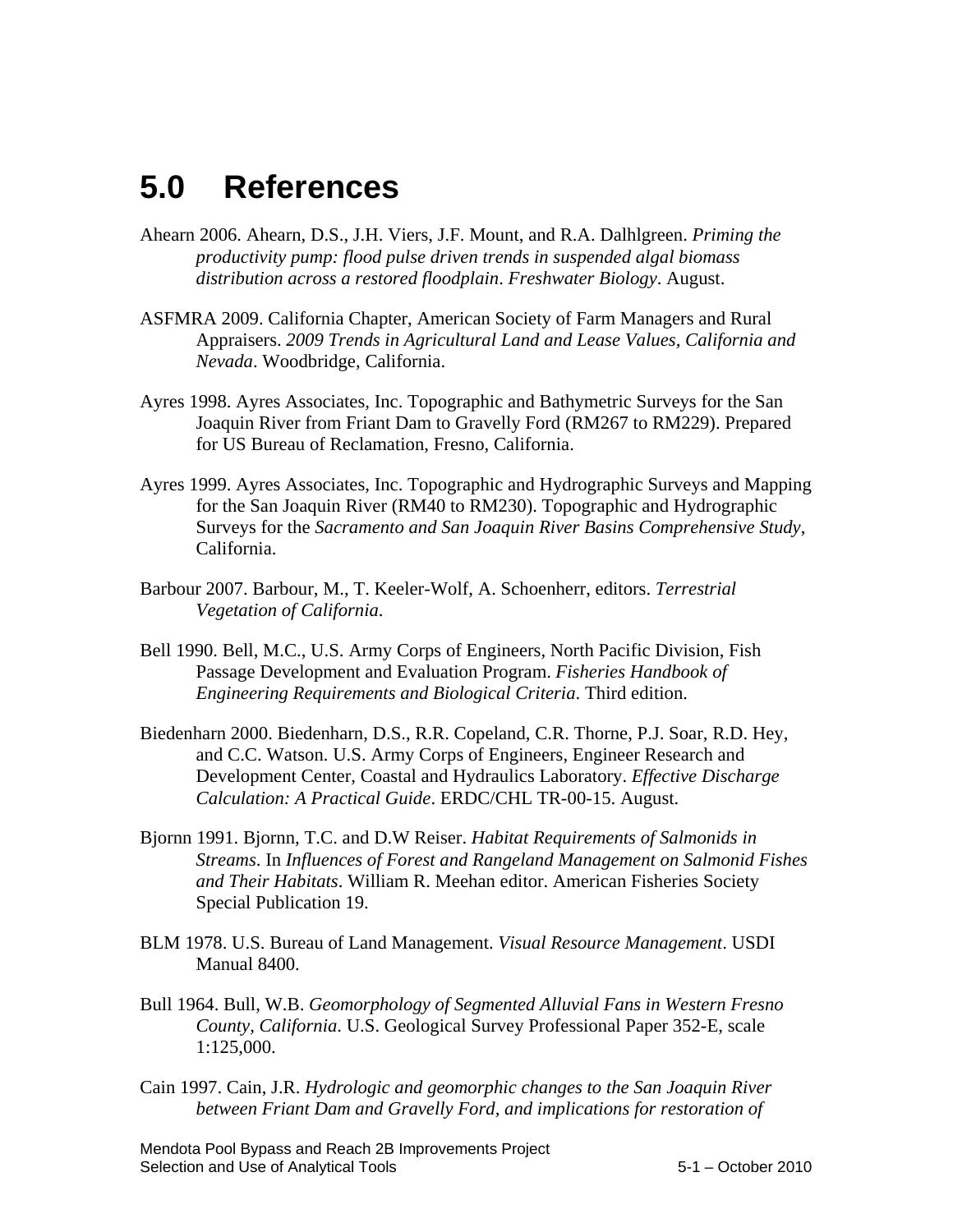*Chinook salmon (Oncorhynchus tshawytscha)*. M.S. Thesis, Department of Landscape Architecture, University of California, Berkeley, California.

- California Department of Conservation 1958. California Department of Conservation, California Geological Survey. *Geologic Map of California*, Santa Cruz Sheet, scale 1:250,000.
- California Department of Conservation 2000. California Department of Conservation, Division of Mines and Geology. *A General Location Guide for Ultramafic Rocks in California – Areas More Likely to Contain Naturally Occurring Asbestos*. Open-file report 2000-19. August.
- California Department of Conservation 2008. Farmland Mapping and Monitoring Program website http://www.conservation.ca.gov/dlrp/FMMP/Pages/Index.aspx. Accessed March 10.
- CCAR 2009. California Climate Action Registry. *General Reporting Protocol*. Version 3.1. January.
- CDFG 2005. California Department of Fish and Game. California Interagency Wildlife Task Group. California Wildlife Habitat Relationships, version 8.1 personal computer program. Sacramento, California. Available at http://www.dfg.ca.gov/biogeodata/cwhr/cawildlife.aspx.
- Central Valley RWQCB 2009. Central Valley Regional Water Quality Control Board. *Water Quality Control Plan for the Sacramento River and San Joaquin River Basins*. Fourth edition. September.
- Copeland 1994. R.R. Copeland, U.S. Army Corps of Engineers, Waterways Experiment Station, Flood Control Channel Research Program. *Application of Channel Stability Methods – Case Studies.* HL TR-94-11. September.
- DeFlitch 2010. D. DeFlitch. *Measurement and Monitoring of Bedload Sediment Transport along the Upper San Joaquin River from Gravelly Ford to the Chowchilla Bypass Bifurcation Structure*. M.S. Thesis, Department of Earth and Environmental Sciences, California State University, Fresno, California.
- DFG 2003. California Department of Fish and Game. *List of California Terrestrial Natural Communities*.
- DFG 2005. California Department of Fish and Game, California Interagency Wildlife Task Group. California Wildlife Habitat Relationships System Species Accounts.
- DFG 2008. California Department of Fish and Game, California Natural Diversity Database. *Special Plants, Bryophytes, and Lichens List*.
- DFG 2009a. California Department of Fish and Game. *List of California Vegetation Alliances*.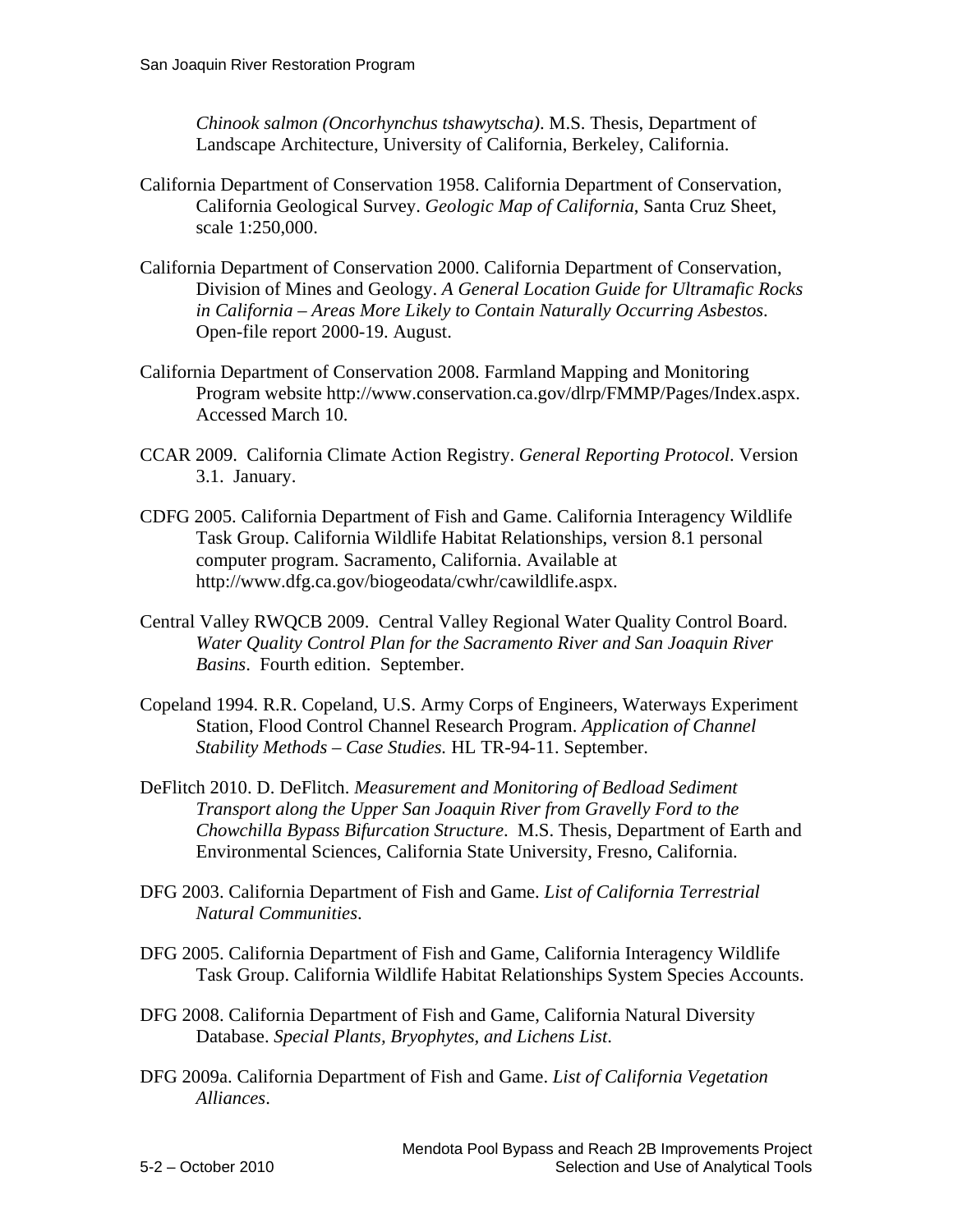- DFG 2009b. California Department of Fish and Game. *Protocols for Surveying and Evaluating Impacts to Special Status Native Plant Populations and Natural Communities.* November 24.
- Doyle 2007. Doyle, M.W., D. Shields, K. Boyd, P. Skidmore, and D. Dominick. *Channel-Forming Discharge in River Restoration Design*. *Journal of Hydraulic Engineering*. July.
- DWR 2000. California Department of Water Resources. Land Use Survey Data for Fresno County, California. Land Use Survey Program website [http://www.cd.water.ca.gov/land\\_wateruse/lusurveyprog.cfm. Accessed March](http://www.cd.water.ca.gov/land_wateruse/lusurveyprog.cfm. Accessed March 10)  [10,](http://www.cd.water.ca.gov/land_wateruse/lusurveyprog.cfm. Accessed March 10) 2010.
- DWR 2001. California Department of Water Resources. Land Use Survey Data for Madera County, California. Land Use Survey Program website [http://www.cd.water.ca.gov/land\\_wateruse/lusurveyprog.cfm. Accessed March](http://www.cd.water.ca.gov/land_wateruse/lusurveyprog.cfm. Accessed March 10)  [10,](http://www.cd.water.ca.gov/land_wateruse/lusurveyprog.cfm. Accessed March 10) 2010.
- DWR 2002. California Department of Water Resources, San Joaquin District Environmental Services Section, Fresno, CA. *Riparian Vegetation of the San Joaquin River*. May.
- DWR 2003. California Department of Water Resources. *California's Groundwater, Bulletin 118, Update 2003*.
- DWR 2008. California Department of Water Resources. *Managing an Uncertain Future: Climate Change Adaptation Strategies for California's Water*. http://www.water.ca.gov/climatechange/docs/ClimateChangeWhitePaper.pdf
- DWR 2010. California Department of Water Resources. Water Data Library. http://www.water.ca.gov/waterdatalibrary.
- Engelund 1972. Engelund, F. and E. Hansen. *A Monograph on Sediment Transport in Alluvial Streams*. Teknisk Forlag.
- ESRP 2006. Endangered Species Recovery Program, California State University, Stanislaus. *Endangered Species Profiles, Species Featured in Recovery Plan for San Joaquin Valley Arid Upland and Riparian Communities*. Available at http://esrp.csustan.edu/speciesprofiles.
- Far Western 2009. Byrd, B.F., S. Wee, and J. Costello of Far Western Anthropological Research Group, Inc. *Cultural Resources Sensitivity Study and Research Design for the San Joaquin River Restoration Program, Fresno, Madera, Merced, and Stanislaus Counties, California*. Bureau of Reclamation, Sacramento, California Project no. 07-SCAO-036.
- FGDC 2008. Federal Geographic Data Committee. *National Vegetation Classification Standard*, version 2. February.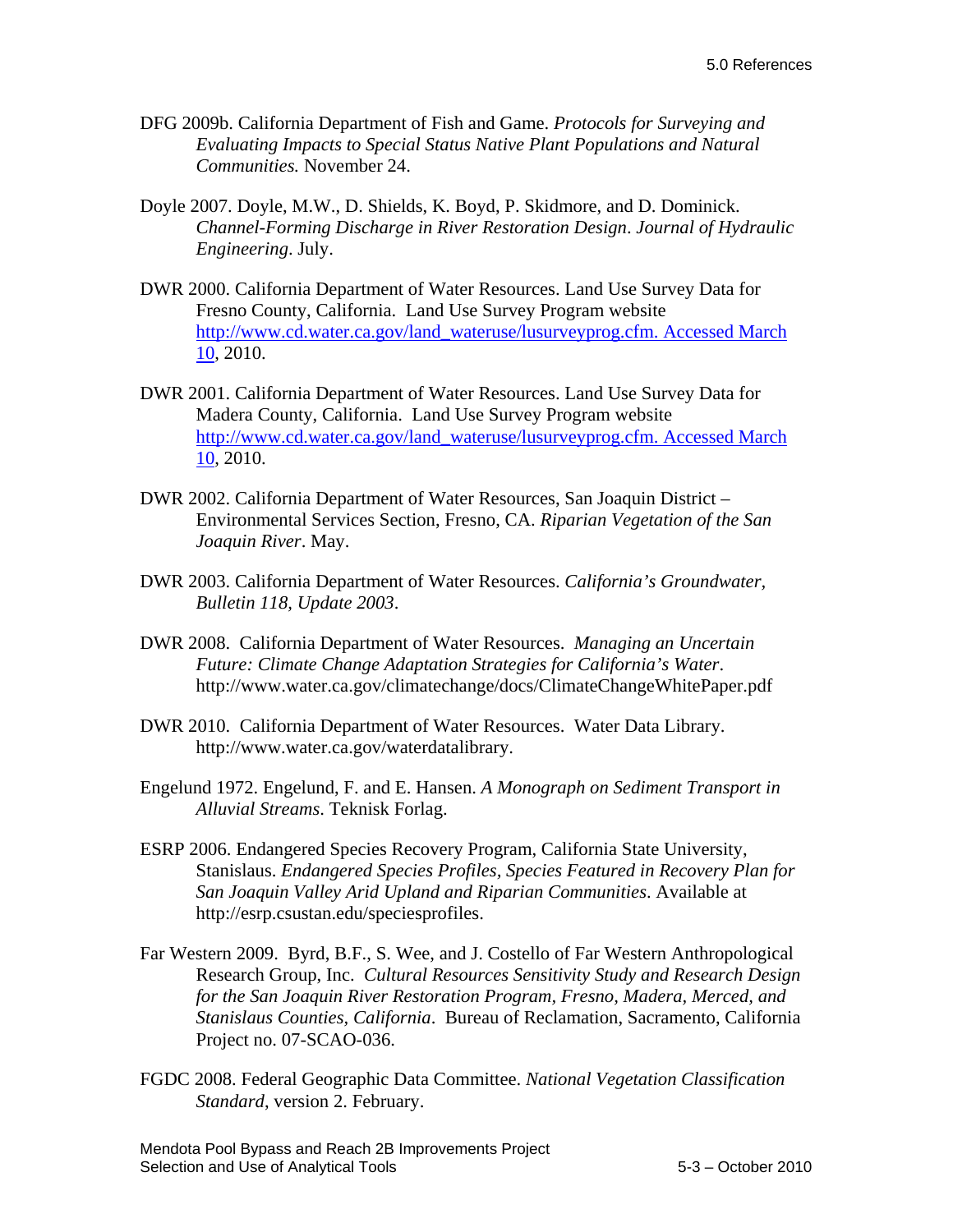- FHWA 1981. U.S. Federal Highway Administration, Office of Environmental Policy. *Visual Impact Assessment for Highway Projects*. Publication No. FHWA-HI-88- 054.
- Fresno County Agricultural Commissioner 2010. *Agricultural Crop and Livestock Report*, various years. Retrieved from http://www.co.fresno.ca.us/uploadedFiles/Departments/Agricultural\_Commission er/PDF/2008%20Crop%20Report%20All.pdf. March 10.
- Fresno County Department of Public Works and Planning 2000. General Plan Documents and Maps. Retrieved from http://www.co.fresno.ca.us/departmentpage.aspx?id=19705. October.
- Garde 1985. Garde R.J. and K.G. Ranga Raju. *Mechanics of Sediment Transportation and Alluvial Stream Problems*. Second edition. 1985.
- Grosholz 2006. Grosholz, E. and E. Gallo. *The Influence of Flood Cycle and Fish Predation on Invertebrate Production on a Restored California Floodplain*. *Hydrobiologia*. September.
- Hanson 2004. Hanson, G.J. and K.R. Cook. *Apparatus, Test Procedures, and Analyitical Methods to Measure Soil Erodibility In Situ*. In *Applied Engineering in Agriculture*. American Society of Agricultural Engineers.
- Headley 2010. Headley, Lawrence. "The Visual Modification Class Approach to Preparing NEPA- and CEQA-compliant Visual Impact Assessments". *The Environmental Monitor*. Association of Environmental Professionals. January.

Hickman 2003. Hickman, J.C., editor. *The Jepson Manual: Higher Plants of California.*

Hickson 2009. Diana Hickson. Personal communication with George Strnad. December.

- IPCC 2007. Intergovernmental Panel on Climate Change. *Climate Change 2007 Synthesis Report*. http://www.ipcc.ch/publications\_and\_data/publications\_ipcc\_fourth\_assessment\_r eport\_synthesis\_report.htm
- Jeffres 2008. Jeffres, C.A., J.J. Opperman, and P.B. Moyle. *Ephemeral Floodplain Habitats Provide Best Growth Conditions for Juvenile Chinook Salmon in a California River*. *Environmental Biology of Fishes*. December.
- Jones and Stokes 1998a. Jones and Stokes Associates and Mussetter Engineering, Inc. *Analysis of Physical Processes and Riparian Habitat Potential of the San Joaquin River – Friant Dam to the Merced River, California*. Prepared for the U.S. Bureau of Reclamation, San Joaquin River Riparian Restoration Program. October.
- Jones and Stokes 1998b. Jones and Stokes Associates. *Historical Riparian Habitat Conditions of the San Joaquin River – Friant Dam to the Merced River,*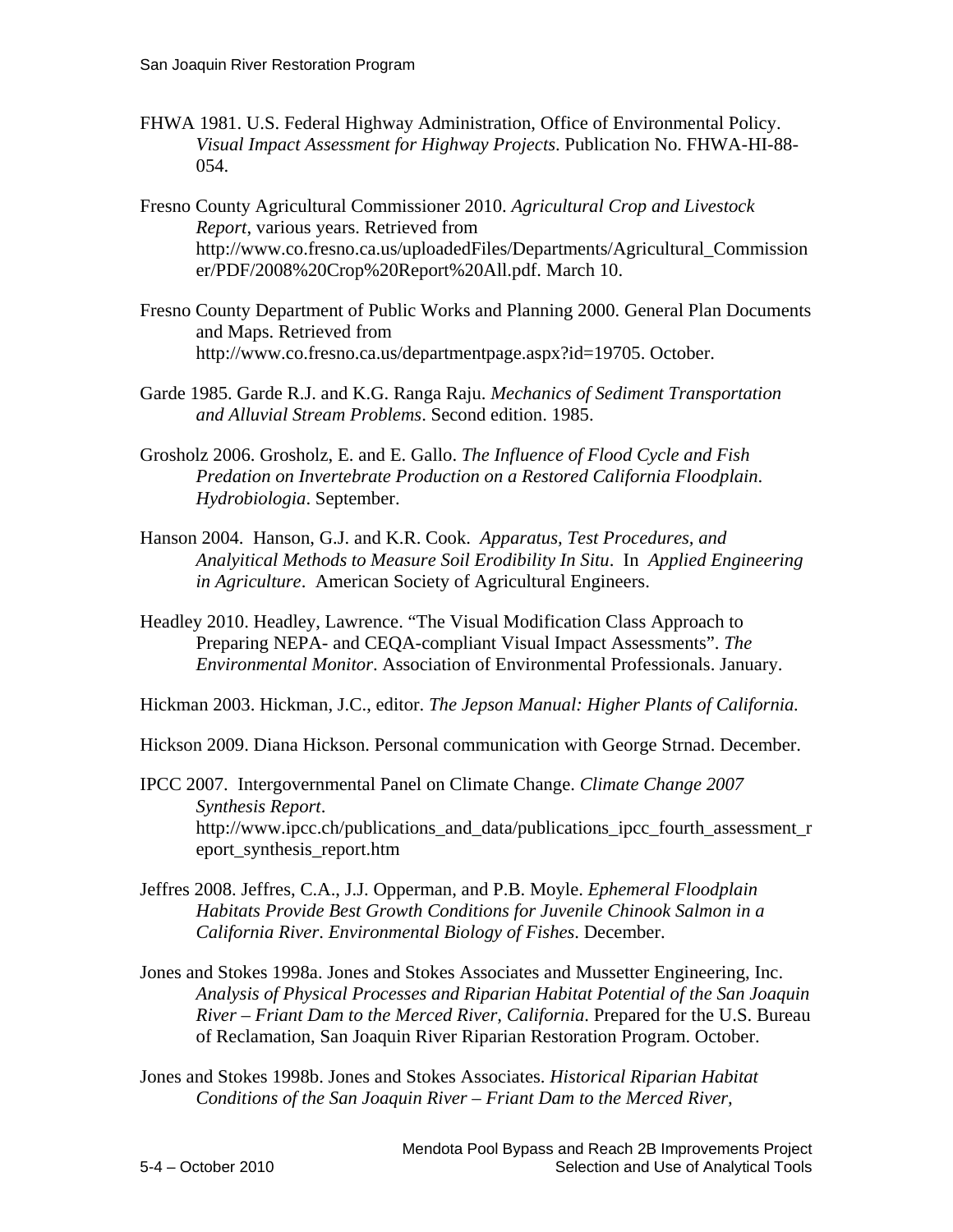*California*. Prepared for the US Bureau of Reclamation, San Joaquin River Riparian Restoration Program. April.

Kapnick 2009. Kapnick, S. and A. Hall. *Observed Changes in the Sierra Nevada Snowpack: Potential Causes and Concerns*. California Climate Change Center. (Draft Paper). CEC-500-2009-016-D.

Knighton 1998. Knighton, A.D. *Fluvial Forms and Processes: A New Perspective*.

- Knowles 2006. Knowles, N., M. Dettinger, and D. Cayan. *Trends in Snowfall Versus Rainfall in the Western United States*. *Journal of Climate*. September.
- Lane 1955. Lane, E.W. *The Importance of Fluvial Morphology in Hydraulic Engineering*. Proceedings of the American Society of Civil Engineers, Volume 81, Paper 745. July.
- Leopold 1964. Leopold, L.B., M.G. Wolman, and J.P. Miller. *Fluvial Processes in Geomorphology*.
- Lettis 1991. Lettis, W.R. and J.R. Unruh. *Quaternary Geology of the Great Valley, California*. In *Quaternary Nonglacial Geology: Conterminous U.S., Geology of North America*. Geological Society of America, Morrison, R.B., editor.
- MacRae 1993. MacRae, C. *An Alternate Design Approach for the Control of Instream Erosion Potential in Urbanizing Watersheds*. In Proceedings of the Sixth International Conference on Urban Storm Drainage, Niagra Falls, Ontario. J. Marsalek and H.C. Torno, editors.
- Madera County Department of Agriculture 2010. *Agricultural Crop Report*, various years. Retrieved from http://www.maderacounty.com/agcommissioner/cropreports/index.html. March 10.
- Madera County Planning Department 1995. *Madera County General Plan, Final Environmental Impact Report*. Retrieved from http://www.maderacounty.com/rma/archives/uploads/1222905041\_Document\_upload\_maderacounty generalplanfinaleirvol.isch93102017oct241995.pdf. October.
- Marchland 1978. Marchand, D.E. and A. Allwardt. *Preliminary Geologic Map Showing Quaternary Deposits of the Northeastern San Joaquin Valley, California*. U.S. Geological Survey, Miscellaneous Field Studies Map MF-945, scale 1:125,000.
- McBain and Trush 2002. *San Joaquin River Restoration Study Background Report*. Prepared for Friant Water Users Authority, Lindsay, California, and Natural Resources Defense Council, San Francisco, California.
- MIG 2010. Minnesota IMPLAN Group, Inc. Economic Impact Modeling Solutions website http://implan.com/v3/. Accessed March 10.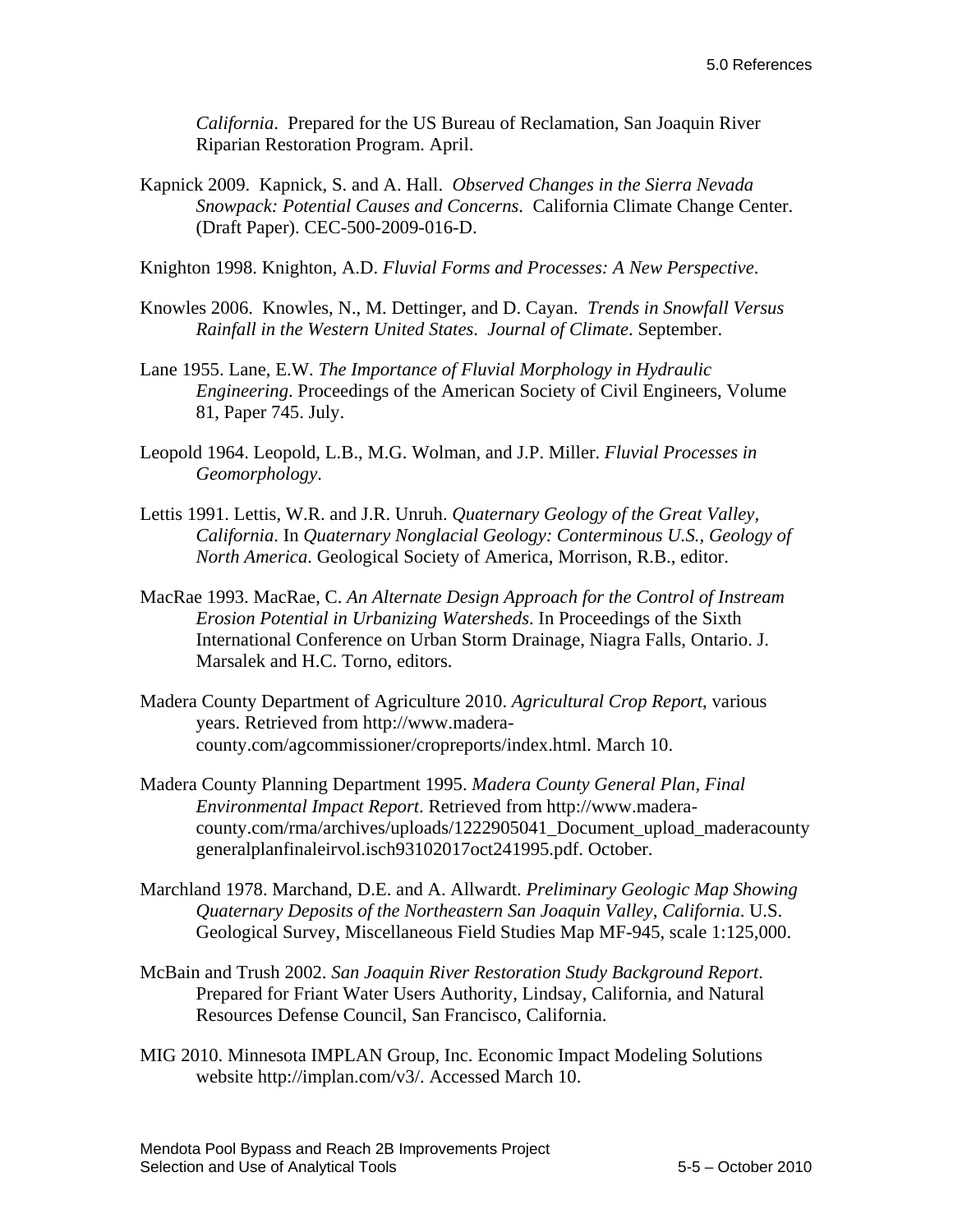- Moser 2009. Moser, S., G. Franco, S. Pittiglio, W. Chou, and D. Cayan, California Energy Commission Public Interest Energy Research Program, California Climate Change Center. *The Future is Now: an Update on Climate Change Science Impacts and Response Option for California*. CEC-500-2008-071. http://www.energy.ca.gov/2008publications/CEC-500-2008-071/CEC-500-2008- 071.PDF
- Mote 2005. Mote, P., A. Hamlet, M. Clark, and D. Lettenmaier. *Declining Mountain Snowpack in Western North America*. *Bulletin of the American Meteorological Society*. January.
- Mussetter 1995. Mussetter, R.A., M.D. Harvey, and E.F. Sing. *Assessment of dam impacts on downstream channel morphology*. In lecture series, U.S. Committee on Large Dams, San Francisco, California. May.
- Mussetter 2000a. Mussetter Engineering, Inc. *Hydraulic and Sediment Continuity Modeling of the San Joaquin River from Friant Dam to Mendota Dam*. Prepared for the US Bureau of Reclamation, Contract No. 98-CP-20-20060.
- Mussetter 2000b. Mussetter Engineering, Inc. *Hydraulic and Sediment Continuity Modeling of the San Joaquin River from Mendota Dam to the Merced River*. Prepared for the US Bureau of Reclamation, Contract No. 98-CP-20-2080.
- Mussetter 2008a. Mussetter Engineering, Inc. *Conversion of Existing San Joaquin River Hydraulic Model from HEC-2 to HEC-RAS*. Prepared for California Department of Water Resources, Fresno, California. January.
- Mussetter 2008b. Mussetter Engineering, Inc. *San Joaquin HEC-RAS Model Documentation*. Prepared for the California Department of Water Resources, Fresno, California. June.
- NatureServe 2009. NatureServe Explorer. *NatureServe Conservation Status*, version 7.1. February. Retrieved from http://www.natureserve.org/explorer/ranking.htm.
- NMFS 2008. National Marine Fisheries Service, Northwest Region. *Anadromous Salmonid Passage Facility Design*. February. Retrieved from: http://www.nwr.noaa.gov/Salmon-Hydropower/FERC/upload/Fish\_Passage\_Design.pdf
- NRCS 2006. United States Department of Agriculture, National Resource Conservation Service. *Soil Survey of Fresno County, California Western Part*.
- NRCS 2008. United States Department of Agriculture, National Resource Conservation Service. *Web Soil Survey*. Retrieved from http://websoilsurvey.nrcs.usda.gov.
- Pemberton 1984. Ernest L. Pemberton and Joseph M Lara, U.S. Bureau of Reclamation, Engineering and Research Center, Division of Planning and Technical Services,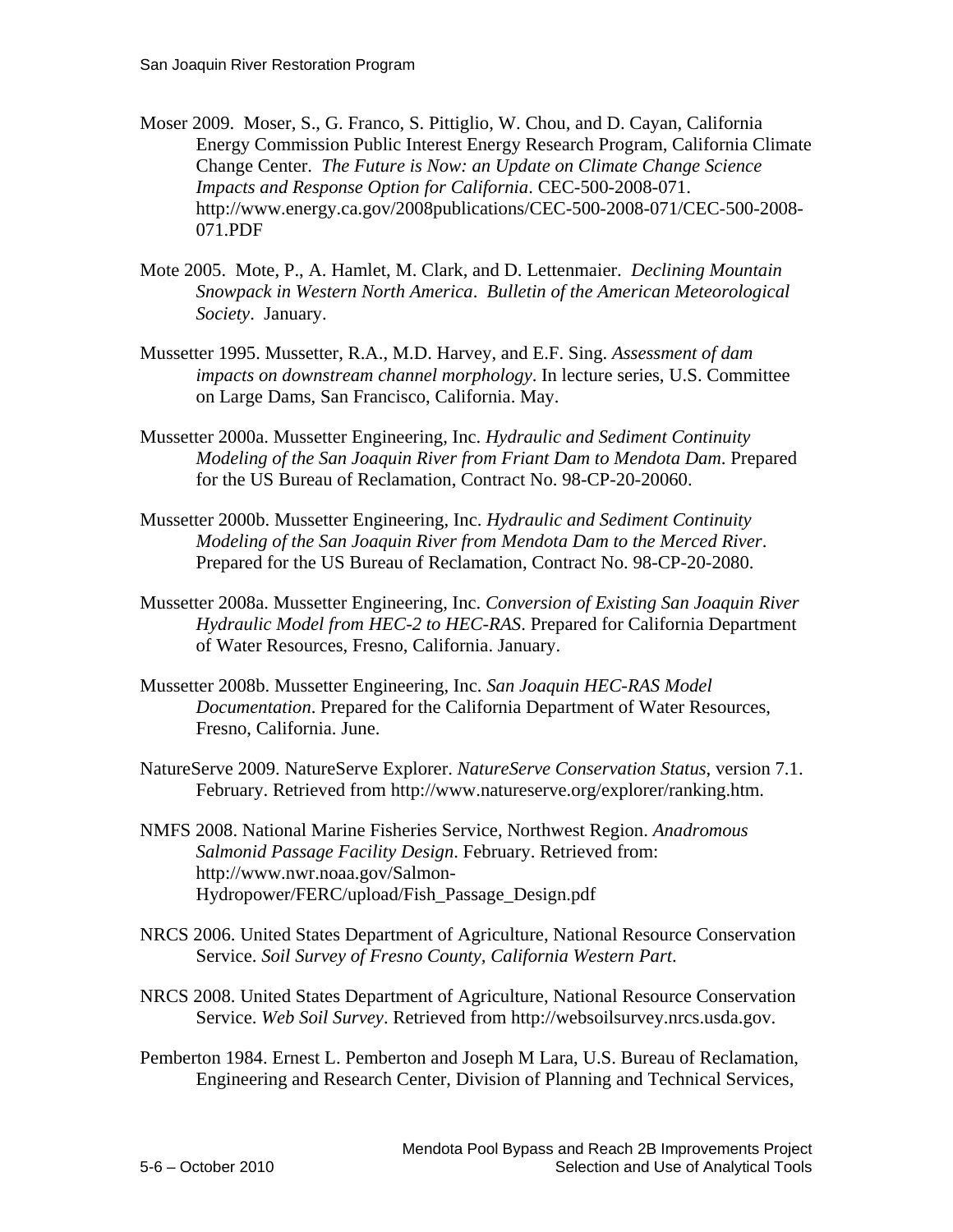Hydrology Branch, Sedimentation and River Hydraulics Section. *Computing Degradation and Local Scour*. Technical Guideline for Bureau of Reclamation.

Raleigh 1986. Raleigh, R.F., W.J. Miller, and P.C. Nelson. *Habitat suitability index models and instream flow suitability curves: Chinook salmon*. U.S. Fish and Wildlife Service, Biological Report, No. 82(10.122).

Rosgen 1996. Rosgen, D.L. *Applied River Morphology*.

- Sawyer 2009. Sawyer, J., T. Keeler-Wolf, and J. Evens. *A Manual of California Vegetation*, 2nd edition.
- SCS 1962. United States Department of Agriculture, Soil Conservation Service. *Soil Survey of Madera Area, California.*
- SCS 1971. United States Department of Agriculture, Soil Conservation Service. *Soil Survey of Eastern Fresno Area, California.* October.
- Shields 2003. Shields, F.D., R.R. Copeland, P.C. Klingeman, M.W. Doyle, and A. Simon. *Design for Stream Restoration*. *Journal of Hydraulic Engineering*. August.
- Simon 2002. Simon, A. and A. Collison. *Quantifying the Mechanical and Hydrological Effects of Riparian Vegetation on Streambank Stability*. *Earth Surfaces Processes and Landforms*. April.
- Simon 2003. Simon, A., E.J. Langendoen, and R. Thomas, U.S. Department of Agriculture, Agricultural Research Service. *Incorporating Bank-Toe Erosion by Hydraulic Shear into a Bank-Stability Model: Missouri River, Eastern Montana*. In conference proceedings: First Interagency Conference on Research in the Watersheds. Renard, K.G. et al editors. October.
- Simon 2006. Simon, A. and N.L. Pollen. *A Model of Streambank Stability Incorporating Hydraulic Erosion and the Effects of Riparian Vegetation.* In: Proceedings of the 8th Federal Interagency Sedimentation Conference, Reno, Nevada. April.
- Simons 1992. Simons, D.B. and F. Senturk. *Sediment Transport Technology: Water and Sediment Dynamics*.
- SJRRP 2008a. San Joaquin River Restoration Program. *Appraisal Phase Geologic Survey Work Plan for Reach 2B and the Mendota Pool Bypass*. June.
- SJRRP 2008b. San Joaquin River Restoration Program. *Draft Groundwater Analytical Tools Selection Recommendation Process Technical Memorandum*. June.
- SJRRP 2008c. San Joaquin River Restoration Program. *Draft Groundwater Existing Conditions Technical Memorandum*. May 21.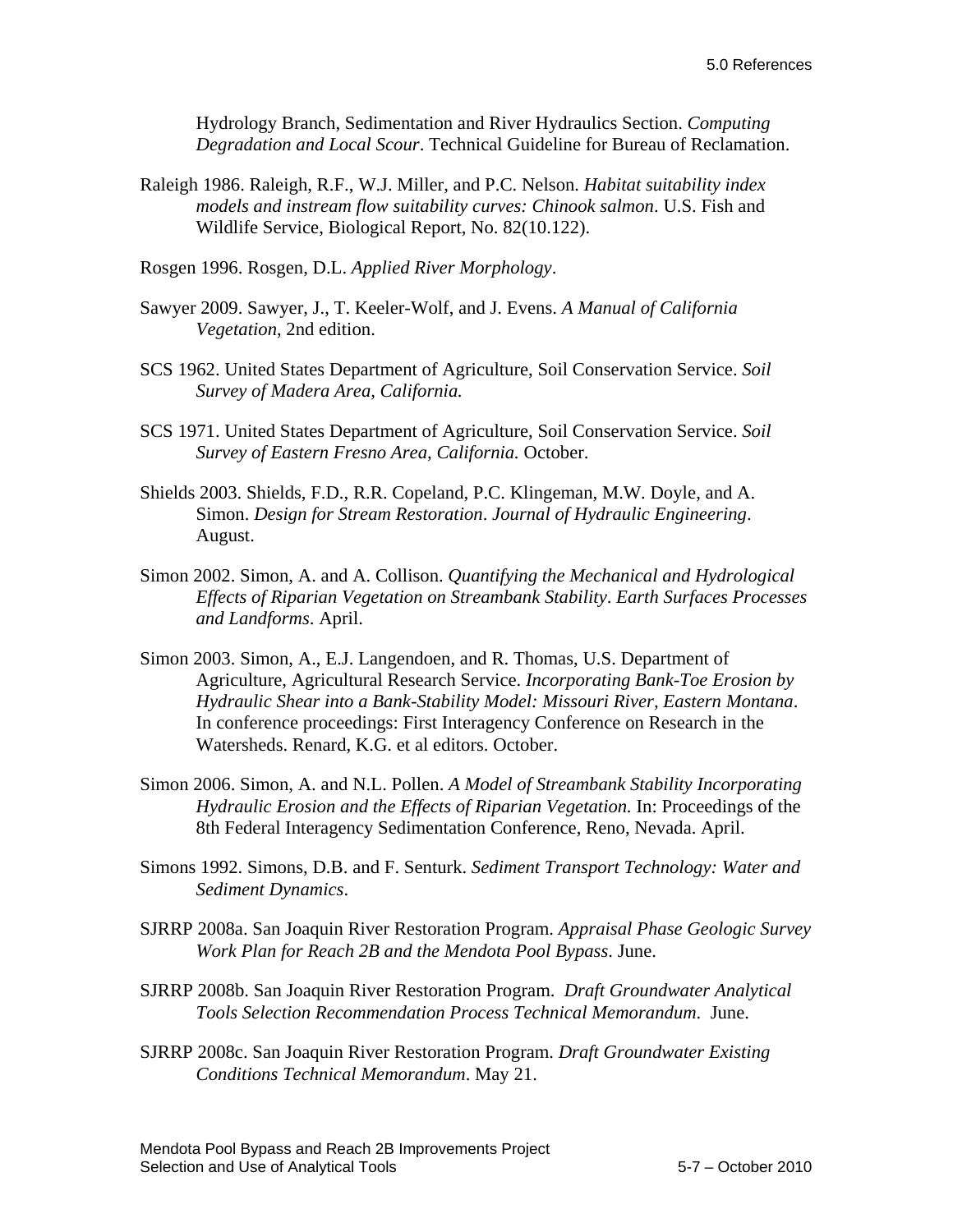- SJRRP 2008d. San Joaquin River Restoration Program. *Draft Methods for Determining Bank Seepage Technical Memorandum*. March 6.
- SJRRP 2009. San Joaquin River Restoration Program. *Draft Seepage Management Plan*. December.
- SJRRP 2010a. San Joaquin River Restoration Program. *Draft Mendota Pool Bypass and Reach 2B Improvements Project Technical Memorandum on Existing Environmental Conditions: Data Needs and Survey Approach*. March.
- SJRRP 2010b. San Joaquin River Restoration Program. *Draft Mendota Pool Bypass and Reach 2B Improvements Project Technical Memorandum on Initial Options*. April.
- SJRRP 2010c. San Joaquin River Restoration Program. *Mendota Pool Bypass and Reach 2B Improvements Project Public Scoping Report*. February.
- SJRRP 2010d. San Joaquin River Restoration Program. Reach 2B Preliminary Monitoring Well Data Maps. http://www.restoresjr.net/activities/if/index.html. January.
- SJRRP 2010e. San Joaquin River Restoration Program. *Draft 1 2010 Annual Technical Report*. August.
- Soar 2001. Soar, P.J. and C.R. Thorne, U.S. Army Corps of Engineers, Engineer Research and Development Center, Coastal and Hydraulics Laboratory. *Channel Restoration Design for Meandering Rivers*. ERDC/CHL CR-01-1. September.
- Sommer 2001. Sommer, T.R., M.L. Nobriga, W.C. Harrell, W. Batham and W.J. Kimmerer. *Floodplain rearing of juvenile Chinook salmon: evidence of enhanced growth and survival*. Canadian Journal of Fisheries and Aquatic Sciences. February.
- Sommer 2004. Sommer, T. R., W.C. Harrell, A.M. Solger, B. Tom and W. Kimmerer. *Effects of flow variation on channel and floodplain biota and habitats of the Sacramento River, California, USA*. Aquatic Conservation-Marine and Freshwater Ecosystems. April.
- SSPA 2000. S. S. Papadopulos & Associates. *Groundwater Model of the San Joaquin River Riparian Zone, Friant Dam to the Merced River*. Prepared for the US Bureau of Reclamation, San Joaquin Riparian Habitat Restoration Program. October.
- Stillwater 2003. Stillwater Sciences. *Restoration Objectives for the San Joaquin River*. Prepared for the Natural Resources Defense Council and Friant Water Users Authority. March.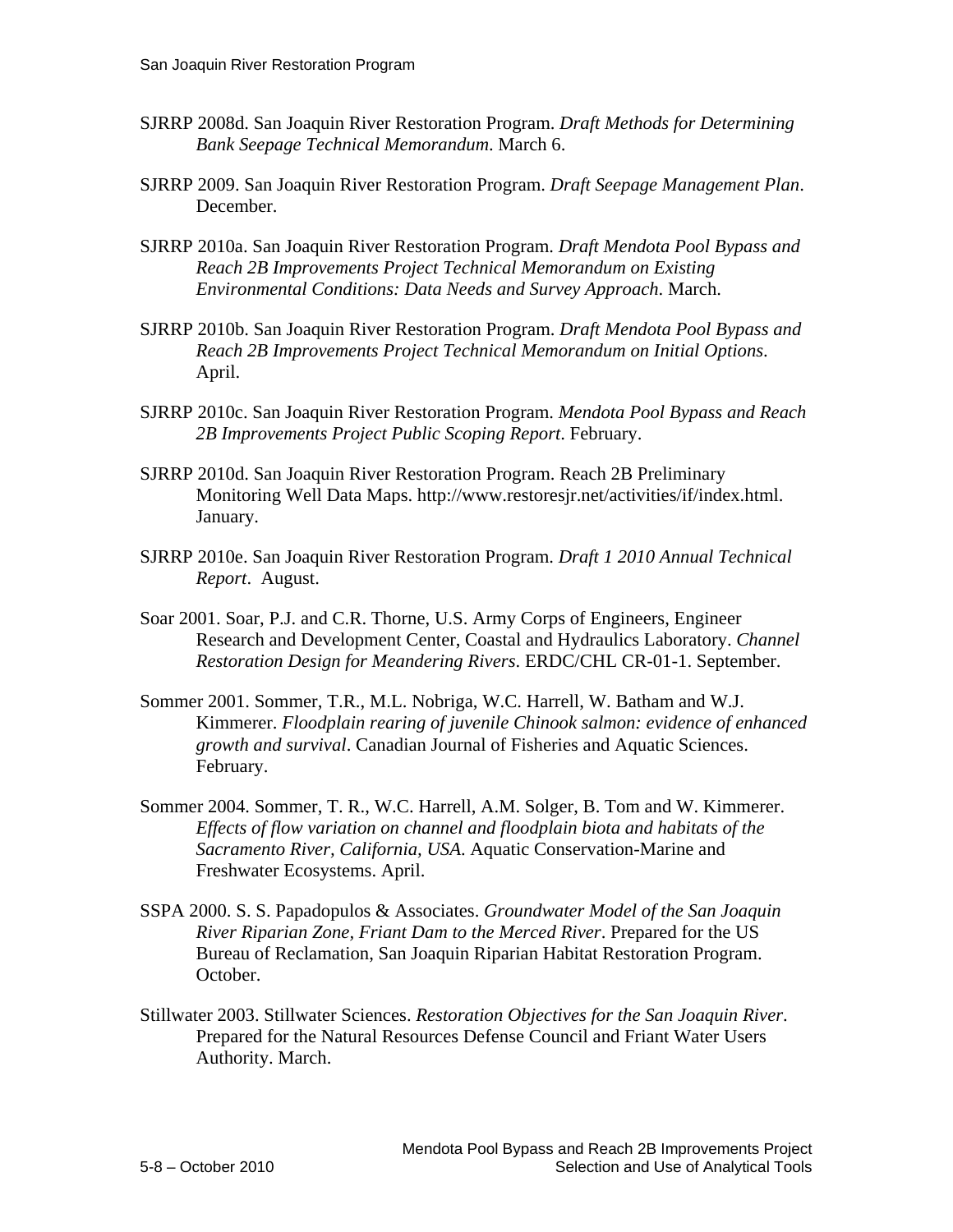- Thomas 2004. Thomas, D.B., S.R. Abt, R.A. Mussetter, and M.D. Harvey. *A Design Procedure for Sizing Step-Pool Structures*. In Proceedings of Joint Conference on Water Resource Engineering and Water Resources Planning and Management 2000.
- Thompson 1972. Thompson, K. *Determining stream flows for fish life*. Proceedings of the Instream Flow Requirement Workshop. p. 31-50. Pacific Northwest River Basin Commission.
- Tilleard 2001. Tilleard, J.W., Department of Civil and Environmental Engineering, University of Melbourne. *River Channel Adjustment to Hydrologic Change*.
- Transportation Research Board 2000. National Research Council, Transportation Research Board. *Highway Capacity Manual*.
- UCCE 2010. University of California Cooperative Extension Service. *Current Cost and Return Studies*. Retrieved from http://coststudies.ucdavis.edu/current.php. March 10.
- University of California, Berkeley 2009. The Jepson Online Interchange California Floristics, most recent additions: September 2, 2009. Retrieved from http://ucjeps.berkeley.edu/interchange.html.
- URS 2004. *Final EIS/EIR for the Water Transfer Program for the San Joaquin River Exchange Contractors Water Authority, 2005-2014*. SCH#2003101106. Prepared for the U.S. Bureau of Reclamation and the San Joaquin River Exchange Contractors Water Authority. Oakland, California. December.
- USACE 1987. U.S. Army Corps of Engineers, Waterways Experiment Station, Environmental Laboratory, Wetlands Research Program. *Corps of Engineers Wetlands Delineation Manual.* January.
- USACE 2008a. R.W. Lichwar and S.M. McCooley, United States Corps of Engineers, Engineering Research and Development Center/Cold Regions Research and Engineering Laboratory. *A Field Guide to the Identification of the Ordinary High Water Mark (OHWM) in the Arid West Region of the Western United States, a Delineation Manual*. ERDC/CRREL TR-08-12. August.
- USACE 2008b. U.S. Army Corps of Engineers, Engineering Research and Development Center/Environmental Laboratory, Wetlands Regulatory Assistance Program. *Interim Regional Supplement to the Corps of Engineers Wetland Delineation Manual: Western Mountains, Valleys, and Coast Region*. ERDC/EL TR-08-13. April.
- USACE 2008c. U.S. Army Corps of Engineers, Engineering Research and Development Center/Environmental Laboratory, Wetlands Regulatory Assistance Program. *Regional Supplement to the Corps of Engineers Wetland Delineation Manual: Arid West Region*. ERDC/EL TR-08-28. September.